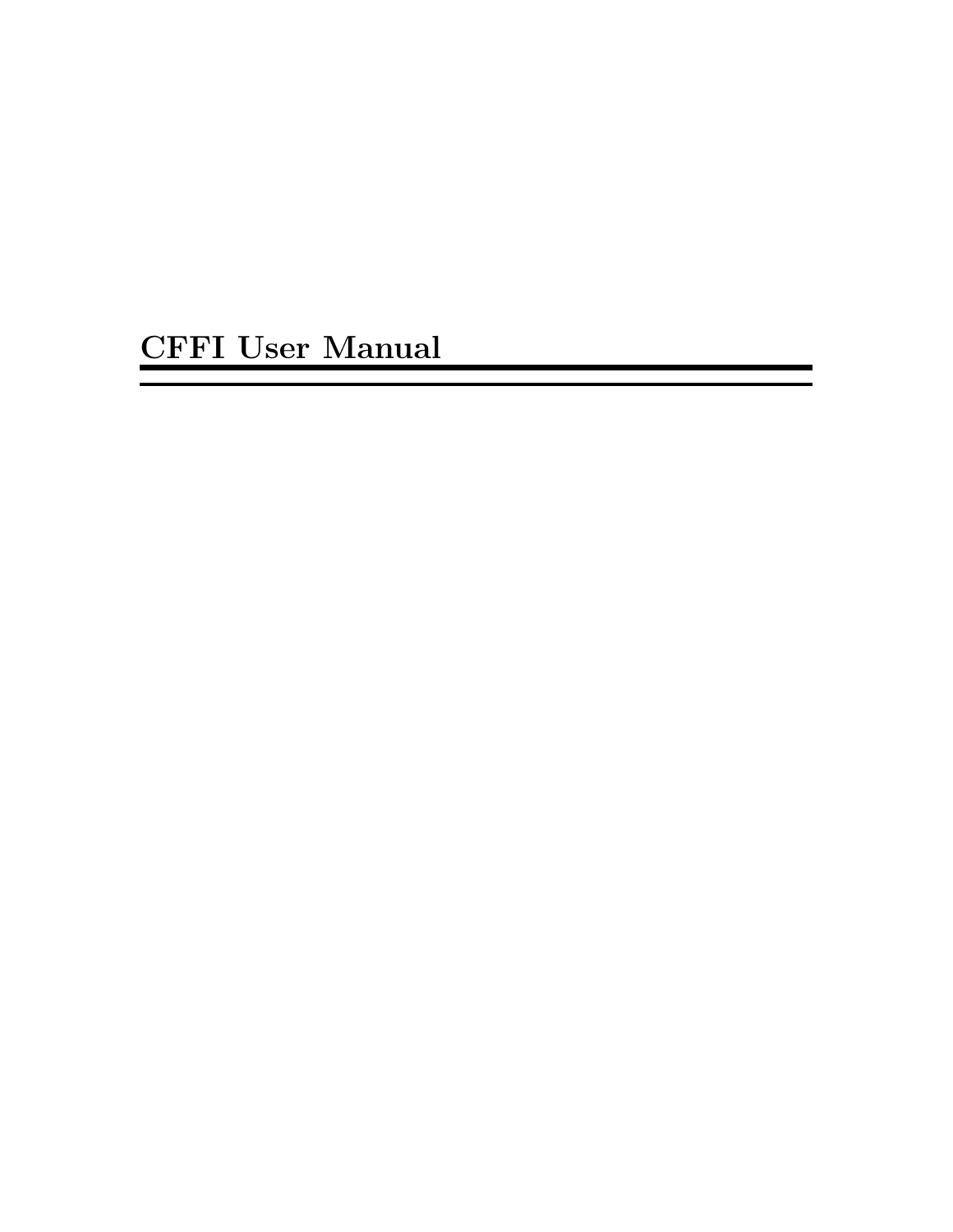- Copyright © 2005 James Bielman <jamesjb at jamesjb.com>
- Copyright © 2005-2015 Luís Oliveira <loliveira at common-lisp.net>
- Copyright (c) 2005-2006 Dan Knapp <danka at accela.net>
- Copyright (c) 2005-2006 Emily Backes <lucca at accela.net>
- Copyright © 2006 Stephen Compall <s11 at member.fsf.org>

Permission is hereby granted, free of charge, to any person obtaining a copy of this software and associated documentation files (the "Software"), to deal in the Software without restriction, including without limitation the rights to use, copy, modify, merge, publish, distribute, sublicense, and/or sell copies of the Software, and to permit persons to whom the Software is furnished to do so, subject to the following conditions:

The above copyright notice and this permission notice shall be included in all copies or substantial portions of the Software.

The software is provided "as is", without warranty of any kind, express or implied, including but not limited to the warranties of merchantability, fitness for a particular purpose and noninfringement. In no event shall the authors or copyright holders be liable for any claim, damages or other liability, whether in an action of contract, tort or otherwise, arising from, out of or in connection with the software or the use or other dealings in the software.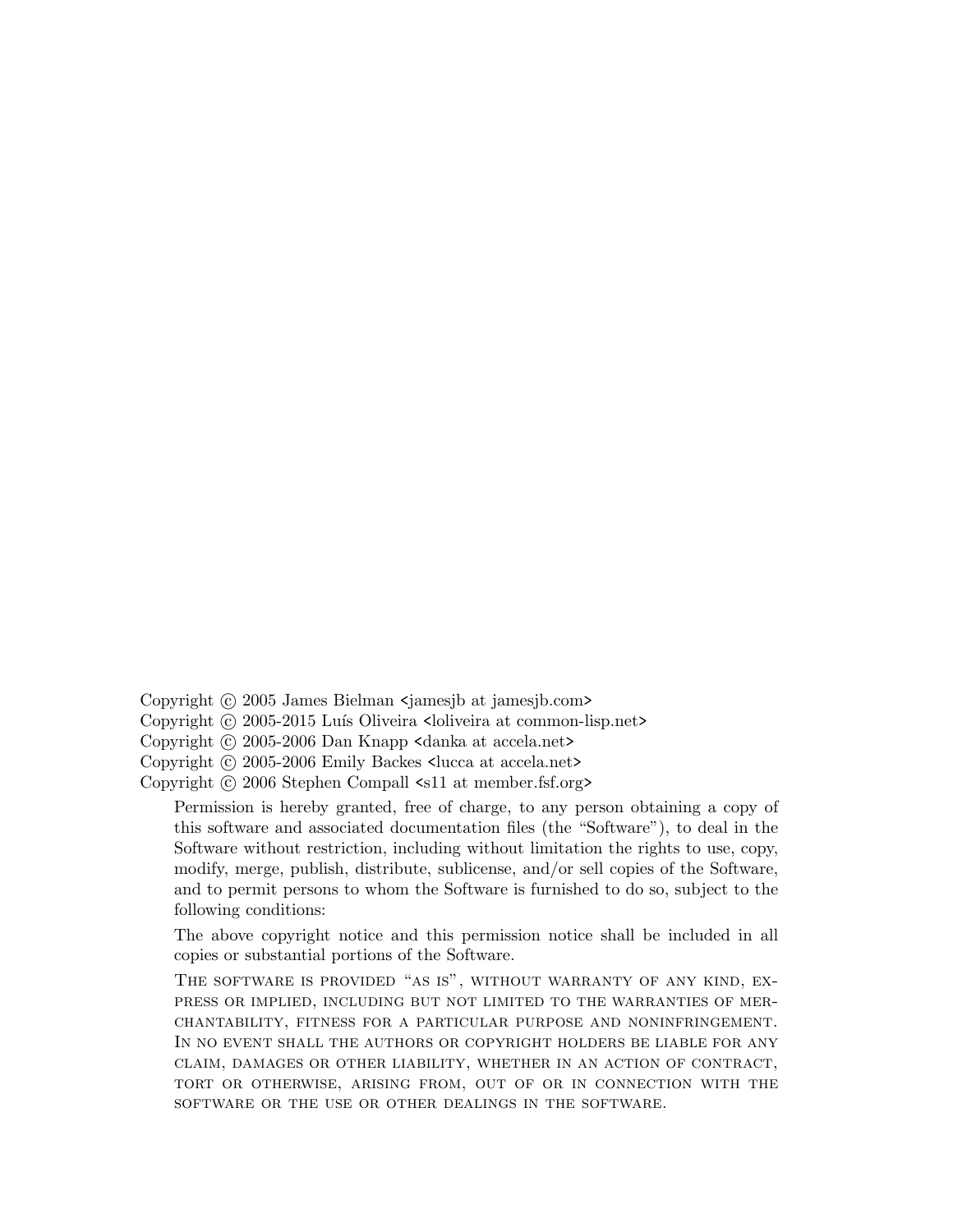# Table of Contents

| 1              |                                                                                     |
|----------------|-------------------------------------------------------------------------------------|
| $\bf{2}$       |                                                                                     |
| 3              | Implementation Support3<br>$3.1\,$                                                  |
| $\overline{4}$ | An Introduction to Foreign Interfaces and CFFI 4                                    |
|                | 4.1<br>4.2<br>4.3<br>4.4<br>4.5<br>4.6<br>4.7<br>4.8<br>4.9<br>4.10<br>4.11<br>4.12 |
| $\overline{5}$ |                                                                                     |
| 6              |                                                                                     |
|                | 6.1<br>6.2<br>6.3<br>6.4<br>6.5<br>6.6<br>6.7                                       |
| 7              |                                                                                     |
|                | 7.1<br>7.2<br>7.3                                                                   |
| 8              |                                                                                     |
| 9              |                                                                                     |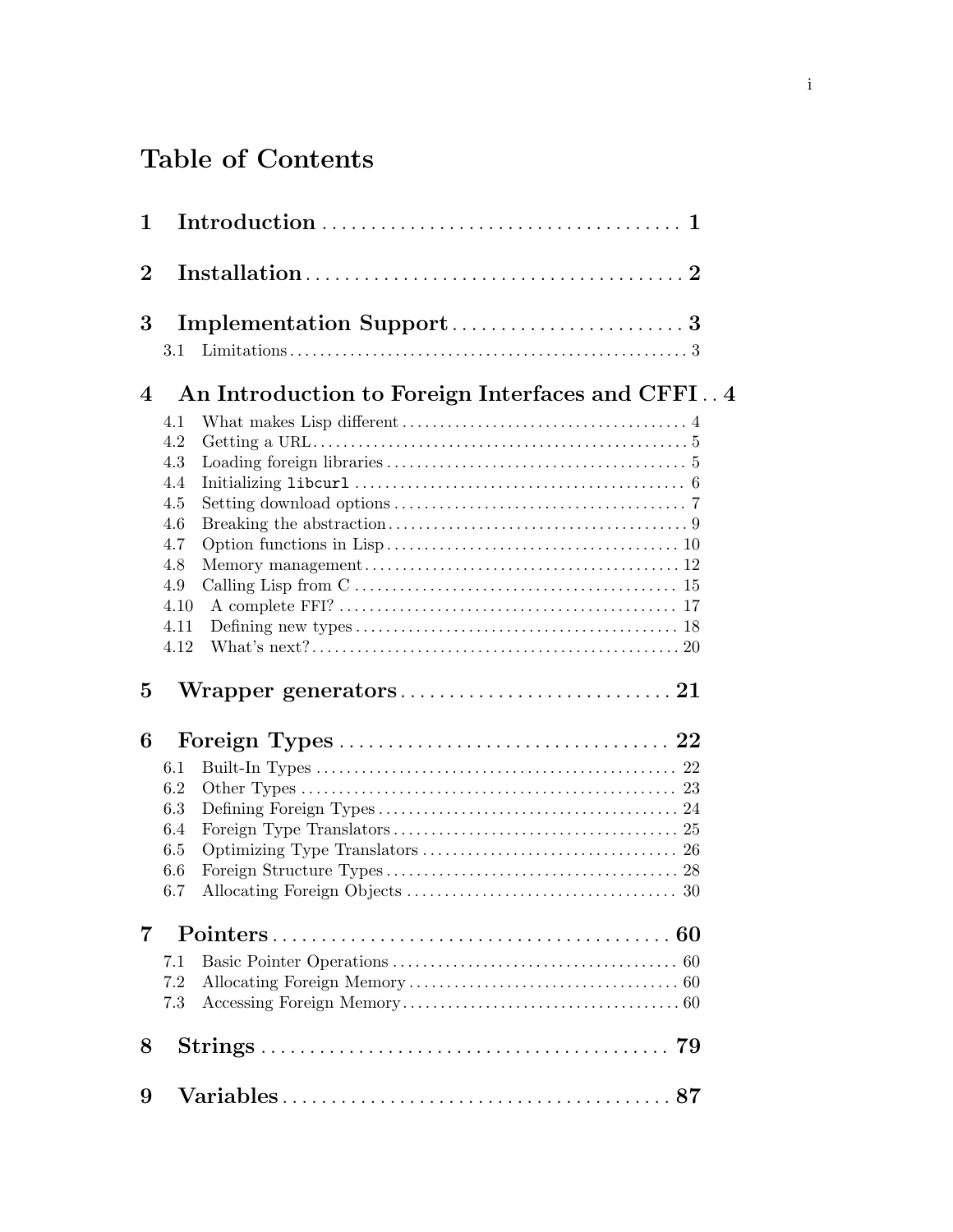| 10                                                                                               |
|--------------------------------------------------------------------------------------------------|
| 11<br>11.1<br>11.2                                                                               |
| 12                                                                                               |
| 13<br>13.1<br>13.2<br>13.3<br>13.4<br>Wrapper for Inline/Static Functions and Macros 122<br>13.5 |
| 14                                                                                               |
| 15                                                                                               |
| Appendix A Platform-specific features  126                                                       |
|                                                                                                  |
|                                                                                                  |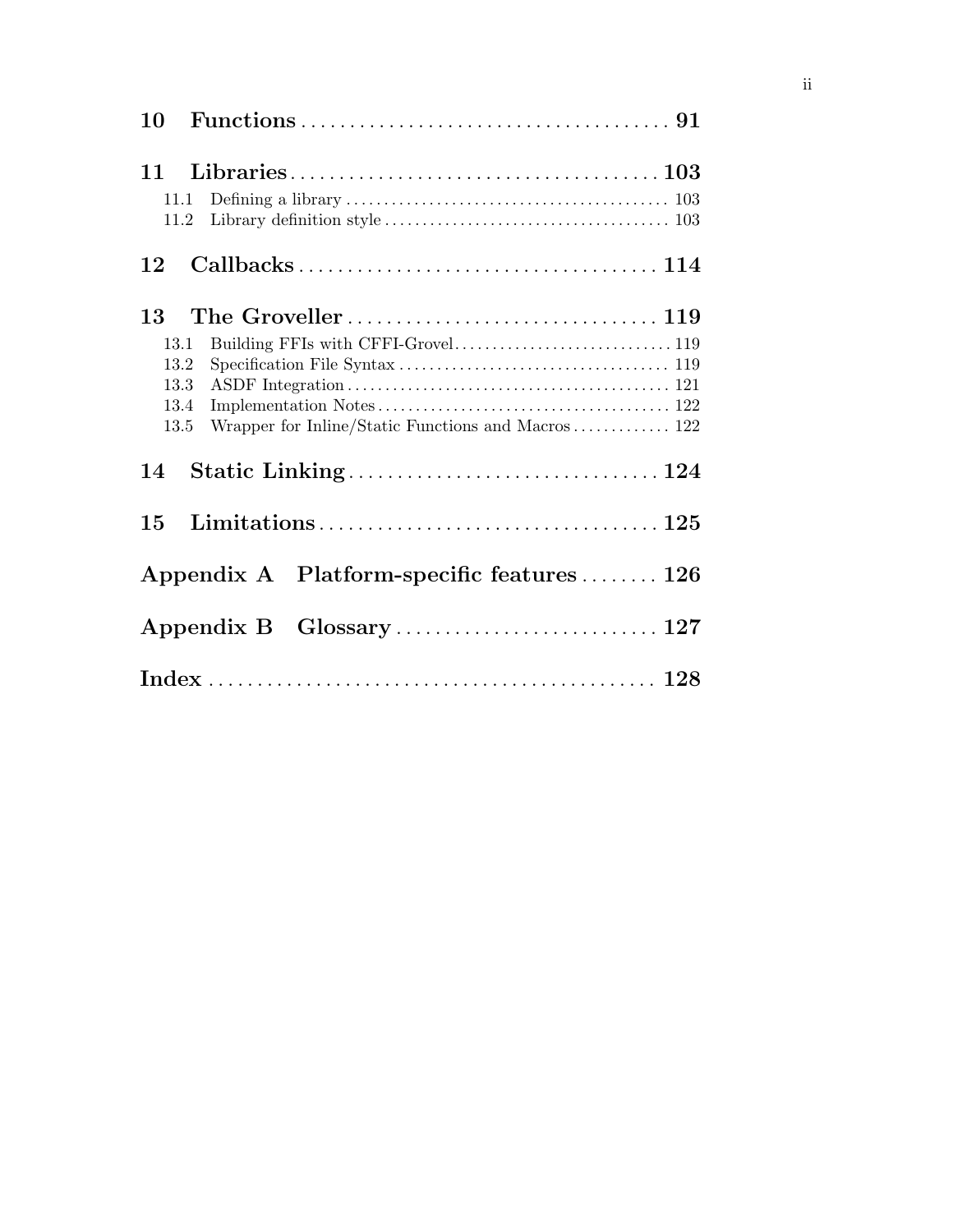# <span id="page-4-0"></span>1 Introduction

CFFI is the Common Foreign Function Interface for ANSI Common Lisp systems. By foreign function we mean a function written in another programming language and having different data and calling conventions than Common Lisp, namely, C. CFFI allows you to call foreign functions and access foreign variables, all without leaving the Lisp image.

We consider this manual ever a work in progress. If you have difficulty with anything CFFI-specific presented in the manual, please contact [the developers](mailto:cffi-devel@common-lisp.net) with details.

# Motivation

See [Section 4.1 \[What makes Lisp different\], page 4](#page-7-1), for an argument in favor of FFI in general.

CFFI's primary role in any image is to mediate between Lisp developers and the widely varying FFIs present in the various Lisp implementations it supports. With CFFI, you can define foreign function interfaces while still maintaining portability between implementations. It is not the first Common Lisp package with this objective; however, it is meant to be a more malleable framework than similar packages.

# Design Philosophy

- Pointers do not carry around type information. Instead, type information is supplied when pointers are dereferenced.
- A type safe pointer interface can be developed on top of an untyped one. It is difficult to do the opposite.
- Functions are better than macros. When a macro could be used for performance, use a compiler-macro instead.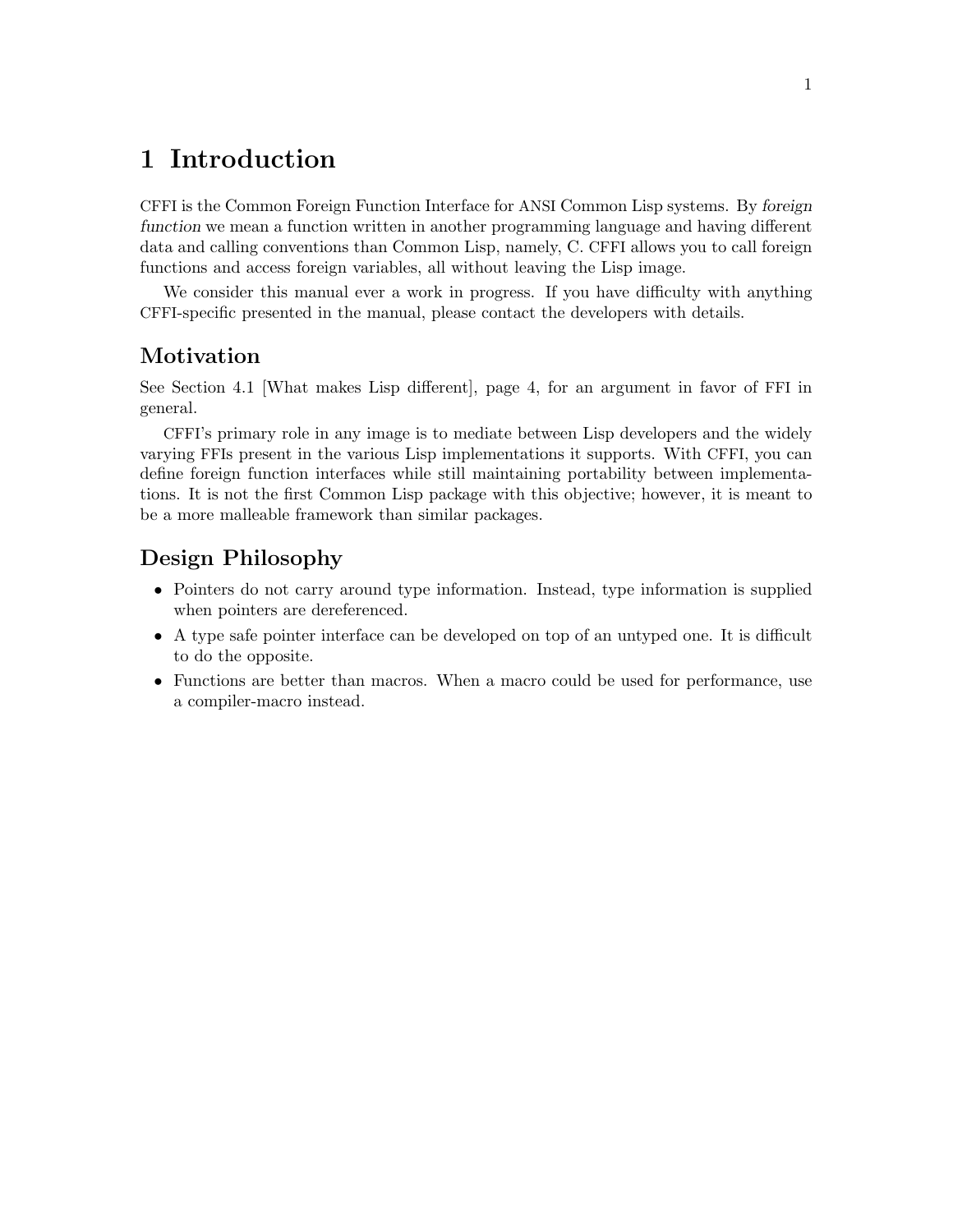# <span id="page-5-0"></span>2 Installation

CFFI can be obtained through one of the following means available through its [website](http://common-lisp.net/project/cffi/):

- [official release tarballs](http://common-lisp.net/project/cffi/releases/?M=D)
- [git repository](http://common-lisp.net/gitweb?p=projects/cffi/cffi.git)

In addition, you will need to obtain and install the following dependencies:

- [Babel](http://common-lisp.net/project/babel/), a charset encoding/decoding library.
- [Alexandria,](http://common-lisp.net/project/alexandria/) a collection of portable public-domain utilities.
- [trivial-features](http://www.cliki.net/trivial-features), a portability layer that ensures consistent \*features\* across multiple Common Lisp implementations.

Furthermore, if you wish to run the testsuite, [RT](http://www.cliki.net/rt) is required.

You may find mechanisms such as Quicklisp (<https://www.quicklisp.org/beta/> [\)](https://www.quicklisp.org/beta/) (recommended) or [clbuild](http://common-lisp.net/project/clbuild/) (for advanced uses) helpful in getting and managing CFFI and its dependencies.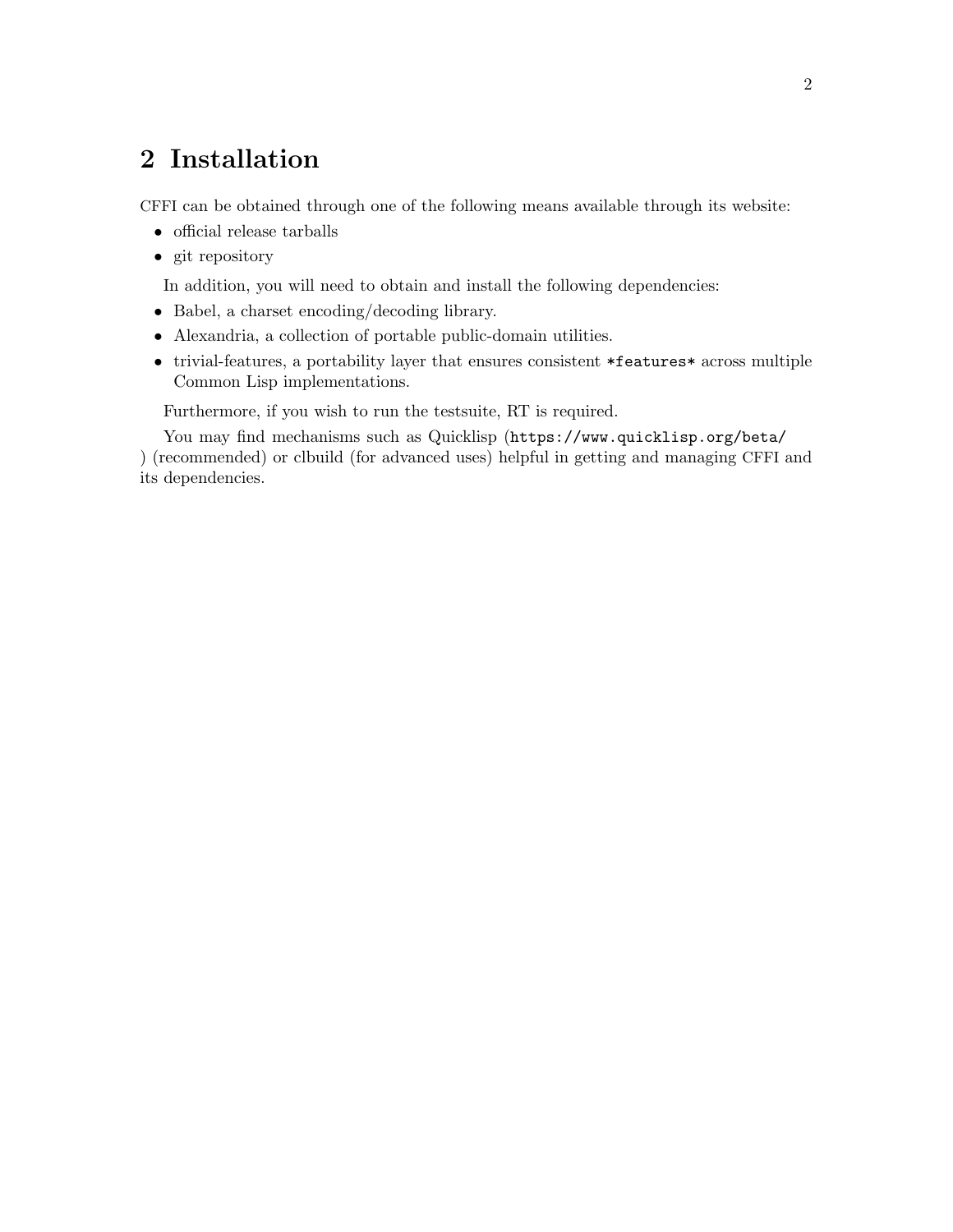# <span id="page-6-0"></span>3 Implementation Support

CFFI supports various free and commercial Lisp implementations: ABCL, Allegro CL, Clasp, clisp, Clozure CL, CMUCL, Corman CL, ECL, GCL, LispWorks, MCL, SBCL and the Scieneer CL.

In general, you should work with the latest versions of each implementation since those will usually be tested against recent versions of CFFI more often and might include necessary features or bug fixes. Reasonable patches for compatibility with earlier versions are welcome nevertheless.

# 3.1 Limitations

Some features are not supported in all implementations.

# Allegro CL

- Does not support the :long-long type natively.
- Unicode support is limited to the Basic Multilingual Plane (16-bit code points).

# Clasp

• Only supports a flat namespace.

# CMUCL

• No Unicode support. (8-bit code points)

# Corman CL

• Does not support foreign-funcall.

#### **ECL**

• On platforms where ECL's dynamic FFI is not supported (ie. when : dffi is not present in \*features\*), cffi:load-foreign-library does not work and you must use ECL's own ffi:load-foreign-library with a constant string argument.

# Lispworks

- Does not completely support the :long-long type natively in 32-bit platforms.
- Unicode support is limited to the Basic Multilingual Plane (16-bit code points).

#### **SBCL**

• Not all platforms support callbacks.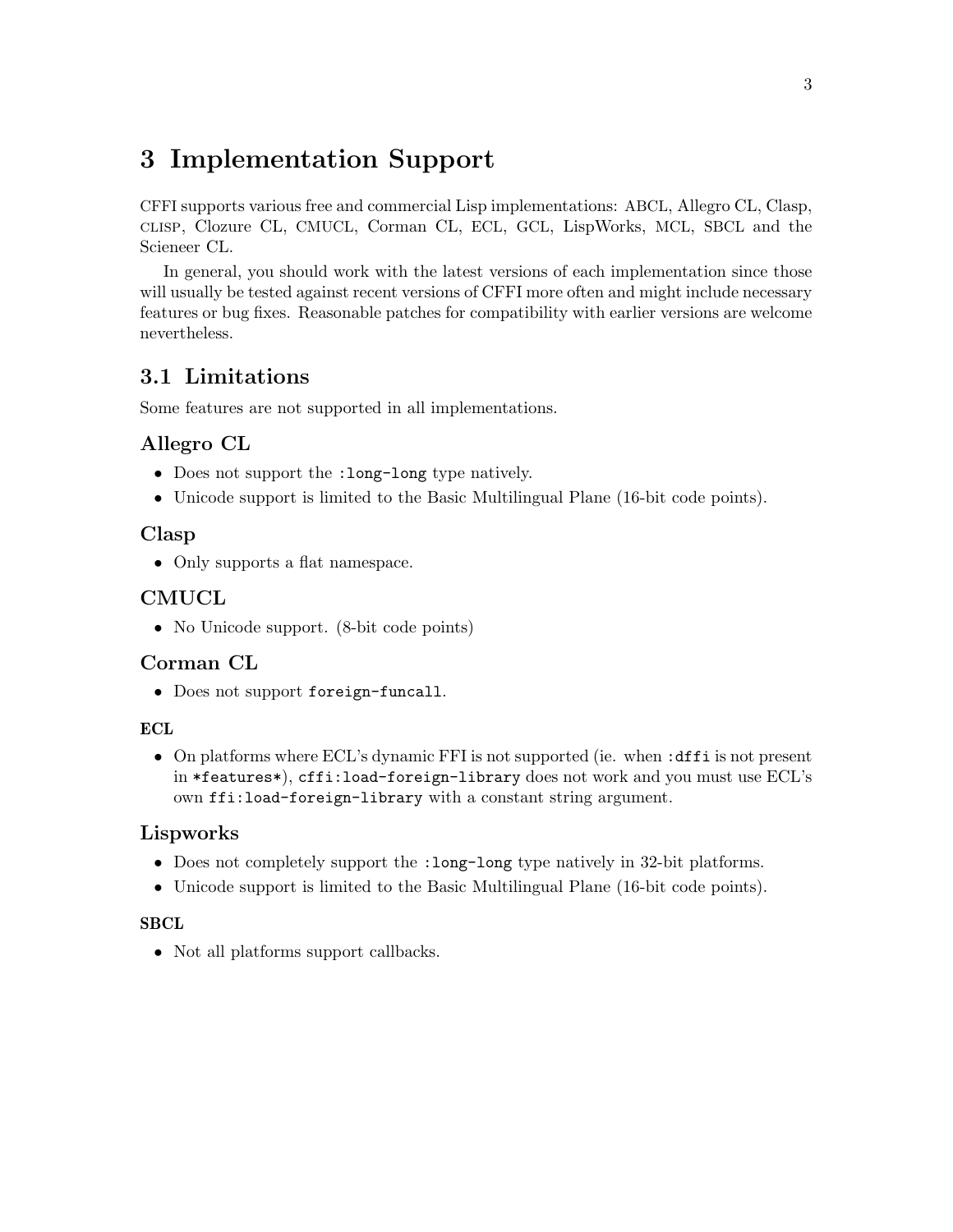# <span id="page-7-0"></span>4 An Introduction to Foreign Interfaces and CFFI

Users of many popular languages bearing semantic similarity to Lisp, such as Perl and Python, are accustomed to having access to popular C libraries, such as GTK, by way of "bindings". In Lisp, we do something similar, but take a fundamentally different approach. This tutorial first explains this difference, then explains how you can use CFFI, a powerful system for calling out to C and C++ and access C data from many Common Lisp implementations.

The concept can be generalized to other languages; at the time of writing, only CFFI's C support is fairly complete. Therefore, we will interchangeably refer to foreign functions and foreign data, and "C functions" and "C data". At no time will the word "foreign" carry its usual, non-programming meaning.

This tutorial expects you to have a working understanding of both Common Lisp and C, including the Common Lisp macro system.

#### <span id="page-7-1"></span>4.1 What makes Lisp different

The following sums up how bindings to foreign libraries are usually implemented in other languages, then in Common Lisp:

Perl, Python, Java, other one-implementation languages

Bindings are implemented as shared objects written in C. In some cases, the C code is generated by a tool, such as SWIG, but the result is the same: a new C library that manually translates between the language implementation's objects, such as PyObject in Python, and whatever C object is called for, often using C functions provided by the implementation. It also translates between the calling conventions of the language and C.

Common Lisp

Bindings are written in Lisp. They can be created at-will by Lisp programs. Lisp programmers can write new bindings and add them to the image, using a listener such as SLIME, as easily as with regular Lisp definitions. The only foreign library to load is the one being wrapped—the one with the pure C interface; no C or other non-Lisp compilation is required.

We believe the advantages of the Common Lisp approach far outweigh any disadvantages. Incremental development with a listener can be as productive for C binding development as it is with other Lisp development. Keeping it "in the [Lisp] family", as it were, makes it much easier for you and other Lisp programmers to load and use the bindings. Common Lisp implementations such as CMUCL, freed from having to provide a C interface to their own objects, are thus freed to be implemented in another language (as CMUCL is) while still allowing programmers to call foreign functions.

Perhaps the greatest advantage is that using an FFI doesn't obligate you to become a professional binding developer. Writers of bindings for other languages usually end up maintaining or failing to maintain complete bindings to the foreign library. Using an FFI, however, means if you only need one or two functions, you can write bindings for only those functions, and be assured that you can just as easily add to the bindings if need be.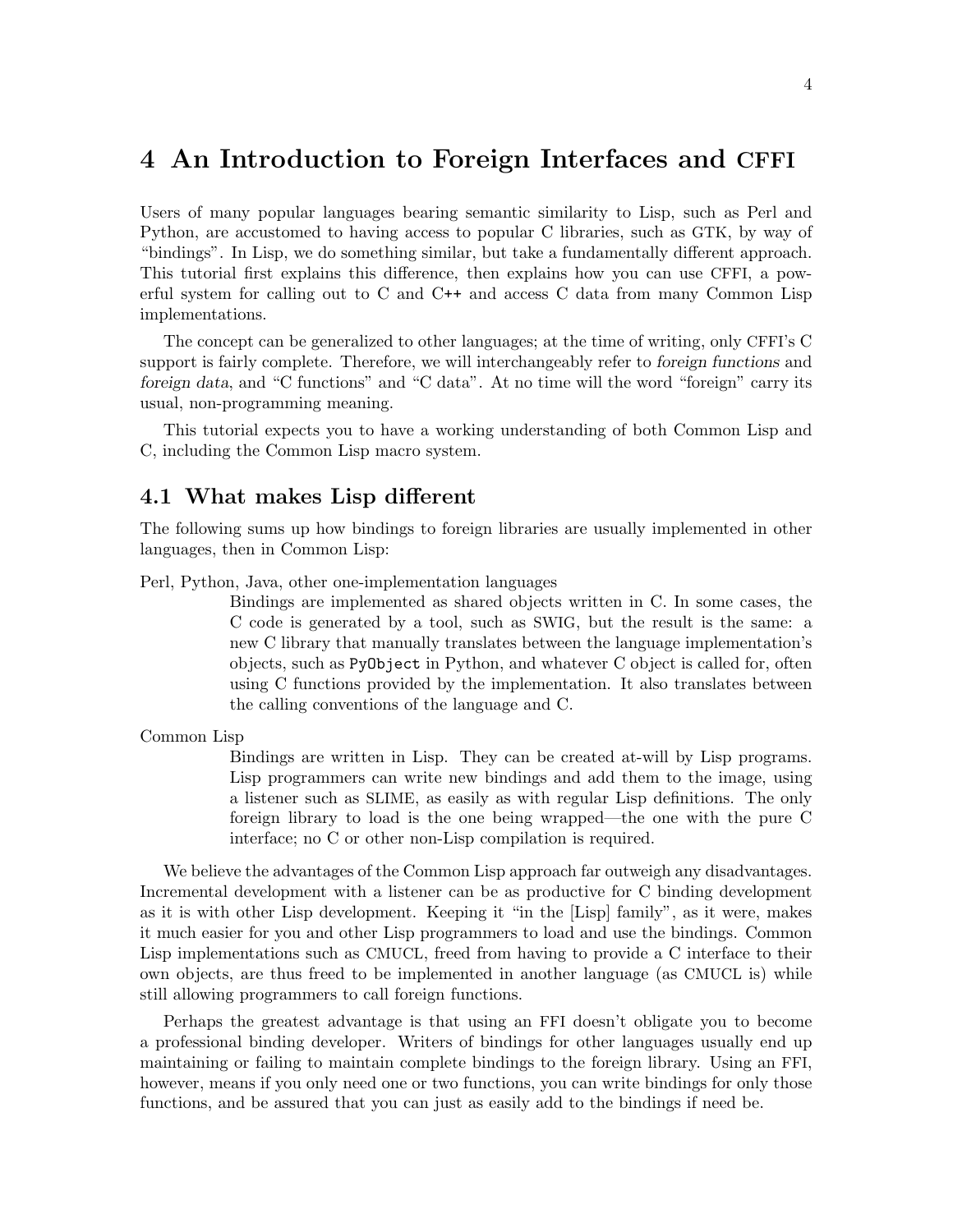<span id="page-8-0"></span>The removal of the C compiler, or C interpretation of any kind, creates the main disadvantage: some of C's "abstractions" are not available, violating information encapsulation. For example, structs that must be passed on the stack, or used as return values, without corresponding functional abstractions to create and manage the structs, must be declared explicitly in Lisp. This is fine for structs whose contents are "public", but is not so pleasant when a struct is supposed to be "opaque" by convention, even though it is not so defined.<sup>1</sup>

Without an abstraction to create the struct, Lisp needs to be able to lay out the struct in memory, so must know its internal details.

In these cases, you can create a minimal C library to provide the missing abstractions, without destroying all the advantages of the Common Lisp approach discussed above. In the case of structs, you can write simple, pure C functions that tell you how many bytes a struct requires or allocate new structs, read and write fields of the struct, or whatever operations are supposed to be public.<sup>2</sup> [Chapter 13 \[The Groveller\], page 119,](#page-122-0) automates this and other processes.

Another disadvantage appears when you would rather use the foreign language than Lisp. However, someone who prefers C to Lisp is not a likely candidate for developing a Lisp interface to a C library.

# 4.2 Getting a URL

The widely available libcurl is a library for downloading files over protocols like HTTP. We will use libcurl with CFFI to download a web page.

Please note that there are many other ways to download files from the web, not least the CL-CURL project to provide bindings to libcurl via a similar FFI.<sup>3</sup>

[libcurl-tutorial\(3\)](http://curl.haxx.se/libcurl/c/libcurl-tutorial.html) is a tutorial for libcurl programming in C. We will follow that to develop a binding to download a file. We will also use curl.h, easy.h, and the man pages for the libcurl function, all available in the 'curl-dev' package or equivalent for your system, or in the cURL source code package. If you have the development package, the headers should be installed in /usr/include/curl/, and the man pages may be accessed through your favorite man facility.

# 4.3 Loading foreign libraries

First of all, we will create a package to work in. You can save these forms in a file, or just send them to the listener as they are. If creating bindings for an ASDF package of yours, you will want to add :cffi to the :depends-on list in your .asd file. Otherwise, just use the asdf:load-system function to load CFFI.

(asdf:load-system :cffi)

<sup>1</sup> Admittedly, this is an advanced issue, and we encourage you to leave this text until you are more familiar with how CFFI works.

<sup>&</sup>lt;sup>2</sup> This does not apply to structs whose contents are intended to be part of the public library interface. In those cases, a pure Lisp struct definition is always preferred. In fact, many prefer to stay in Lisp and break the encapsulation anyway, placing the burden of correct library interface definition on the library.

<sup>3</sup> Specifically, UFFI, an older FFI that takes a somewhat different approach compared to CFFI. I believe that these days (December 2005) CFFI is more portable and actively developed, though not as mature yet. Consensus in the free unix Common Lisp community seems to be that CFFI is preferred for new development, though UFFI will likely go on for quite some time as many projects already use it. CFFI includes the UFFI-COMPAT package for complete compatibility with UFFI.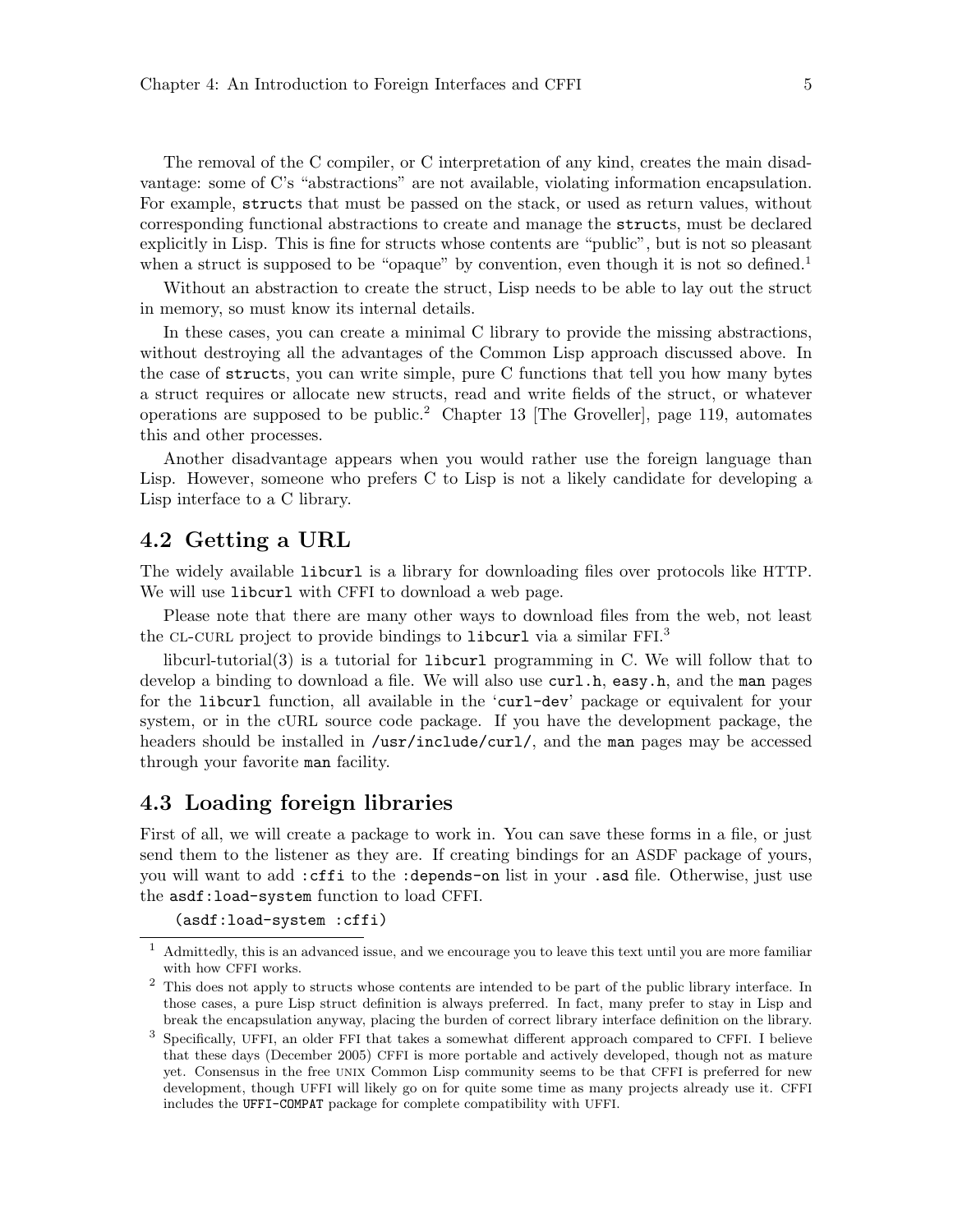```
;;; Nothing special about the "CFFI-USER" package. We're just
;;; using it as a substitute for your own CL package.
(defpackage :cffi-user
  (:use :common-lisp :cffi))
(in-package :cffi-user)
(define-foreign-library libcurl
  (:darwin (:or "libcurl.3.dylib" "libcurl.dylib"))
  (:unix (:or "libcurl.so.3" "libcurl.so"))
  (t (:default "libcurl")))
(use-foreign-library libcurl)
```
Using define-foreign-library and use-foreign-library, we have loaded libcurl into Lisp, much as the linker does when you start a C program, or common-lisp:load does with a Lisp source file or FASL file. We special-cased for UNIX machines to always load a particular version, the one this tutorial was tested with; for those who don't care, the define-foreign-library clause (t (:default "libcurl")) should be satisfactory, and will adapt to various operating systems.

# 4.4 Initializing libcurl

After the introductory matter, the tutorial goes on to present the first function you should use.

CURLcode curl\_global\_init(long flags);

Let's pick this apart into appropriate Lisp code:

```
;;; A CURLcode is the universal error code. curl/curl.h says
```
;;; no return code will ever be removed, and new ones will be

```
;;; added to the end.
```
(defctype curl-code :int)

;;; Initialize libcurl with FLAGS. (defcfun "curl\_global\_init" curl-code (flags :long))

**Implementor's note:** By default, CFFI assumes the UNIX viewpoint that there is one C symbol namespace, containing all symbols in all loaded objects. This is not so on Windows and Darwin, but we emulate UNIX's behaviour there. [\[defcfun\],](#page-95-0) [page 92,](#page-95-0) for more details.

Note the parallels with the original C declaration. We've defined curl-code as a wrapping type for :int; right now, it only marks it as special, but later we will do something more interesting with it. The point is that we don't have to do it yet.

Looking at curl.h, CURL\_GLOBAL\_NOTHING, a possible value for flags above, is defined as '0'. So we can now call the function:

cffi-user> (curl-global-init 0)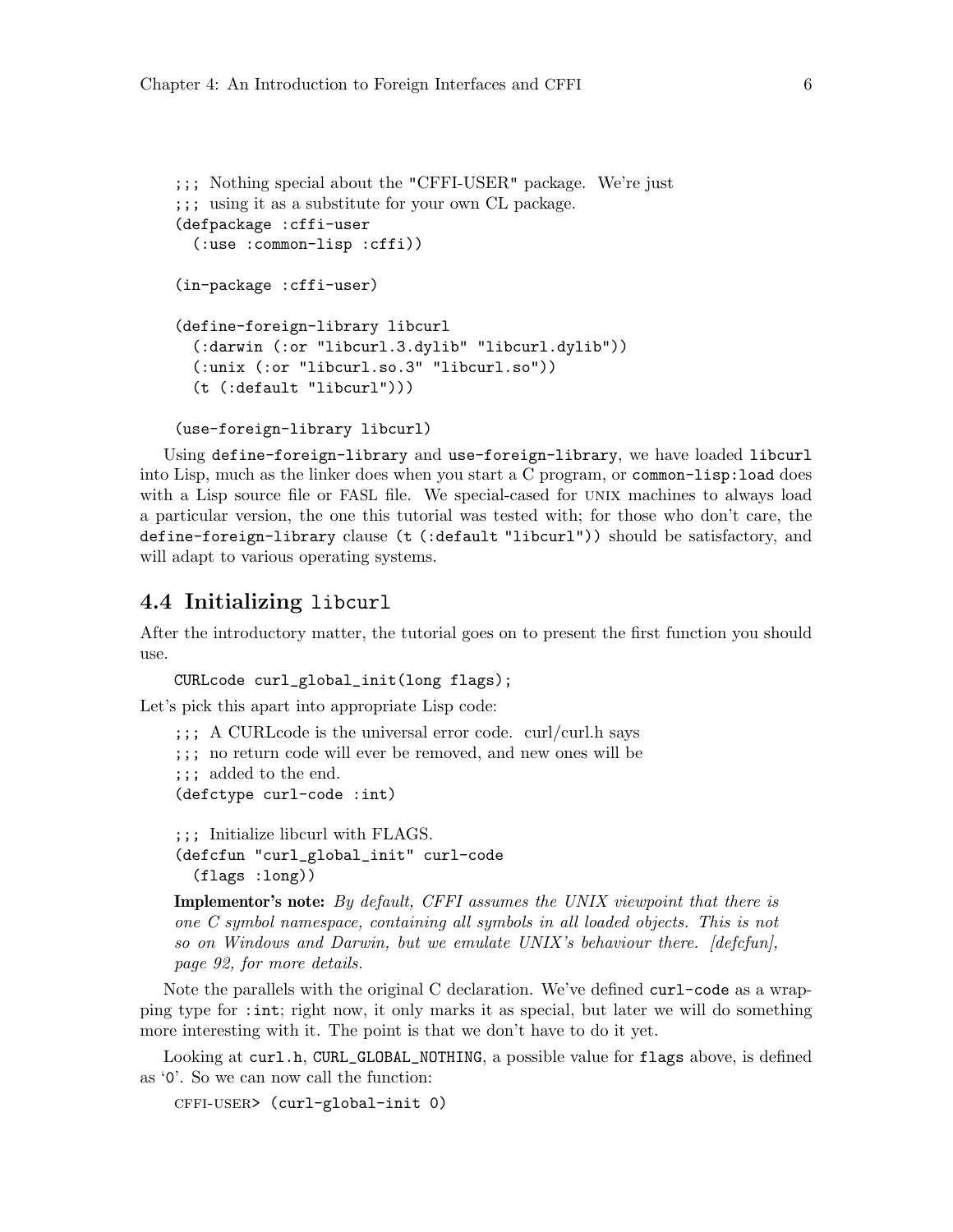<span id="page-10-0"></span>⇒ 0

Looking at curl.h again, 0 means CURLE\_OK, so it looks like the call succeeded. Note that CFFI converted the function name to a Lisp-friendly name. You can specify your own name if you want; use ("curl\_global\_init" your-name-here) as the name argument to defcfun.

The tutorial goes on to have us allocate a handle. For good measure, we should also include the deallocator. Let's look at these functions:

```
CURL *curl_easy_init( );
void curl_easy_cleanup(CURL *handle);
```
Advanced users may want to define special pointer types; we will explore this possibility later. For now, just treat every pointer as the same:

```
(defcfun "curl_easy_init" :pointer)
(defcfun "curl_easy_cleanup" :void
  (easy-handle :pointer))
```
Now we can continue with the tutorial:

```
cffi-user> (defparameter *easy-handle* (curl-easy-init))
\Rightarrow *EASY-HANDLE*
cffi-user> *easy-handle*
⇒ #<FOREIGN-ADDRESS #x09844EE0>
```
Note the print representation of a pointer. It changes depending on what Lisp you are using, but that doesn't make any difference to CFFI.

# 4.5 Setting download options

The libcurl tutorial says we'll want to set many options before performing any download actions. This is done through curl\_easy\_setopt:

```
CURLcode curl_easy_setopt(CURL *curl, CURLoption option, ...);
```
We've introduced a new twist: variable arguments. There is no obvious translation to the defcfun form, particularly as there are four possible argument types. Because of the way C works, we could define four wrappers around curl\_easy\_setopt, one for each type; in this case, however, we'll use the general-purpose macro foreign-funcall to call this function.

To make things easier on ourselves, we'll create an enumeration of the kinds of options we want to set. The enum CURLoption isn't the most straightforward, but reading the CINIT C macro definition should be enlightening.

```
(defmacro define-curl-options (name type-offsets &rest enum-args)
 "As with CFFI:DEFCENUM, except each of ENUM-ARGS is as follows:
```
(NAME TYPE NUMBER)

Where the arguments are as they are with the CINIT macro defined in curl.h, except NAME is a keyword.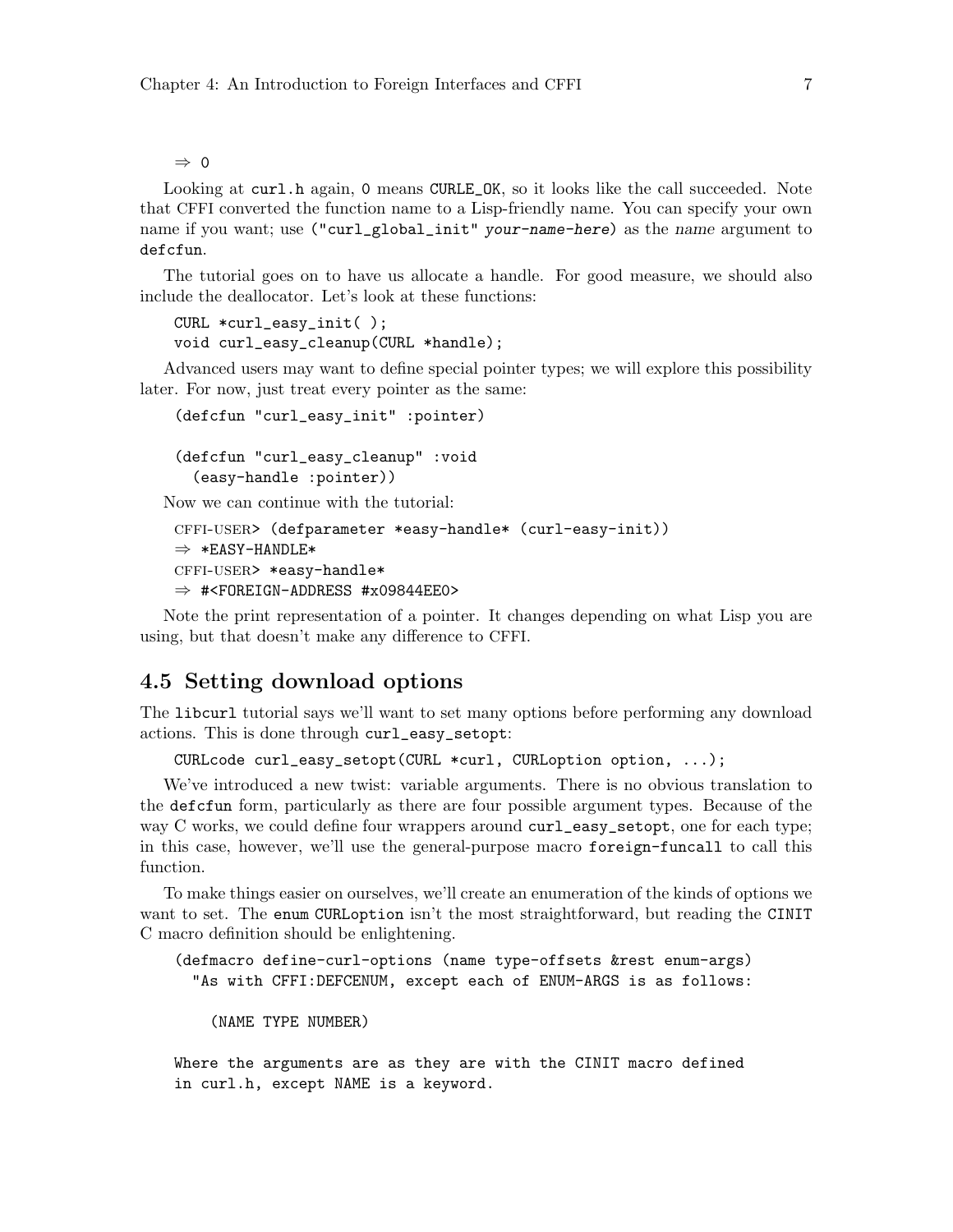```
TYPE-OFFSETS is a plist of TYPEs to their integer offsets, as
defined by the CURLOPTTYPE_LONG et al constants in curl.h."
  (flet ((enumerated-value (type offset)
           (+ (getf type-offsets type) offset)))
    '(progn
       (defcenum ,name
         ,@(loop for (name type number) in enum-args
              collect (list name (enumerated-value type number))))
       ',name))) ; for REPL users' sanity
(define-curl-options curl-option
    (long 0 objectpoint 10000 functionpoint 20000 off-t 30000)
  (:noprogress long 43)
  (:nosignal long 99)
  (:errorbuffer objectpoint 10)
  (:url objectpoint 2))
```
With some well-placed Emacs query-replace-regexps, you could probably similarly define the entire CURLoption enumeration. I have selected to transcribe a few that we will use in this tutorial.

If you're having trouble following the macrology, just macroexpand the curl-option definition, or see the following macroexpansion, conveniently downcased and reformatted:

(progn

```
(defcenum curl-option
 (:noprogress 43)
 (:nosignal 99)
 (:errorbuffer 10010)
 (:url 10002))
'curl-option)
```
That seems more than reasonable. You may notice that we only use the type to compute the real enumeration offset; we will also need the type information later.

First, however, let's make sure a simple call to the foreign function works:

```
cffi-user> (foreign-funcall "curl_easy_setopt"
               :pointer *easy-handle*
               curl-option :nosignal :long 1 curl-code)
```
⇒ 0

foreign-funcall, despite its surface simplicity, can be used to call any C function. Its first argument is a string, naming the function to be called. Next, for each argument, we pass the name of the C type, which is the same as in defcfun, followed by a Lisp object representing the data to be passed as the argument. The final argument is the return type, for which we use the curl-code type defined earlier.

defcfun just puts a convenient façade on foreign-funcall.<sup>4</sup> Our earlier call to curl-global-init could have been written as follows:

cffi-user> (foreign-funcall "curl\_global\_init" :long 0

This isn't entirely true; some Lisps don't support foreign-funcall, so defcfun is implemented without it. defcfun may also perform optimizations that foreign-funcall cannot.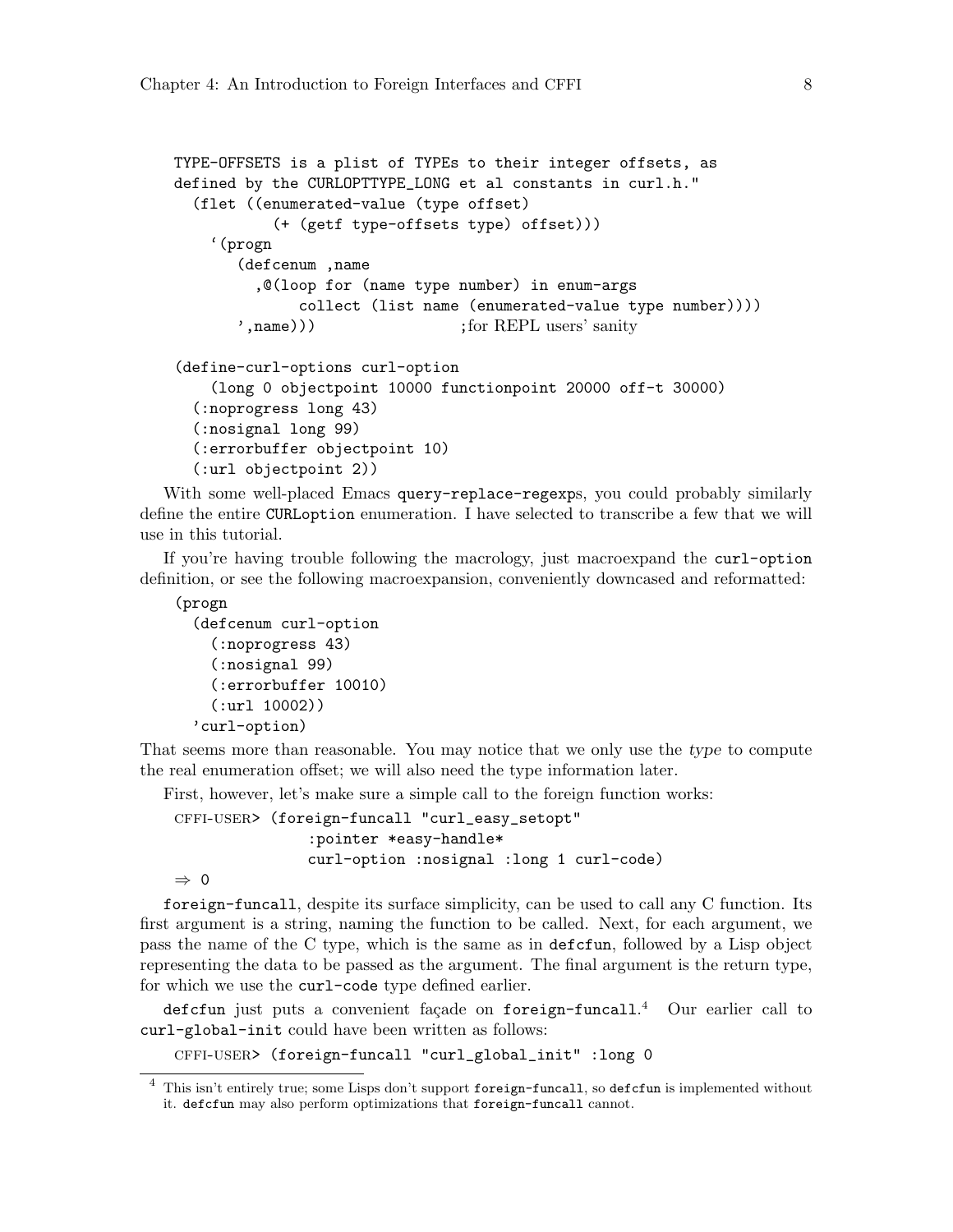#### curl-code)

<span id="page-12-0"></span>⇒ 0

Before we continue, we will take a look at what CFFI can and can't do, and why this is so.

### <span id="page-12-1"></span>4.6 Breaking the abstraction

In [Section 4.1 \[What makes Lisp different\], page 4](#page-7-1), we mentioned that writing an FFI sometimes requires depending on information not provided as part of the interface. The easy option CURLOPT\_WRITEDATA, which we will not provide as part of the Lisp interface, illustrates this issue.

Strictly speaking, the curl-option enumeration is not necessary; we could have used :int 99 instead of curl-option :nosignal in our call to curl\_easy\_setopt above. We defined it anyway, in part to hide the fact that we are breaking the abstraction that the C enum provides. If the cURL developers decide to change those numbers later, we must change the Lisp enumeration, because enumeration values are not provided in the compiled C library, libcurl.so.3.

CFFI works because the most useful things in C libraries — non-static functions and nonstatic variables — are included accessibly in  $\text{libcurl}.\text{so.3}.$  A C compiler that violated this would be considered a worthless compiler.

The other thing define-curl-options does is give the "type" of the third argument passed to curl\_easy\_setopt. Using this information, we can tell that the :nosignal option should accept a long integer argument. We can implicitly assume  $t \equiv 1$  and  $n i l \equiv$ 0, as it is in C, which takes care of the fact that CURLOPT\_NOSIGNAL is really asking for a boolean.

The "type" of CURLOPT\_WRITEDATA is objectpoint. However, it is really looking for a FILE\*. CURLOPT\_ERRORBUFFER is looking for a char\*, so there is no obvious CFFI type but :pointer.

The first thing to note is that nowhere in the C interface includes this information; it can only be found in the manual. We could disjoin these clearly different types ourselves, by splitting objectpoint into filepoint and charpoint, but we are still breaking the abstraction, because we have to augment the entire enumeration form with this additional information.<sup>5</sup>

The second is that the CURLOPT\_WRITEDATA argument is completely incompatible with the desired Lisp data, a stream.<sup>6</sup> It is probably acceptable if we are controlling every file we might want to use as this argument, in which case we can just call the foreign function fopen. Regardless, though, we can't write to arbitrary streams, which is exactly what we want to do for this application.

Finally, note that the curl\_easy\_setopt interface itself is a hack, intended to work around some of the drawbacks of C. The definition of Curl\_setopt, while long, is far less

<sup>5</sup> Another possibility is to allow the caller to specify the desired C type of the third argument. This is essentially what happens in a call to the function written in C.

<sup>6</sup> See Section "Other Kinds of Streams" in GNU C Library Reference, for a GNU-only way to extend the FILE\* type. You could use this to convert Lisp streams to the needed C data. This would be quite involved and far outside the scope of this tutorial.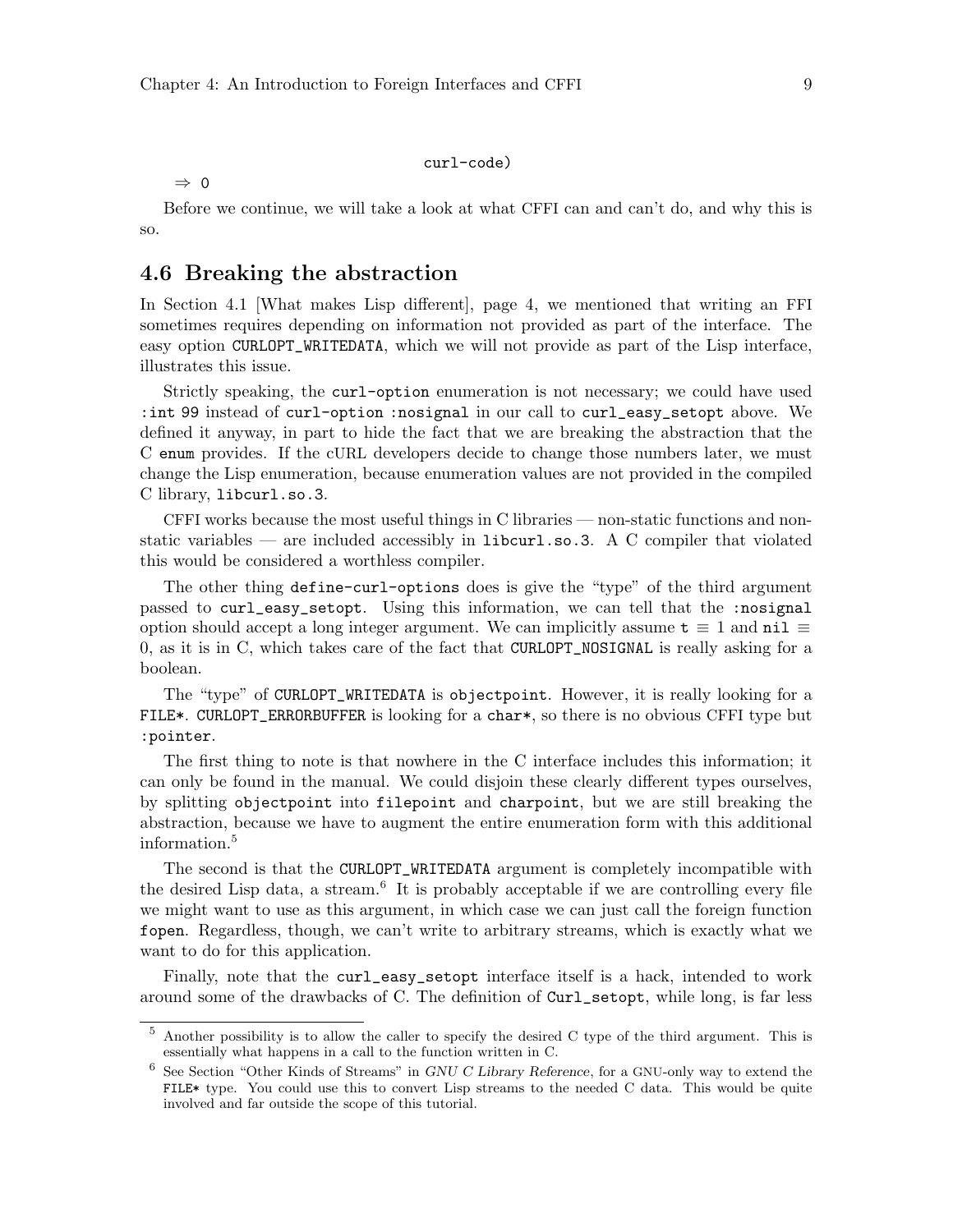<span id="page-13-0"></span>cluttered than the equivalent disjoint-function set would be; in addition, setting a new option in an old libcurl can generate a run-time error rather than breaking the compile. Lisp can just as concisely generate functions as compare values, and the "undefined function" error is just as useful as any explicit error we could define here might be.

# 4.7 Option functions in Lisp

We could use foreign-funcall directly every time we wanted to call curl\_easy\_setopt. However, we can encapsulate some of the necessary information with the following.

```
;;; We will use this type later in a more creative way. For
;;; now, just consider it a marker that this isn't just any
;;; pointer.
(defctype easy-handle :pointer)
(defmacro curl-easy-setopt (easy-handle enumerated-name
                             value-type new-value)
  "Call 'curl_easy_setopt' on EASY-HANDLE, using ENUMERATED-NAME
as the OPTION. VALUE-TYPE is the CFFI foreign type of the third
argument, and NEW-VALUE is the Lisp data to be translated to the
third argument. VALUE-TYPE is not evaluated."
  '(foreign-funcall "curl_easy_setopt" easy-handle ,easy-handle
                    curl-option ,enumerated-name
                     ,value-type ,new-value curl-code))
```
Now we define a function for each kind of argument that encodes the correct value-type in the above. This can be done reasonably in the define-curl-options macroexpansion; after all, that is where the different options are listed!

We could make cl:defun forms in the expansion that simply call curl-easy-setopt; however, it is probably easier and clearer to use defcfun. define-curl-options was becoming unwieldy, so I defined some helpers in this new definition.

```
(defun curry-curl-option-setter (function-name option-keyword)
  "Wrap the function named by FUNCTION-NAME with a version that
curries the second argument as OPTION-KEYWORD.
This function is intended for use in DEFINE-CURL-OPTION-SETTER."
  (setf (symbol-function function-name)
          (let ((c-function (symbol-function function-name)))
            (lambda (easy-handle new-value)
              (funcall c-function easy-handle option-keyword
                       new-value)))))
(defmacro define-curl-option-setter (name option-type
                                     option-value foreign-type)
  "Define (with DEFCFUN) a function NAME that calls
curl_easy_setopt. OPTION-TYPE and OPTION-VALUE are the CFFI
foreign type and value to be passed as the second argument to
easy_setopt, and FOREIGN-TYPE is the CFFI foreign type to be used
for the resultant function's third argument.
This macro is intended for use in DEFINE-CURL-OPTIONS."
  '(progn
     (defcfun ("curl_easy_setopt" ,name) curl-code
```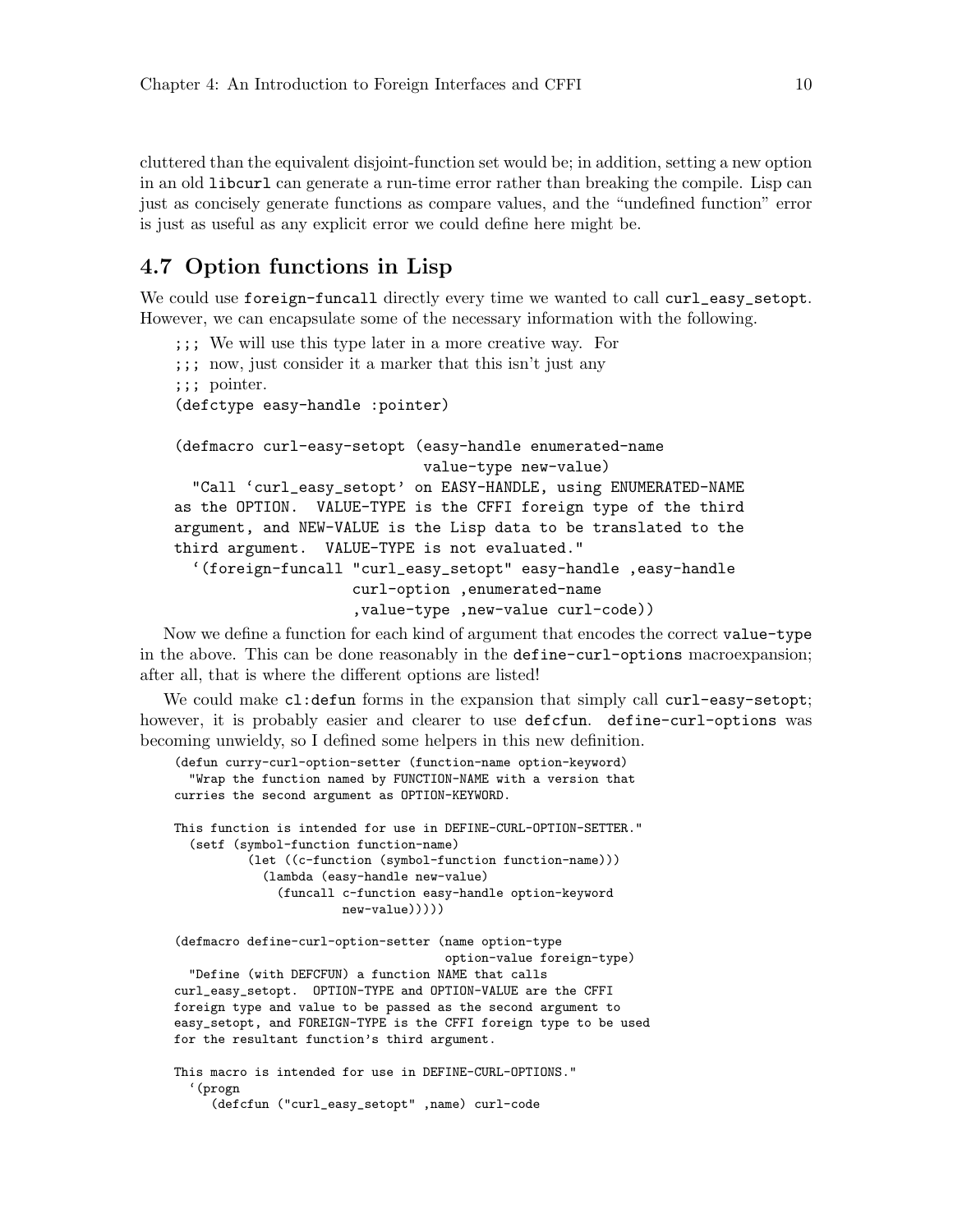```
(easy-handle easy-handle)
       (option ,option-type)
       (new-value ,foreign-type))
     (curry-curl-option-setter ',name ',option-value)))
(defmacro define-curl-options (type-name type-offsets &rest enum-args)
  "As with CFFI:DEFCENUM, except each of ENUM-ARGS is as follows:
    (NAME TYPE NUMBER)
Where the arguments are as they are with the CINIT macro defined
in curl.h, except NAME is a keyword.
TYPE-OFFSETS is a plist of TYPEs to their integer offsets, as
defined by the CURLOPTTYPE_LONG et al constants in curl.h.
Also, define functions for each option named
set-'TYPE-NAME'-'OPTION-NAME', where OPTION-NAME is the NAME from
the above destructuring."
  (flet ((enumerated-value (type offset)
           (+ (getf type-offsets type) offset))
         ;; map PROCEDURE, destructuring each of ENUM-ARGS
         (map-enum-args (procedure)
           (mapcar (lambda (arg) (apply procedure arg)) enum-args))
         ;; build a name like SET-CURL-OPTION-NOSIGNAL
         (make-setter-name (option-name)
           (intern (concatenate
                    'string "SET-" (symbol-name type-name)
                    "-" (symbol-name option-name)))))
    '(progn
       (defcenum ,type-name
         ,@(map-enum-args
            (lambda (name type number)
              (list name (enumerated-value type number)))))
       ,@(map-enum-args
          (lambda (name type number)
            (declare (ignore number))
            '(define-curl-option-setter ,(make-setter-name name)
               ,type-name ,name ,(ecase type
                                   (long :long)
                                   (objectpoint :pointer)
                                   (functionpoint :pointer)
                                   (off-t :long)))))
       ',type-name)))
```
Macroexpanding our define-curl-options form once more, we see something different:

```
(progn
  (defcenum curl-option
    (:noprogress 43)
    (:nosignal 99)
    (:errorbuffer 10010)
    (:url 10002))
  (define-curl-option-setter set-curl-option-noprogress
    curl-option :noprogress :long)
  (define-curl-option-setter set-curl-option-nosignal
    curl-option :nosignal :long)
```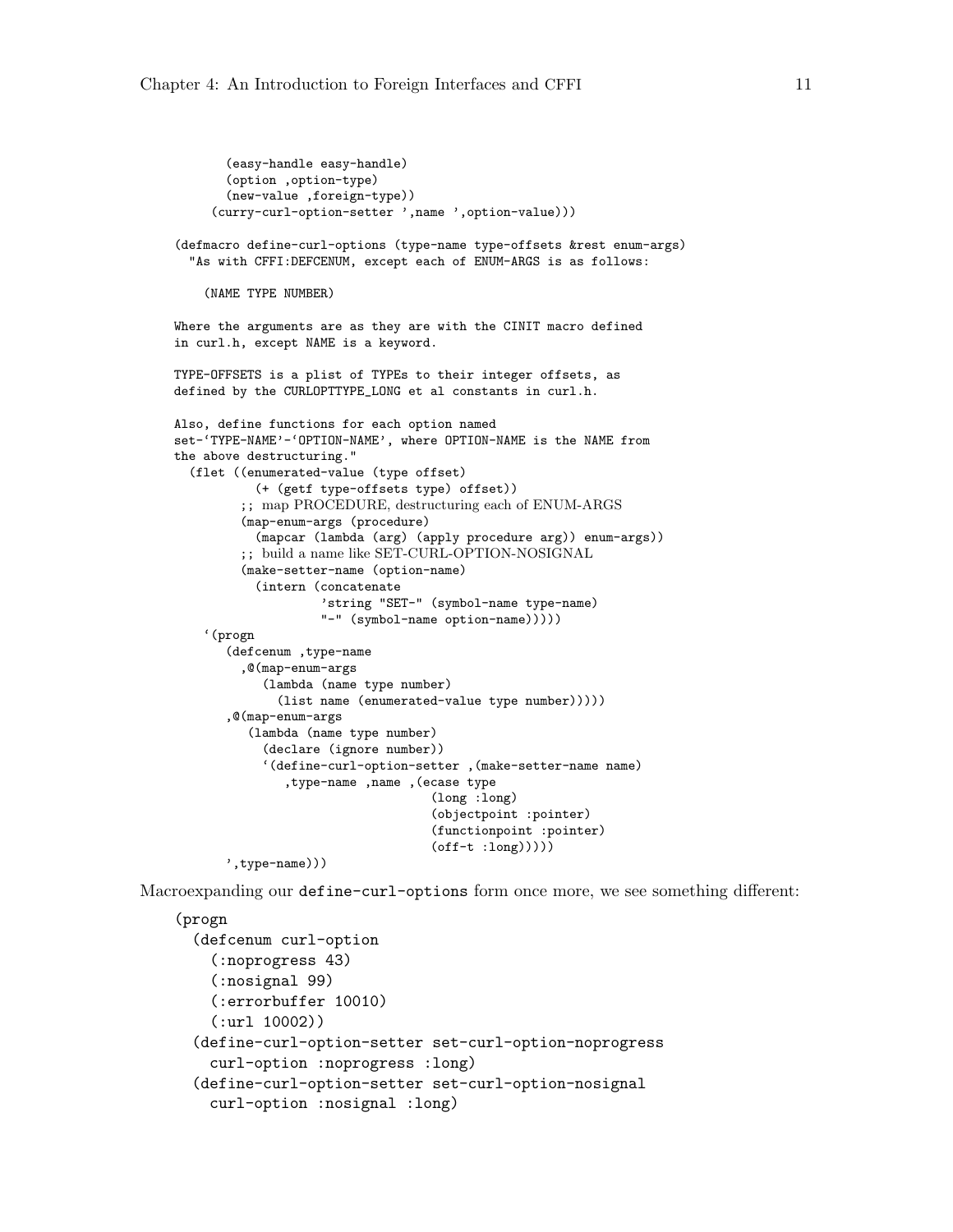```
(define-curl-option-setter set-curl-option-errorbuffer
 curl-option :errorbuffer :pointer)
(define-curl-option-setter set-curl-option-url
 curl-option :url :pointer)
'curl-option)
```
Macroexpanding one of the new define-curl-option-setter forms yields the following:

```
(progn
```

```
(defcfun ("curl_easy_setopt" set-curl-option-nosignal) curl-code
  (easy-handle easy-handle)
  (option curl-option)
  (new-value :long))
(curry-curl-option-setter 'set-curl-option-nosignal ':nosignal))
```
Finally, let's try this out:

```
cffi-user> (set-curl-option-nosignal *easy-handle* 1)
⇒ 0
```
Looks like it works just as well. This interface is now reasonably high-level to wash out some of the ugliness of the thinnest possible curl\_easy\_setopt FFI, without obscuring the remaining C bookkeeping details we will explore.

# 4.8 Memory management

According to the documentation for curl\_easy\_setopt, the type of the third argument when option is CURLOPT\_ERRORBUFFER is char\*. Above, we've defined set-curl-optionerrorbuffer to accept a :pointer as the new option value. However, there is a CFFI type :string, which translates Lisp strings to C strings when passed as arguments to foreign function calls. Why not, then, use :string as the CFFI type of the third argument? There are two reasons, both related to the necessity of breaking abstraction described in [Section 4.6](#page-12-1) [\[Breaking the abstraction\], page 9](#page-12-1).

The first reason also applies to CURLOPT\_URL, which we will use to illustrate the point. Assuming we have changed the type of the third argument underlying set-curl-optionurl to :string, look at these two equivalent forms.

```
(set-curl-option-url *easy-handle* "http://www.cliki.net/CFFI")
```

```
≡ (with-foreign-string (url "http://www.cliki.net/CFFI")
     (foreign-funcall "curl_easy_setopt" easy-handle *easy-handle*
                      curl-option :url :pointer url curl-code))
```
The latter, in fact, is mostly equivalent to what a foreign function call's macroexpansion actually does. As you can see, the Lisp string "http://www.cliki.net/CFFI" is copied into a char array and null-terminated; the pointer to beginning of this array, now a C string, is passed as a CFFI :pointer to the foreign function.

Unfortunately, the C abstraction has failed us, and we must break it. While :string works well for many char\* arguments, it does not for cases like this. As the curl\_easy\_ setopt documentation explains, "The string must remain present until curl no longer needs it, as it doesn't copy the string." The C string created by with-foreign-string, however, only has dynamic extent: it is "deallocated" when the body (above containing the foreign-funcall form) exits.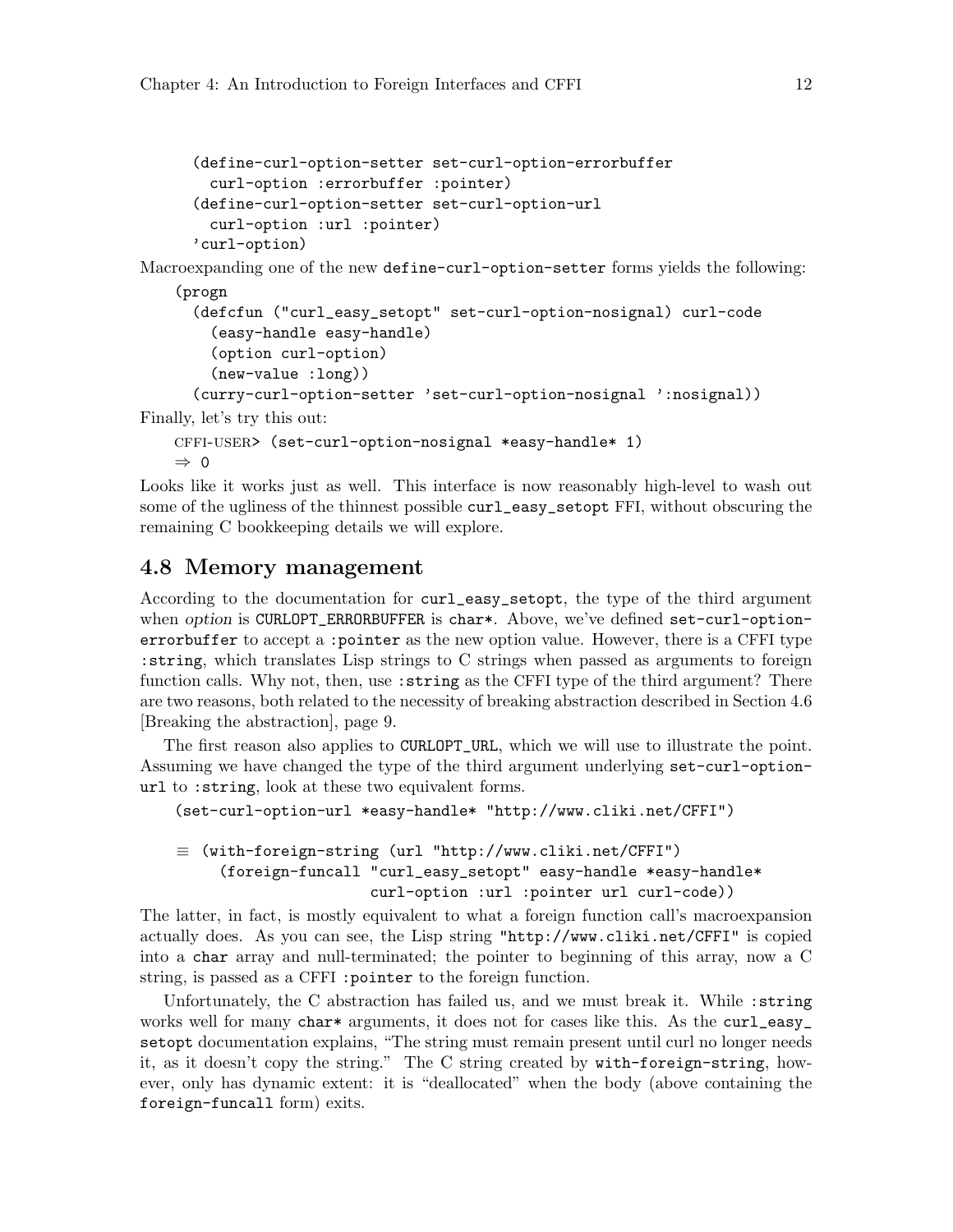If we are supposed to keep the C string around, but it goes away, what happens when some libcurl function tries to access the URL string? We have reentered the dreaded world of C "undefined behavior". In some Lisps, it will probably get a chunk of the Lisp/C stack. You may segfault. You may get some random piece of other data from the heap. Maybe, in a world where "dynamic extent" is defined to be "infinite extent", everything will turn out fine. Regardless, results are likely to be almost universally unpleasant.<sup>7</sup>

Returning to the current set-curl-option-url interface, here is what we must do:

```
(let (easy-handle)
  (unwind-protect
    (with-foreign-string (url "http://www.cliki.net/CFFI")
      (setf easy-handle (curl-easy-init))
      (set-curl-option-url easy-handle url)
      #|do more with the easy-handle, like actually get the URL|#)
    (when easy-handle
      (curl-easy-cleanup easy-handle))))
```
That is fine for the single string defined here, but for every string option we want to pass, we have to surround the body of with-foreign-string with another with-foreign-string wrapper, or else do some extremely error-prone pointer manipulation and size calculation in advance. We could alleviate some of the pain with a recursively expanding macro, but this would not remove the need to modify the block every time we want to add an option, anathema as it is to a modular interface.

Before modifying the code to account for this case, consider the other reason we can't simply use : string as the foreign type. In C, a char  $*$  is a char  $*$ , not necessarily a string. The option CURLOPT\_ERRORBUFFER accepts a char \*, but does not expect anything about the data there. However, it does expect that some libcurl function we call later can write a C string of up to 255 characters there. We, the callers of the function, are expected to read the C string at a later time, exactly the opposite of what : string implies.

With the semantics for an input string in mind — namely, that the string should be kept around until we  $\text{curl\_easy\_cleanup}$  the easy handle — we are ready to extend the Lisp interface:

```
(defvar *easy-handle-cstrings* (make-hash-table)
  "Hashtable of easy handles to lists of C strings that may be
safely freed after the handle is freed.")
(defun make-easy-handle ()
  "Answer a new CURL easy interface handle, to which the lifetime
of C strings may be tied. See 'add-curl-handle-cstring'."
  (let ((easy-handle (curl-easy-init)))
    (setf (gethash easy-handle *easy-handle-cstrings*) '())
   easy-handle))
```

```
(defun free-easy-handle (handle)
```
<sup>7</sup> "But I thought Lisp was supposed to protect me from all that buggy  $C$  crap!" Before asking a question like that, remember that you are a stranger in a foreign land, whose residents have a completely different set of values.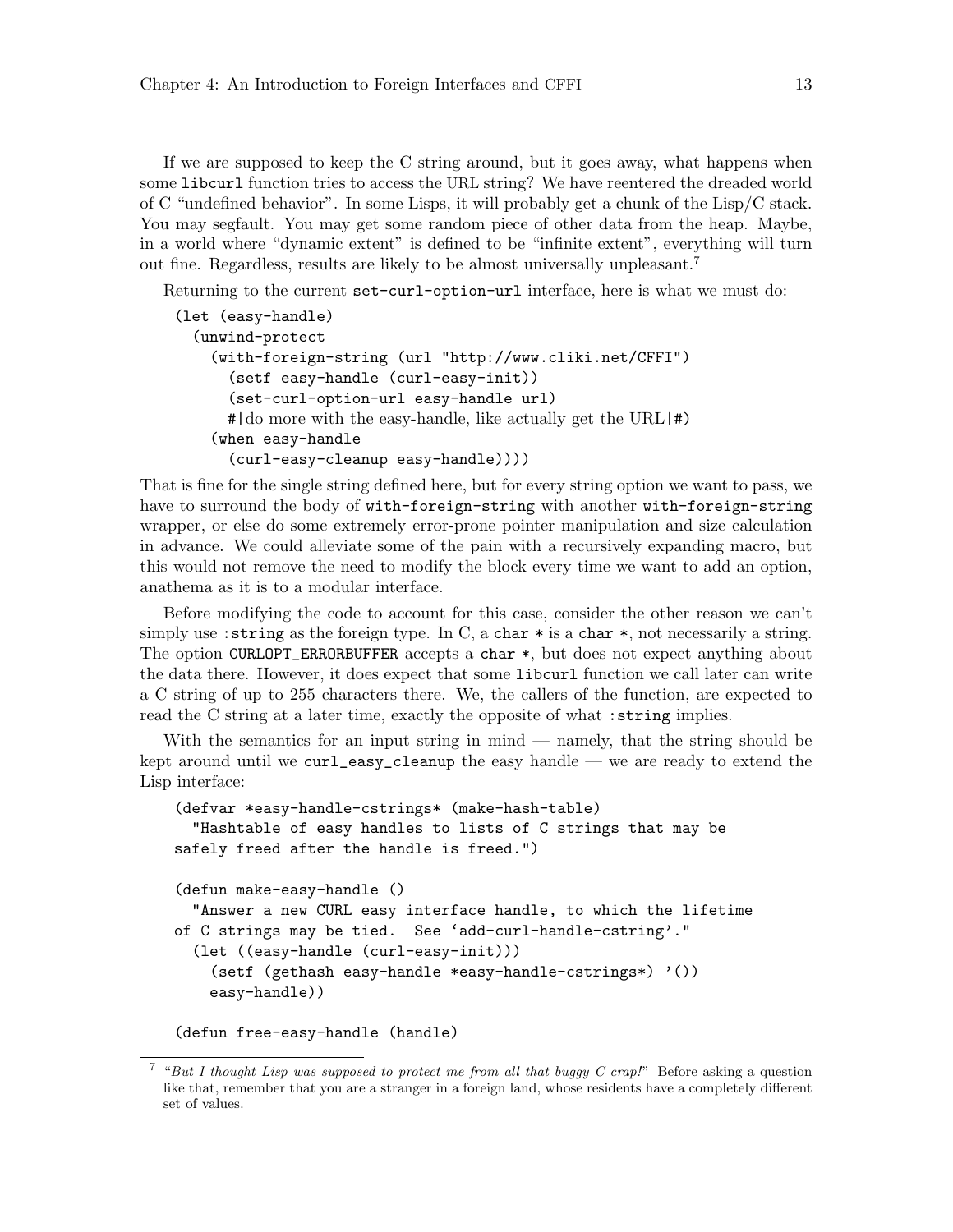```
"Free CURL easy interface HANDLE and any C strings created to
be its options."
  (curl-easy-cleanup handle)
  (mapc #'foreign-string-free
        (gethash handle *easy-handle-cstrings*))
  (remhash handle *easy-handle-cstrings*))
(defun add-curl-handle-cstring (handle cstring)
  "Add CSTRING to be freed when HANDLE is, answering CSTRING."
  (car (push cstring (gethash handle *easy-handle-cstrings*))))
```
Here we have redefined the interface to create and free handles, to associate a list of allocated C strings with each handle while it exists. The strategy of using different function names to wrap around simple foreign functions is more common than the solution implemented earlier with curry-curl-option-setter, which was to modify the function name's function slot.<sup>8</sup>

Incidentally, the next step is to redefine curry-curl-option-setter to allocate C strings for the appropriate length of time, given a Lisp string as the new-value argument:

```
(defun curry-curl-option-setter (function-name option-keyword)
  "Wrap the function named by FUNCTION-NAME with a version that
curries the second argument as OPTION-KEYWORD.
This function is intended for use in DEFINE-CURL-OPTION-SETTER."
  (setf (symbol-function function-name)
          (let ((c-function (symbol-function function-name)))
            (lambda (easy-handle new-value)
              (funcall c-function easy-handle option-keyword
                       (if (stringp new-value)
                         (add-curl-handle-cstring
                          easy-handle
                          (foreign-string-alloc new-value))
                         new-value))))))
```
A quick analysis of the code shows that you need only reevaluate the curl-option enumeration definition to take advantage of these new semantics. Now, for good measure, let's reallocate the handle with the new functions we just defined, and set its URL:

```
cffi-user> (curl-easy-cleanup *easy-handle*)
⇒ NIL
cffi-user> (setf *easy-handle* (make-easy-handle))
\Rightarrow #<FOREIGN-ADDRESS #x09844EE0>
cffi-user> (set-curl-option-nosignal *easy-handle* 1)
⇒ 0
cffi-user> (set-curl-option-url *easy-handle*
                                 "http://www.cliki.net/CFFI")
⇒ 0
```
<sup>8</sup> There are advantages and disadvantages to each approach; I chose to (setf symbol-function) earlier because it entailed generating fewer magic function names.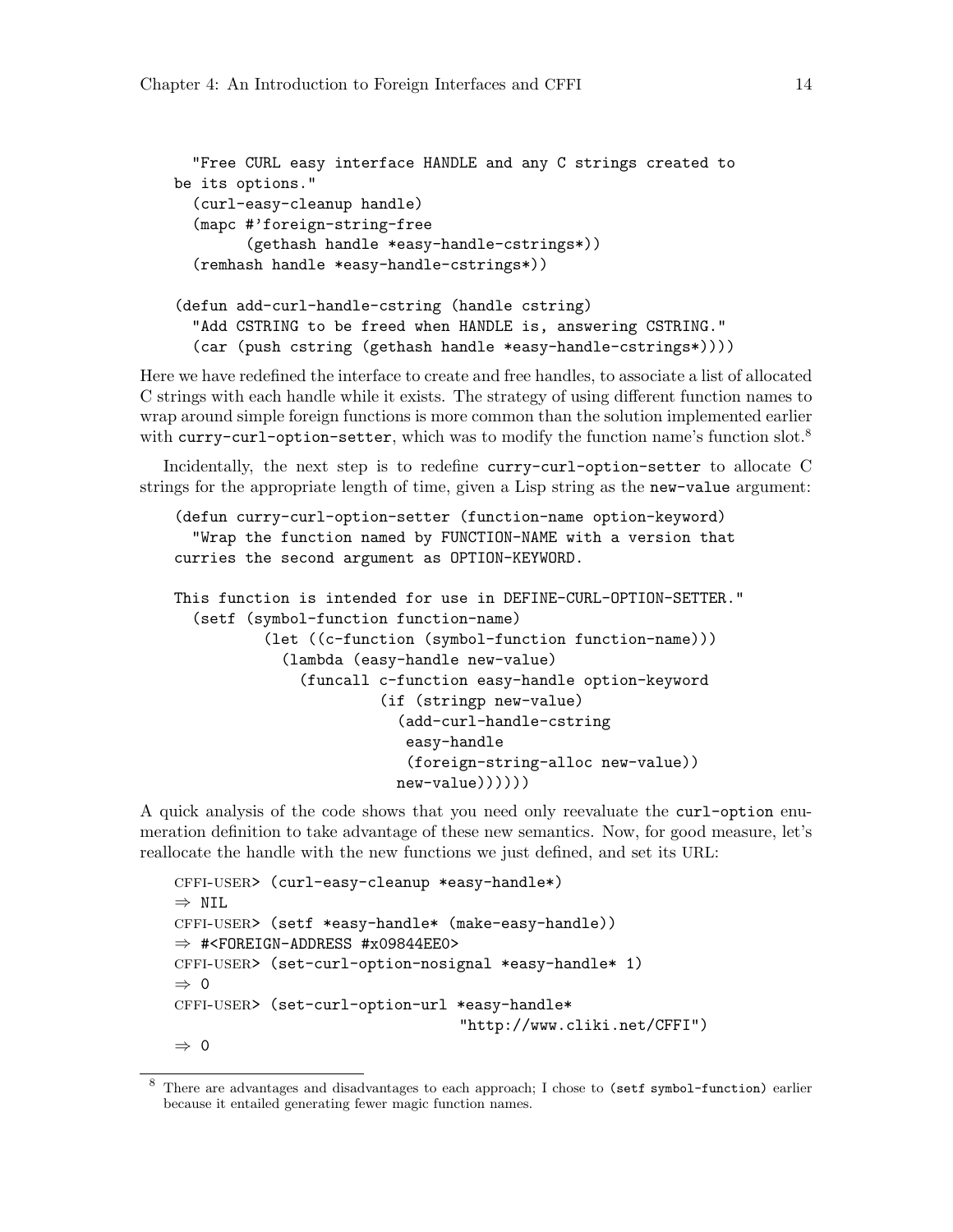<span id="page-18-0"></span>For fun, let's inspect the Lisp value of the C string that was created to hold "http://www.cliki.net/CFFI". By virtue of the implementation of add-curl-handlecstring, it should be accessible through the hash table defined:

cffi-user> (foreign-string-to-lisp

```
(car (gethash *easy-handle* *easy-handle-cstrings*)))
⇒ "http://www.cliki.net/CFFI"
```
Looks like that worked, and libcurl now knows what URL we want to retrieve.

Finally, we turn back to the :errorbuffer option mentioned at the beginning of this section. Whereas the abstraction added to support string inputs works fine for cases like CURLOPT\_URL, it hides the detail of keeping the C string; for :errorbuffer, however, we need that C string.

In a moment, we'll define something slightly cleaner, but for now, remember that you can always hack around anything. We're modifying handle creation, so make sure you free the old handle before redefining free-easy-handle.

```
(defvar *easy-handle-errorbuffers* (make-hash-table)
  "Hashtable of easy handles to C strings serving as error
writeback buffers.")
;;; An extra byte is very little to pay for peace of mind.
(defparameter *curl-error-size* 257
  "Minimum char[] size used by cURL to report errors.")
(defun make-easy-handle ()
  "Answer a new CURL easy interface handle, to which the lifetime
of C strings may be tied. See 'add-curl-handle-cstring'."
  (let ((easy-handle (curl-easy-init)))
    (setf (gethash easy-handle *easy-handle-cstrings*) '())
    (setf (gethash easy-handle *easy-handle-errorbuffers*)
            (foreign-alloc :char :count *curl-error-size*
                           :initial-element 0))
    easy-handle))
(defun free-easy-handle (handle)
  "Free CURL easy interface HANDLE and any C strings created to
be its options."
  (curl-easy-cleanup handle)
  (foreign-free (gethash handle *easy-handle-errorbuffers*))
  (remhash handle *easy-handle-errorbuffers*)
  (mapc #'foreign-string-free
        (gethash handle *easy-handle-cstrings*))
  (remhash handle *easy-handle-cstrings*))
(defun get-easy-handle-error (handle)
  "Answer a string containing HANDLE's current error message."
  (foreign-string-to-lisp
   (gethash handle *easy-handle-errorbuffers*)))
```
Be sure to once again set the options we've set thus far. You may wish to define yet another wrapper function to do this.

# 4.9 Calling Lisp from C

If you have been reading [curl\\_easy\\_setopt\(3\)](http://curl.haxx.se/libcurl/c/curl_easy_setopt.html), you should have noticed that some options accept a function pointer. In particular, we need one function pointer to set as CURLOPT\_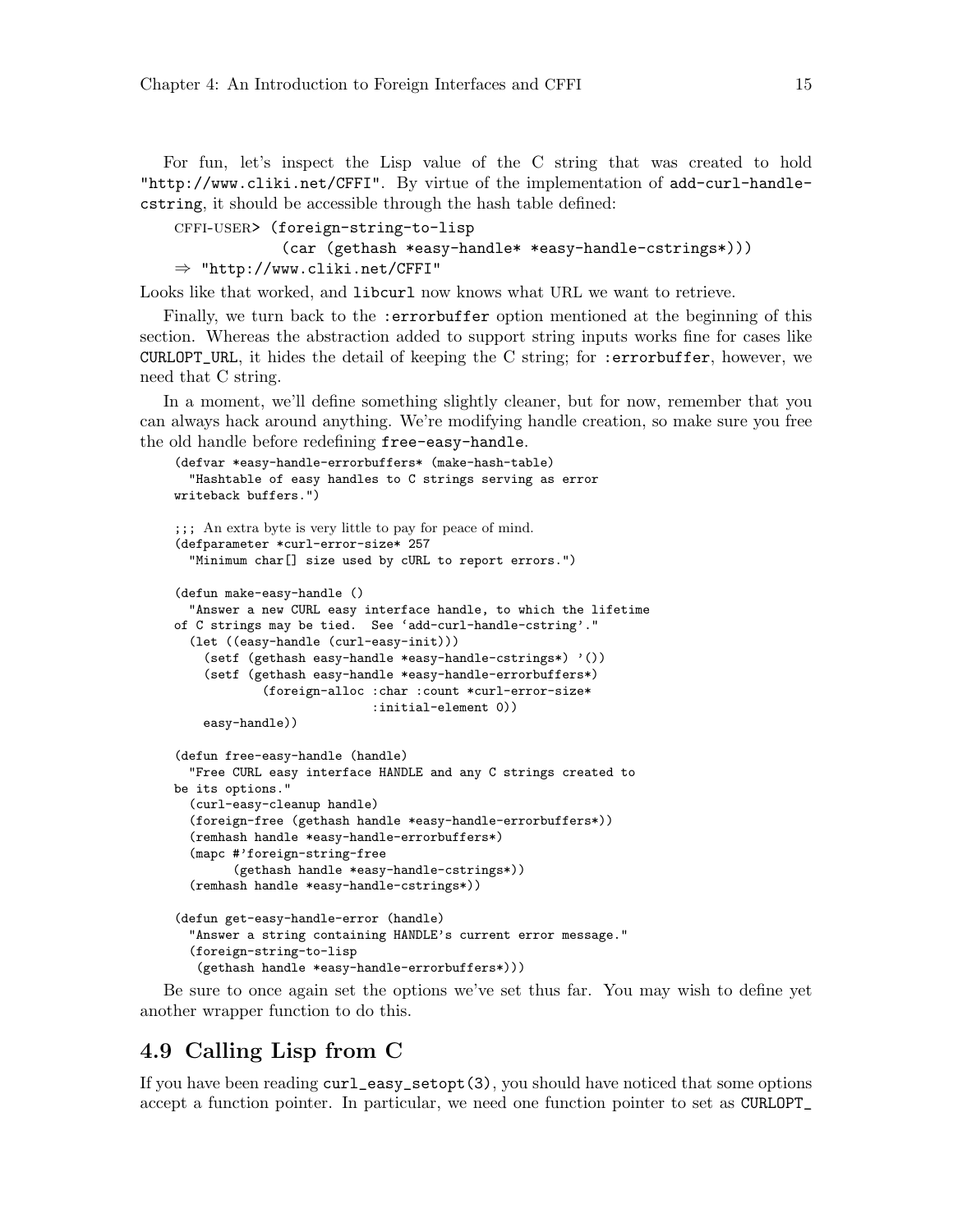WRITEFUNCTION, to be called by libcurl rather than the reverse, in order to receive data as it is downloaded.

A binding writer without the aid of FFI usually approaches this problem by writing a C function that accepts C data, converts to the language's internal objects, and calls the callback provided by the user, again in a reverse of usual practices.

The CFFI approach to callbacks precisely mirrors its differences with the non-FFI approach on the "calling C from Lisp" side, which we have dealt with exclusively up to now. That is, you define a callback function in Lisp using defcallback, and CFFI effectively creates a C function to be passed as a function pointer.

**Implementor's note:** This is much trickier than calling  $C$  functions from Lisp, as it literally involves somehow generating a new C function that is as good as any created by the compiler. Therefore, not all Lisps support them. See [Chapter 3](#page-6-0) [\[Implementation Support\], page 3](#page-6-0), for information about CFFI support issues in this and other areas. You may want to consider changing to a Lisp that supports callbacks in order to continue with this tutorial.

Defining a callback is very similar to defining a callout; the main difference is that we must provide some Lisp forms to be evaluated as part of the callback. Here is the signature for the function the :writefunction option takes:

size\_t function(void \*ptr, size\_t size, size\_t nmemb, void \*stream);

**Implementor's note:** size\_t is almost always an unsigned int. You can get this and many other types using feature tests for your system by using cffi-grovel.

The above signature trivially translates into a CFFI defcallback form, as follows.

;;; Alias in case size\_t changes. (defctype size :unsigned-int)

```
;;; To be set as the CURLOPT WRITEFUNCTION of every easy handle.
(defcallback easy-write size ((ptr :pointer) (size size)
                               (nmemb size) (stream :pointer))
  (let ((data-size (* size nmemb)))
    (handler-case
      ;; We use the dynamically-bound *easy-write-procedure* to
      ;; call a closure with useful lexical context.
      (progn (funcall (symbol-value '*easy-write-procedure*)
                       (foreign-string-to-lisp ptr :count data-size))
             data-size) ; indicates success
      ;; The WRITEFUNCTION should return something other than the
      ;; #bytes available to signal an error.
      (error () (if (zerop data-size) 1 0)))))
```
First, note the correlation of the first few forms, used to declare the C function's signature, with the signature in C syntax. We provide a Lisp name for the function, its return type, and a name and type for each argument.

In the body, we call the dynamically-bound \*easy-write-procedure\* with a "finished" translation, of pulling together the raw data and size into a Lisp string, rather than deal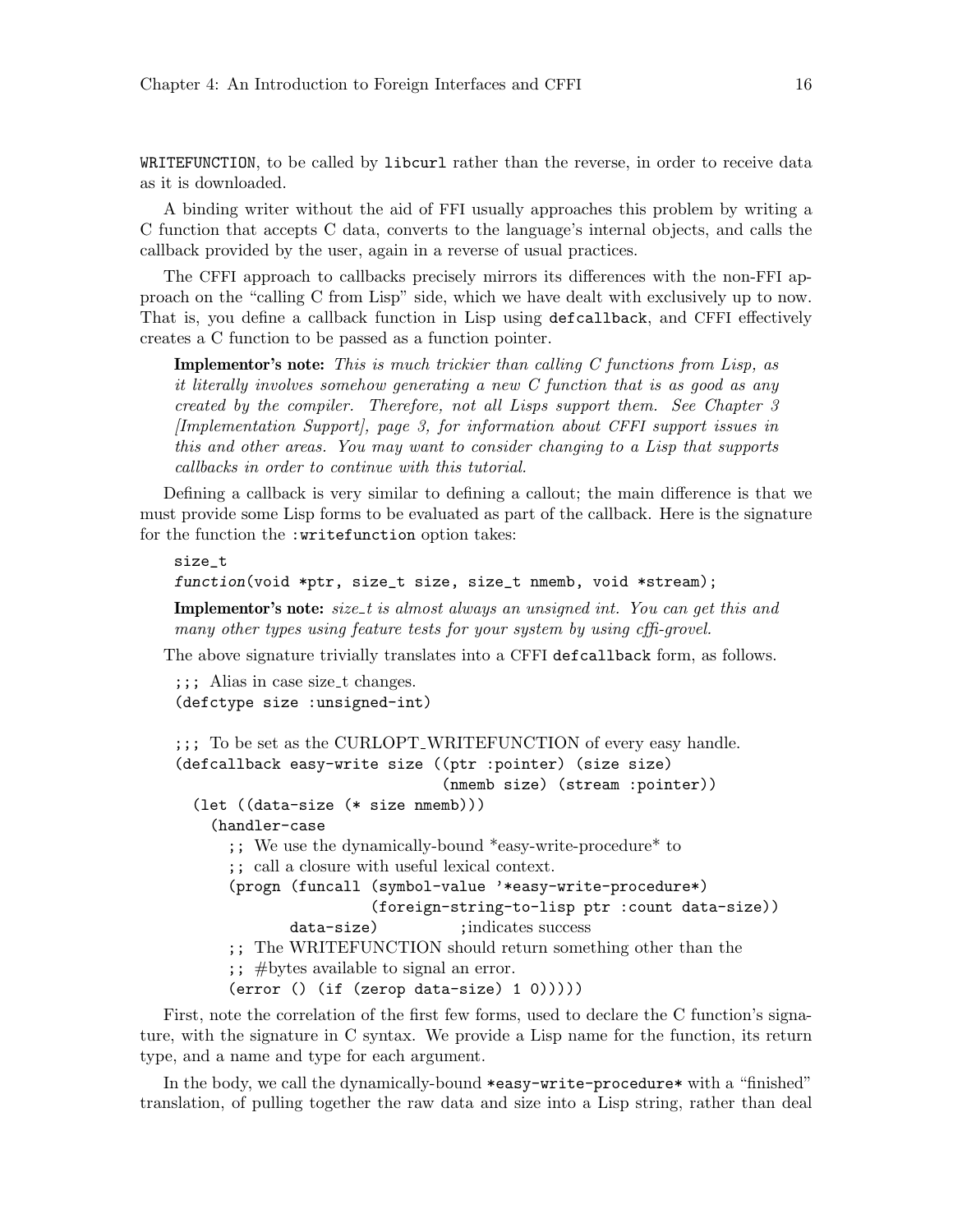<span id="page-20-0"></span>with the data directly. As part of calling curl\_easy\_perform later, we'll bind that variable to a closure with more useful lexical bindings than the top-level defcallback form.

Finally, we make a halfhearted effort to prevent non-local exits from unwinding the C stack, covering the most likely case with an error handler, which is usually triggered unexpectedly.<sup>9</sup> The reason is that most C code is written to understand its own idiosyncratic error condition, implemented above in the case of curl\_easy\_perform, and more "undefined behavior" can result if we just wipe C stack frames without allowing them to execute whatever cleanup actions as they like.

Using the CURLoption enumeration in curl.h once more, we can describe the new option by modifying and reevaluating define-curl-options.

```
(define-curl-options curl-option
    (long 0 objectpoint 10000 functionpoint 20000 off-t 30000)
  (:noprogress long 43)
  (:nosignal long 99)
  (:errorbuffer objectpoint 10)
  (:url objectpoint 2)
  (:writefunction functionpoint 11)) ;new item here
```
Finally, we can use the defined callback and the new set-curl-option-writefunction to finish configuring the easy handle, using the callback macro to retrieve a CFFI :pointer, which works like a function pointer in C code.

cffi-user> (set-curl-option-writefunction \*easy-handle\* (callback easy-write)) ⇒ 0

# 4.10 A complete FFI?

With all options finally set and a medium-level interface developed, we can finish the definition and retrieve <http://www.cliki.net/CFFI>, as is done in the tutorial.

```
(defcfun "curl_easy_perform" curl-code
  (handle easy-handle))
cffi-user> (with-output-to-string (contents)
             (let ((*easy-write-procedure*
                     (lambda (string)
                       (write-string string contents))))
               (declare (special *easy-write-procedure*))
               (curl-easy-perform *easy-handle*)))
⇒ "<!DOCTYPE HTML PUBLIC \"-//W3C//DTD HTML 4.01//EN\"
...
Now fear, comprehensively</P>
"
```
Unfortunately, we can't protect against all non-local exits, such as returns and throws, because unwind-protect cannot be used to "short-circuit" a non-local exit in Common Lisp, due to proposal minimal in ANSI issue EXIT-EXTENT ([http://www.lisp.org/HyperSpec/Issues/iss152-writeup.](http://www.lisp.org/HyperSpec/Issues/iss152-writeup.html) [html](http://www.lisp.org/HyperSpec/Issues/iss152-writeup.html)). Furthermore, binding an error handler prevents higher-up code from invoking restarts that may be provided under the callback's dynamic context. Such is the way of compromise.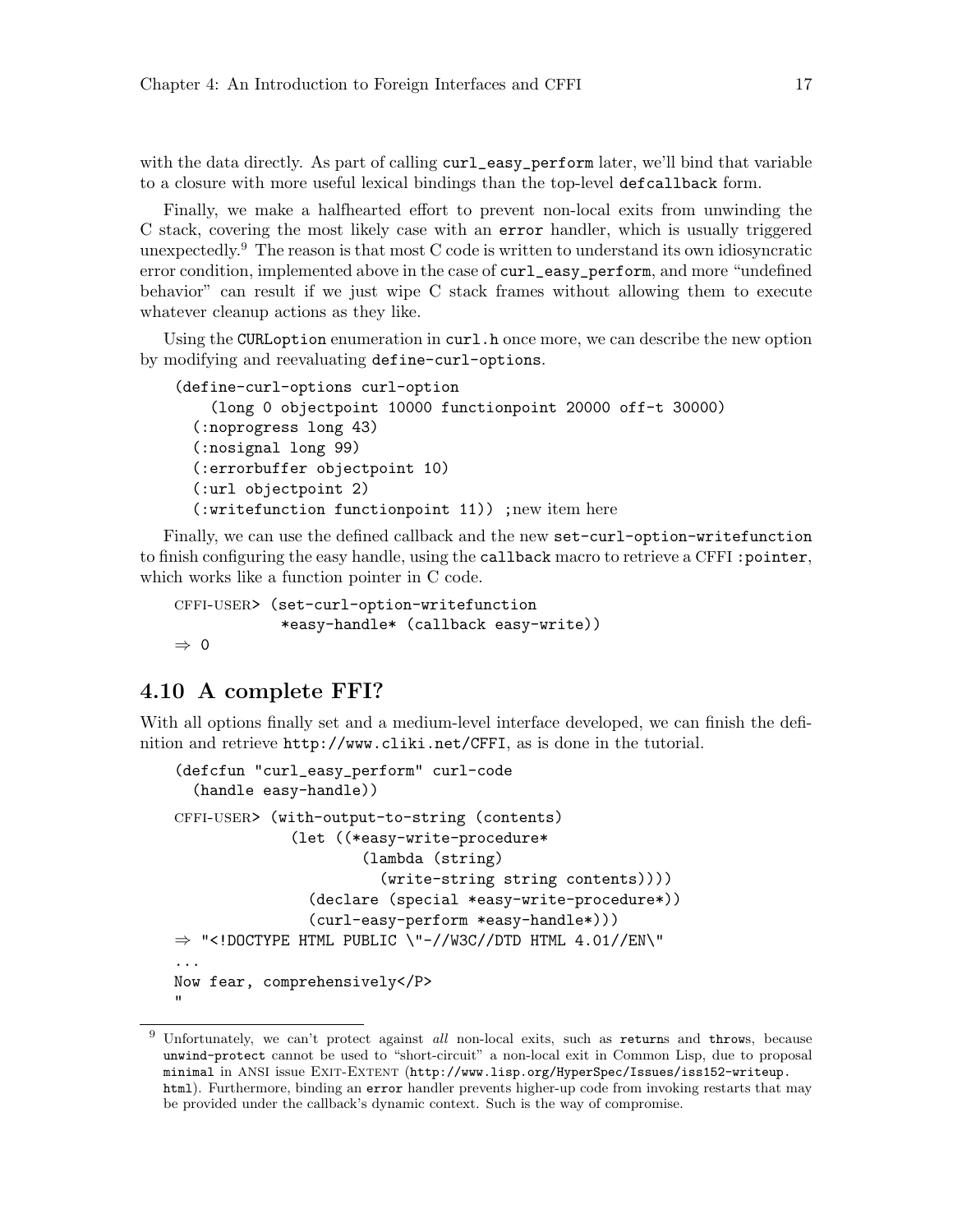<span id="page-21-0"></span>Of course, that itself is slightly unwieldy, so you may want to define a function around it that simply retrieves a URL. I will leave synthesis of all the relevant REPL forms presented thus far into a single function as an exercise for the reader.

The remaining sections of this tutorial explore some advanced features of CFFI; the definition of new types will receive special attention. Some of these features are essential for particular foreign function calls; some are very helpful when trying to develop a Lispy interface to C.

# <span id="page-21-1"></span>4.11 Defining new types

We've occasionally used the defctype macro in previous sections as a kind of documentation, much what you'd use typedef for in C. We also tried one special kind of type definition, the defcenum type. See [\[defcstruct\], page 35](#page-38-0), for a definition macro that may come in handy if you need to use C structs as data.

However, all of these are mostly sugar for the powerful underlying foreign type interface called type translators. You can easily define new translators for any simple named foreign type. Since we've defined the new type curl-code to use as the return type for various libcurl functions, we can use that to directly convert cURL errors to Lisp errors.

defctype's purpose is to define simple typedef-like aliases. In order to use type translators we must use the define-foreign-type macro. So let's redefine curl-code using it.

```
(define-foreign-type curl-code-type ()
  ()
  (:actual-type :int)
  (:simple-parser curl-code))
```
define-foreign-type is a thin wrapper around defclass. For now, all you need to know in the context of this example is that it does what (defictype curl-code : int) would do and, additionally, defines a new class curl-code-type which we will take advantage of shortly.

The CURLcode enumeration seems to follow the typical error code convention of '0' meaning all is well, and each non-zero integer indicating a different kind of error. We can apply that trivially to differentiate between normal exits and error exits.

```
(define-condition curl-code-error (error)
  (($code :initarg :curl-code :reader curl-error-code))
  (:report (lambda (c stream)
             (format stream "libcurl function returned error ~A"
                            (curl-error-code c))))
  (:documentation "Signalled when a libcurl function answers
a code other than CURLE_OK."))
(defmethod translate-from-foreign (value (type curl-code-type))
  "Raise a CURL-CODE-ERROR if VALUE, a curl-code, is non-zero."
  (if (zerop value)
      :curle-ok
      (error 'curl-code-error :curl-code value)))
```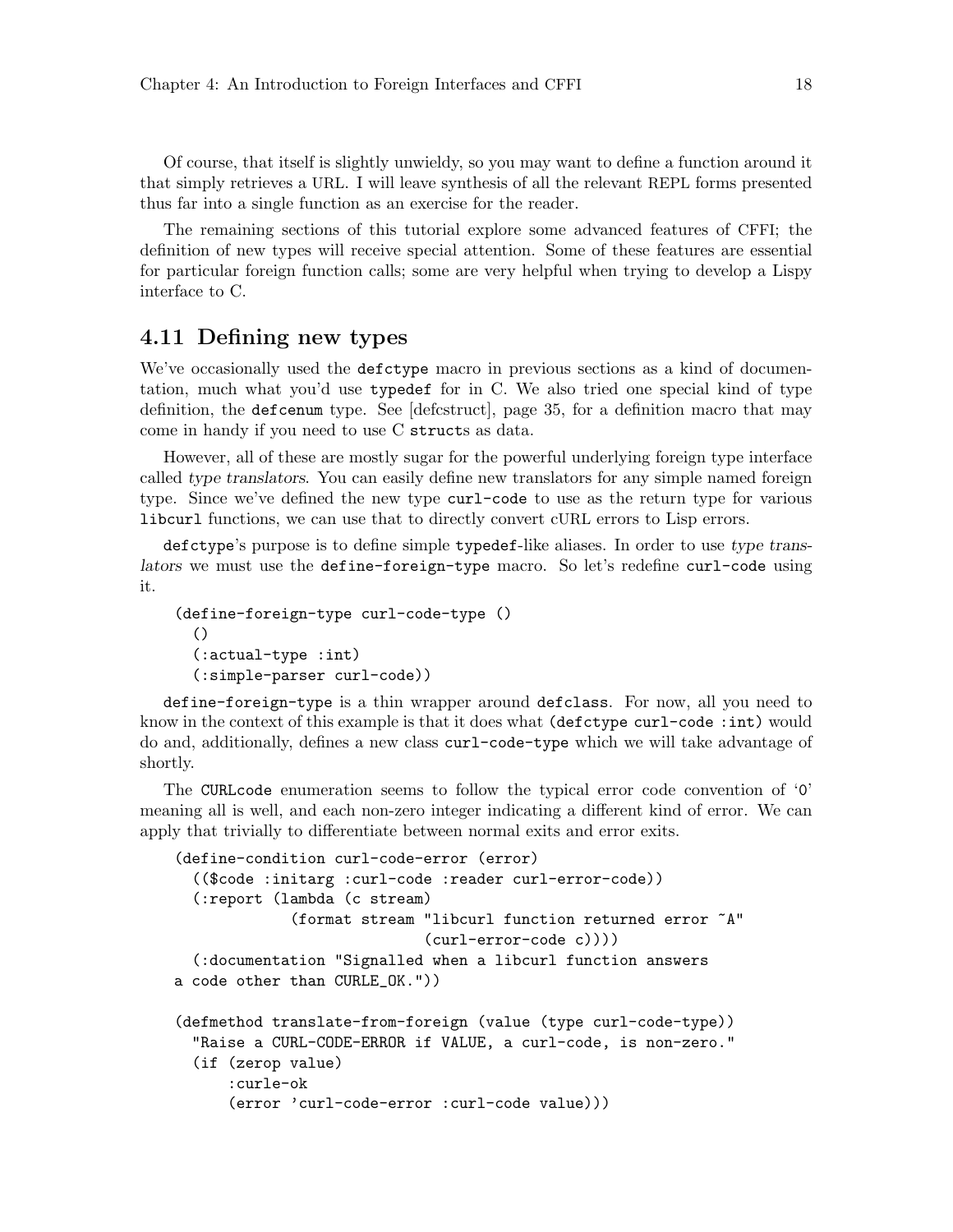The heart of this translator is new method translate-from-foreign. By specializing the type parameter on curl-code-type, we immediately modify the behavior of every function that returns a curl-code to pass the result through this new method.

To see the translator in action, try invoking a function that returns a curl-code. You need to reevaluate the respective defcfun form so that it picks up the new curl-code definition.

```
cffi-user> (set-curl-option-nosignal *easy-handle* 1)
⇒ :CURLE-OK
```
As the result was '0', the new method returned : curle-ok, just as specified.<sup>10</sup> I will leave disjoining the separate CURLcodes into condition types and improving the : report function as an exercise for you.

The creation of \*easy-handle-cstrings\* and \*easy-handle-errorbuffers\* as properties of easy-handles is a kluge. What we really want is a Lisp structure that stores these properties along with the C pointer. Unfortunately, easy-handle is currently just a fancy name for the foreign type :pointer; the actual pointer object varies from Common Lisp implementation to implementation, needing only to satisfy pointerp and be returned from make-pointer and friends.

One solution that would allow us to define a new Lisp structure to represent easy-handles would be to write a wrapper around every function that currently takes an easy-handle; the wrapper would extract the pointer and pass it to the foreign function. However, we can use type translators to more elegantly integrate this "translation" into the foreign function calling framework, using translate-to-foreign.

```
(defclass easy-handle ()
  ((pointer :initform (curl-easy-init)
           :documentation "Foreign pointer from curl_easy_init")
   (error-buffer
   :initform (foreign-alloc :char :count *curl-error-size*
                            :initial-element 0)
   :documentation "C string describing last error")
  (c-strings :initform '()
             :documentation "C strings set as options"))
  (:documentation "I am a parameterization you may pass to
curl-easy-perform to perform a cURL network protocol request."))
(defmethod initialize-instance :after ((self easy-handle) &key)
  (set-curl-option-errorbuffer self (slot-value self 'error-buffer)))
(defun add-curl-handle-cstring (handle cstring)
 "Add CSTRING to be freed when HANDLE is, answering CSTRING."
 (car (push cstring (slot-value handle 'c-strings))))
(defun get-easy-handle-error (handle)
  "Answer a string containing HANDLE's current error message."
  (foreign-string-to-lisp
   (slot-value handle 'error-buffer)))
(defun free-easy-handle (handle)
  "Free CURL easy interface HANDLE and any C strings created to
be its options."
```
 $10$  It might be better to return (values) than : curle-ok in real code, but this is good for illustration.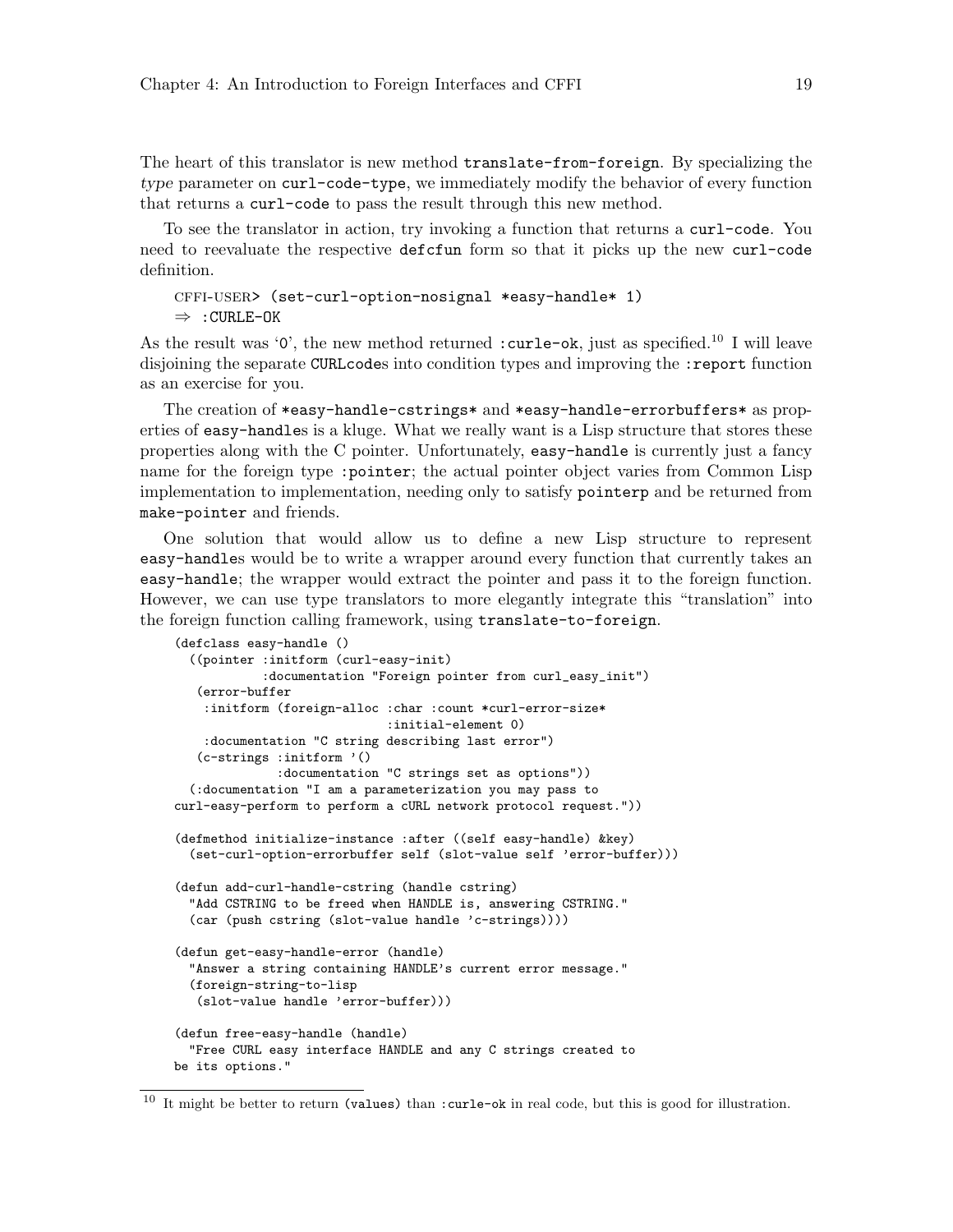```
(with-slots (pointer error-buffer c-strings) handle
    (curl-easy-cleanup pointer)
    (foreign-free error-buffer)
    (mapc #'foreign-string-free c-strings)))
(define-foreign-type easy-handle-type ()
  ()
  (:actual-type :pointer)
  (:simple-parser easy-handle))
(defmethod translate-to-foreign (handle (type easy-handle-type))
  "Extract the pointer from an easy-HANDLE."
  (slot-value handle 'pointer))
```
While we changed some of the Lisp functions defined earlier to use CLOS slots rather than hash tables, the foreign functions work just as well as they did before.

The greatest strength, and the greatest limitation, of the type translator comes from its generalized interface. As stated previously, we could define all foreign function calls in terms of the primitive foreign types provided by CFFI. The type translator interface allows us to cleanly specify the relationship between Lisp and C data, independent of where it appears in a function call. This independence comes at a price; for example, it cannot be used to modify translation semantics based on other arguments to a function call. In these cases, you should rely on other features of Lisp, rather than the powerful, yet domain-specific, type translator interface.

### 4.12 What's next?

CFFI provides a rich and powerful foundation for communicating with foreign libraries; as we have seen, it is up to you to make that experience a pleasantly Lispy one. This tutorial does not cover all the features of CFFI; please see the rest of the manual for details. In particular, if something seems obviously missing, it is likely that either code or a good reason for lack of code is already present.

Implementor's note: There are some other things in CFFI that might deserve tutorial sections, such as free-translated-object, or structs. Let us know which ones you care about.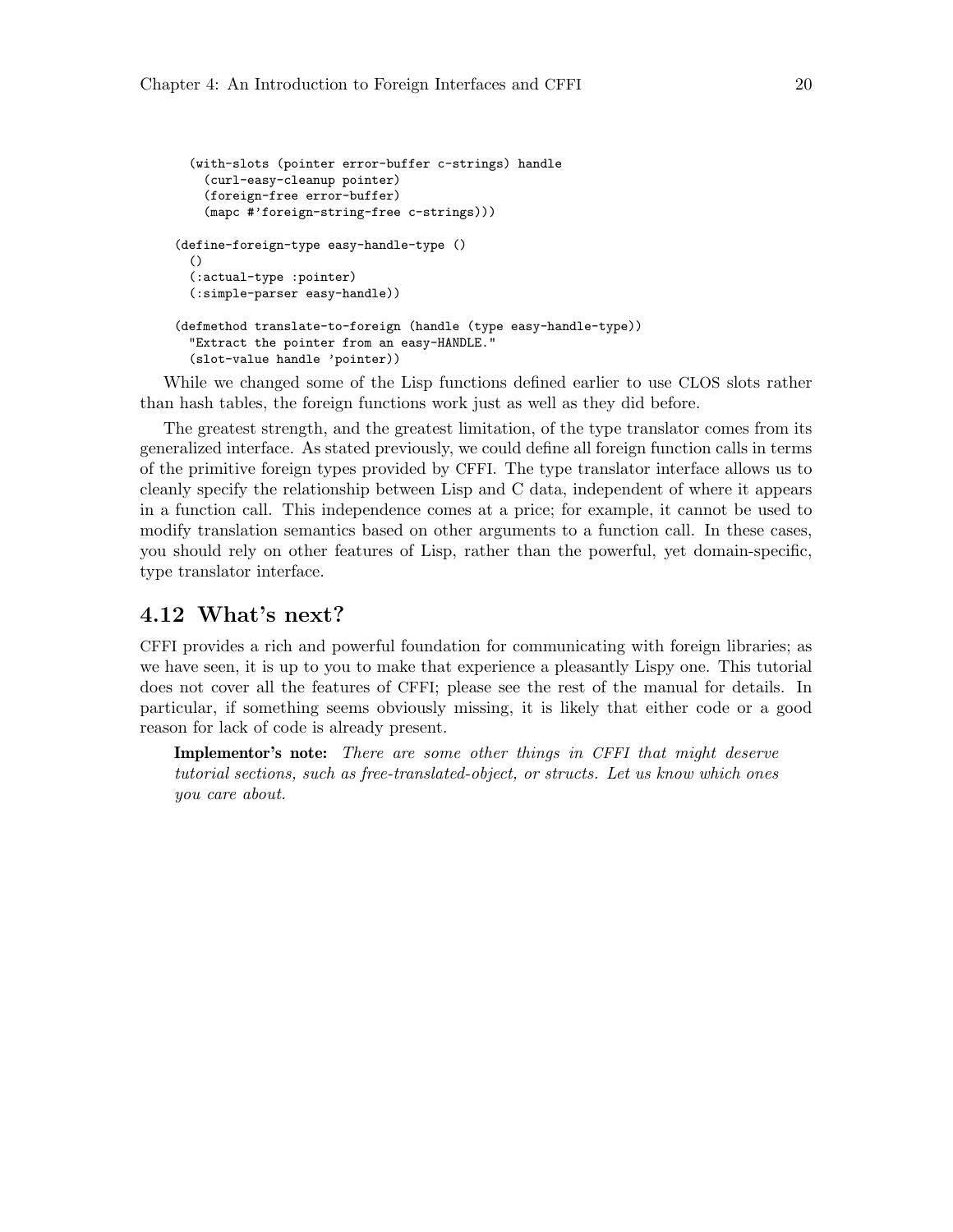# <span id="page-24-0"></span>5 Wrapper generators

CFFI's interface is designed for human programmers, being aimed at aesthetic as well as technical sophistication. However, there are a few programs aimed at translating C and C++ header files, or approximations thereof, into CFFI forms constituting a foreign interface to the symbols in those files.

These wrapper generators are known to support output of CFFI forms.

#### Verrazano (<http://www.cliki.net/Verrazano>)

Designed specifically for Common Lisp. Uses GCC's parser output in XML format to discover functions, variables, and other header file data. This means you need GCC to generate forms; on the other hand, the parser employed is mostly compliant with ANSI C.

#### SWIG (<http://www.cliki.net/SWIG>)

A foreign interface generator originally designed to generate Python bindings, it has been ported to many other systems, including CFFI in version 1.3.28. Includes its own C declaration munger, not intended to be fully-compliant with ANSI C.

First, this manual does not describe use of these other programs; they have documentation of their own. If you have problems using a generated interface, please look at the output CFFI forms and verify that they are a correct CFFI interface to the library in question; if they are correct, contact CFFI developers with details, keeping in mind that they communicate in terms of those forms rather than any particular wrapper generator. Otherwise, contact the maintainers of the wrapper generator you are using, provided you can reasonably expect more accuracy from the generator.

When is more accuracy an unreasonable expectation? As described in the tutorial (see [Section 4.6 \[Breaking the abstraction\], page 9\)](#page-12-1), the information in C declarations is insufficient to completely describe every interface. In fact, it is quite common to run into an interface that cannot be handled automatically, and generators should be excused from generating a complete interface in these cases.

As further described in the tutorial, the thinnest Lisp interface to a C function is not always the most pleasant one. In many cases, you will want to manually write a Lispier interface to the C functions that interest you.

Wrapper generators should be treated as time-savers, not complete automation of the full foreign interface writing job. Reports of the amount of work done by generators vary from 30% to 90%. The incremental development style enabled by CFFI generally reduces this proportion below that for languages like Python.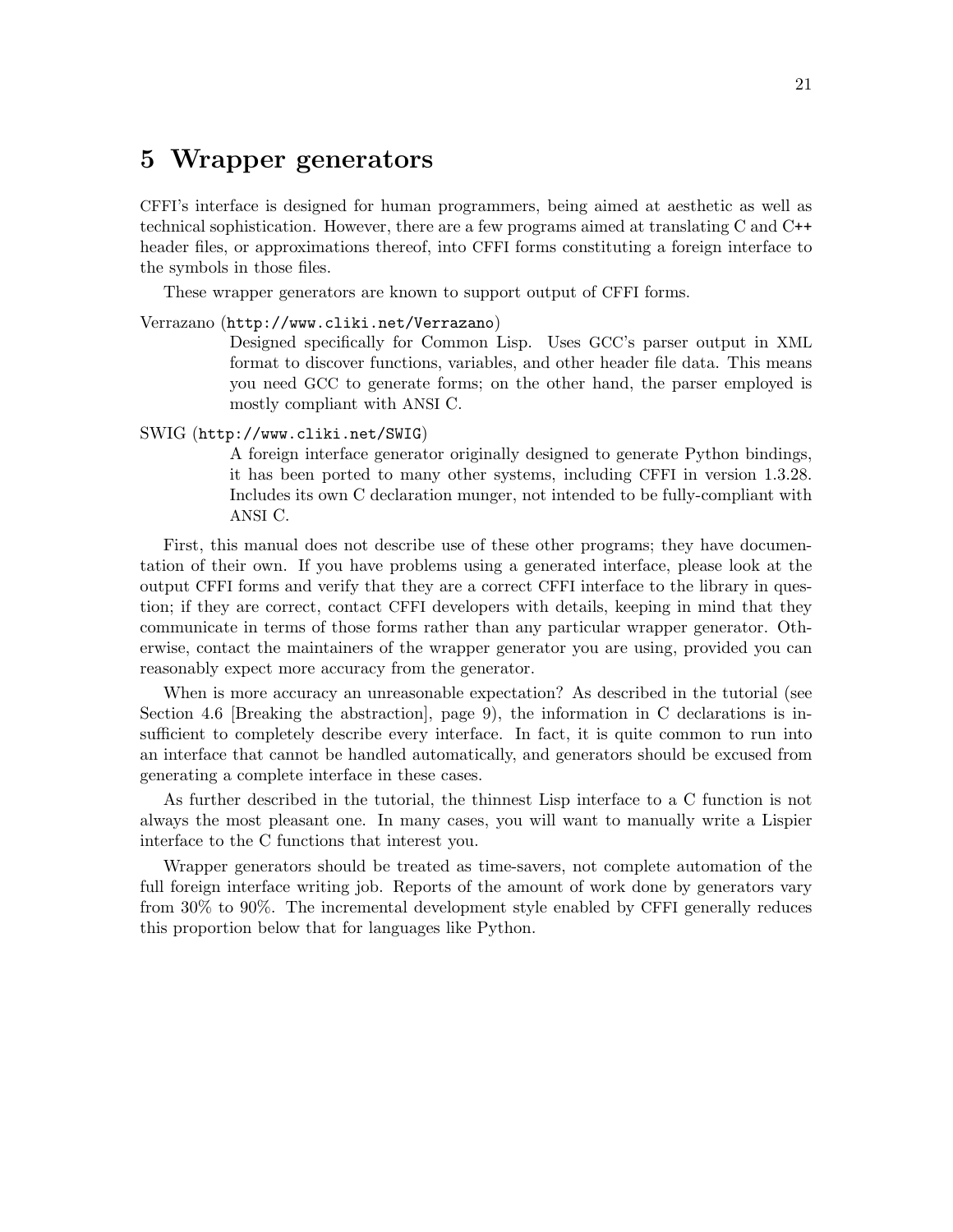# <span id="page-25-0"></span>6 Foreign Types

Foreign types describe how data is translated back and forth between C and Lisp. CFFI provides various built-in types and allows the user to define new types.

# 6.1 Built-In Types

| $:$ char                                                                                                     | [Foreign Type] |
|--------------------------------------------------------------------------------------------------------------|----------------|
| :unsigned-char                                                                                               | [Foreign Type] |
| :short                                                                                                       | [Foreign Type] |
| :unsigned-short                                                                                              | [Foreign Type] |
| $:$ int                                                                                                      | [Foreign Type] |
| :unsigned-int                                                                                                | [Foreign Type] |
| :long                                                                                                        | [Foreign Type] |
| :unsigned-long                                                                                               | [Foreign Type] |
| :long-long                                                                                                   | [Foreign Type] |
| :unsigned-long-long<br>These types correspond to the native C integer types according to the ABI of the Lisp | [Foreign Type] |

implementation's host system.

:long-long and :unsigned-long-long are not supported natively on all implementations. However, they are emulated by mem-ref and mem-set.

When those types are not available, the symbol cffi-sys::no-long-long is pushed into \*features\*.

| :uchar  |  |  |  |  | [Foreign Type] |
|---------|--|--|--|--|----------------|
| :ushort |  |  |  |  | [Foreign Type] |
| :uint   |  |  |  |  | [Foreign Type] |
| :ulong  |  |  |  |  | [Foreign Type] |
| :llong  |  |  |  |  | [Foreign Type] |
| :ullong |  |  |  |  | [Foreign Type] |
|         |  |  |  |  |                |

For convenience, the above types are provided as shortcuts for unsigned-char, unsigned-short, unsigned-int, unsigned-long, long-long and unsigned-long-long, respectively.

| $:$ int $8$   | [Foreign Type] |
|---------------|----------------|
| :uint8        | [Foreign Type] |
| $:$ int $16$  | [Foreign Type] |
| $:$ uint $16$ | [Foreign Type] |
| $:$ int $32$  | [Foreign Type] |
| :uint32       | [Foreign Type] |
|               |                |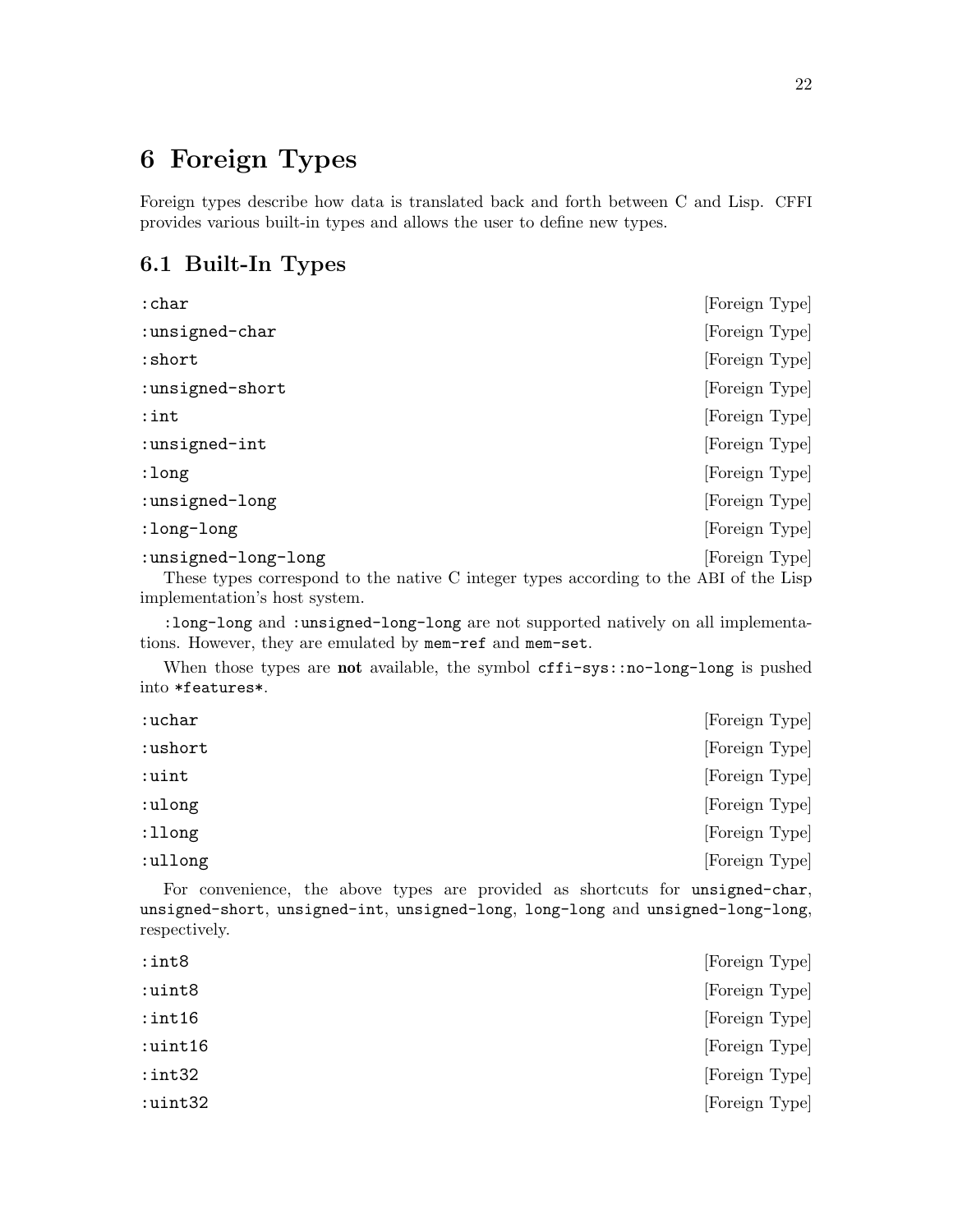<span id="page-26-0"></span>

| $:$ int $64$                                                                                          | [Foreign Type] |
|-------------------------------------------------------------------------------------------------------|----------------|
| :uint64                                                                                               | [Foreign Type] |
| :size                                                                                                 | [Foreign Type] |
| :ssize                                                                                                | [Foreign Type] |
| $:$ intptr                                                                                            | [Foreign Type] |
| :uintptr                                                                                              | [Foreign Type] |
| :ptrdiff                                                                                              | [Foreign Type] |
| :offset<br>Foreign integer types of specific sizes, corresponding to the C types defined in stdint.h. | [Foreign Type] |

:float [Foreign Type] : double [Foreign Type] On all systems, the :float and :double types represent a C float and double, respectively. On most but not all systems, :float and :double represent a Lisp single-float and double-float, respectively. It is not so useful to consider the relationship between Lisp types and C types as isomorphic, as simply to recognize the relationship, and relative precision, among each respective category.

#### : long-double [Foreign Type]

This type is only supported on SCL.

#### : pointer *&optional type* [Foreign Type]

A foreign pointer to an object of any type, corresponding to void \*. You can optionally specify type of pointer (e.g. (:pointer :char)). Although CFFI won't do anything with that information yet, it is useful for documentation purposes.

#### : void [Foreign Type]

No type at all. Only valid as the return type of a function.

# 6.2 Other Types

CFFI also provides a few useful types that aren't built-in C types.

: string [Foreign Type]

The :string type performs automatic conversion between Lisp and C strings. Note that, in the case of functions the converted C string will have dynamic extent (i.e. it will be automatically freed after the foreign function returns).

In addition to Lisp strings, this type will accept foreign pointers and pass them unmodified.

A method for [\[free-translated-object\], page 54,](#page-57-0) is specialized for this type. So, for example, foreign strings allocated by this type and passed to a foreign function will be freed after the function returns.

```
CFFI> (foreign-funcall "getenv" :string "SHELL" :string)
\Rightarrow "/bin/bash"
```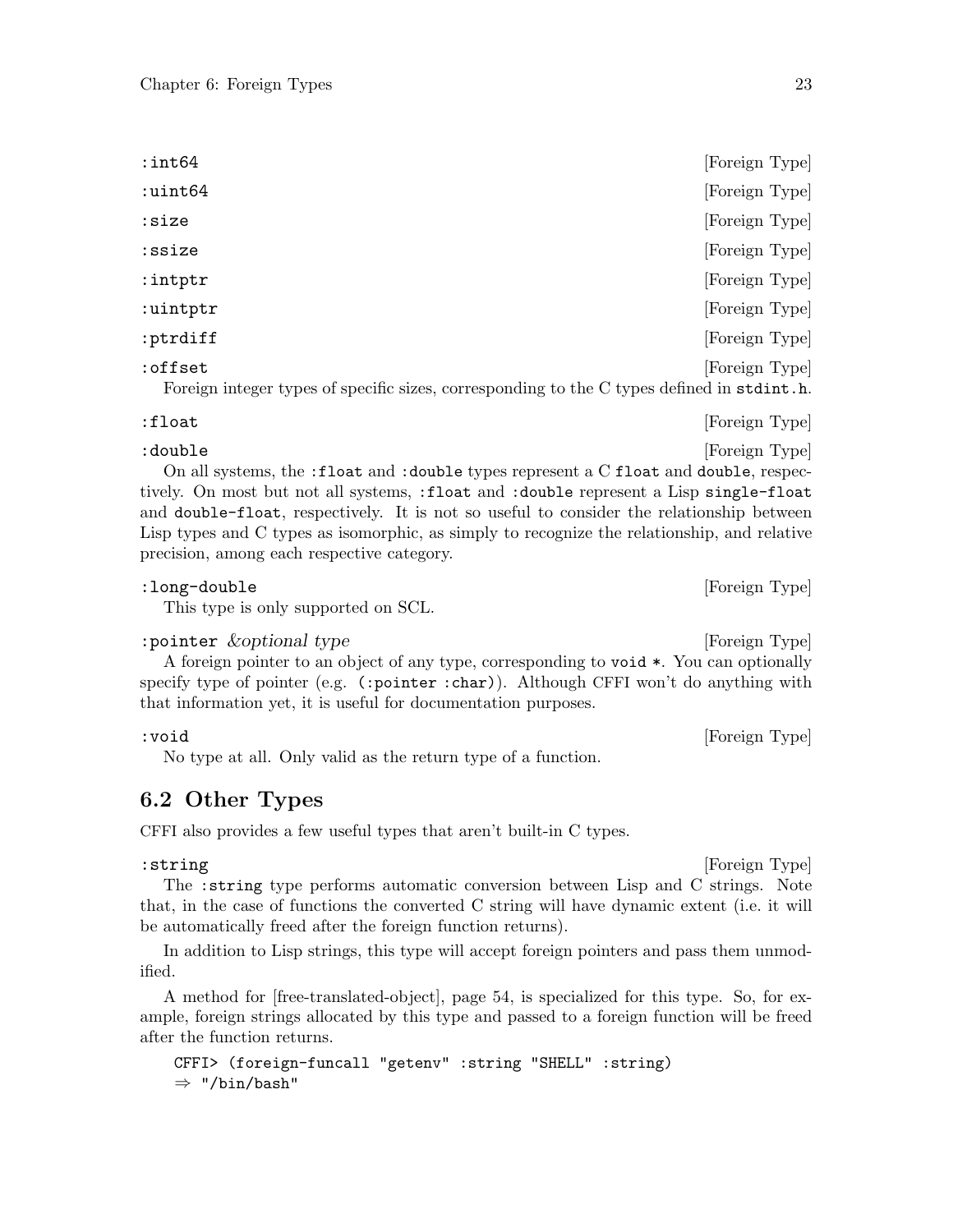```
CFFI> (with-foreign-string (str "abcdef")
        (foreign-funcall "strlen" :string str :int))
⇒ 6
```
#### : string+ptr [Foreign Type]

Like : string but returns a list with two values when convert from C to Lisp: a Lisp string and the C string's foreign pointer.

```
CFFI> (foreign-funcall "getenv" :string "SHELL" :string+ptr)
\Rightarrow ("/bin/bash" #. (SB-SYS: INT-SAP #XBFFFFC6F))
```
:boolean *&optional* (base-type :int) [Foreign Type] The :boolean type converts between a Lisp boolean and a C boolean. It canonicalizes to base-type which is :int by default.

```
(convert-to-foreign nil :boolean) \Rightarrow 0
(convert-to-foreign t : boolean) \Rightarrow 1
(convert-from-foreign 0 :boolean) \Rightarrow nil\text{(convert-from-foreign 1 :boolean)} \Rightarrow t
```
: bool [Foreign Type]

The : bool type represents the C99 \_Bool or C $++$  bool. Its size is usually 1 byte except on OSX where it's an int.

: wrapper base-type & key to-c from-c [Foreign Type] The :wrapper type stores two symbols passed to the to-c and from-c arguments. When a value is being translated to or from C, this type funcalls the respective symbol.

:wrapper types will be typedefs for base-type and will inherit its translators, if any.

Here's an example of how the : boolean type could be defined in terms of : wrapper.

```
(defun bool-c-to-lisp (value)
  (not (zerop value)))
(defun bool-lisp-to-c (value)
  (if value 1 0))(defctype my-bool (:wrapper :int :from-c bool-c-to-lisp
                                     :to-c bool-lisp-to-c))
(convert-to-foreign nil 'my-bool) \Rightarrow 0
\text{(convert-from-foreign 1 'my-book)} \Rightarrow t
```
# 6.3 Defining Foreign Types

You can define simple C-like typedefs through the defctype macro. Defining a typedef is as simple as giving defctype a new name and the name of the type to be wrapped.

;;; Define MY-INT as an alias for the built-in type :INT. (defctype my-int :int)

With this type definition, one can, for instance, declare arguments to foreign functions as having the type my-int, and they will be passed as integers.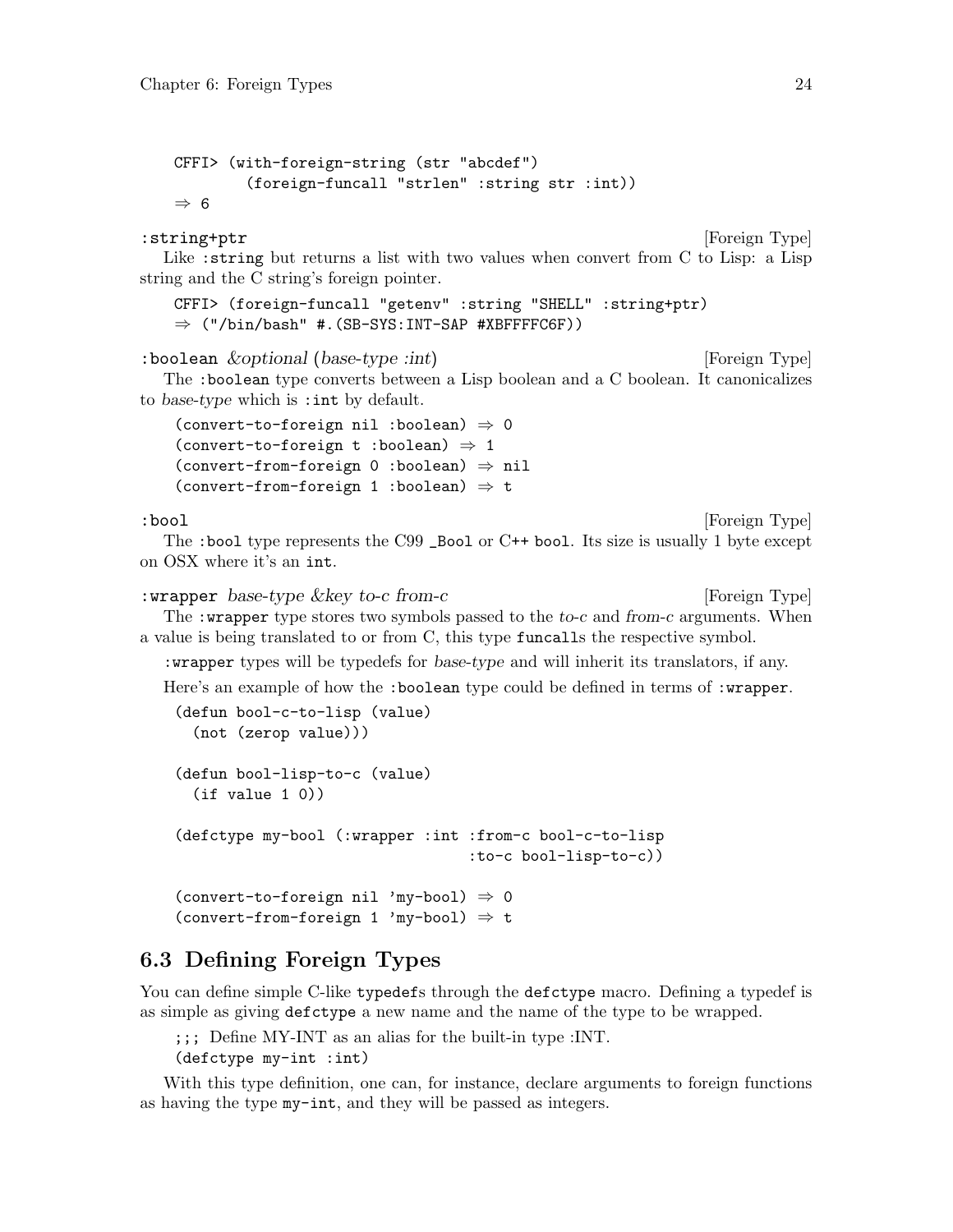#### <span id="page-28-0"></span>More complex types

CFFI offers another way to define types through define-foreign-type, a thin wrapper macro around defclass. As an example, let's go through the steps needed to define a (my-string &key encoding) type. First, we need to define our type class:

```
(define-foreign-type my-string-type ()
  ((encoding :reader string-type-encoding :initarg :encoding))
  (:actual-type :pointer))
```
The :actual-type class option tells CFFI that this type will ultimately be passed to and received from foreign code as a :pointer. Now you need to tell CFFI how to parse a type specification such as ( $my$ -string:encoding:utf8) into an instance of  $my$ -string-type. We do that with define-parse-method:

```
(define-parse-method my-string (&key (encoding :utf-8))
  (make-instance 'my-string-type :encoding encoding))
```
The next section describes how make this type actually translate between C and Lisp strings.

# 6.4 Foreign Type Translators

Type translators are used to automatically convert Lisp values to or from foreign values. For example, using type translators, one can take the my-string type defined in the previous section and specify that it should:

- convert C strings to Lisp strings;
- convert Lisp strings to newly allocated C strings;
- free said C strings when they are no longer needed.

In order to tell CFFI how to automatically convert Lisp values to foreign values, define a specialized method for the translate-to-foreign generic function:

;;; Define a method that converts Lisp strings to C strings.

(defmethod translate-to-foreign (string (type my-string-type))

(foreign-string-alloc string :encoding (string-type-encoding type)))

From now on, whenever an object is passed as a my-string to a foreign function, this method will be invoked to convert the Lisp value. To perform the inverse operation, which is needed for functions that return a my-string, specialize the translate-from-foreign generic function in the same manner:

;;; Define a method that converts C strings to Lisp strings.

(defmethod translate-from-foreign (pointer (type my-string-type))

(foreign-string-to-lisp pointer :encoding (string-type-encoding type)))

When a translate-to-foreign method requires allocation of foreign memory, you must also define a free-translated-object method to free the memory once the foreign object is no longer needed, otherwise you'll be faced with memory leaks. This generic function is called automatically by CFFI when passing objects to foreign functions. Let's do that:

```
;;; Free strings allocated by translate-to-foreign.
(defmethod free-translated-object (pointer (type my-string-type) param)
  (declare (ignore param))
  (foreign-string-free pointer))
```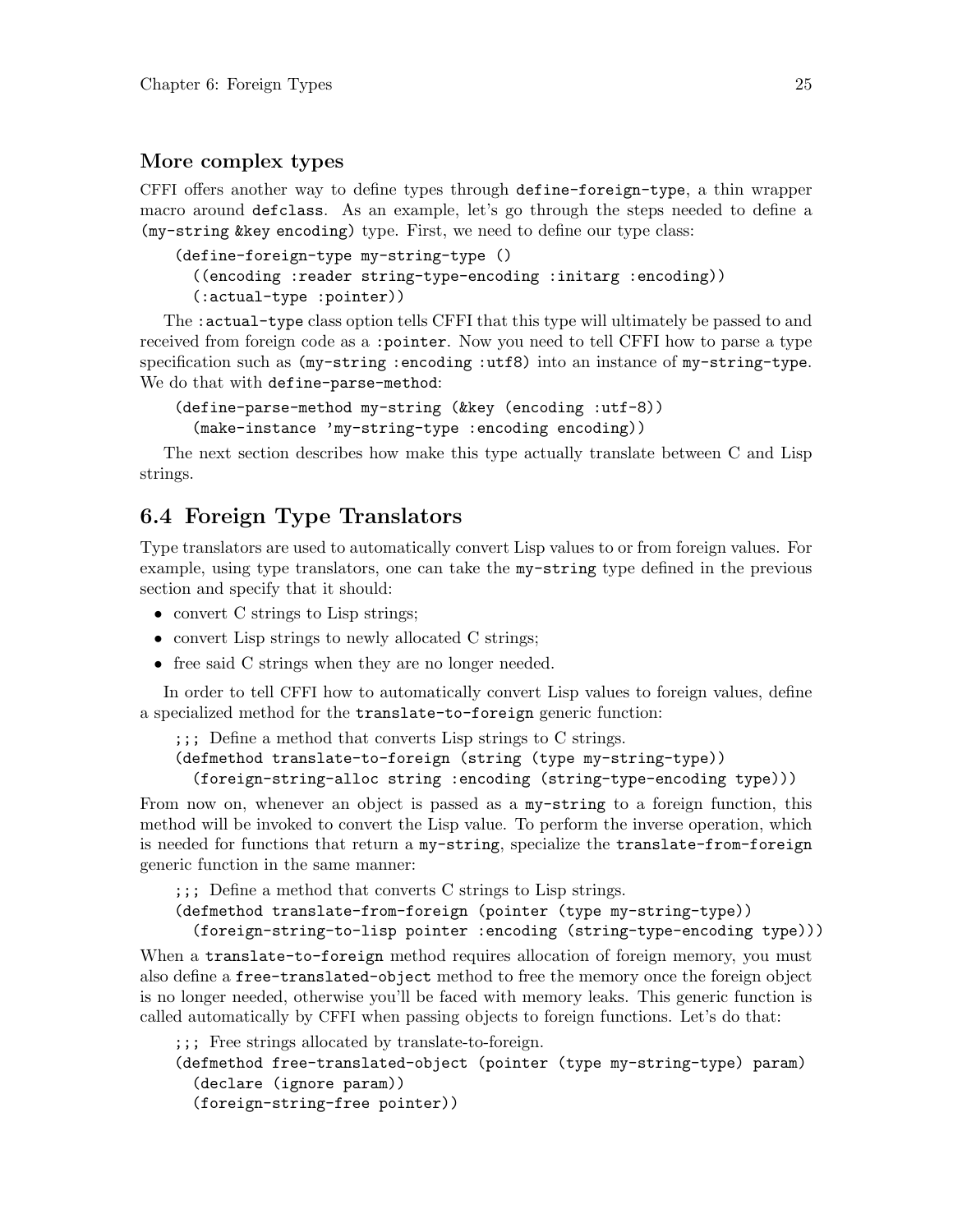<span id="page-29-0"></span>In this specific example, we don't need the *param* argument, so we ignore it. See [\[free](#page-57-0)[translated-object\], page 54](#page-57-0), for an explanation of its purpose and how you can use it.

A type translator does not necessarily need to convert the value. For example, one could define a typedef for :pointer that ensures, in the translate-to-foreign method, that the value is not a null pointer, signalling an error if a null pointer is passed. This would prevent some pointer errors when calling foreign functions that cannot handle null pointers.

Please note: these methods are meant as extensible hooks only, and you should not call them directly. Use convert-to-foreign, convert-from-foreign and free-convertedobject instead.

See [Section 4.11 \[Defining new types\], page 18](#page-21-1), for another example of type translators.

# 6.5 Optimizing Type Translators

Being based on generic functions, the type translation mechanism described above can add a bit of overhead. This is usually not significant, but we nevertheless provide a way of getting rid of the overhead for the cases where it matters.

A good way to understand this issue is to look at the code generated by defcfun. Consider the following example using the previously defined my-string type:

```
CFFI> (macroexpand-1 '(defcfun foo my-string (x my-string)))
;; (simplified, downcased, etc...)
(defun foo (x)
  (multiple-value-bind (#:G2019 #:PARAM3149)
      (translate-to-foreign x #<MY-STRING-TYPE {11ED5A79}>)
    (unwind-protect
        (translate-from-foreign
         (foreign-funcall "foo" :pointer #:G2019 :pointer)
         #<MY-STRING-TYPE {11ED5659}>)
      (free-translated-object #:G2019 #<MY-STRING-TYPE {11ED51A79}>
                               #:PARAM3149))))
```
In order to get rid of those generic function calls, CFFI has another set of extensible generic functions that provide functionality similar to CL's compiler macros: expand-toforeign-dyn, expand-to-foreign and expand-from-foreign. Here's how one could define a my-boolean with them:

```
(define-foreign-type my-boolean-type ()
  ()
  (:actual-type :int)
  (:simple-parser my-boolean))
(defmethod expand-to-foreign (value (type my-boolean-type))
  '(if , value 1 0))
(defmethod expand-from-foreign (value (type my-boolean-type))
  '(not (zerop ,value)))
```
And here's what the macroexpansion of a function using this type would look like: CFFI> (macroexpand-1 '(defcfun bar my-boolean (x my-boolean)))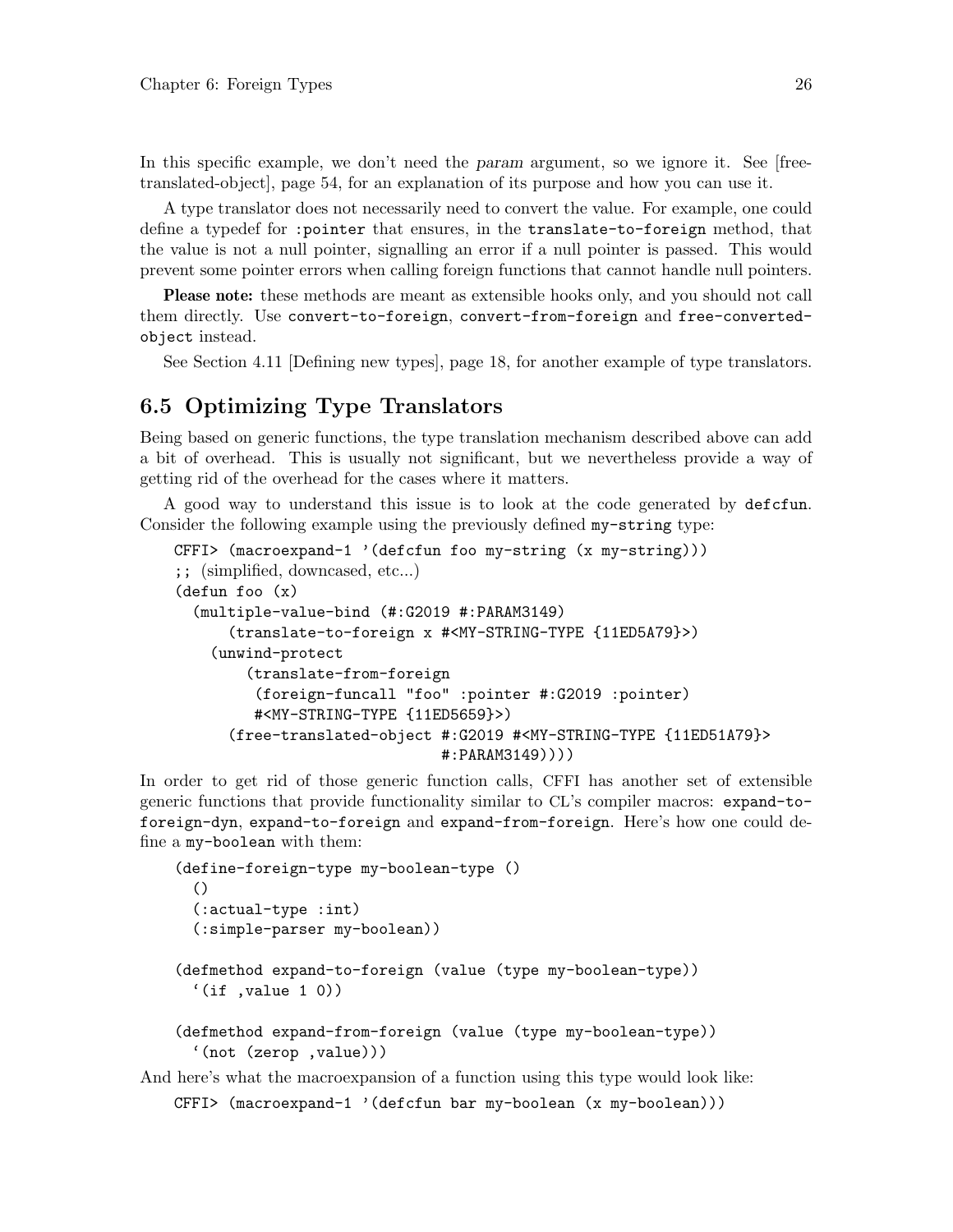```
;; (simplified, downcased, etc...)
(defun bar (x)
  (let ((#:g3182 (if x 1 0)))
    (not (zerop (foreign-funcall "bar" :int #:g3182 :int)))))
```
No generic function overhead.

Let's go back to our my-string type. The expansion interface has no equivalent of free-translated-object; you must instead define a method on expand-to-foreign-dyn, the third generic function in this interface. This is especially useful when you can allocate something much more efficiently if you know the object has dynamic extent, as is the case with function calls that don't save the relevant allocated arguments.

This exactly what we need for the my-string type:

```
(defmethod expand-from-foreign (form (type my-string-type))
  '(foreign-string-to-lisp ,form))
(defmethod expand-to-foreign-dyn (value var body (type my-string-type))
  (let ((encoding (string-type-encoding type)))
    '(with-foreign-string (,var ,value :encoding ',encoding)
       ,@body)))
```
So let's look at the macro expansion:

```
CFFI> (macroexpand-1 '(defcfun foo my-string (x my-string)))
;; (simplified, downcased, etc...)
(defun foo (x)
  (with-foreign-string (#:G2021 X :encoding ':utf-8)
    (foreign-string-to-lisp
     (foreign-funcall "foo" :pointer #:g2021 :pointer))))
```
Again, no generic function overhead.

#### Other details

To short-circuit expansion and use the translate-\* functions instead, simply call the next method. Return its result in cases where your method cannot generate an appropriate replacement for it. This analogous to the &whole form mechanism compiler macros provide.

The expand-\* methods have precedence over their translate-\* counterparts and are guaranteed to be used in defcfun, foreign-funcall, defcvar and defcallback. If you define a method on each of the expand-\* generic functions, you are guaranteed to have full control over the expressions generated for type translation in these macros.

They may or may not be used in other CFFI operators that need to translate between Lisp and C data; you may only assume that expand-\* methods will probably only be called during Lisp compilation.

expand-to-foreign-dyn has precedence over expand-to-foreign and is only used in defcfun and foreign-funcall, only making sense in those contexts.

Important note: this set of generic functions is called at macroexpansion time. Methods are defined when loaded or evaluated, not compiled. You are responsible for ensuring that your expand-\* methods are defined when the foreign-funcall or other forms that use them are compiled. One way to do this is to put the method definitions earlier in the file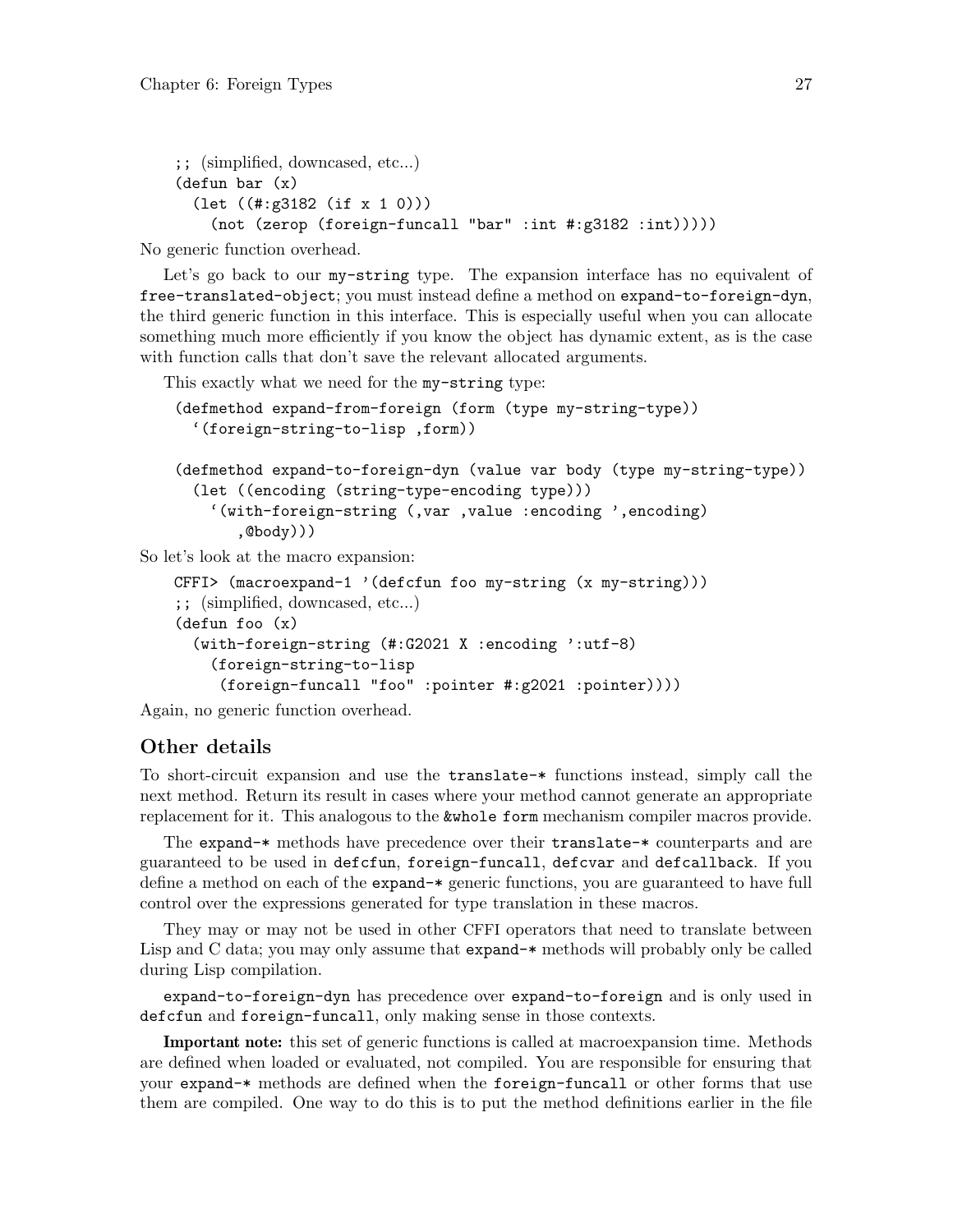<span id="page-31-0"></span>and inside an appropriate eval-when form; another way is to always load a separate Lisp or FASL file containing your expand-\* definitions before compiling files with forms that ought to use them. Otherwise, they will not be found and the runtime translators will be used instead.

# 6.6 Foreign Structure Types

For more involved C types than simple aliases to built-in types, such as you can make with defctype, CFFI allows declaration of structures and unions with defcstruct and defcunion.

For example, consider this fictional C structure declaration holding some personal information:

```
struct person {
  int number;
  char* reason;
};
```
The equivalent defcstruct form follows:

```
(defcstruct person
  (number :int)
  (reason :string))
```
By default, [\[convert-from-foreign\], page 31,](#page-34-0) (and also [\[mem-ref\], page 71\)](#page-74-0) will make a plist with slot names as keys, and [\[convert-to-foreign\], page 32,](#page-35-0) will translate such a plist to a foreign structure. A user wishing to define other translations should use the :class argument to [\[defcstruct\], page 35,](#page-38-0) and then define methods for [\[translate-from-foreign\],](#page-58-0) [page 55,](#page-58-0) and [\[translate-into-foreign-memory\], page 57,](#page-60-0) that specialize on this class, possibly calling call-next-method to translate from and to the plists rather than provide a direct interface to the foreign object. The macro translation-forms-for-class will generate the forms necessary to translate a Lisp class into a foreign structure and vice versa.

Please note that this interface is only for those that must know about the values contained in a relevant struct. If the library you are interfacing returns an opaque pointer that needs only be passed to other C library functions, by all means just use :pointer or a typesafe definition munged together with defctype and type translation. To pass or return a structure by value to a function, load the cffi-libffi system and specify the structure as (:struct structure-name). To pass or return the pointer, you can use either :pointer or (:pointer (:struct structure-name)).

#### Optimizing translate-into-foreign-memory

Just like how [\[translate-from-foreign\], page 55,](#page-58-0) had expand-from-foreign to optimize away the generic function call and [\[translate-to-foreign\], page 56,](#page-59-0) had the same in expand-toforeign, [\[translate-into-foreign-memory\], page 57,](#page-60-0) has expand-into-foreign-memory.

Let's use our person struct in an example. However, we are going to spice it up by using a lisp struct rather than a plist to represent the person in lisp.

First we redefine person very slightly.

```
(defcstruct (person :class c-person)
  (number :int)
```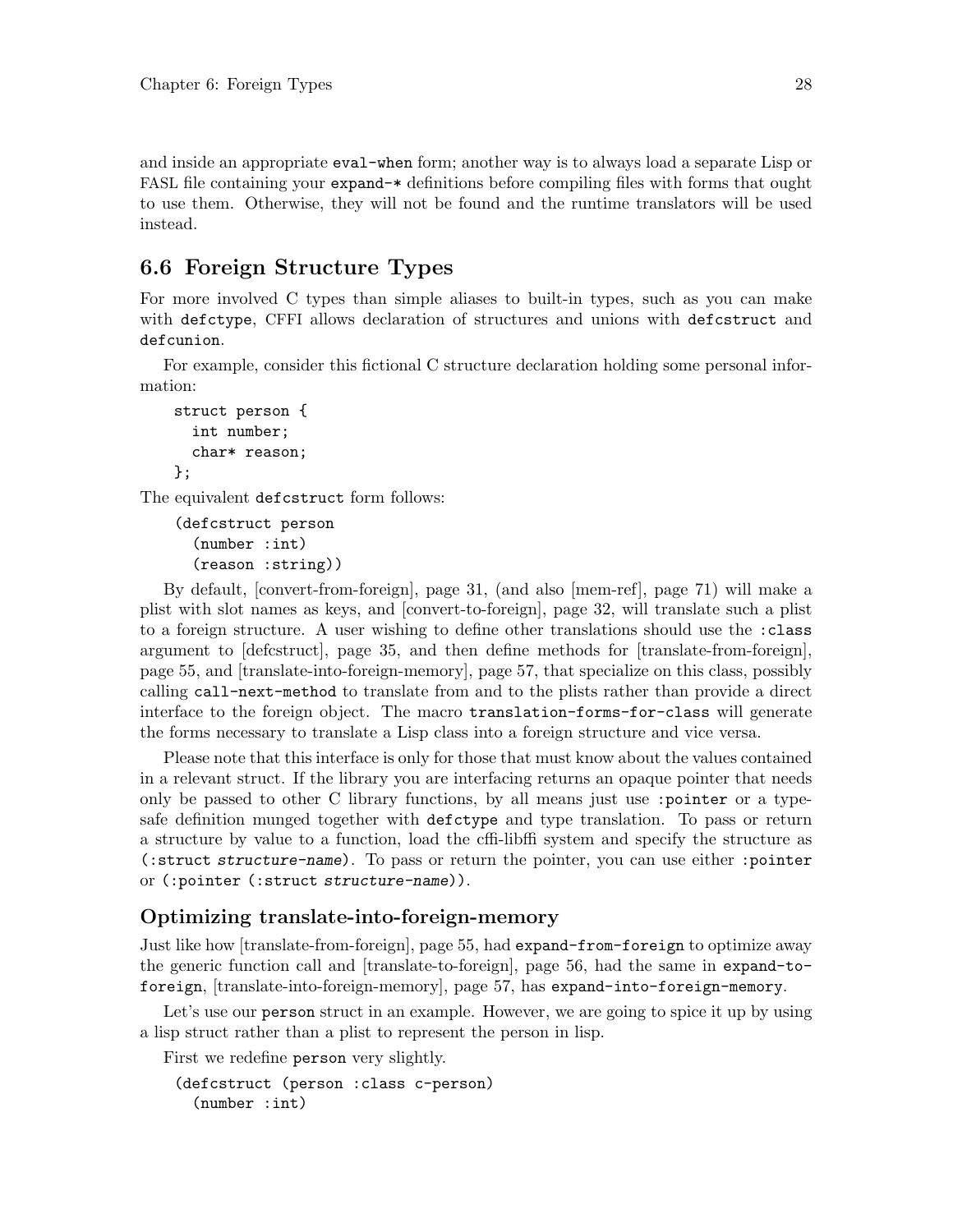```
(reason :string))
```
By adding :class we can specialize the translate-\* methods on the type c-person. Next we define a lisp struct to use instead of the plists.

```
(defstruct lisp-person
  (number 0 :type integer)
  (reason "" :type string))
```
And now let's define the type translators we know already:

```
(defmethod translate-from-foreign (ptr (type c-person))
  (with-foreign-slots ((number reason) ptr (:struct person))
    (make-lisp-person :number number :reason reason)))
```

```
(defmethod expand-from-foreign (ptr (type c-person))
  '(with-foreign-slots ((number reason) ,ptr (:struct person))
     (make-lisp-person :number number :reason reason)))
```

```
(defmethod translate-into-foreign-memory (value (type c-person) ptr)
  (with-foreign-slots ((number reason) ptr (:struct person))
    (setf number (lisp-person-number value)
          reason (lisp-person-reason value))))
```
At this point everything works, we can convert to and from our lisp-person and foreign person. If we macroexpand

```
(setf (mem-aref ptr '(:struct person)) x)
```
we get something like:

```
(let ((#:store879 x))
  (translate-into-foreign-memory #:store879 #<c-person person>
                                  (inc-pointer ptr 0))
```

```
#:store879)
```
Which is good, but now we can do better and get rid of that generic function call to translate-into-foreign-memory.

```
(defmethod expand-into-foreign-memory (value (type c-person) ptr)
  '(with-foreign-slots ((number reason) ,ptr (:struct person))
     (setf number (lisp-person-number ,value)
          reason (lisp-person-reason ,value))))
```
Now we can expand again so see the changes:

```
;; this:
(setf (mem-aref ptr '(:struct person)) x)
;; expands to this
;; (simplified, downcased, etc..)
(let ((#:store887 x))
  (with-foreign-slots ((number reason) (inc-pointer ptr 0) (:struct person))
    (setf number (lisp-person-number #:store887)
          reason (lisp-person-reason #:store887))) #:store887)
```
And there we are, no generic function overhead.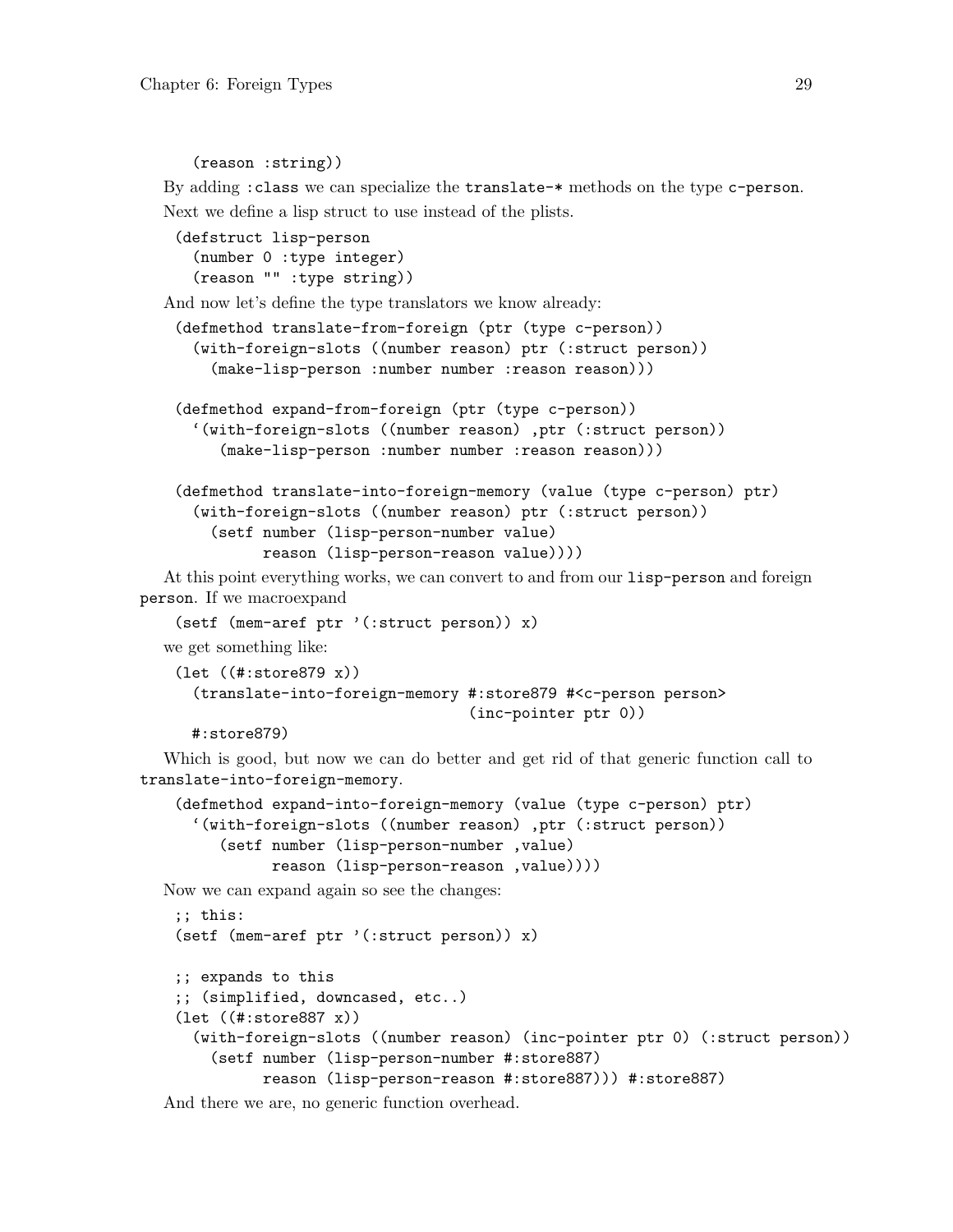#### <span id="page-33-0"></span>Compatibility note

Previous versions of CFFI accepted the "bare" *structure-name* as a type specification, which was interpreted as a pointer to the structure. This is deprecated and produces a style warning. Using this deprecated form means that [\[mem-aref\], page 70,](#page-73-0) retains its prior meaning and returns a pointer. Using the (:struct structure-name) form for the type, [\[mem-aref\], page 70,](#page-73-0) provides a Lisp object translated from the structure (by default a plist). Thus the semantics are consistent with all types in returning the object as represented in Lisp, and not a pointer, with the exception of the "bare" structure compatibility retained. In order to obtain the pointer, you should use the function [\[mem-aptr\], page 69](#page-72-0).

See [\[defcstruct\], page 35,](#page-38-0) for more details.

# 6.7 Allocating Foreign Objects

See [Section 7.2 \[Allocating Foreign Memory\], page 60](#page-63-1).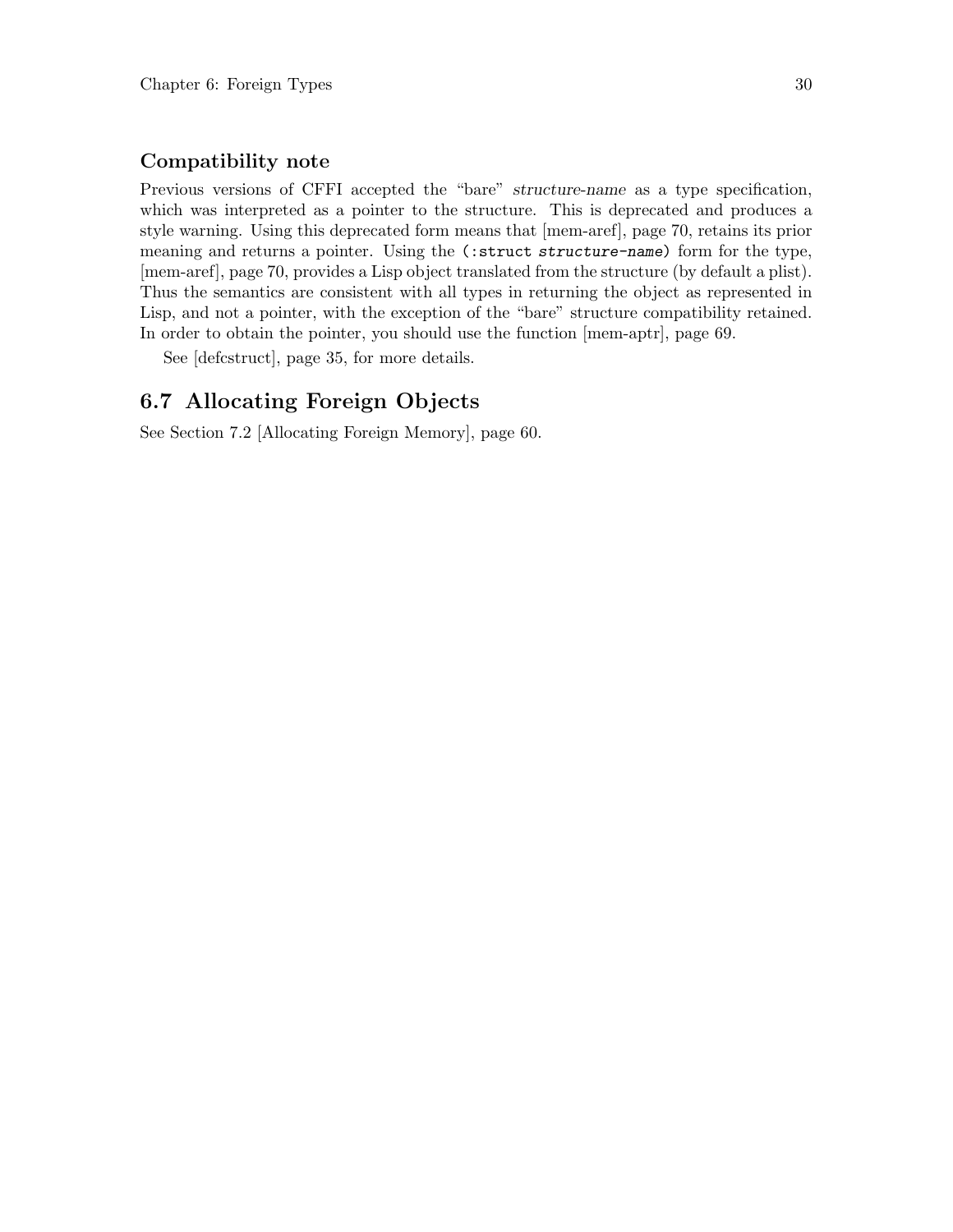# <span id="page-34-0"></span>convert-from-foreign

# Syntax

convert-from-foreign foreign-value type  $\Rightarrow$  value [Function]

# Arguments and Values

foreign-value

The primitive C value as returned from a primitive foreign function or from convert-to-foreign.

type A CFFI type specifier.

value The Lisp value translated from foreign-value.

# Description

This is an external interface to the type translation facility. In the implementation, all foreign functions are ultimately defined as type translation wrappers around primitive foreign function invocations.

This function is available mostly for inspection of the type translation process, and possibly optimization of special cases of your foreign function calls.

Its behavior is better described under translate-from-foreign's documentation.

# Examples

```
CFFI-USER> (convert-to-foreign "a boat" :string)
⇒ #<FOREIGN-ADDRESS #x097ACDC0>
⇒ T
CFFI-USER> (convert-from-foreign * :string)
⇒ "a boat"
```
# See Also

[\[convert-to-foreign\], page 32,](#page-35-0) [\[free-converted-object\], page 53,](#page-56-0) [\[translate-from-foreign\], page 55,](#page-58-0)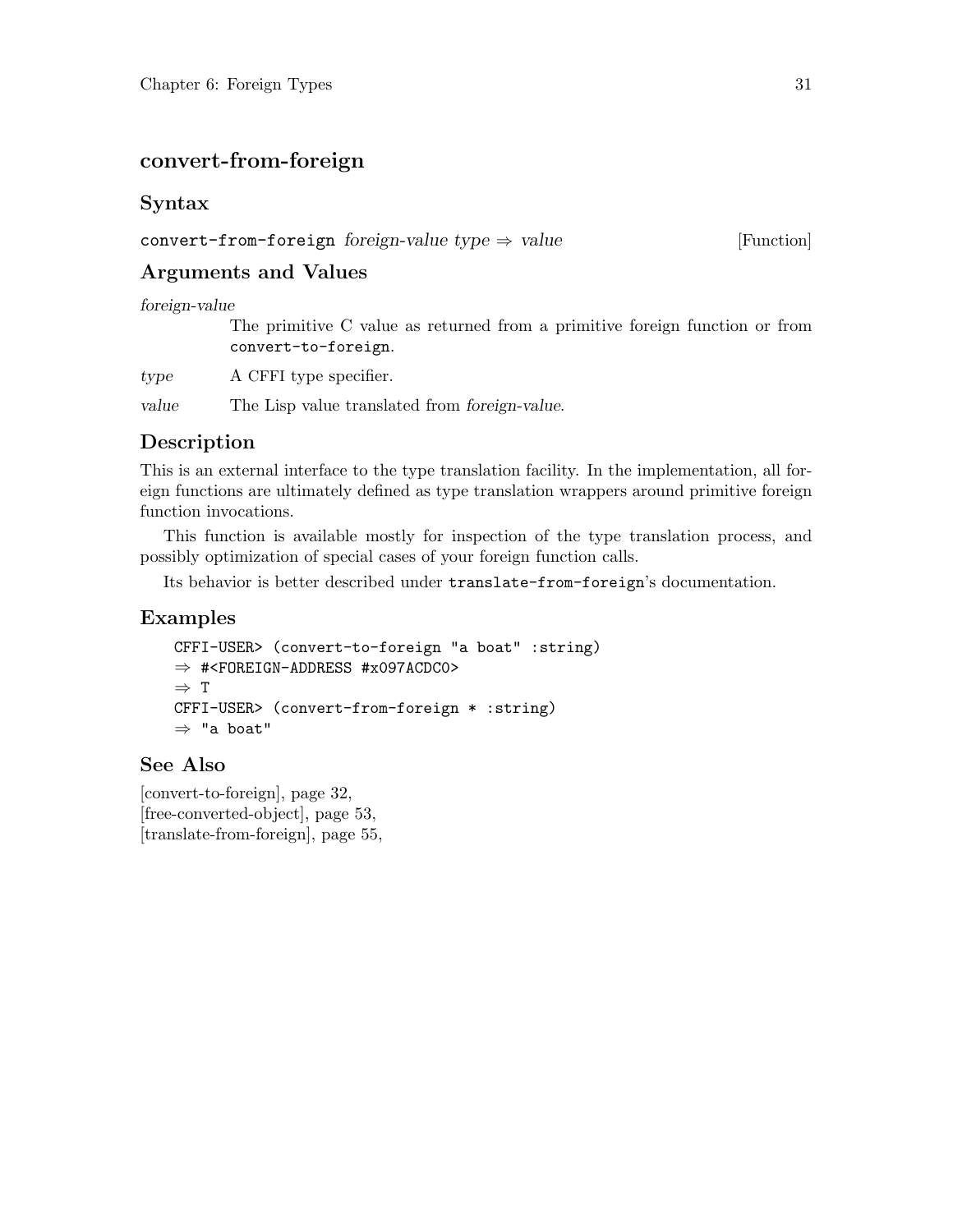# <span id="page-35-0"></span>convert-to-foreign

#### Syntax

#### convert-to-foreign value type  $\Rightarrow$  foreign-value, alloc-params [Function]

#### Arguments and Values

value The Lisp object to be translated to a foreign object.

type A CFFI type specifier.

#### foreign-value

The primitive C value, ready to be passed to a primitive foreign function.

#### alloc-params

Something of a translation state; you must pass it to free-converted-object along with the foreign value for that to work.

#### Description

This is an external interface to the type translation facility. In the implementation, all foreign functions are ultimately defined as type translation wrappers around primitive foreign function invocations.

This function is available mostly for inspection of the type translation process, and possibly optimization of special cases of your foreign function calls.

Its behavior is better described under translate-to-foreign's documentation.

#### Examples

```
CFFI-USER> (convert-to-foreign t :boolean)
\Rightarrow 1
⇒ NIL
CFFI-USER> (convert-to-foreign "hello, world" :string)
⇒ #<FOREIGN-ADDRESS #x097C5F80>
⇒ T
CFFI-USER> (code-char (mem-aref * :char 5))
\Rightarrow #\,
```
# See Also

[\[convert-from-foreign\], page 31,](#page-34-0) [\[free-converted-object\], page 53,](#page-56-0) [\[translate-to-foreign\], page 56,](#page-59-0)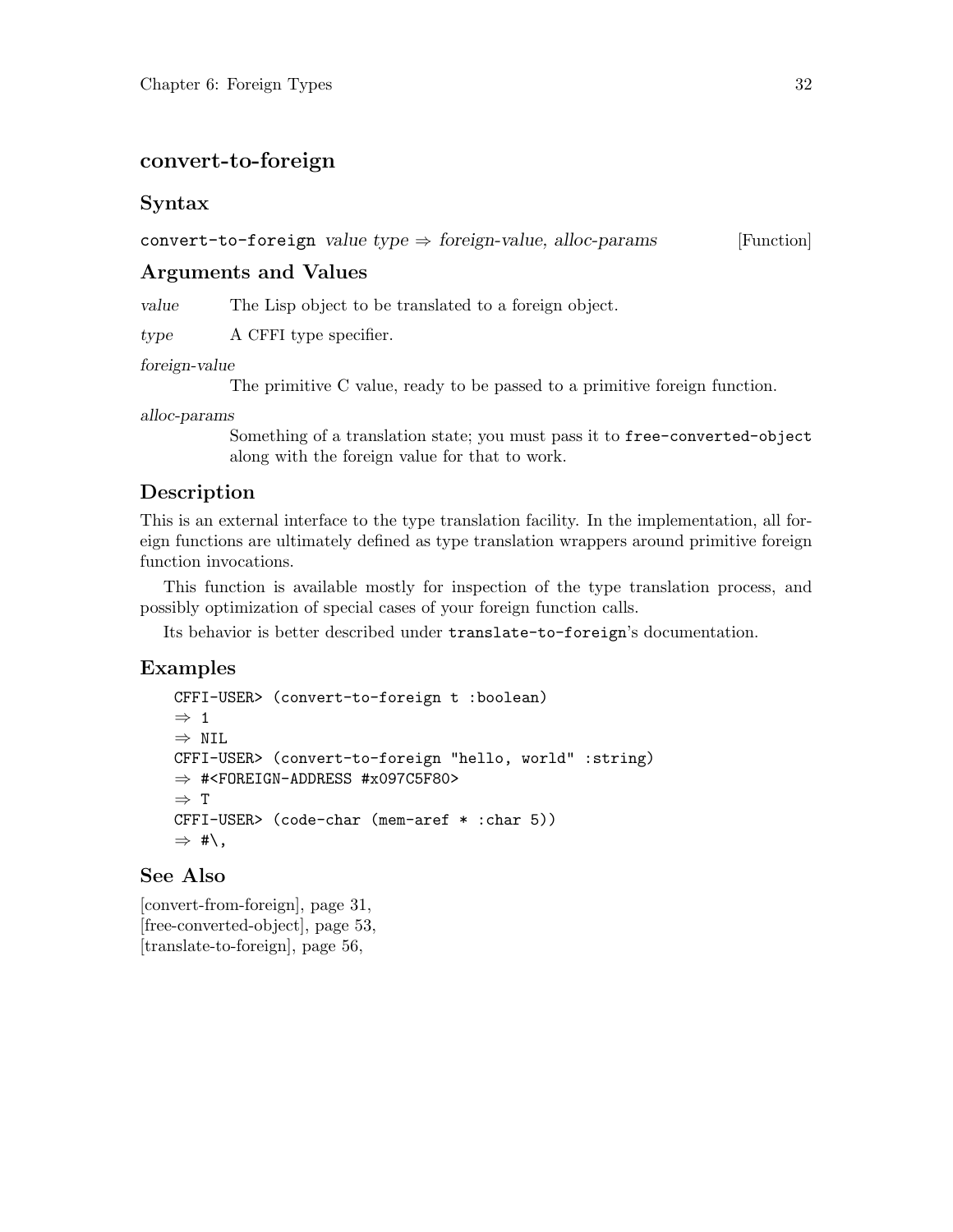# <span id="page-36-0"></span>defbitfield

#### Syntax

| defbitfield name-and-options & body masks                                              | [Macro] |
|----------------------------------------------------------------------------------------|---------|
| masks ::= [docstring] $\{$ (symbol value) $\}^*$                                       |         |
| name-and-options $\mathrel{\mathop:}=\text{name}$   (name & optional (base-type :int)) |         |
|                                                                                        |         |

#### Arguments and Values

| name   | The name of the new bitfield type.          |
|--------|---------------------------------------------|
|        | docstring A documentation string, ignored.  |
|        | base-type A symbol denoting a foreign type. |
| symbol | A Lisp symbol.                              |
| value  | An integer representing a bitmask.          |

#### Description

The defbitfield macro is used to define foreign types that map lists of symbols to integer values.

If value is omitted, it will be computed as follows: find the greatest value previously used, including those so computed, with only a single 1-bit in its binary representation (that is, powers of two), and left-shift it by one. This rule guarantees that a computed value cannot clash with previous values, but may clash with future explicitly specified values.

Symbol lists will be automatically converted to values and vice versa when being passed as arguments to or returned from foreign functions, respectively. The same applies to any other situations where an object of a bitfield type is expected.

Types defined with defbitfield canonicalize to base-type which is :int by default.

#### Examples

```
(defbitfield open-flags
  (:rdonly #x0000)
  :wronly ; #x0001:rdwr ;...
  :nonblock
  :append
  (:creat #x0200))
  ;; etc...
CFFI> (foreign-bitfield-symbols 'open-flags #b1101)
\Rightarrow (:WRONLY :NONBLOCK :APPEND)
CFFI> (foreign-bitfield-value 'open-flags '(:rdwr :creat))
\Rightarrow 514 ; #x0202
```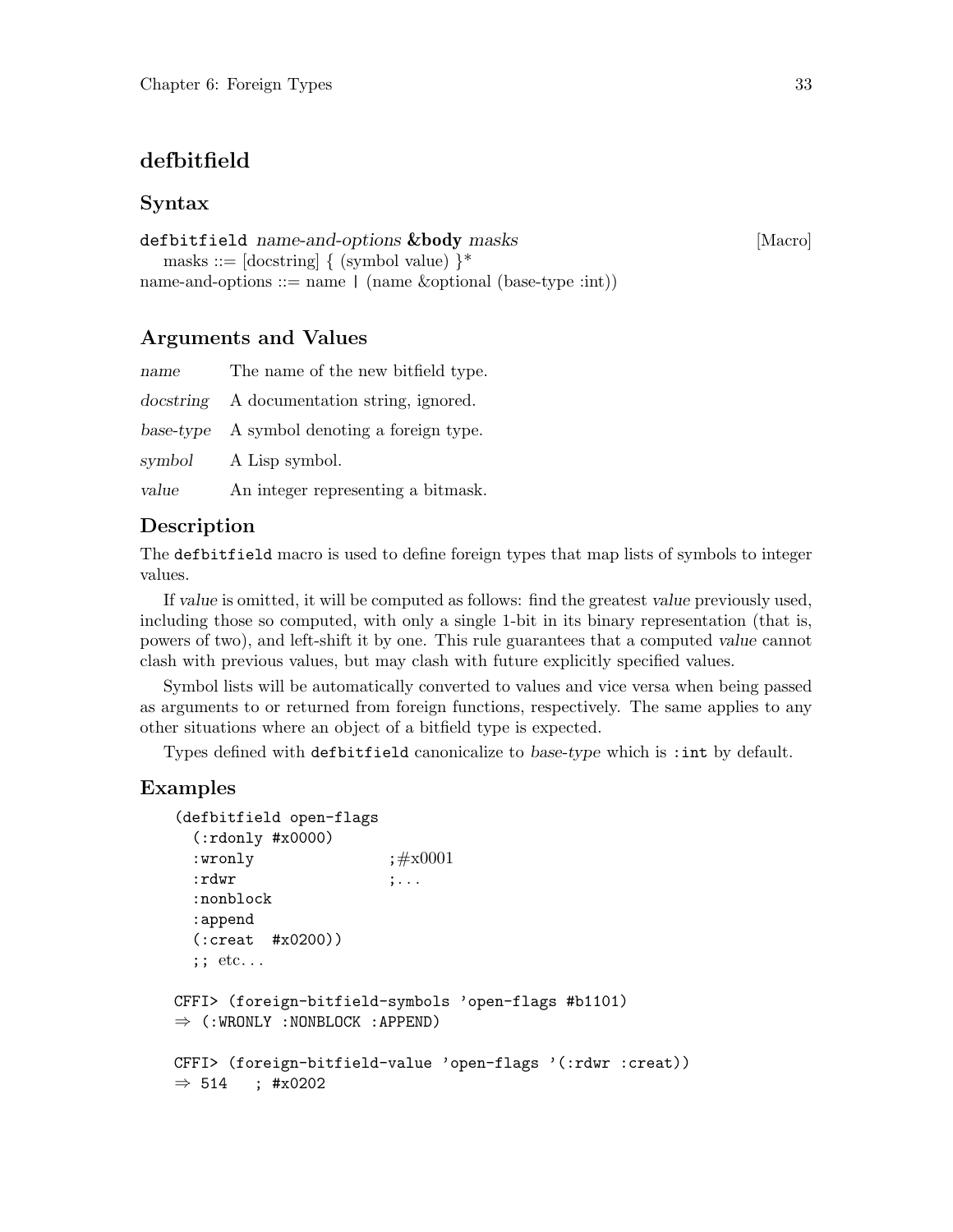```
(defcfun ("open" unix-open) :int
  (path :string)
  (flags open-flags)
  (mode :uint16)) ; unportable
CFFI> (unix-open "/tmp/foo" '(:wronly :creat) #o644)
\Rightarrow #<an fd>
;;; Consider also the following lispier wrapper around open()
(defun lispier-open (path mode &rest flags)
  (unix-open path flags mode))
```
#### See Also

[\[foreign-bitfield-value\], page 44,](#page-47-0) [\[foreign-bitfield-symbols\], page 43,](#page-46-0)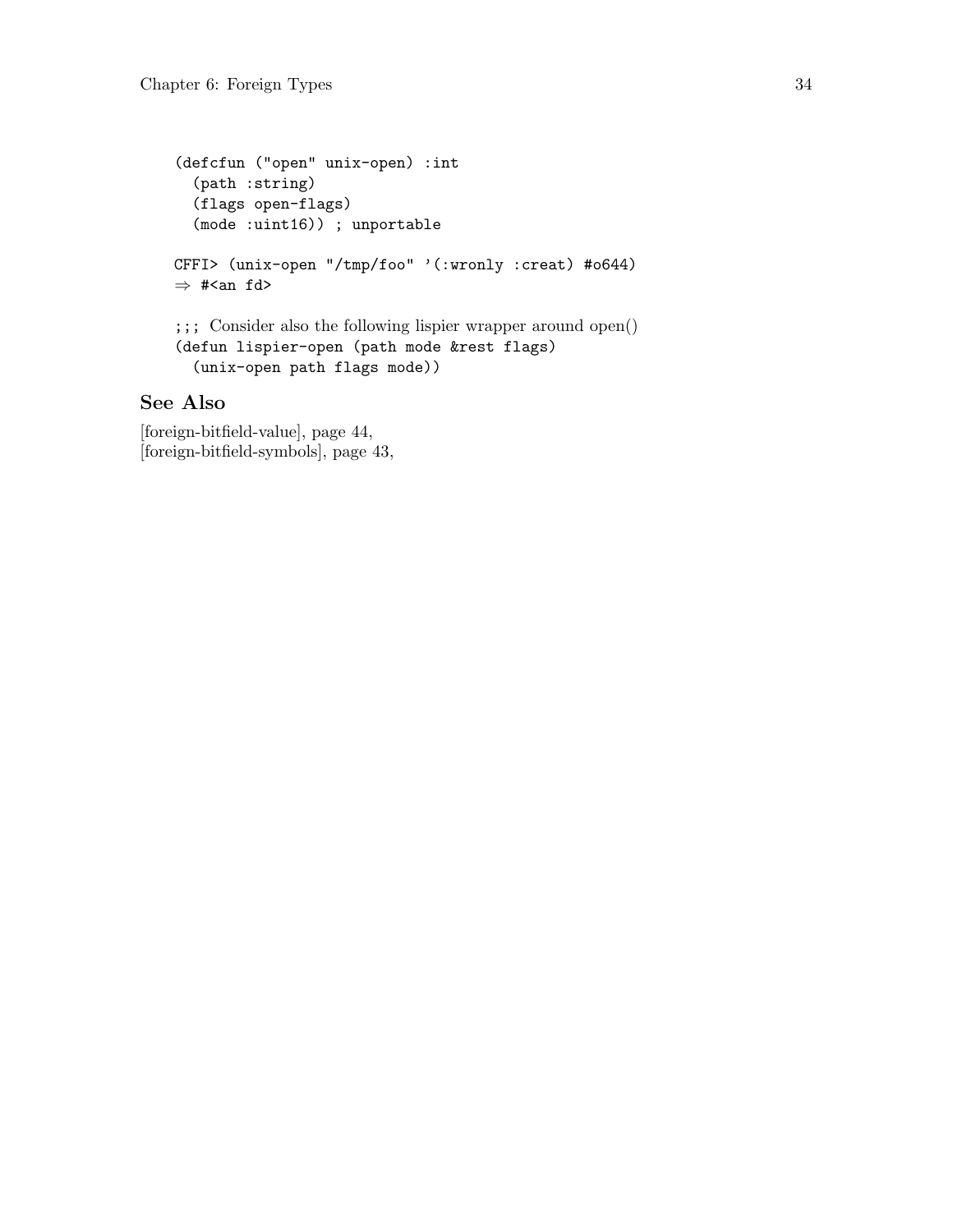#### <span id="page-38-0"></span>defcstruct

#### Syntax

#### defergence name-and-options &body doc-and-slots  $\Rightarrow$  name [Macro]

name-and-options  $::=$  structure-name  $|$  (structure-name  $\&$ key size) doc-and-slots ::=  $[doestring] \{ (slot-name slot-type \&key count offset) \}$ \*

#### Arguments and Values

structure-name

The name of new structure type.

|           | docstring A documentation string, ignored.                                                                                                       |
|-----------|--------------------------------------------------------------------------------------------------------------------------------------------------|
| slot-name | A symbol naming the slot. It must be unique among slot names in this structure.                                                                  |
| size      | Use this option to override the size (in bytes) of the struct.                                                                                   |
| slot-type | The type specifier for the slot.                                                                                                                 |
| count     | Used to declare an array of size count inside the structure. Defaults to 1 as<br>such an array and a single element are semantically equivalent. |
| offset    | Overrides the slot's offset. The next slot's offset is calculated based on this one.                                                             |

# Description

This defines a new CFFI aggregate type akin to C structs. In other words, it specifies that foreign objects of the type structure-name are groups of different pieces of data, or "slots", of the slot-types, distinguished from each other by the slot-names. Each structure is located in memory at a position, and the slots are allocated sequentially beginning at that point in memory (with some padding allowances as defined by the C ABI, unless otherwise requested by specifying an offset from the beginning of the structure (offset 0).

In other words, it is isomorphic to the C struct, giving several extra features.

There are two kinds of slots, for the two kinds of CFFI types:

- Simple Contain a single instance of a type that canonicalizes to a built-in type, such as :long or :pointer. Used for simple CFFI types.
- Aggregate Contain an embedded structure or union, or an array of objects. Used for aggregate CFFI types.

The use of CLOS terminology for the structure-related features is intentional; structure definitions are very much like classes with (far) fewer features.

#### Examples

```
(defcstruct point
  "Point structure."
  (x : int)(y: int))
CFFI> (with-foreign-object (ptr 'point)
```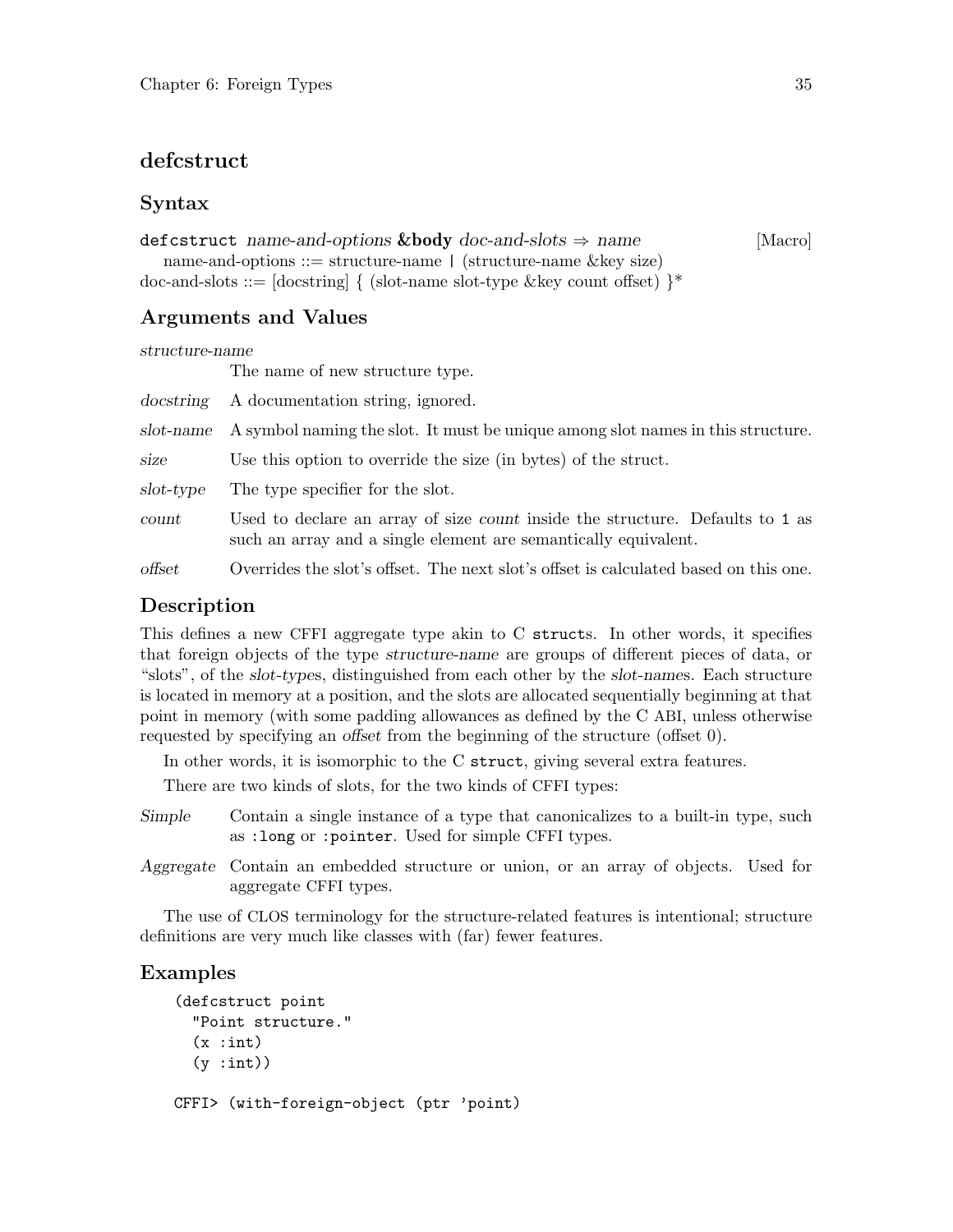```
;; Initialize the slots
         (setf (foreign-slot-value ptr 'point 'x) 42
               (foreign-slot-value ptr 'point 'y) 42)
         ;; Return a list with the coordinates
         (with-foreign-slots ((x y) ptr point)
           (list x y)))
⇒ (42 42)
;; Using the :size and :offset options to define a partial structure.
;; (this is useful when you are interested in only a few slots
;; of a big foreign structure)
(defcstruct (foo :size 32)
  "Some struct with 32 bytes."
                          ; <16 bytes we don't care about>
  (x : int : offset 16); an int at offset 16
  (y :int) ; another int at offset 16+sizeof(int)
                          ; <a couple more bytes we don't care about>
  (z :char :offset 24)) ; a char at offset 24
                           ; <7 more bytes ignored (since size is 32)>
CFFI> (foreign-type-size 'foo)
⇒ 32
;;; Using :count to define arrays inside of a struct.
(defcstruct video_tuner
  (name :char :count 32))
```
### See Also

[\[foreign-slot-pointer\], page 49,](#page-52-0) [\[foreign-slot-value\], page 50,](#page-53-0) [\[with-foreign-slots\], page 58,](#page-61-0)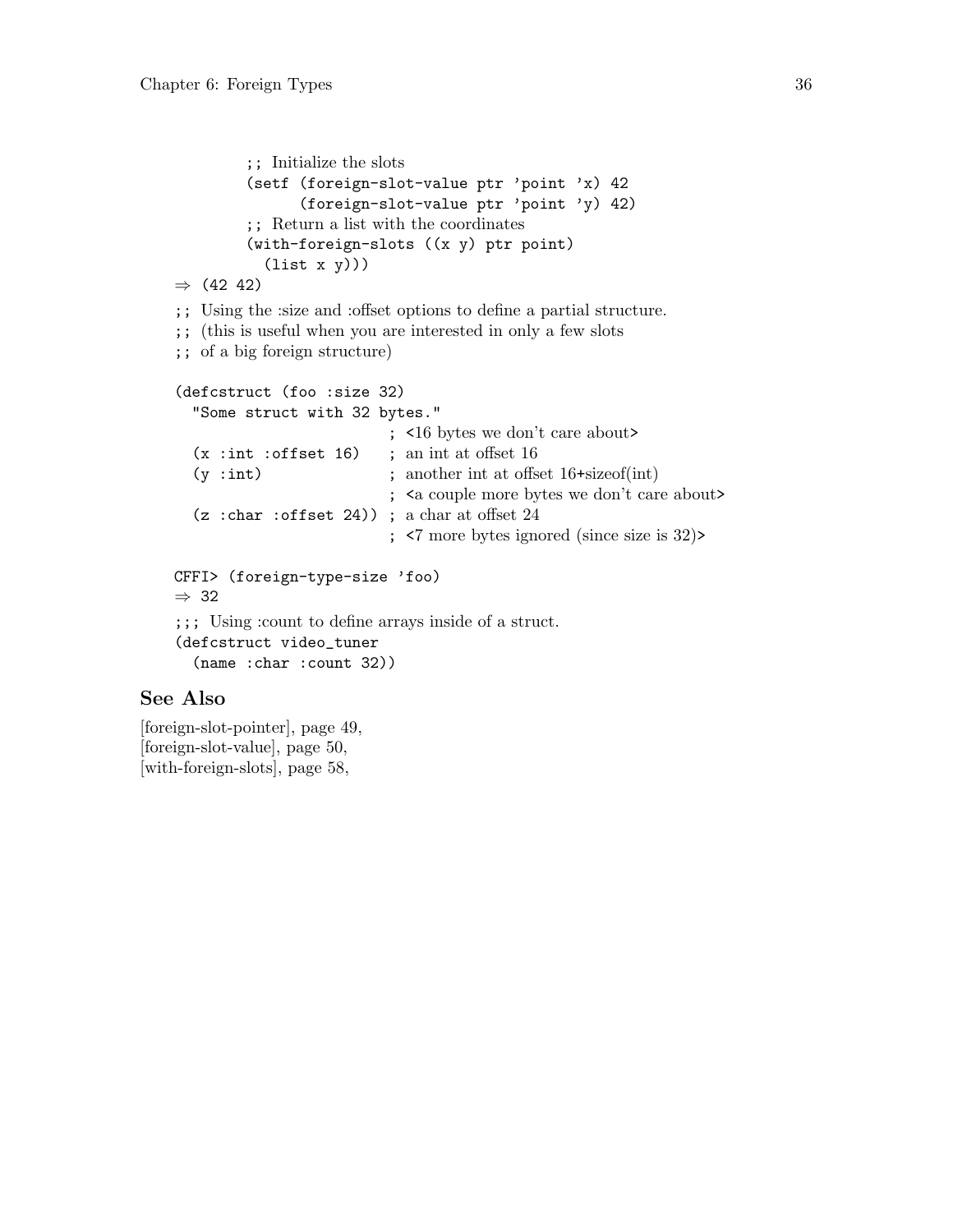# <span id="page-40-0"></span>defcunion

### Syntax

```
defcunion name \&body\ doc-and-slots \Rightarrow name [Macro]
  doc-and-slots ::= [docstring] { (slot-name slot-type &key count) }*
```
# Arguments and Values

| name  | The name of new union type.                                         |
|-------|---------------------------------------------------------------------|
|       | <i>docstring</i> A documentation string, ignored.                   |
|       | slot-name A symbol naming the slot.                                 |
|       | slot-type The type specifier for the slot.                          |
| count | Used to declare an array of size <i>count</i> inside the structure. |

# Description

A union is a structure in which all slots have an offset of zero. It is isomorphic to the C union. Therefore, you should use the usual foreign structure operations for accessing a union's slots.

## Examples

```
(defcunion uint32-bytes
  (int-value :unsigned-int)
  (bytes :unsigned-char :count 4))
```
# See Also

[\[foreign-slot-pointer\], page 49,](#page-52-0) [\[foreign-slot-value\], page 50,](#page-53-0)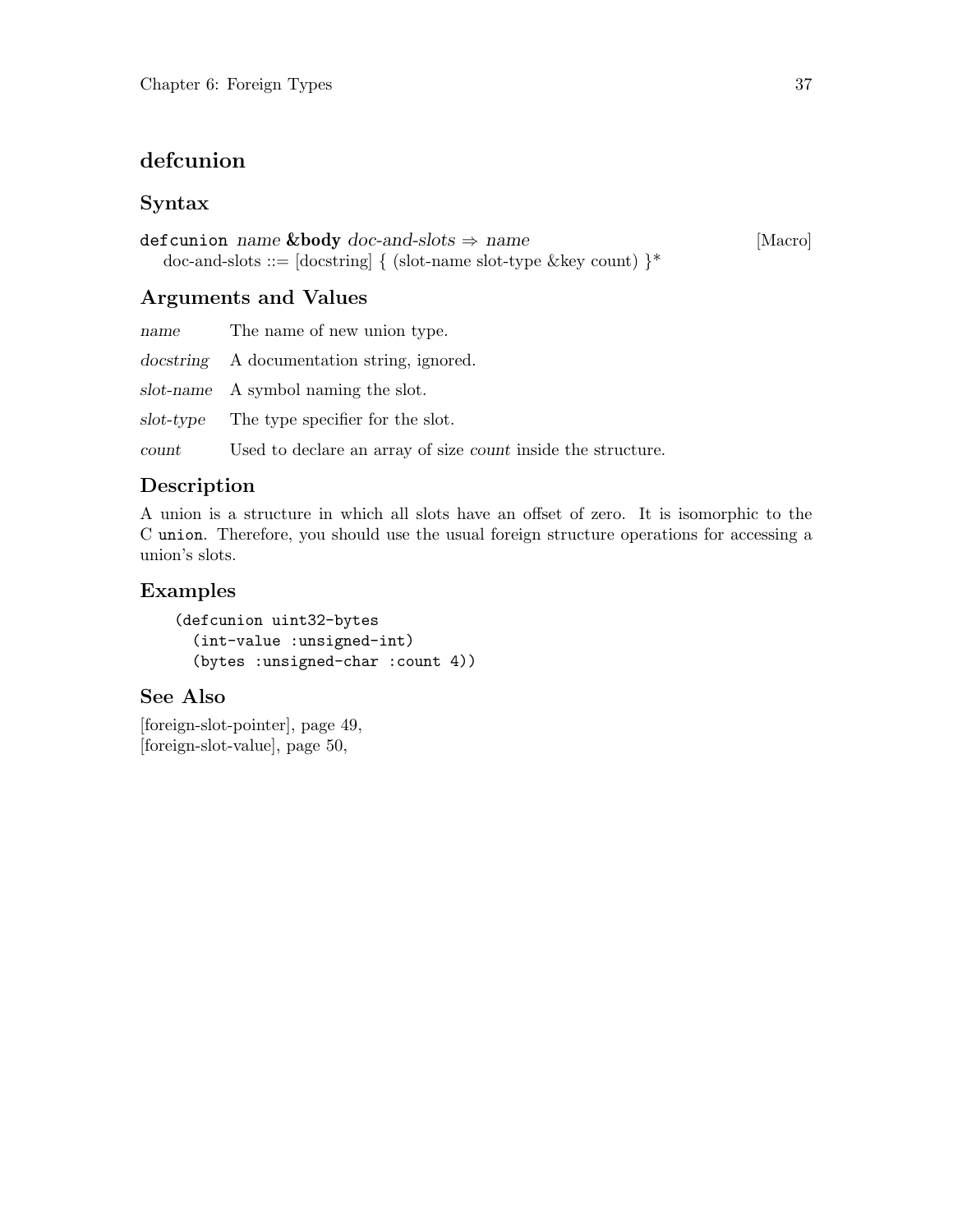# <span id="page-41-0"></span>defctype

## Syntax

#### defictype name base-type **&optional** documentation [Macro]

### Arguments and Values

name The name of the new foreign type.

base-type A symbol or a list defining the new type.

#### documentation

A documentation string, currently ignored.

# Description

The defctype macro provides a mechanism similar to C's typedef to define new types. The new type inherits base-type's translators, if any. There is no way to define translations for types defined with defctype. For that, you should use [\[define-foreign-type\], page 41.](#page-44-0)

## Examples

```
(defctype my-string :string
  "My own string type.")
(defctype long-bools (:boolean :long)
  "Booleans that map to C longs.")
```
# See Also

[\[define-foreign-type\], page 41,](#page-44-0)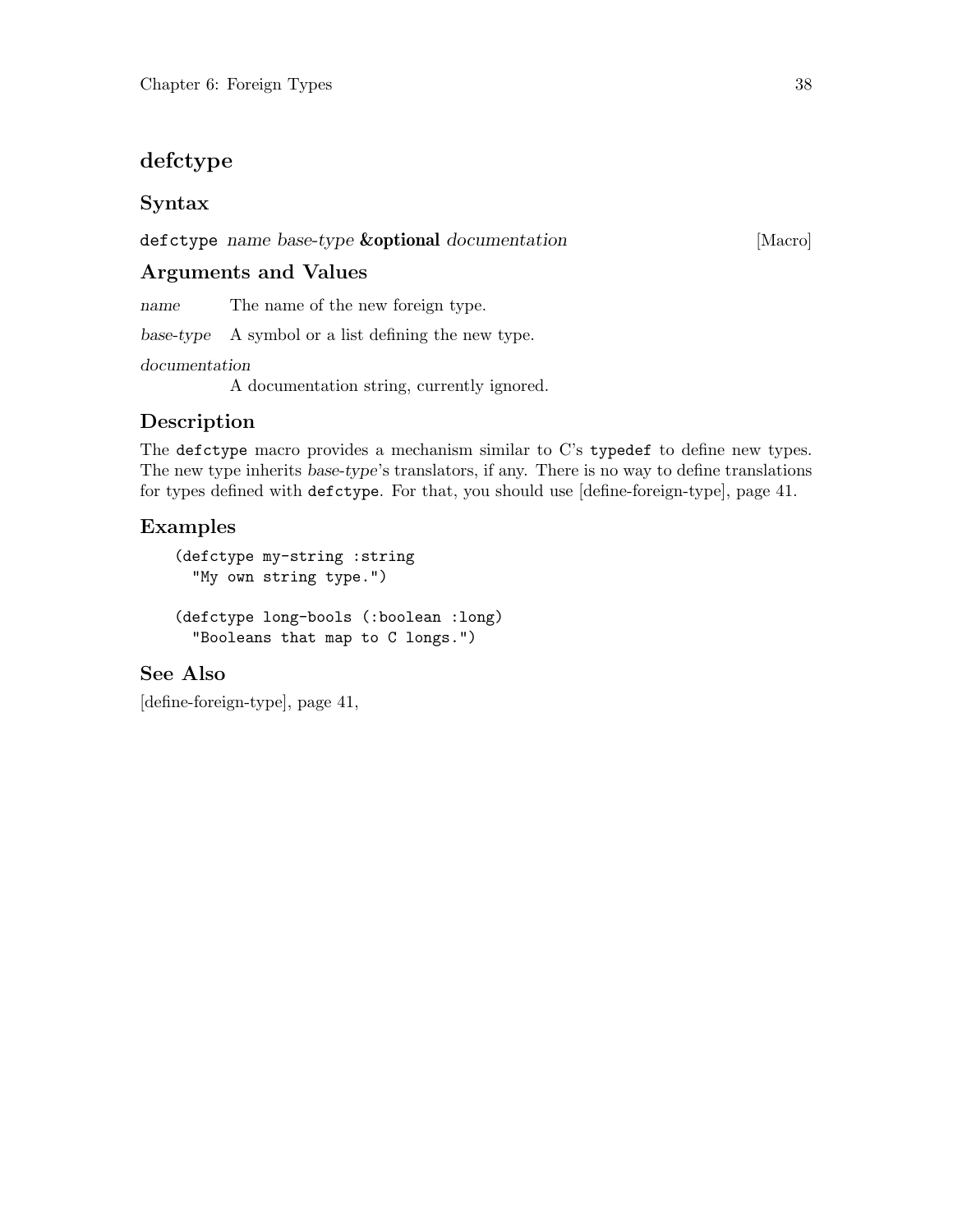#### <span id="page-42-0"></span>defcenum

#### Syntax

def cenum name-and-options **&body** enum-list [Macro]

enum-list ::=  $[docstring] \{ keyword | (keyword value) \}$ \*

name-and-options ::= name | (name &optional (base-type :int) &key allow-undeclaredvalues)

#### Arguments and Values

name The name of the new enum type. docstring A documentation string, ignored.

base-type A symbol denoting a foreign type.

allow-undeclared-values

Whether to pass through integer values that were not explicitly declared in the enum when translating from foreign memory.

keyword A keyword symbol.

value An index value for a keyword.

#### Description

The defcenum macro is used to define foreign types that map keyword symbols to integer values, similar to the C enum type.

If value is omitted its value will either be 0, if it's the first entry, or it it will continue the progression from the last specified value.

Keywords will be automatically converted to values and vice-versa when being passed as arguments to or returned from foreign functions, respectively. The same applies to any other situations where an object of an enum type is expected.

If a value should be translated to lisp that is not declared in the enum, an error will be signalled. You can elide this error and instead make it pass the original enum value by specifying allow-undeclared-values. This can be useful for very large enumerations of which we only care about a subset of values, or for enumerations that should allow for client or vendor extensions that we cannot know about.

Types defined with defcenum canonicalize to base-type which is :int by default.

#### Examples

```
(defcenum boolean
  :no
  :yes)
CFFI> (foreign-enum-value 'boolean :no)
⇒ 0
(defcenum numbers
```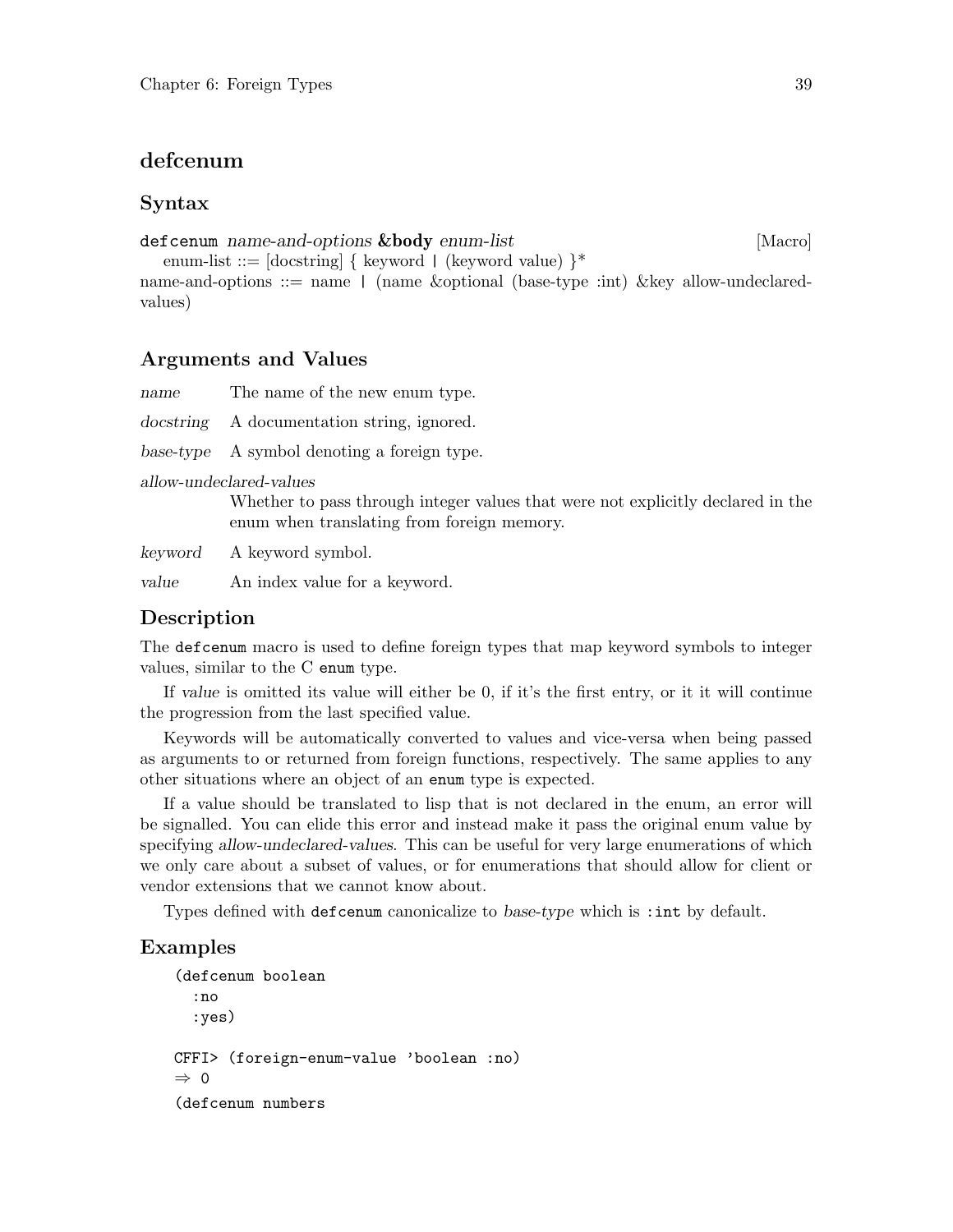(:one 1) :two (:four 4)) CFFI> (foreign-enum-keyword 'numbers 2) ⇒ :TWO

# See Also

[\[foreign-enum-value\], page 46,](#page-49-0) [\[foreign-enum-keyword\], page 45,](#page-48-0)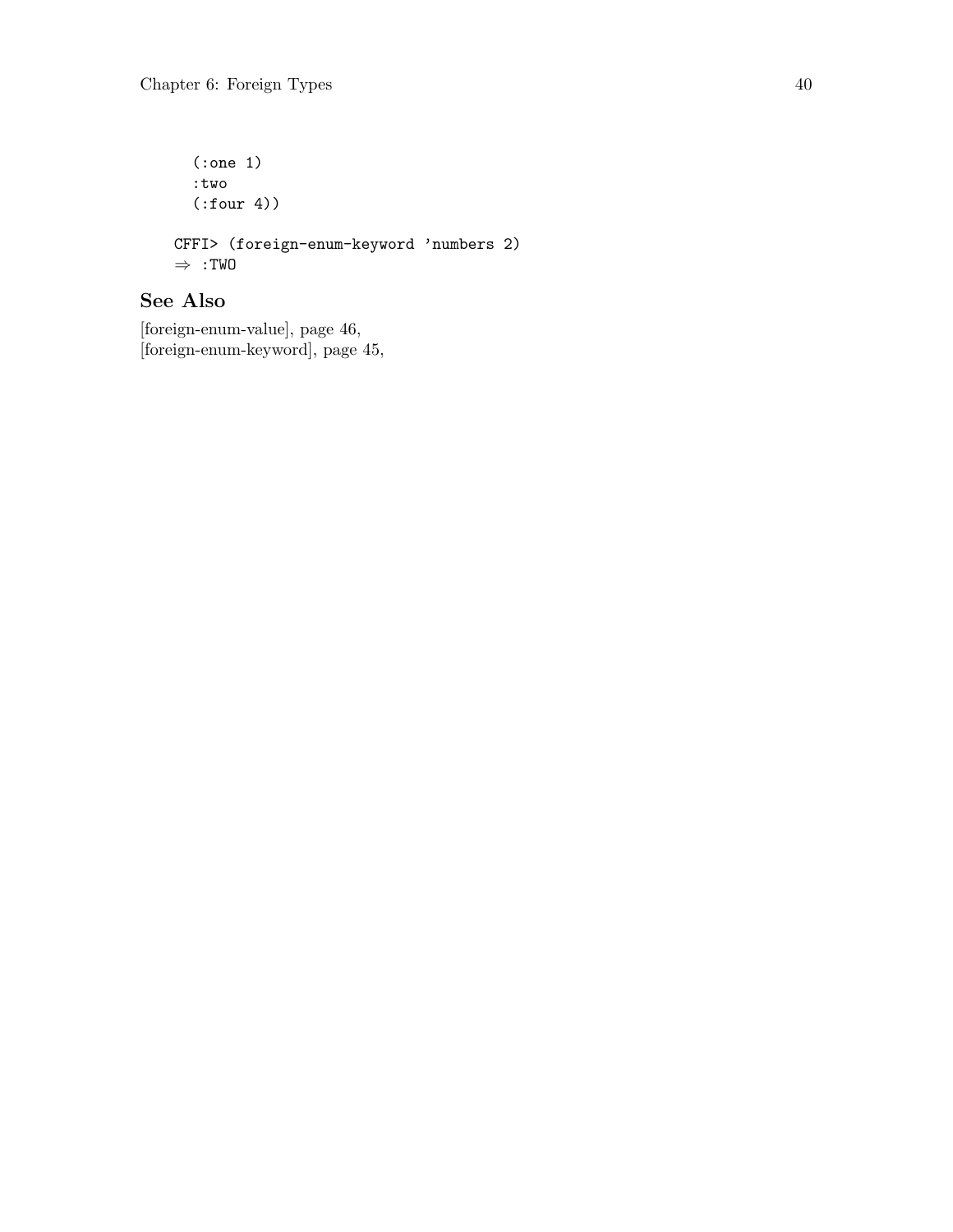# <span id="page-44-0"></span>define-foreign-type

#### Syntax

```
define-foreign-type class-name supers slots \&rest options \Rightarrow [Macro]
         class-name
  options ::= (:actual-type type) | (:simple-parser symbol) | regular defclass option
```
### Arguments and Values

class-name

A symbol naming the new foreign type class.

| supers | A list of symbols naming the super classes. |  |
|--------|---------------------------------------------|--|
|--------|---------------------------------------------|--|

slots A list of slot definitions, passed to defclass.

#### Description

The macro define-foreign-type defines a new class class-name. It is a thin wrapper around defclass. Among other things, it ensures that class-name becomes a subclass of foreign-type, what you need to know about that is that there's an initarg :actual-type which serves the same purpose as defictype's base-type argument.

### Examples

Taken from CFFI's :boolean type definition:

```
(define-foreign-type :boolean (&optional (base-type :int))
  "Boolean type. Maps to an :int by default. Only accepts integer types."
  (ecase base-type
    ((:char
      :unsigned-char
      :int
      :unsigned-int
      :long
      :unsigned-long) base-type)))
CFFI> (canonicalize-foreign-type :boolean)
\Rightarrow : INT
CFFI> (canonicalize-foreign-type '(:boolean :long))
\Rightarrow :LONG
CFFI> (canonicalize-foreign-type '(:boolean :float))
;; [error] signalled by ECASE.
```
#### See Also

[\[defctype\], page 38,](#page-41-0) [\[define-parse-method\], page 42,](#page-45-0)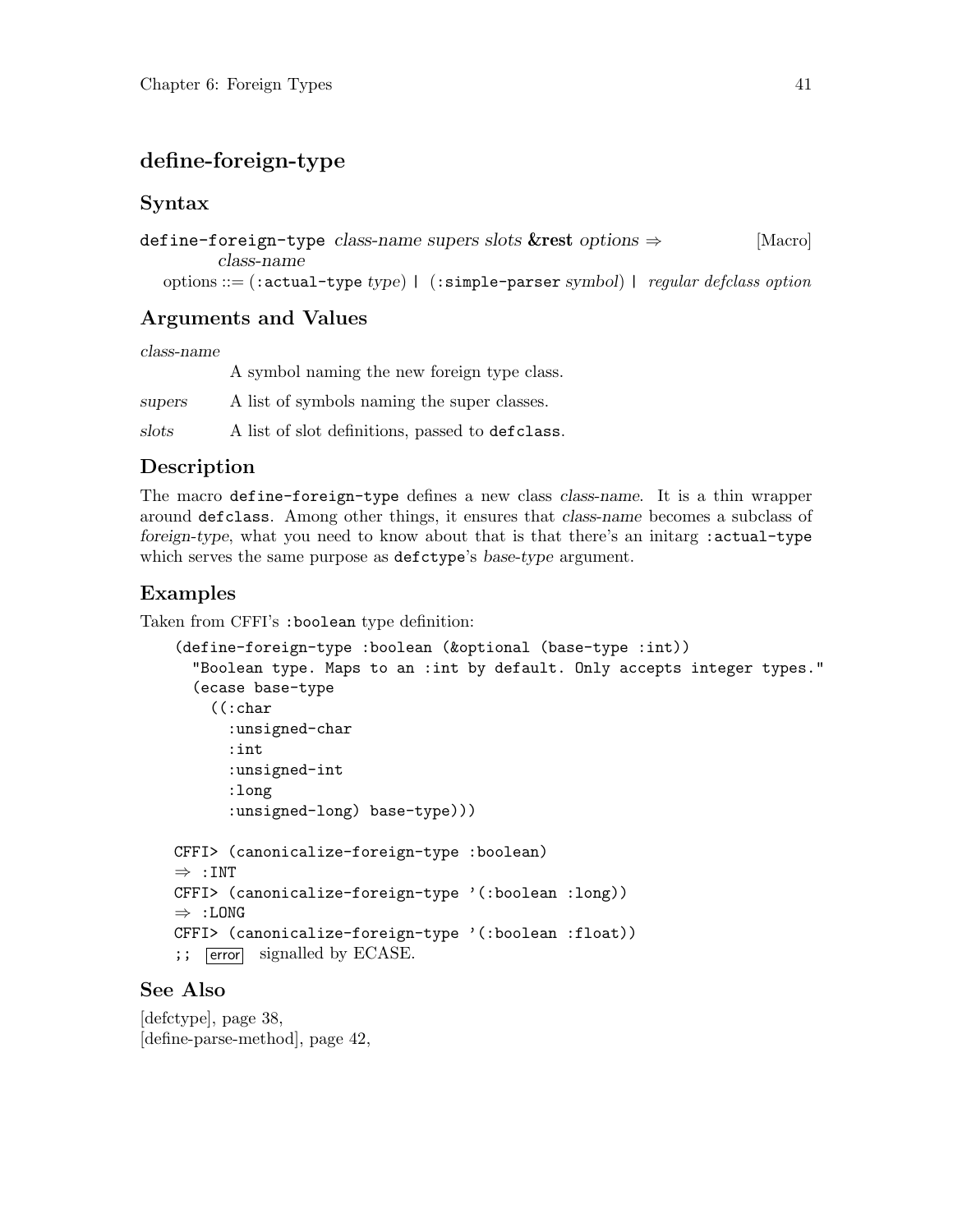# <span id="page-45-0"></span>define-parse-method

#### Syntax

define-parse-method name lambda-list  $\&body\ body \Rightarrow name$  [Macro]

# Arguments and Values

type-name

A symbol naming the new foreign type.

lambda-list

A lambda list which is the argument list of the new foreign type.

body One or more forms that provide a definition of the new foreign type.

# Description

## Examples

Taken from CFFI's :boolean type definition:

```
(define-foreign-type :boolean (&optional (base-type :int))
  "Boolean type. Maps to an :int by default. Only accepts integer types."
  (ecase base-type
    ((:char
      :unsigned-char
      :int
      :unsigned-int
      :long
      :unsigned-long) base-type)))
CFFI> (canonicalize-foreign-type :boolean)
\Rightarrow : INT
CFFI> (canonicalize-foreign-type '(:boolean :long))
⇒ :LONG
CFFI> (canonicalize-foreign-type '(:boolean :float))
;; [error] signalled by ECASE.
```
### See Also

[\[define-foreign-type\], page 41,](#page-44-0)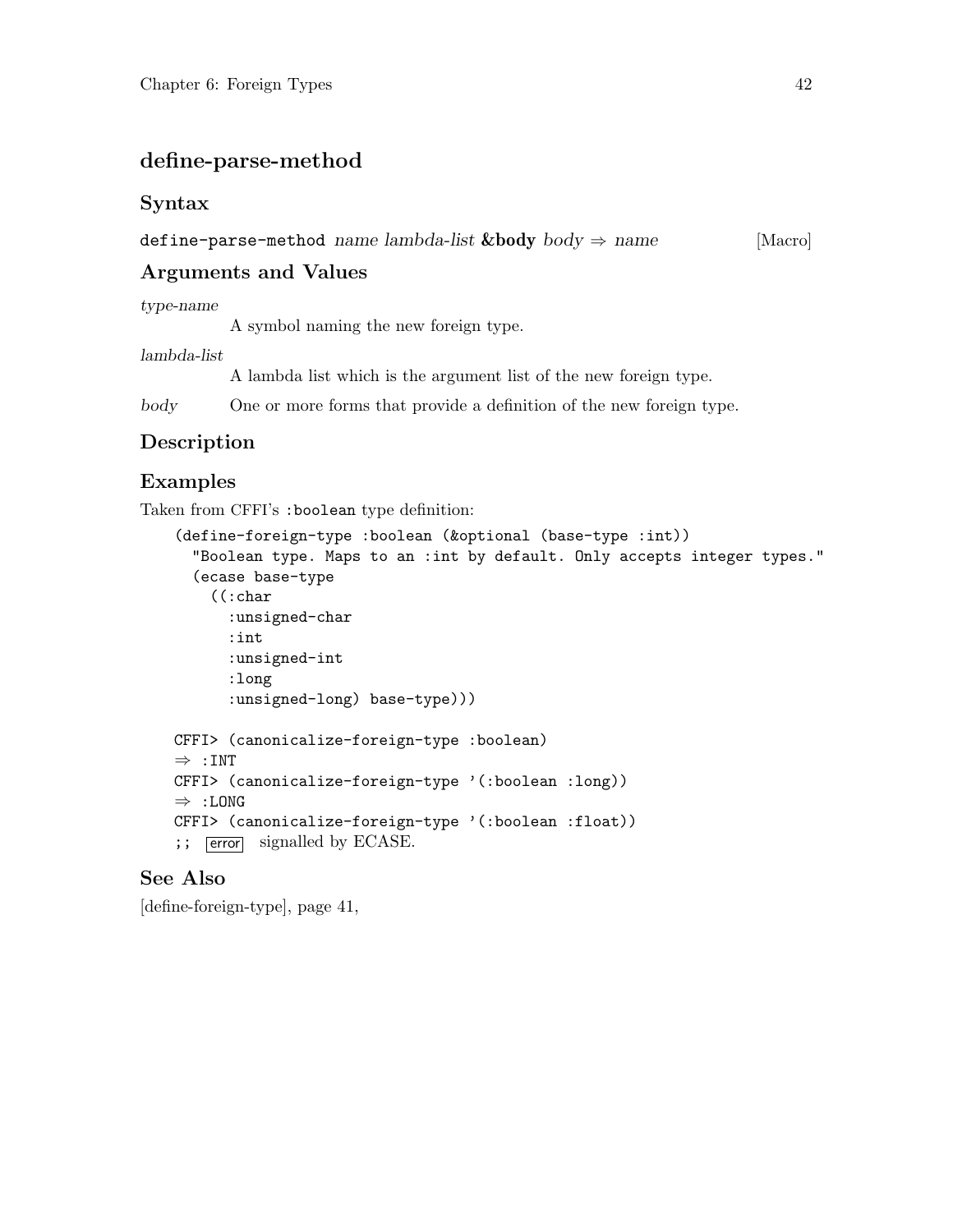# <span id="page-46-0"></span>foreign-bitfield-symbols

## Syntax

foreign-bitfield-symbols type value  $\Rightarrow$  symbols [Function]

## Arguments and Values

type A bitfield type.

value An integer.

symbols A potentially shared list of symbols. nil.

# Description

The function foreign-bitfield-symbols returns a possibly shared list of symbols that correspond to value in type.

# Examples

```
(defbitfield flags
  (flag-a 1)
  (flag-b 2)
  (flag-c 4))CFFI> (foreign-bitfield-symbols 'flags #b101)
\Rightarrow (FLAG-A FLAG-C)
```
## See Also

[\[defbitfield\], page 33,](#page-36-0) [\[foreign-bitfield-value\], page 44,](#page-47-0)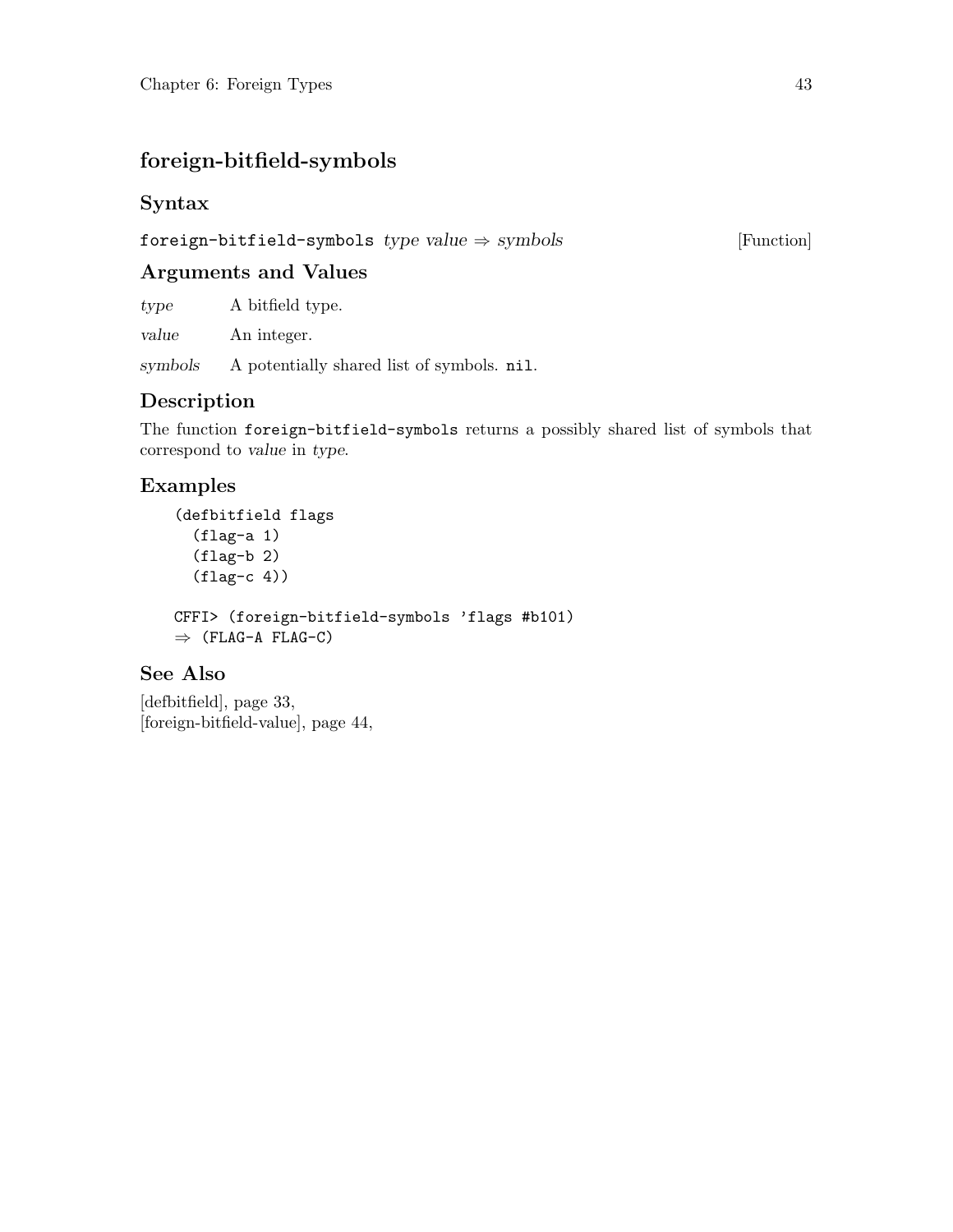# <span id="page-47-0"></span>foreign-bitfield-value

## Syntax

foreign-bitfield-value  $type\ symbols \Rightarrow value$  [Function]

# Arguments and Values

type A bitfield type.

symbol A Lisp symbol.

value An integer.

# Description

The function foreign-bitfield-value returns the value that corresponds to the symbols in the symbols list.

# Examples

```
(defbitfield flags
  (flag-a 1)
  (flag-b 2)
  (flag-c 4))CFFI> (foreign-bitfield-value 'flags '(flag-a flag-c))
\Rightarrow 5; #b101
```
## See Also

[\[defbitfield\], page 33,](#page-36-0) [\[foreign-bitfield-symbols\], page 43,](#page-46-0)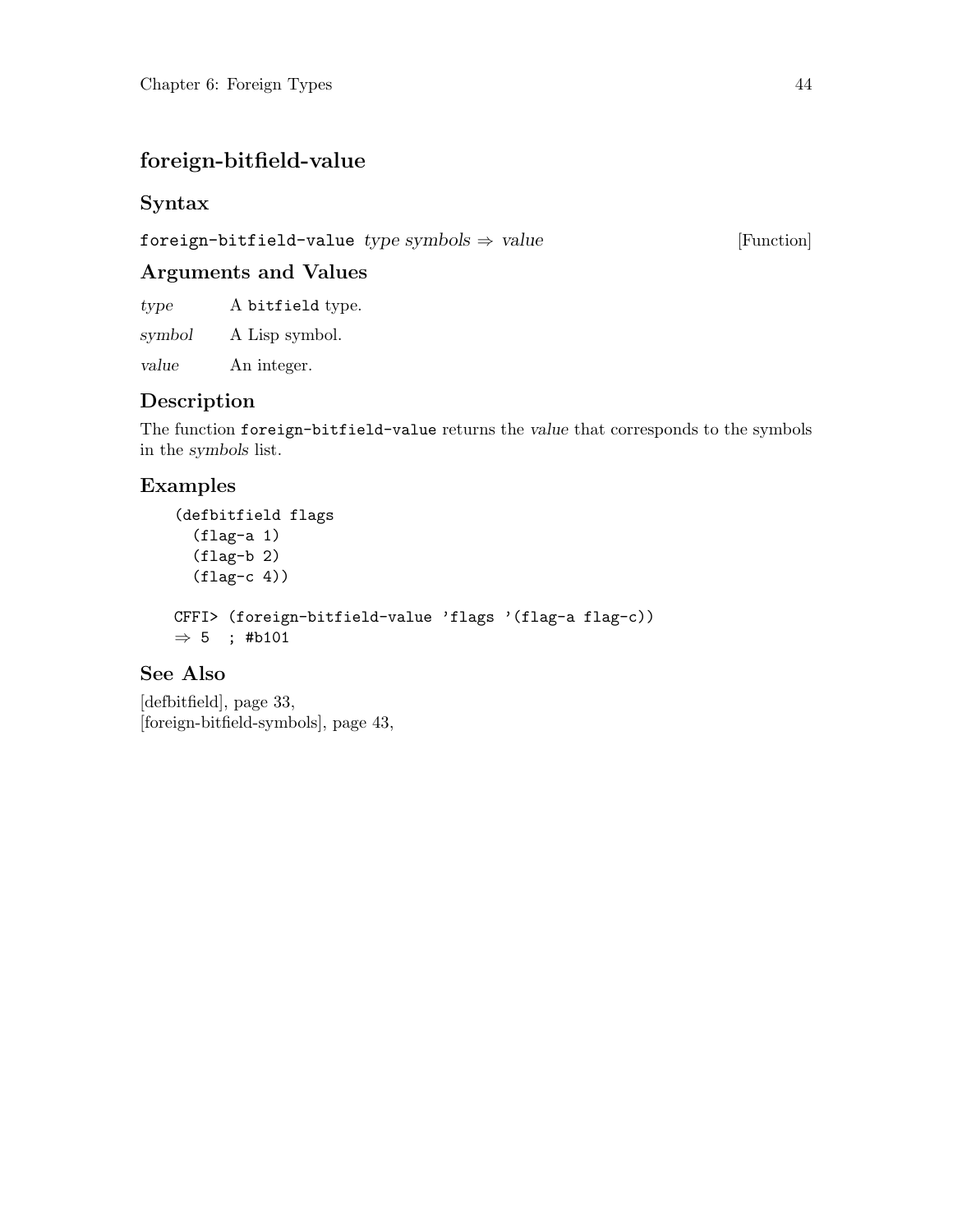# <span id="page-48-0"></span>foreign-enum-keyword

# Syntax

| foreign-enum-keyword type value & key errorp $\Rightarrow$ keyword |  |  | [Function] |
|--------------------------------------------------------------------|--|--|------------|
|--------------------------------------------------------------------|--|--|------------|

## Arguments and Values

| type   | An enum type.                                                                                                          |
|--------|------------------------------------------------------------------------------------------------------------------------|
| value  | An integer.                                                                                                            |
| errorp | If true (the default), signal an error if value is not defined in type. If false,<br>foreign-enum-keyword returns nil. |
|        | keyword A keyword symbol.                                                                                              |

# Description

The function foreign-enum-keyword returns the keyword symbol that corresponds to value in type.

An error is signaled if type doesn't contain such value and errorp is true.

## Examples

(defcenum boolean :no :yes) CFFI> (foreign-enum-keyword 'boolean 1)  $\Rightarrow$  : YES

# See Also

[\[defcenum\], page 39,](#page-42-0) [\[foreign-enum-value\], page 46,](#page-49-0)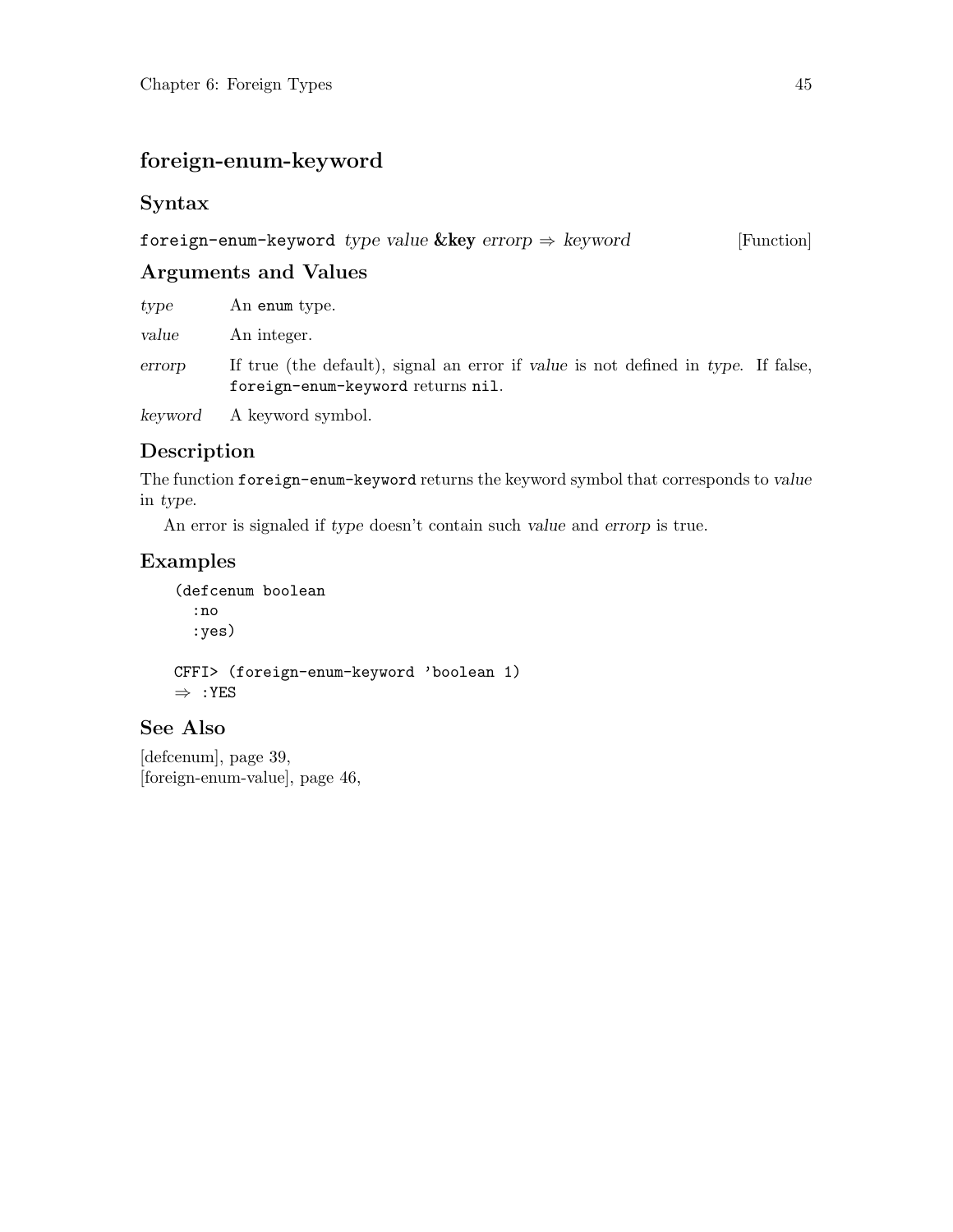# <span id="page-49-0"></span>foreign-enum-value

# Syntax

| foreign-enum-value type keyword & key errorp $\Rightarrow$ value |  |  | [Function] |
|------------------------------------------------------------------|--|--|------------|
|------------------------------------------------------------------|--|--|------------|

### Arguments and Values

| type   | An enum type.                                                                                                          |
|--------|------------------------------------------------------------------------------------------------------------------------|
|        | keyword A keyword symbol.                                                                                              |
| errorp | If true (the default), signal an error if keyword is not defined in type. If false,<br>foreign-enum-value returns nil. |
| value  | An integer.                                                                                                            |

## Description

The function foreign-enum-value returns the value that corresponds to keyword in type. An error is signaled if type doesn't contain such keyword, and errorp is true.

# Examples

(defcenum boolean :no :yes) CFFI> (foreign-enum-value 'boolean :yes)  $\Rightarrow$  1

# See Also

[\[defcenum\], page 39,](#page-42-0) [\[foreign-enum-keyword\], page 45,](#page-48-0)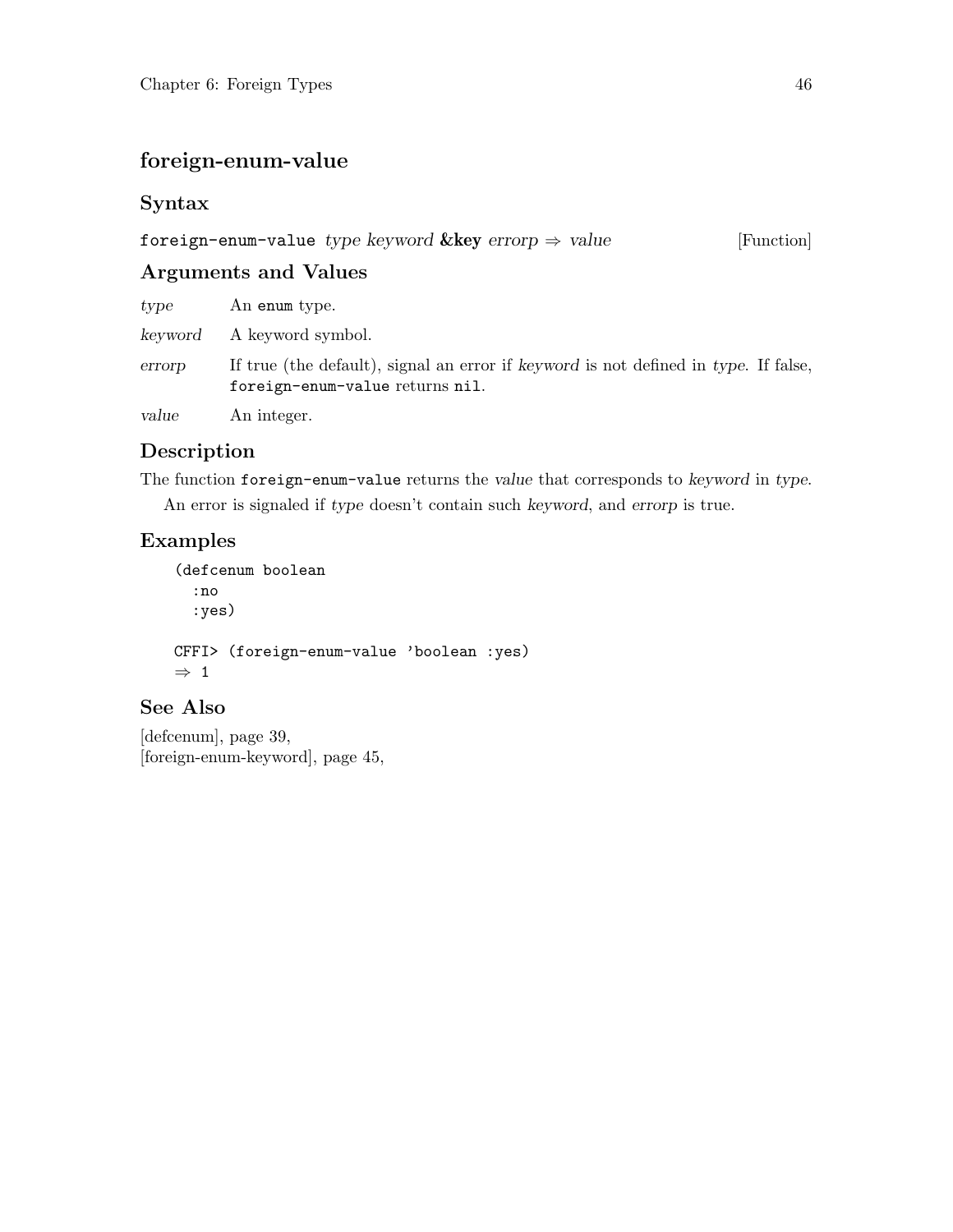# <span id="page-50-0"></span>foreign-slot-names

## Syntax

foreign-slot-names  $type \Rightarrow names$  [Function]

## Arguments and Values

type A foreign struct type.

names A list.

# Description

The function foreign-slot-names returns a potentially shared list of slot names for the given structure type. This list has no particular order.

# Examples

```
(defcstruct timeval
  (tv-secs :long)
  (tv-usecs :long))
CFFI> (foreign-slot-names '(:struct timeval))
\Rightarrow (TV-SECS TV-USECS)
```
# See Also

[\[defcstruct\], page 35,](#page-38-0) [\[foreign-slot-offset\], page 48,](#page-51-0) [\[foreign-slot-value\], page 50,](#page-53-0) [\[foreign-slot-pointer\], page 49,](#page-52-0)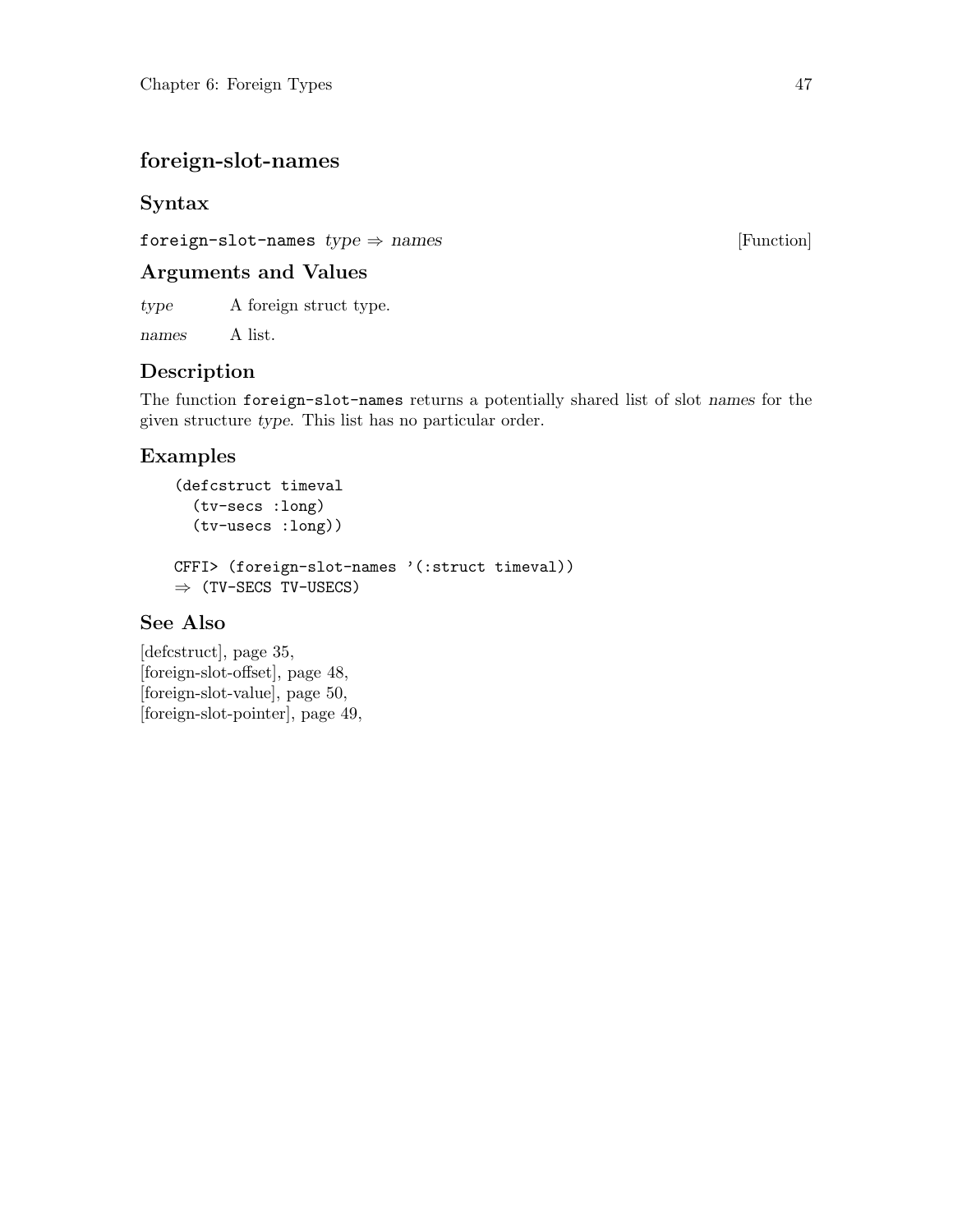# <span id="page-51-0"></span>foreign-slot-offset

### Syntax

foreign-slot-offset type slot-name  $\Rightarrow$  offset [Function]

# Arguments and Values

type A foreign struct type.

slot-name A symbol.

offset An integer.

# Description

The function foreign-slot-offset returns the offset in bytes of a slot in a foreign struct type.

# Examples

```
(defcstruct timeval
  (tv-secs :long)
  (tv-usecs :long))
CFFI> (foreign-slot-offset '(:struct timeval) 'tv-secs)
⇒ 0
CFFI> (foreign-slot-offset '(:struct timeval) 'tv-usecs)
\Rightarrow 4
```
## See Also

[\[defcstruct\], page 35,](#page-38-0) [\[foreign-slot-names\], page 47,](#page-50-0) [\[foreign-slot-pointer\], page 49,](#page-52-0) [\[foreign-slot-value\], page 50,](#page-53-0)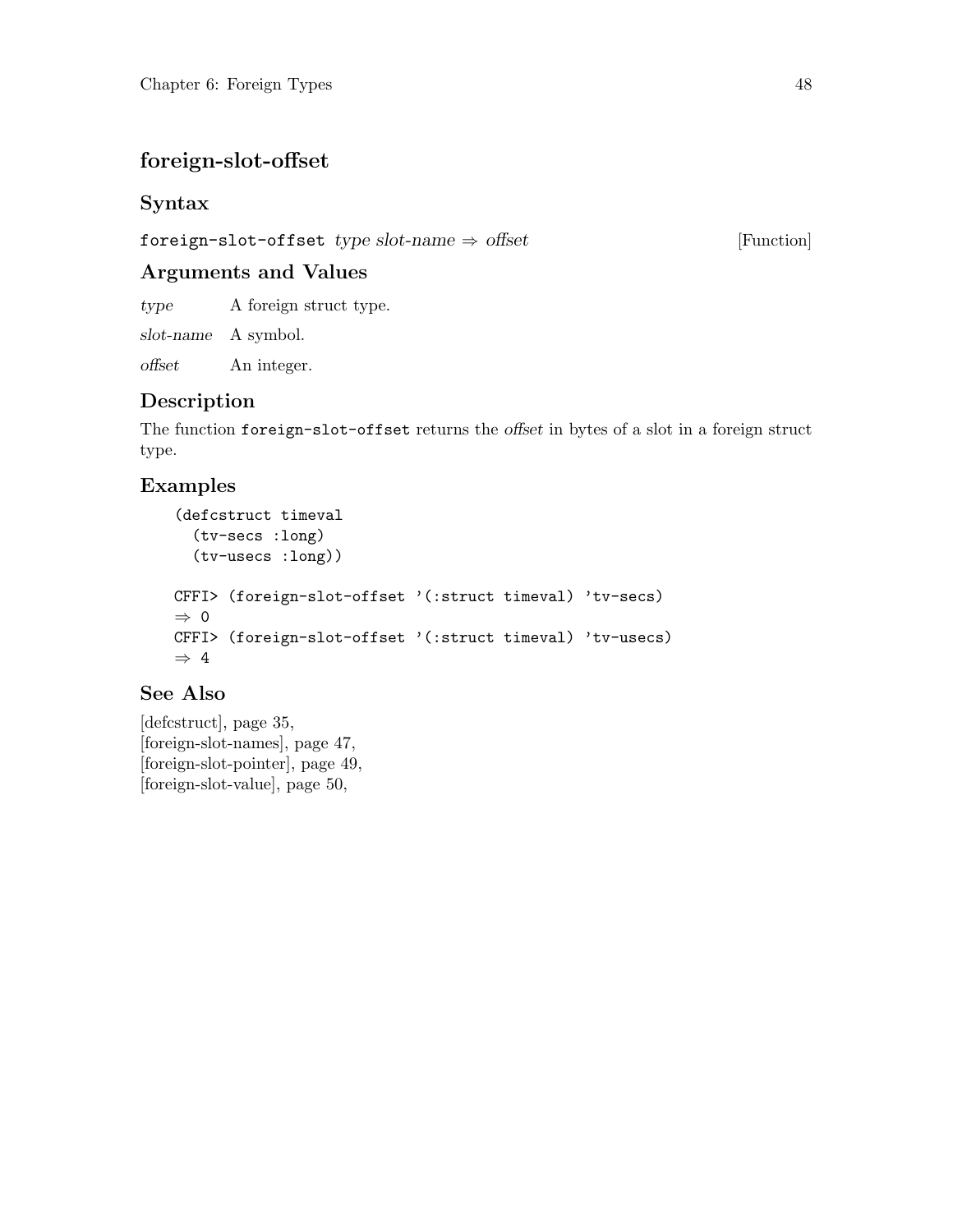# <span id="page-52-0"></span>foreign-slot-pointer

## Syntax

#### foreign-slot-pointer ptr type slot-name  $\Rightarrow$  pointer [Function]

### Arguments and Values

ptr A pointer to a structure.

type A foreign structure type.

slot-names

A slot name in the type.

pointer A pointer to the slot slot-name.

## Description

Returns a pointer to the location of the slot slot-name in a foreign object of type type at ptr. The returned pointer points inside the structure. Both the pointer and the memory it points to have the same extent as ptr.

For aggregate slots, this is the same value returned by foreign-slot-value.

### Examples

```
(defcstruct point
  "Pointer structure."
  (x : int)(y: int))
CFFI> (with-foreign-object (ptr '(:struct point))
        (foreign-slot-pointer ptr '(:struct point) 'x))
⇒ #<FOREIGN-ADDRESS #xBFFF6E60>
;; Note: the exact pointer representation varies from lisp to lisp.
```
### See Also

[\[defcstruct\], page 35,](#page-38-0) [\[foreign-slot-value\], page 50,](#page-53-0) [\[foreign-slot-names\], page 47,](#page-50-0) [\[foreign-slot-offset\], page 48,](#page-51-0)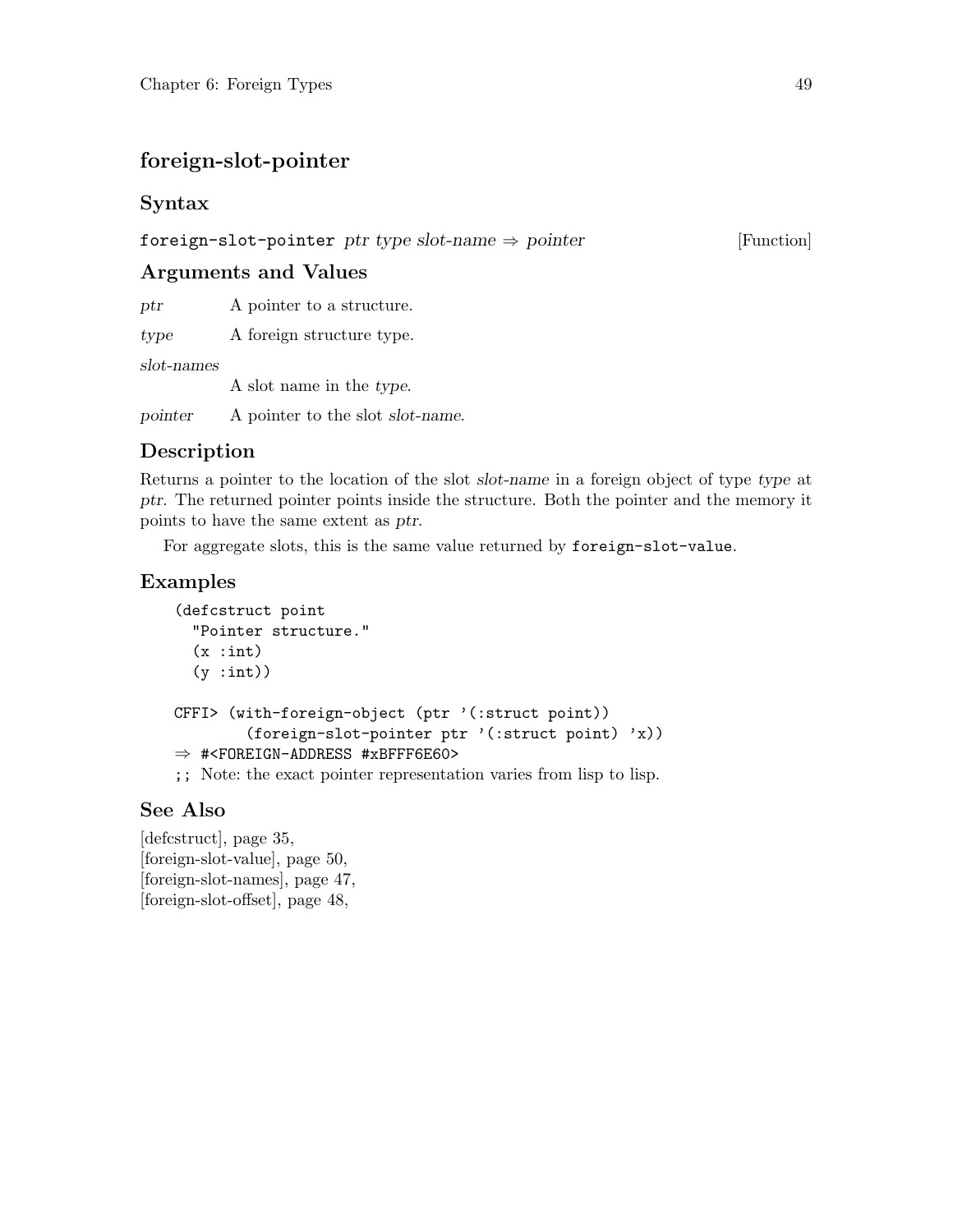## <span id="page-53-0"></span>foreign-slot-value

#### Syntax

#### foreign-slot-value ptr type slot-name  $\Rightarrow$  object [Accessor]

#### Arguments and Values

| ptr    | A pointer to a structure.                                |
|--------|----------------------------------------------------------|
| type   | A foreign structure type.                                |
|        | slot-name A symbol naming a slot in the structure type.  |
| object | The object contained in the slot specified by slot-name. |

#### Description

For simple slots, foreign-slot-value returns the value of the object, such as a Lisp integer or pointer. In C, this would be expressed as ptr->slot.

For aggregate slots, a pointer inside the structure to the beginning of the slot's data is returned. In C, this would be expressed as &ptr->slot. This pointer and the memory it points to have the same extent as ptr.

There are compiler macros for foreign-slot-value and its setf expansion that open code the memory access when type and slot-names are constant at compile-time.

#### Examples

```
(defcstruct point
  "Pointer structure."
  (x : int)(y: int))
CFFI> (with-foreign-object (ptr '(:struct point))
         ;; Initialize the slots
         (setf (foreign-slot-value ptr '(:struct point) 'x) 42
               (foreign-slot-value ptr '(:struct point) 'y) 42)
         ;; Return a list with the coordinates
         (with-foreign-slots ((x y) ptr (:struct point))
           (list x y)))
\Rightarrow (42.42)
```
#### See Also

[\[defcstruct\], page 35,](#page-38-0) [\[foreign-slot-names\], page 47,](#page-50-0) [\[foreign-slot-offset\], page 48,](#page-51-0) [\[foreign-slot-pointer\], page 49,](#page-52-0) [\[with-foreign-slots\], page 58,](#page-61-0)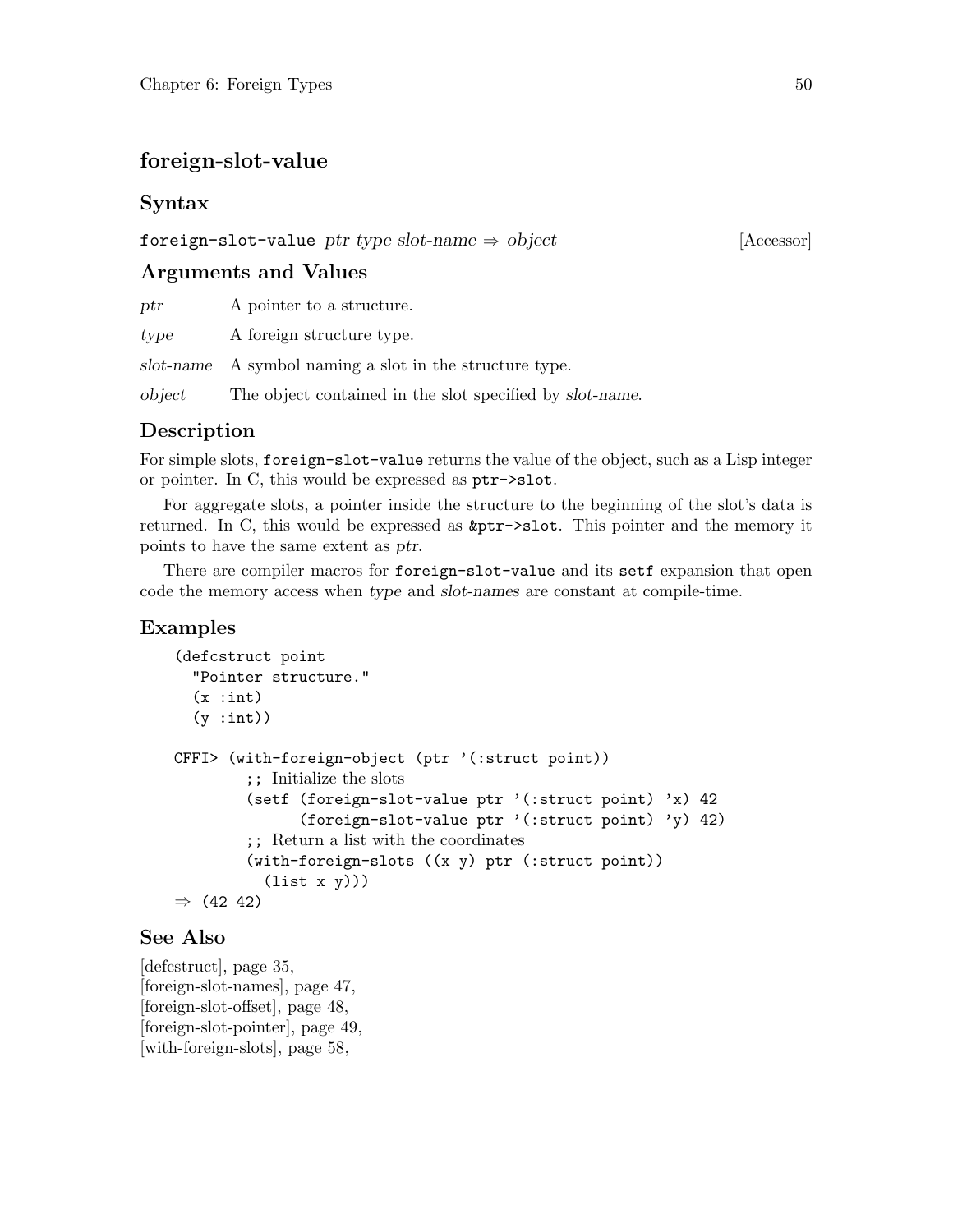# <span id="page-54-0"></span>foreign-type-alignment

### Syntax

foreign-type-alignment  $type \Rightarrow alignment$  [Function]

### Arguments and Values

type A foreign type.

alignment An integer.

### Description

The function foreign-type-alignment returns the alignment of type in bytes.

## Examples

```
CFFI> (foreign-type-alignment :char)
\Rightarrow 1
CFFI> (foreign-type-alignment :short)
\Rightarrow 2
CFFI> (foreign-type-alignment :int)
\Rightarrow 4
(defcstruct foo
  (a :char))
CFFI> (foreign-type-alignment '(:struct foo))
\Rightarrow 1
```
## See Also

[\[foreign-type-size\], page 52,](#page-55-0)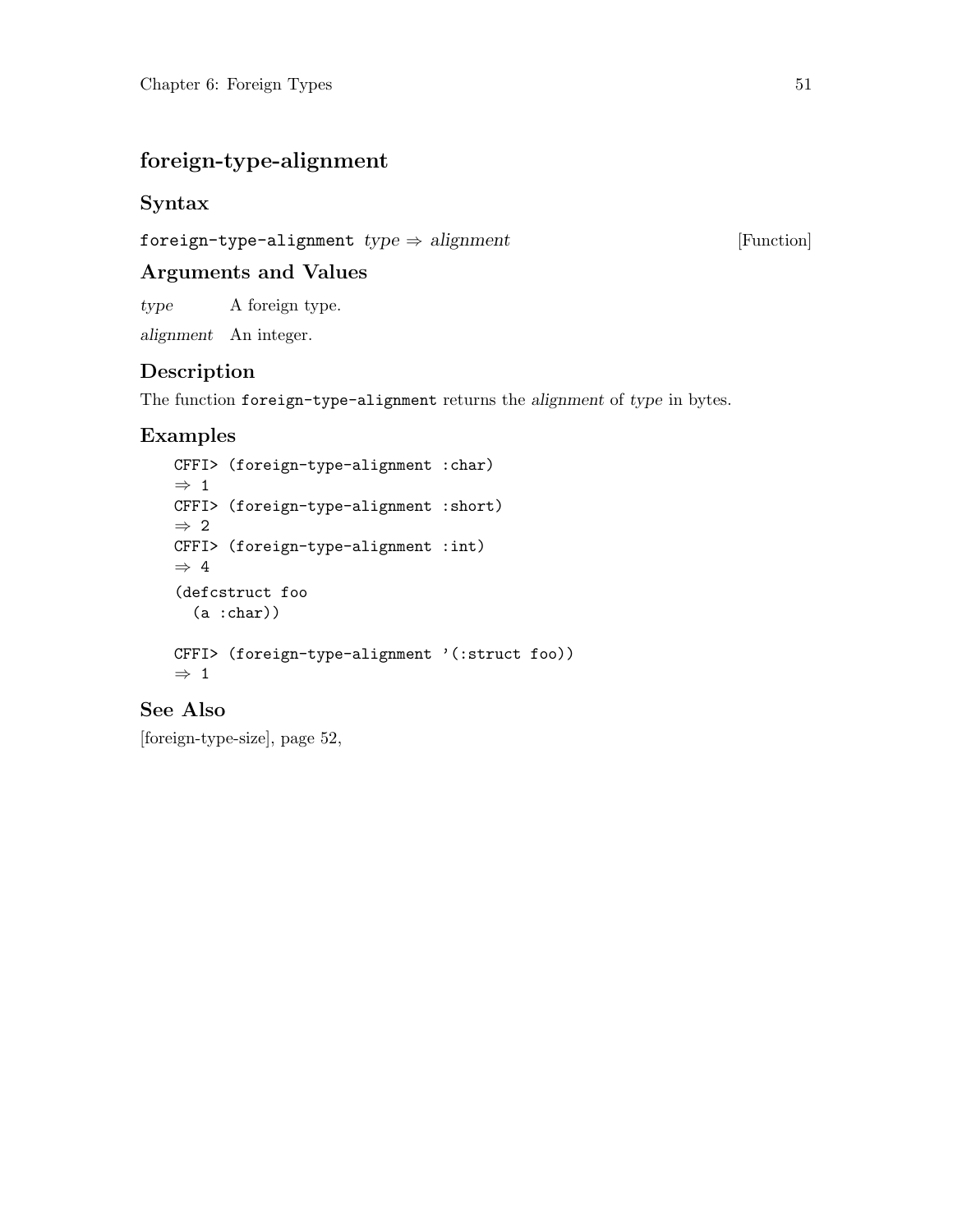# <span id="page-55-0"></span>foreign-type-size

# Syntax

foreign-type-size  $type \Rightarrow size$  [Function]

# Arguments and Values

type A foreign type.

size An integer.

# Description

The function foreign-type-size return the size of type in bytes. This includes any padding within and following the in-memory representation as needed to create an array of type objects.

# Examples

(defcstruct foo (a :double)  $(c :char)$ ) CFFI> (foreign-type-size :double) ⇒ 8 CFFI> (foreign-type-size :char)  $\Rightarrow$  1 CFFI> (foreign-type-size '(:struct foo))  $\Rightarrow$  16

# See Also

[\[foreign-type-alignment\], page 51,](#page-54-0)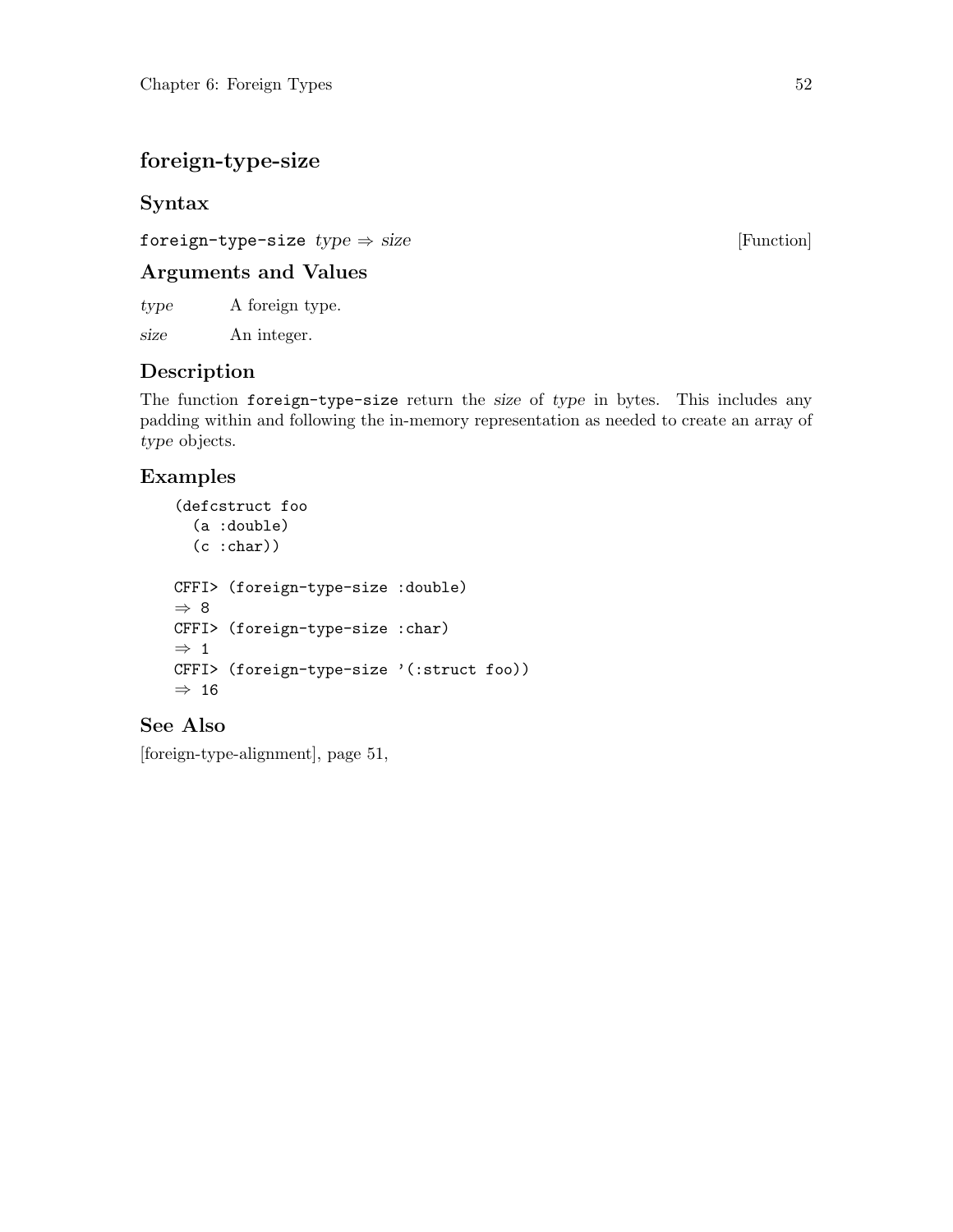# free-converted-object

#### Syntax

free-converted-object foreign-value type params [Function]

## Arguments and Values

foreign-value

The C object to be freed.

type A CFFI type specifier.

params The state returned as the second value from convert-to-foreign; used to implement the third argument to free-translated-object.

# Description

The return value is unspecified.

This is an external interface to the type translation facility. In the implementation, all foreign functions are ultimately defined as type translation wrappers around primitive foreign function invocations.

This function is available mostly for inspection of the type translation process, and possibly optimization of special cases of your foreign function calls.

Its behavior is better described under free-translated-object's documentation.

### Examples

```
CFFI-USER> (convert-to-foreign "a boat" :string)
⇒ #<FOREIGN-ADDRESS #x097ACDC0>
⇒ T
CFFI-USER> (free-converted-object * :string t)
\Rightarrow NIL
```
#### See Also

[\[convert-from-foreign\], page 31,](#page-34-0) [\[convert-to-foreign\], page 32,](#page-35-0) [\[free-translated-object\], page 54,](#page-57-0)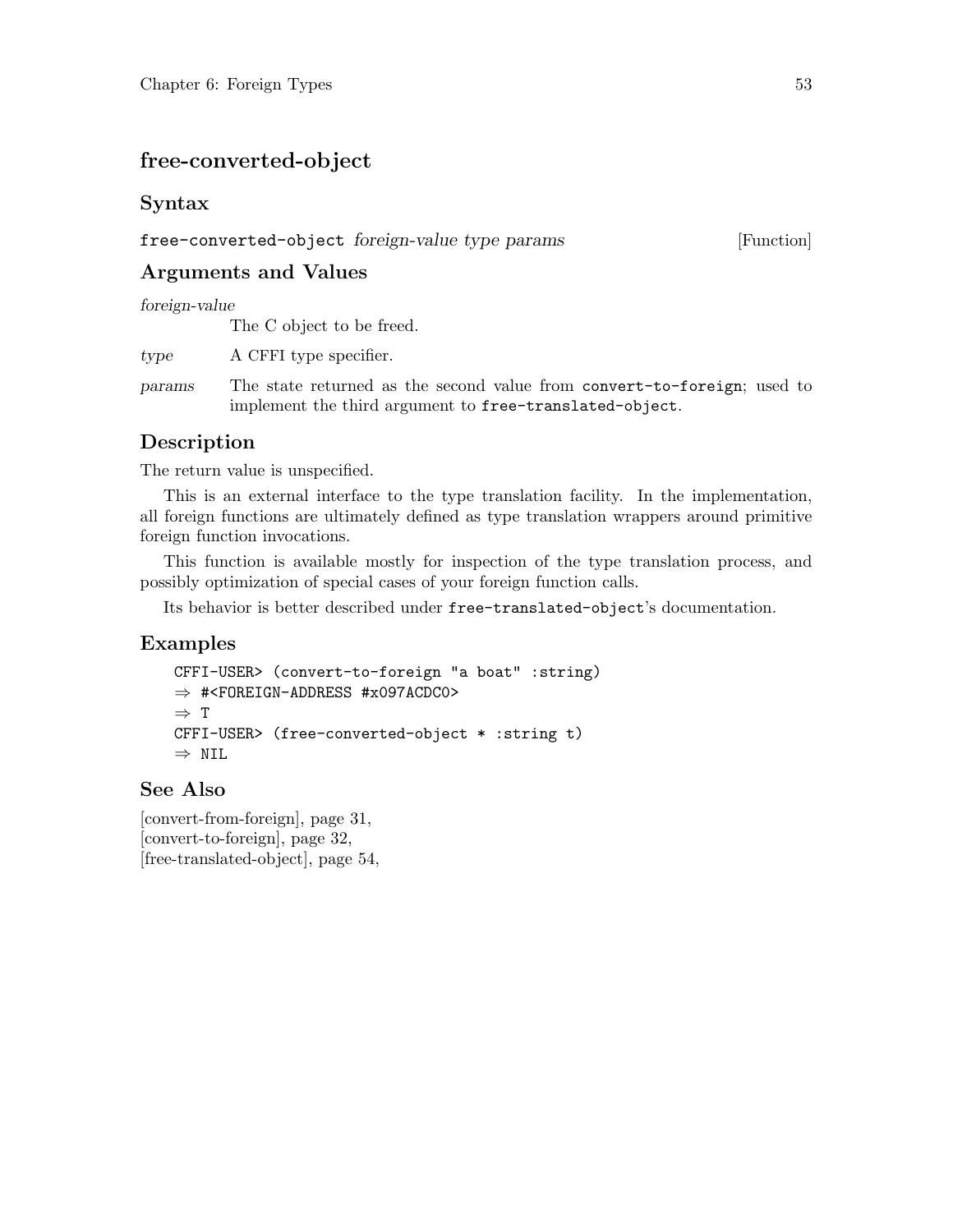# <span id="page-57-0"></span>free-translated-object

#### Syntax

free-translated-object value type-name param [Generic Function]

### Arguments and Values

pointer The foreign value returned by translate-to-foreign.

type-name

A symbol naming a foreign type defined by defctype.

param The second value, if any, returned by translate-to-foreign.

# Description

This generic function may be specialized by user code to perform automatic deallocation of foreign objects as they are passed to C functions.

Any methods defined on this generic function must EQL-specialize the type-name parameter on a symbol defined as a foreign type by the defctype macro.

### See Also

[Section 6.4 \[Foreign Type Translators\], page 25,](#page-28-0) [\[translate-to-foreign\], page 56,](#page-59-0)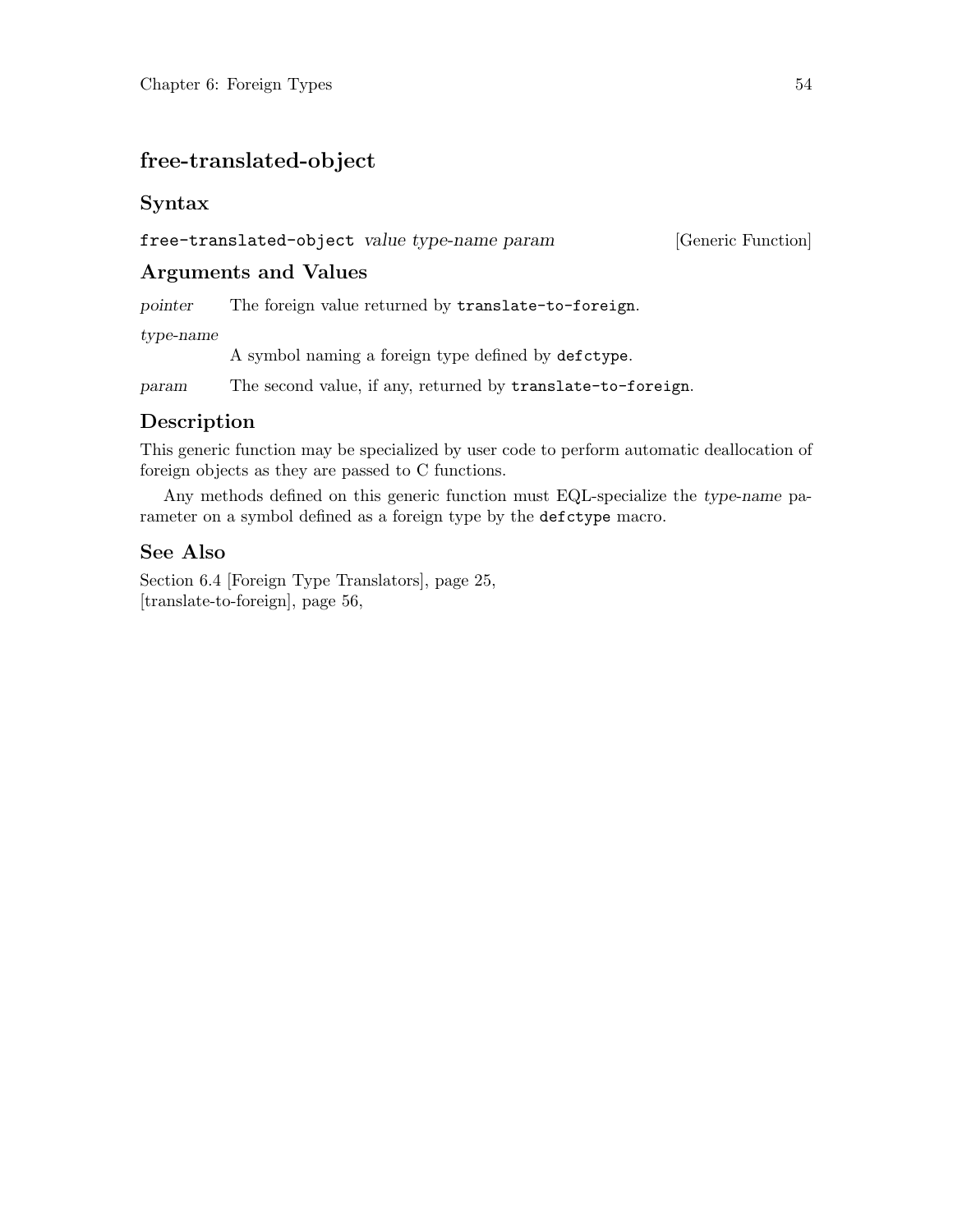# <span id="page-58-0"></span>translate-from-foreign

#### Syntax

translate-from-foreign foreign-value type-name  $\Rightarrow$  [Generic Function] lisp-value

#### Arguments and Values

foreign-value

The foreign value to convert to a Lisp object.

type-name

A symbol naming a foreign type defined by defctype.

lisp-value The lisp value to pass in place of foreign-value to Lisp code.

#### Description

This generic function is invoked by CFFI to convert a foreign value to a Lisp value, such as when returning from a foreign function, passing arguments to a callback function, or accessing a foreign variable.

To extend the CFFI type system by performing custom translations, this method may be specialized by eql-specializing type-name on a symbol naming a foreign type defined with defctype. This method should return the appropriate Lisp value to use in place of the foreign value.

The results are undefined if the type-name parameter is specialized in any way except an EQL specializer on a foreign type defined with defctype. Specifically, translations may not be defined for built-in types.

#### See Also

[Section 6.4 \[Foreign Type Translators\], page 25,](#page-28-0) [\[translate-to-foreign\], page 56,](#page-59-0) [\[free-translated-object\], page 54,](#page-57-0)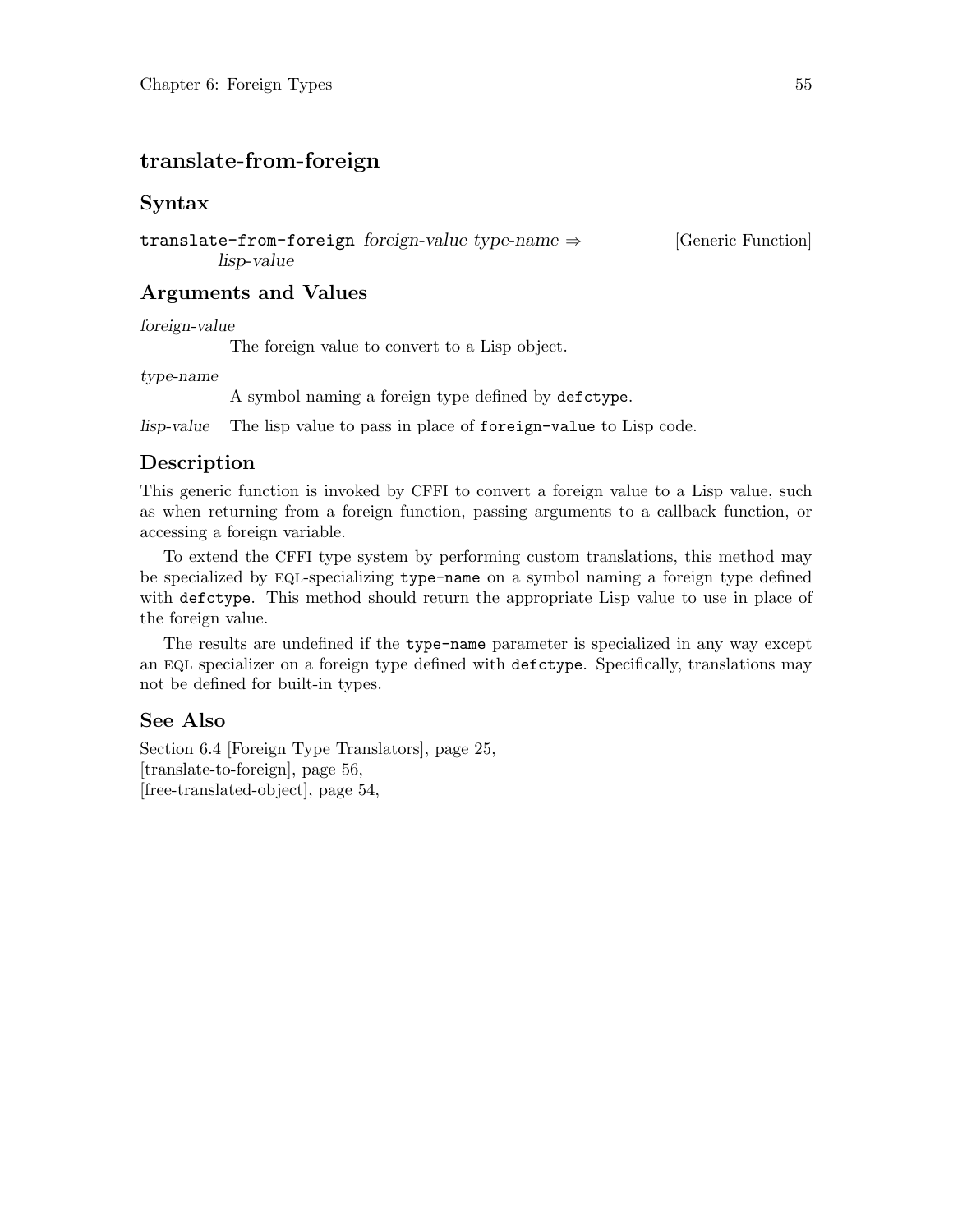#### <span id="page-59-0"></span>translate-to-foreign

#### Syntax

translate-to-foreign lisp-value type-name ⇒ [Generic Function] foreign-value, alloc-param

#### Arguments and Values

lisp-value The Lisp value to convert to foreign representation.

type-name

A symbol naming a foreign type defined by defctype.

foreign-value

The foreign value to pass in place of lisp-value to foreign code.

alloc-param

If present, this value will be passed to free-translated-object.

#### Description

This generic function is invoked by CFFI to convert a Lisp value to a foreign value, such as when passing arguments to a foreign function, returning a value from a callback, or setting a foreign variable. A "foreign value" is one appropriate for passing to the nextlowest translator, including the low-level translators that are ultimately invoked invisibly with CFFI.

To extend the CFFI type system by performing custom translations, this method may be specialized by eql-specializing type-name on a symbol naming a foreign type defined with defctype. This method should return the appropriate foreign value to use in place of the Lisp value.

In cases where CFFI can determine the lifetime of the foreign object returned by this method, it will invoke free-translated-object on the foreign object at the appropriate time. If translate-to-foreign returns a second value, it will be passed as the param argument to free-translated-object. This can be used to establish communication between the allocation and deallocation methods.

The results are undefined if the type-name parameter is specialized in any way except an eql specializer on a foreign type defined with defctype. Specifically, translations may not be defined for built-in types.

#### See Also

[Section 6.4 \[Foreign Type Translators\], page 25,](#page-28-0) [\[translate-from-foreign\], page 55,](#page-58-0) [\[free-translated-object\], page 54,](#page-57-0)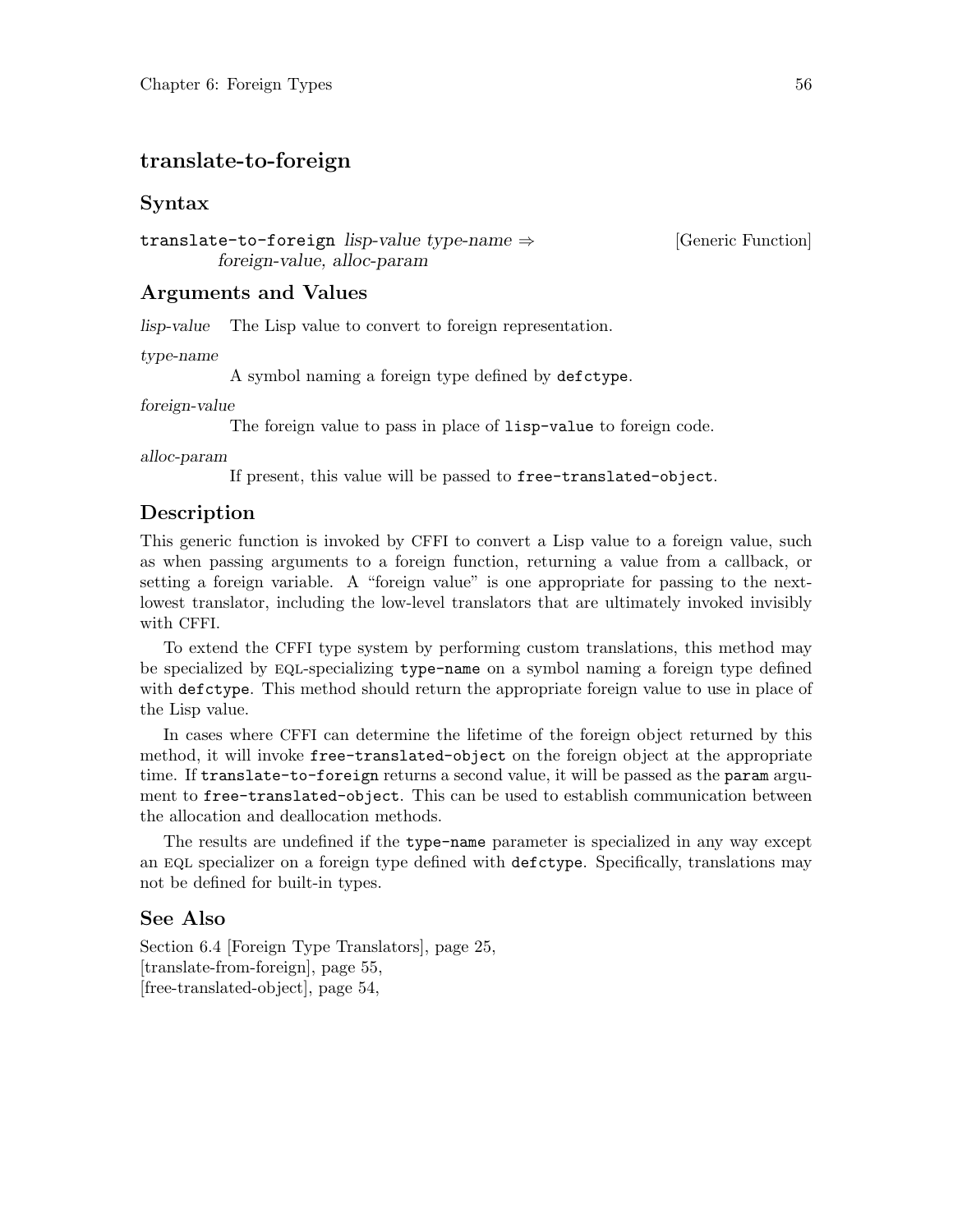# translate-into-foreign-memory

#### Syntax

translate-into-foreign-memory lisp-value type-name [Generic Function] pointer

#### Arguments and Values

lisp-value The Lisp value to convert to foreign representation.

type-name

A symbol or list (:struct structure-name) naming a foreign type defined by defctype.

pointer The foreign pointer where the translated object should be stored.

#### Description

Translate the Lisp value into the foreign memory location given by pointer. The return value is not used.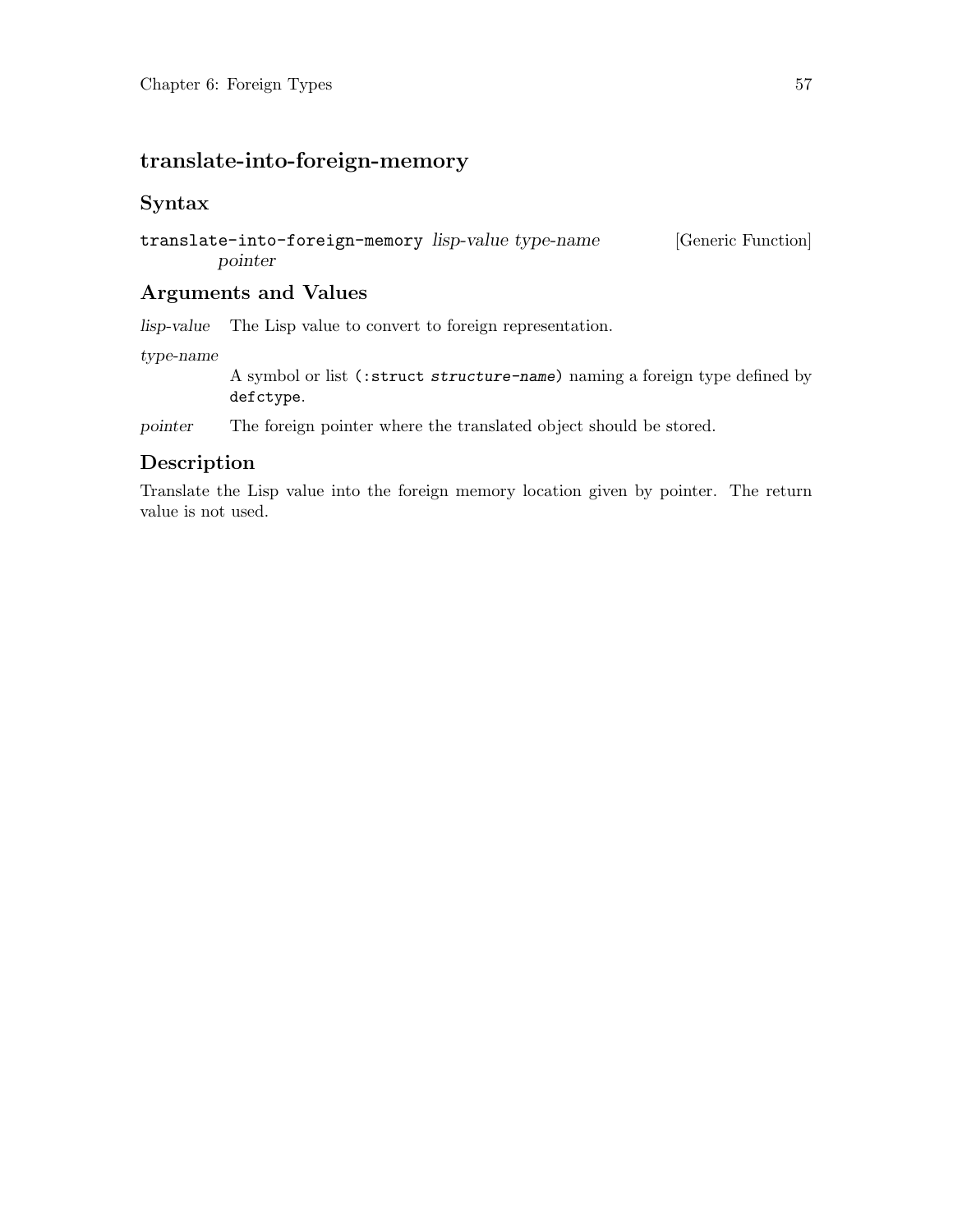## <span id="page-61-0"></span>with-foreign-slots

#### Syntax

# with-foreign-slots (vars ptr type)  $\&$ body body [Macro] Arguments and Values

- vars A list with each element a symbol, or list of length two with the first element :pointer and the second a symbol. ptr A foreign pointer to a structure.
- type A structure type.
- body A list of forms to be executed.

## Description

The with-foreign-slots macro creates local symbol macros for each var in vars to reference foreign slots in ptr of type. If the var is a list starting with :pointer, it will bind the pointer to the slot (rather than the value). It is similar to Common Lisp's with-slots macro.

# Examples

```
(defcstruct tm
  (sec :int)
  (min :int)
  (hour :int)
  (mday :int)
  (mon :int)
  (year :int)
  (wday :int)
  (yday :int)
  (isdst :boolean)
  (zone :string)
  (gmtoff :long))
CFFI> (with-foreign-object (time :int)
        (setf (mem-ref time :int)
              (foreign-funcall "time" :pointer (null-pointer) :int))
        (foreign-funcall "gmtime" :pointer time (:pointer (:struct tm))))
⇒ #<A Mac Pointer #x102A30>
CFFI> (with-foreign-slots ((sec min hour mday mon year) * (:struct tm))
        (format nil "~A:~A:~A, ~A/~A/~A"
                hour min sec (+ 1900 year) mon mday))
\Rightarrow "7:22:47, 2005/8/2"
```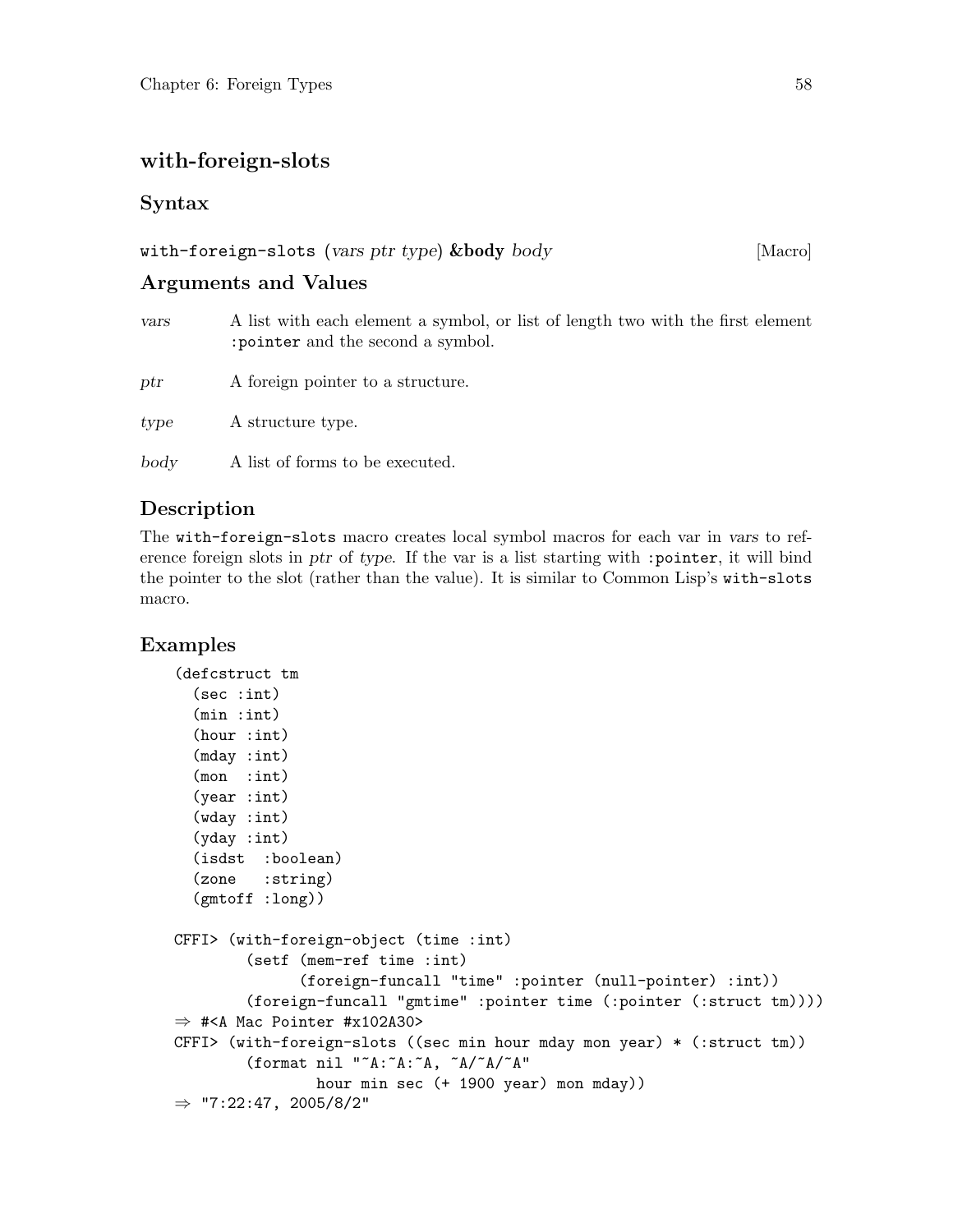# See Also

[\[defcstruct\], page 35,](#page-38-0) [\[defcunion\], page 37,](#page-40-0) [\[foreign-slot-value\], page 50,](#page-53-0)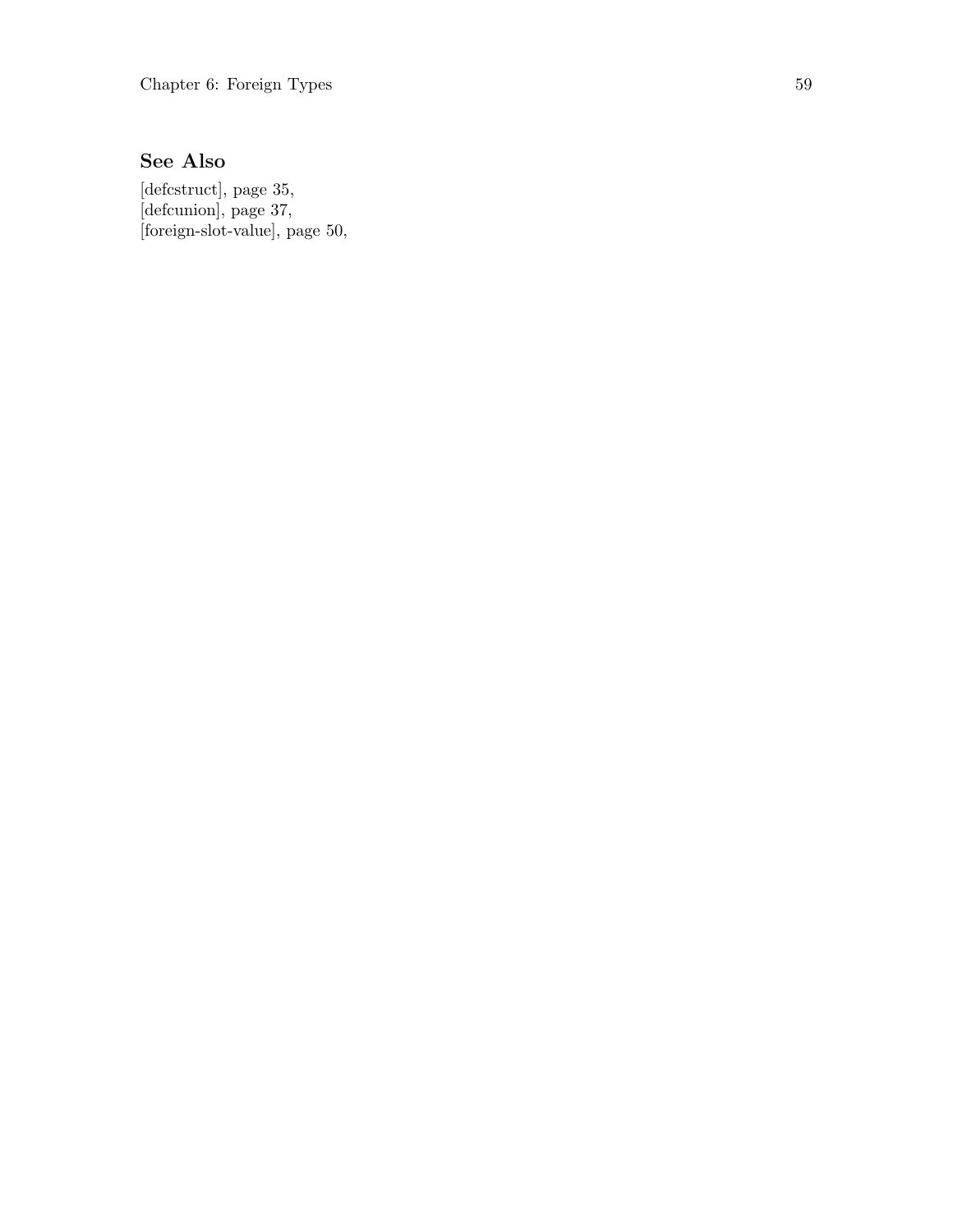# 7 Pointers

All C data in CFFI is referenced through pointers. This includes defined C variables that hold immediate values, and integers.

To see why this is, consider the case of the C integer. It is not only an arbitrary representation for an integer, congruent to Lisp's fixnums; the C integer has a specific bit pattern in memory defined by the C ABI. Lisp has no such constraint on its fixnums; therefore, it only makes sense to think of fixnums as C integers if you assume that CFFI converts them when necessary, such as when storing one for use in a C function call, or as the value of a C variable. This requires defining an area of memory<sup>1</sup>, represented through an effective address, and storing it there.

Due to this compartmentalization, it only makes sense to manipulate raw C data in Lisp through pointers to it. For example, while there may be a Lisp representation of a struct that is converted to C at store time, you may only manipulate its raw data through a pointer. The C compiler does this also, albeit informally.

#### 7.1 Basic Pointer Operations

Manipulating pointers proper can be accomplished through most of the other operations defined in the Pointers dictionary, such as make-pointer, pointer-address, and pointer-eq. When using them, keep in mind that they merely manipulate the Lisp representation of pointers, not the values they point to.

#### foreign-pointer [Lisp Type]

The pointers' representations differ from implementation to implementation and have different types. foreign-pointer provides a portable type alias to each of these types.

### 7.2 Allocating Foreign Memory

CFFI provides support for stack and heap C memory allocation. Stack allocation, done with with-foreign-object, is sometimes called "dynamic" allocation in Lisp, because memory allocated as such has dynamic extent, much as with let bindings of special variables.

This should not be confused with what C calls "dynamic" allocation, or that done with malloc and friends. This sort of heap allocation is done with foreign-alloc, creating objects that exist until freed with foreign-free.

### 7.3 Accessing Foreign Memory

When manipulating raw C data, consider that all pointers are pointing to an array. When you only want one C value, such as a single struct, this array only has one such value. It is worthwhile to remember that everything is an array, though, because this is also the semantic that C imposes natively.

C values are accessed as the setf-able places defined by mem-aref and mem-ref. Given a pointer and a CFFI type (see [Chapter 6 \[Foreign Types\], page 22](#page-25-0)), either of these will

<sup>1</sup> The definition of memory includes the CPU registers.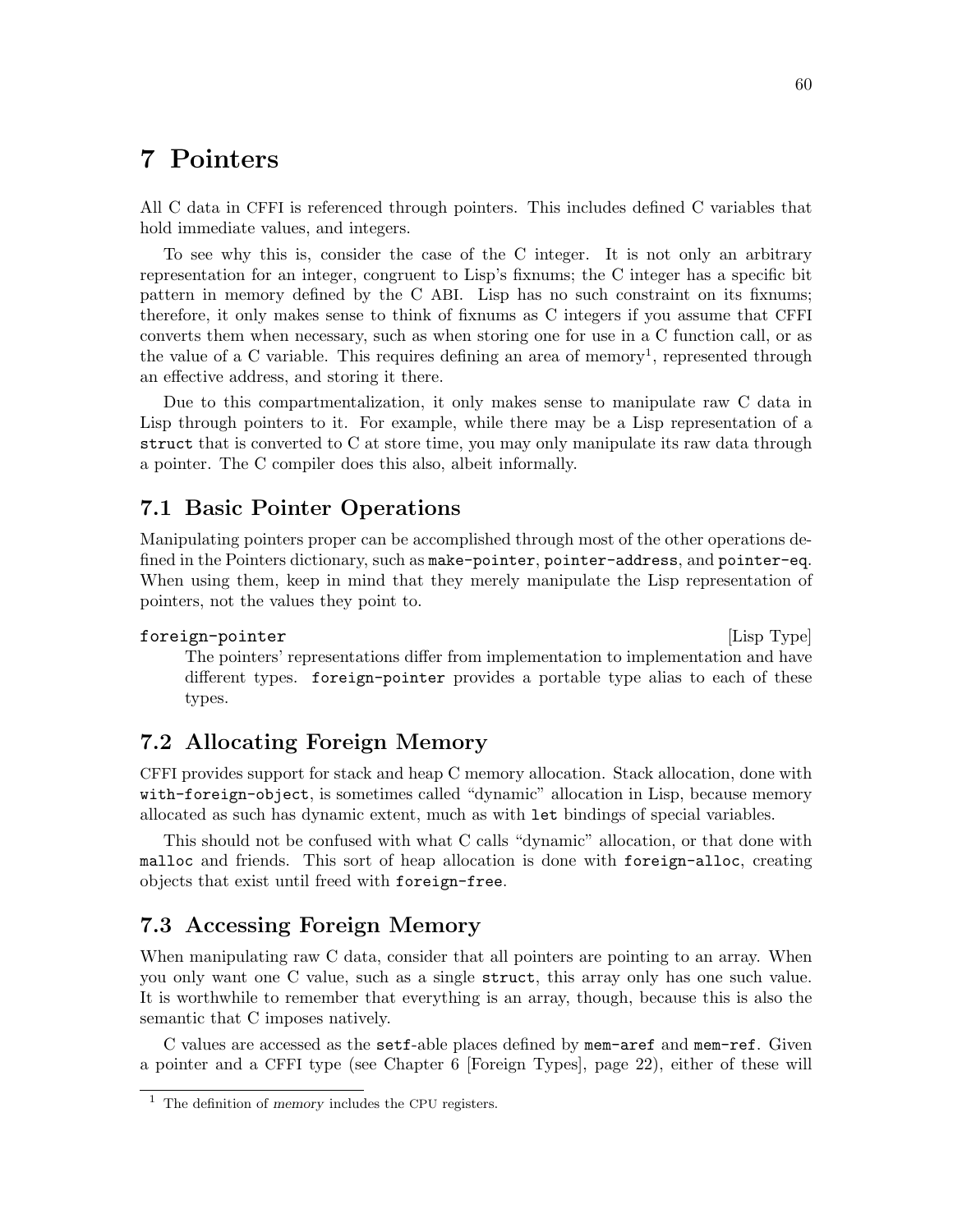dereference the pointer, translate the C data there back to Lisp, and return the result of said translation, performing the reverse operation when setf-ing. To decide which one to use, consider whether you would use the array index operator [n] or the pointer dereference \* in C; use mem-aref for array indexing and mem-ref for pointer dereferencing.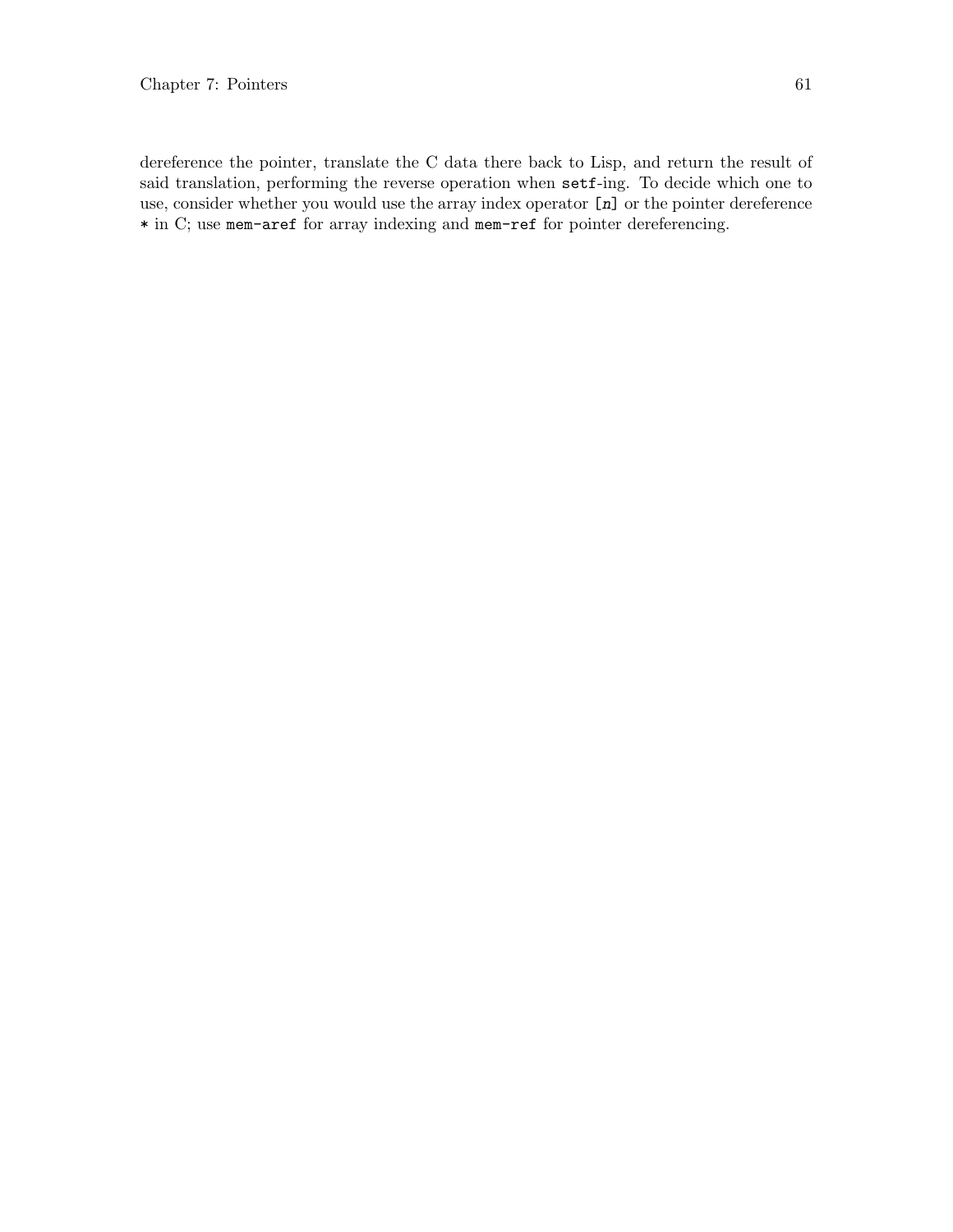# <span id="page-65-0"></span>foreign-free

## Syntax

foreign-free  $ptr \Rightarrow undefined$  [Function]

## Arguments and Values

ptr A foreign pointer.

# Description

The foreign-free function frees a ptr previously allocated by foreign-alloc. The consequences of freeing a given pointer twice are undefined.

#### Examples

CFFI> (foreign-alloc :int) ⇒ #<A Mac Pointer #x1022E0> CFFI> (foreign-free \*) ⇒ NIL

#### See Also

[\[foreign-alloc\], page 63,](#page-66-0) [\[with-foreign-pointer\], page 78,](#page-81-0)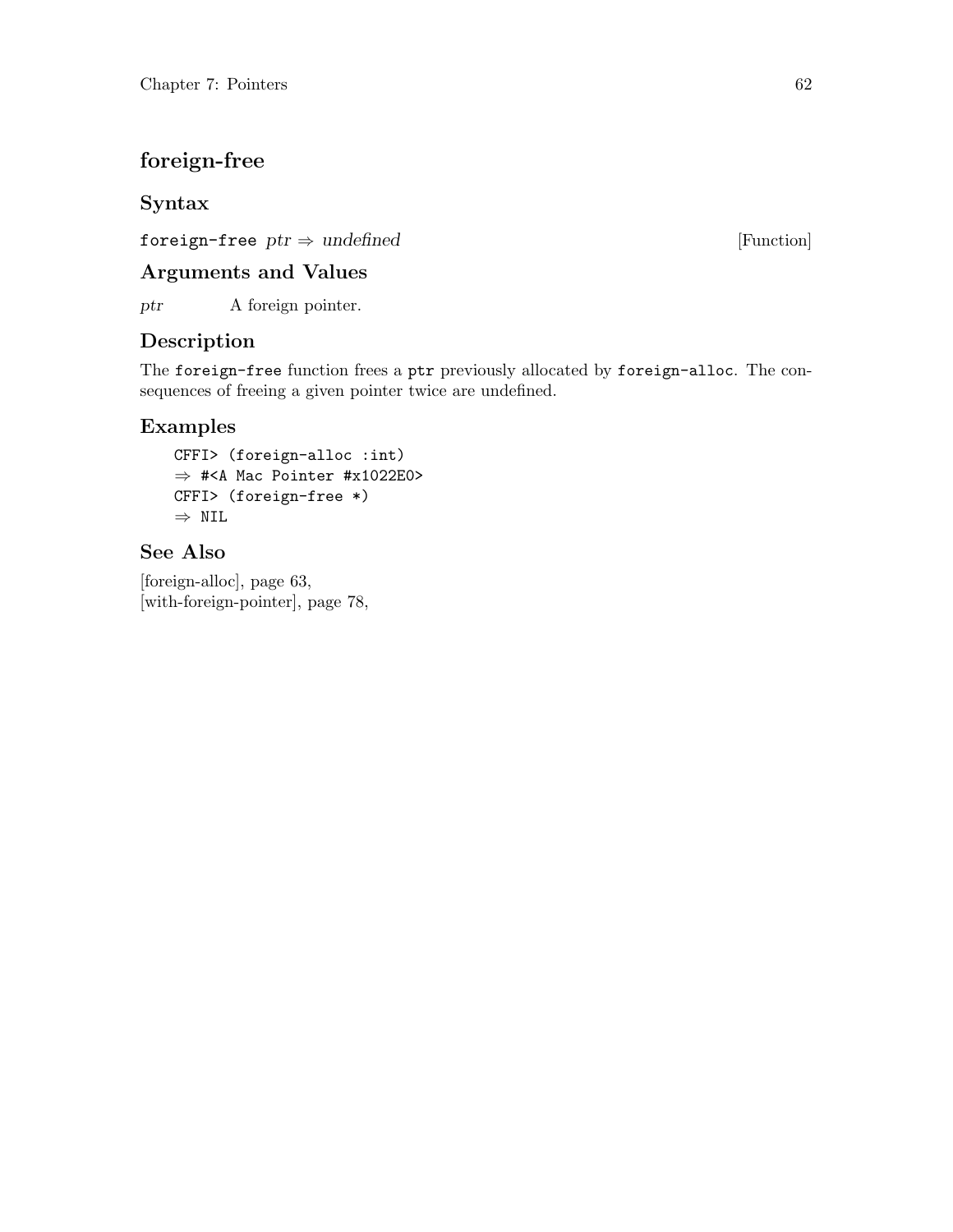#### <span id="page-66-0"></span>foreign-alloc

#### Syntax

foreign-alloc type  $\&key$  initial-element initial-contents (count 1) [Function] null-terminated- $p \Rightarrow$  pointer

#### Arguments and Values

type A foreign type.

initial-element

A Lisp object.

initial-contents

A sequence.

count An integer. Defaults to 1 or the length of initial-contents if supplied.

null-terminated-p

A boolean, false by default.

pointer A foreign pointer to the newly allocated memory.

#### Description

The foreign-alloc function allocates enough memory to hold count objects of type type and returns a pointer. This memory must be explicitly freed using foreign-free once it is no longer needed.

If initial-element is supplied, it is used to initialize the count objects the newly allocated memory holds.

If an initial-contents sequence is supplied, it must have a length less than or equal to count and each of its elements will be used to initialize the contents of the newly allocated memory.

If count is omitted and initial-contents is specified, it will default to (length initialcontents).

initial-element and initial-contents are mutually exclusive.

When null-terminated-p is true,  $(1+$  (max count (length initial-contents))) elements are allocated and the last one is set to NULL. Note that in this case type must be a pointer type (ie. a type that canonicalizes to :pointer), otherwise an error is signaled.

#### Examples

```
CFFI> (foreign-alloc :char)
\Rightarrow #<A Mac Pointer #x102D80>; A pointer to 1 byte of memory.
CFFI> (foreign-alloc :char :count 20)
\Rightarrow #<A Mac Pointer #x1024A0>; A pointer to 20 bytes of memory.
CFFI> (foreign-alloc :int :initial-element 12)
⇒ #<A Mac Pointer #x1028B0>
```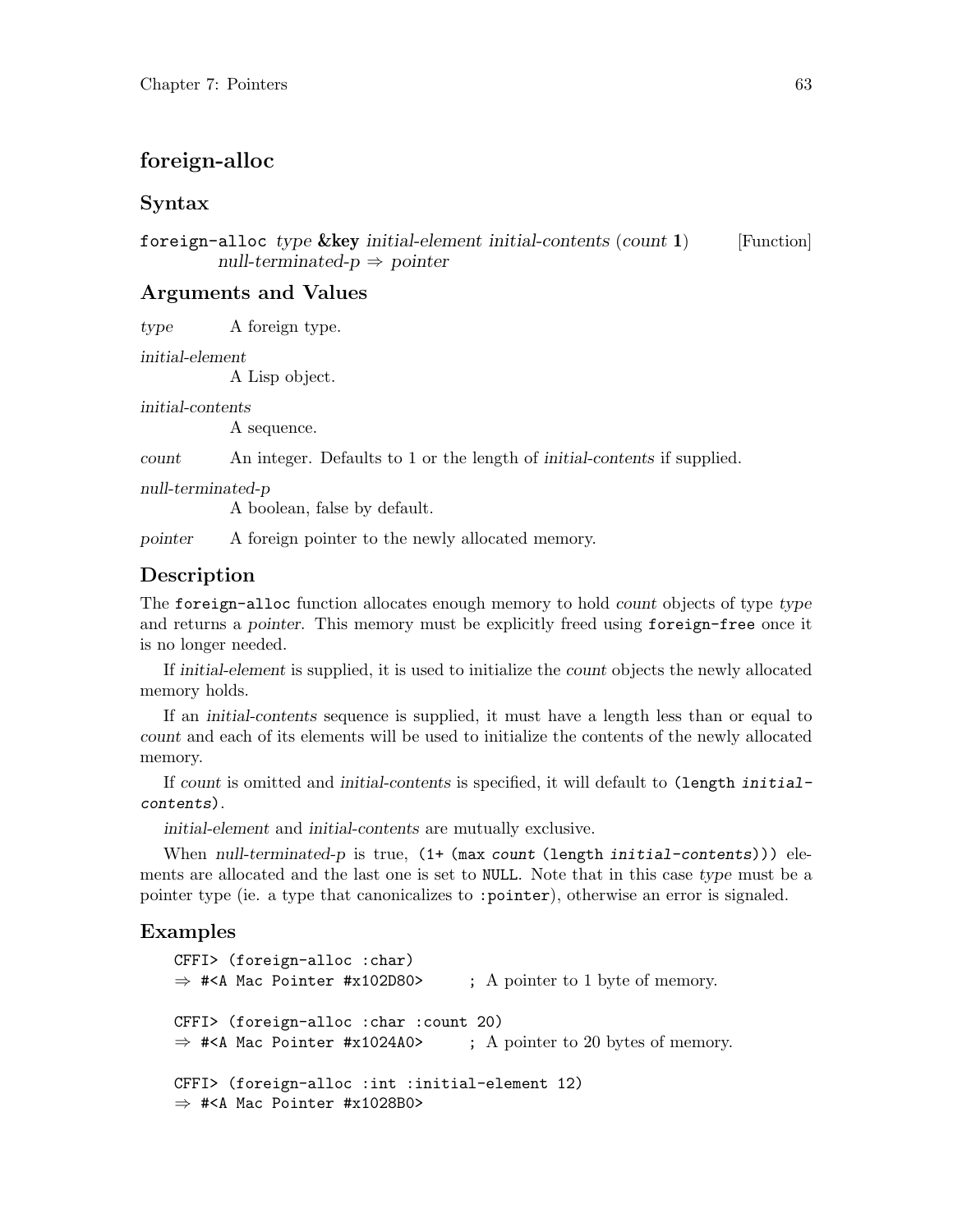```
CFFI> (mem-ref * :int)
\Rightarrow 12
CFFI> (foreign-alloc :int :initial-contents '(1 2 3))
⇒ #<A Mac Pointer #x102950>
CFFI> (loop for i from 0 below 3
             collect (mem-aref * :int i))
\Rightarrow (1 2 3)
CFFI> (foreign-alloc :int :initial-contents #(1 2 3))
⇒ #<A Mac Pointer #x102960>
CFFI> (loop for i from 0 below 3
             collect (mem-aref * :int i))
\Rightarrow (1 2 3)
;;; Allocate a char** pointer that points to newly allocated memory
;;; by the :string type translator for the string "foo".
CFFI> (foreign-alloc :string :initial-element "foo")
\Rightarrow #<A Mac Pointer #x102C40>
;;; Allocate a null-terminated array of strings.
;;; (Note: FOREIGN-STRING-TO-LISP returns NIL when passed a null pointer)
CFFI> (foreign-alloc :string
                       :initial-contents '("foo" "bar" "baz")
                       :null-terminated-p t)
⇒ #<A Mac Pointer #x102D20>
CFFI> (loop for i from 0 below 4
             collect (mem-aref * :string i))
\Rightarrow ("foo" "bar" "baz" NIL)
CFFI> (progn
         (dotimes (i 3)
           (foreign-free (mem-aref ** :pointer i)))
        (foreign-free **))
⇒ nil
```
#### See Also

[\[foreign-free\], page 62,](#page-65-0) [\[with-foreign-object\], page 77,](#page-80-0) [\[with-foreign-pointer\], page 78,](#page-81-0)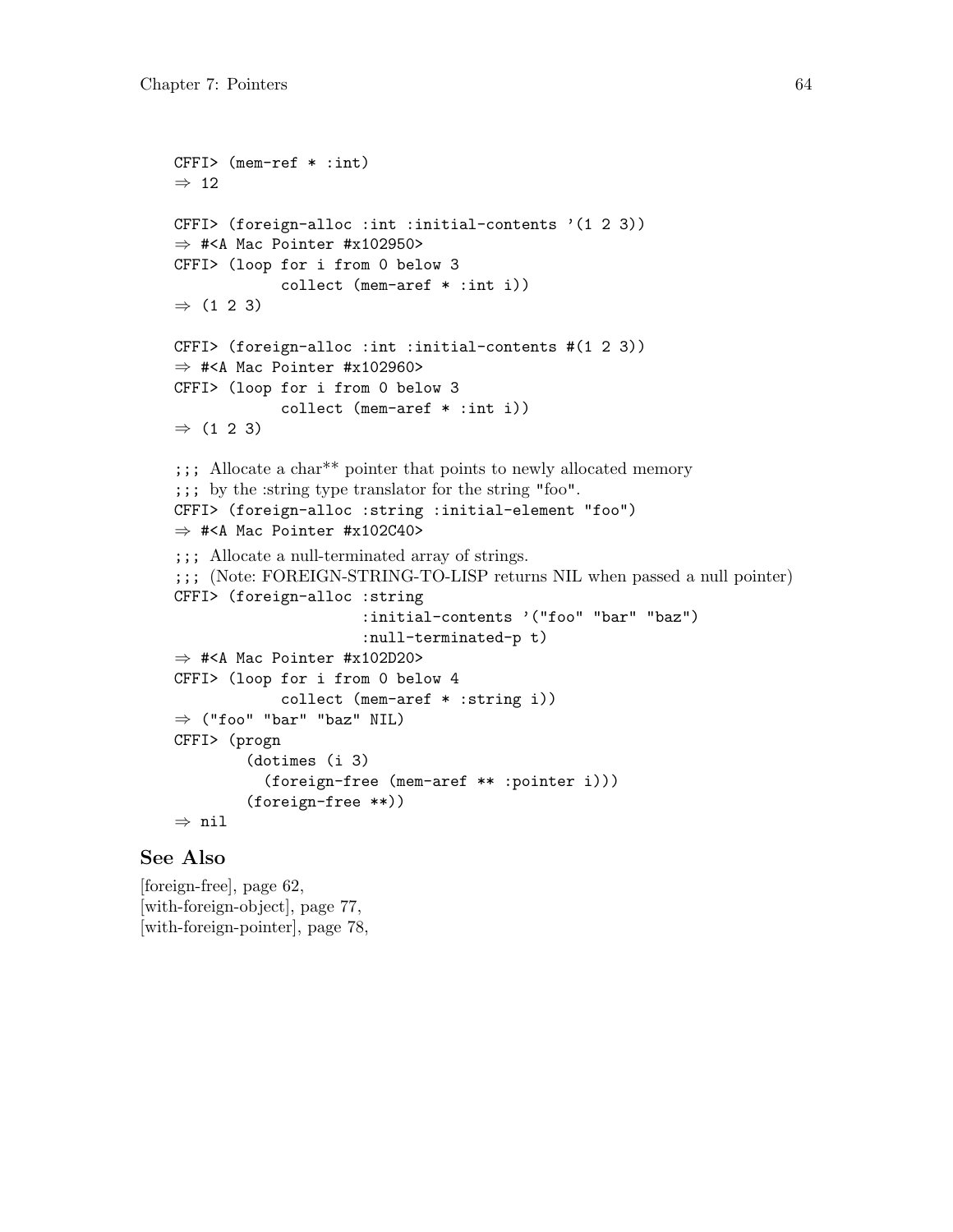# foreign-symbol-pointer

#### Syntax

#### foreign-symbol-pointer foreign-name &key library  $\Rightarrow$  pointer [Function]

# Arguments and Values

foreign-name

A string.

pointer A foreign pointer, or nil.

library A Lisp symbol or an instance of foreign-library.

### Description

The function foreign-symbol-pointer will return a foreign pointer corresponding to the foreign symbol denoted by the string foreign-name. If a foreign symbol named foreign-name doesn't exist, nil is returned.

ABI name manglings will be performed on foreign-name by foreign-symbol-pointer if necessary. (eg: adding a leading underscore on darwin/ppc)

library should name a foreign library as defined by define-foreign-library, :default (which is the default) or an instance of foreign-library as returned by load-foreignlibrary.

Important note: do not keep these pointers across saved Lisp cores as the foreign-library may move across sessions.

### Examples

```
CFFI> (foreign-symbol-pointer "errno")
⇒ #<A Mac Pointer #xA0008130>
CFFI> (foreign-symbol-pointer "strerror")
⇒ #<A Mac Pointer #x9002D0F8>
CFFI> (foreign-funcall-pointer * () :int (mem-ref ** :int) :string)
⇒ "No such file or directory"
CFFI> (foreign-symbol-pointer "inexistent symbol")
\Rightarrow NTI.
```
#### See Also

[\[defcvar\], page 88,](#page-91-0)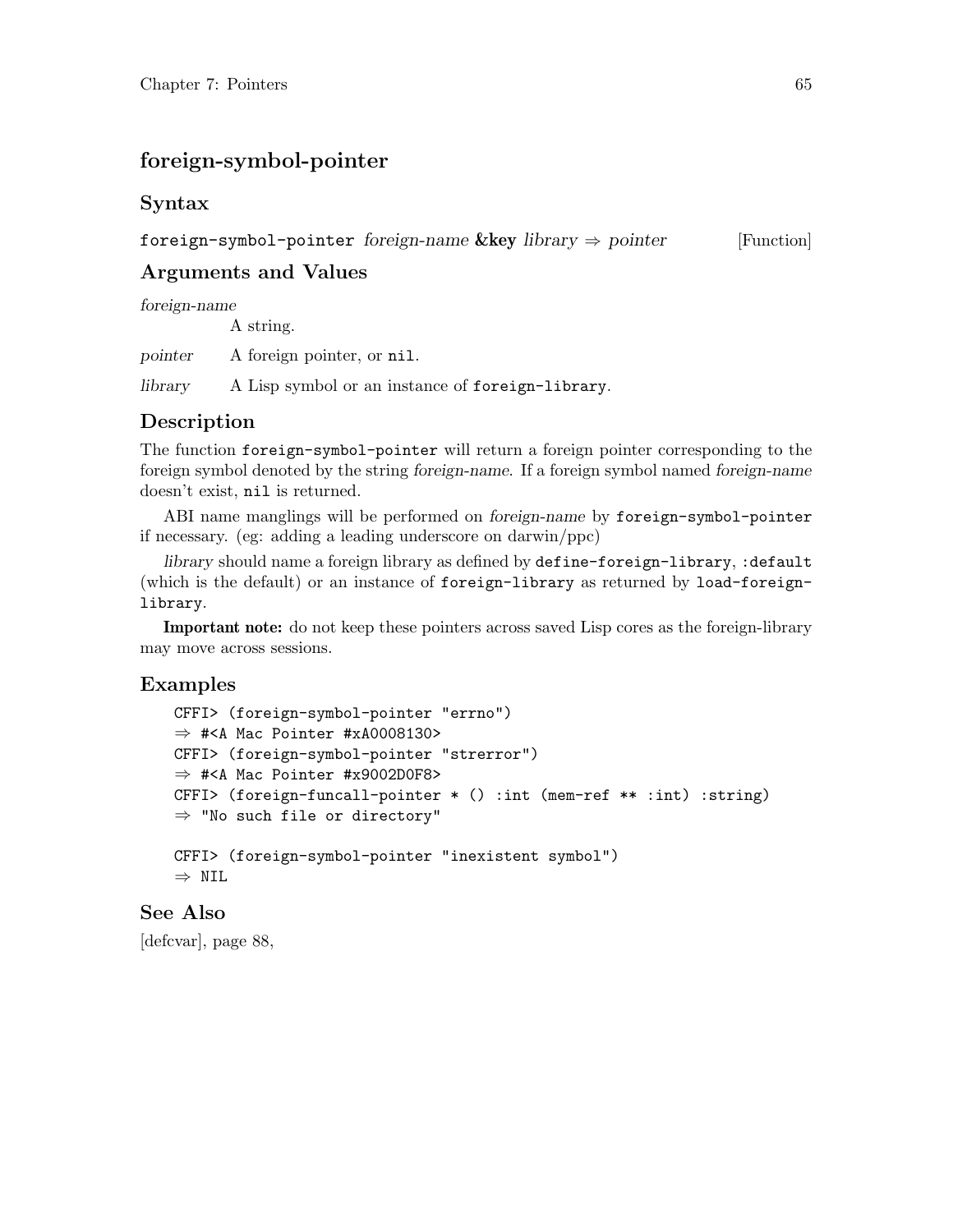# <span id="page-69-0"></span>inc-pointer

### Syntax

 $inc$ -pointer pointer offset  $\Rightarrow$  new-pointer [Function]

# Arguments and Values

pointer new-pointer A foreign pointer.

offset An integer.

# Description

The function inc-pointer will return a new-pointer pointing offset bytes past pointer.

# Examples

```
CFFI> (foreign-string-alloc "Common Lisp")
⇒ #<A Mac Pointer #x102EA0>
CFFI> (inc-pointer * 7)
⇒ #<A Mac Pointer #x102EA7>
CFFI> (foreign-string-to-lisp *)
⇒ "Lisp"
```
### See Also

[\[incf-pointer\], page 67,](#page-70-0) [\[make-pointer\], page 68,](#page-71-0) [\[pointerp\], page 74,](#page-77-0) [\[null-pointer\], page 72,](#page-75-0) [\[null-pointer-p\], page 73,](#page-76-0)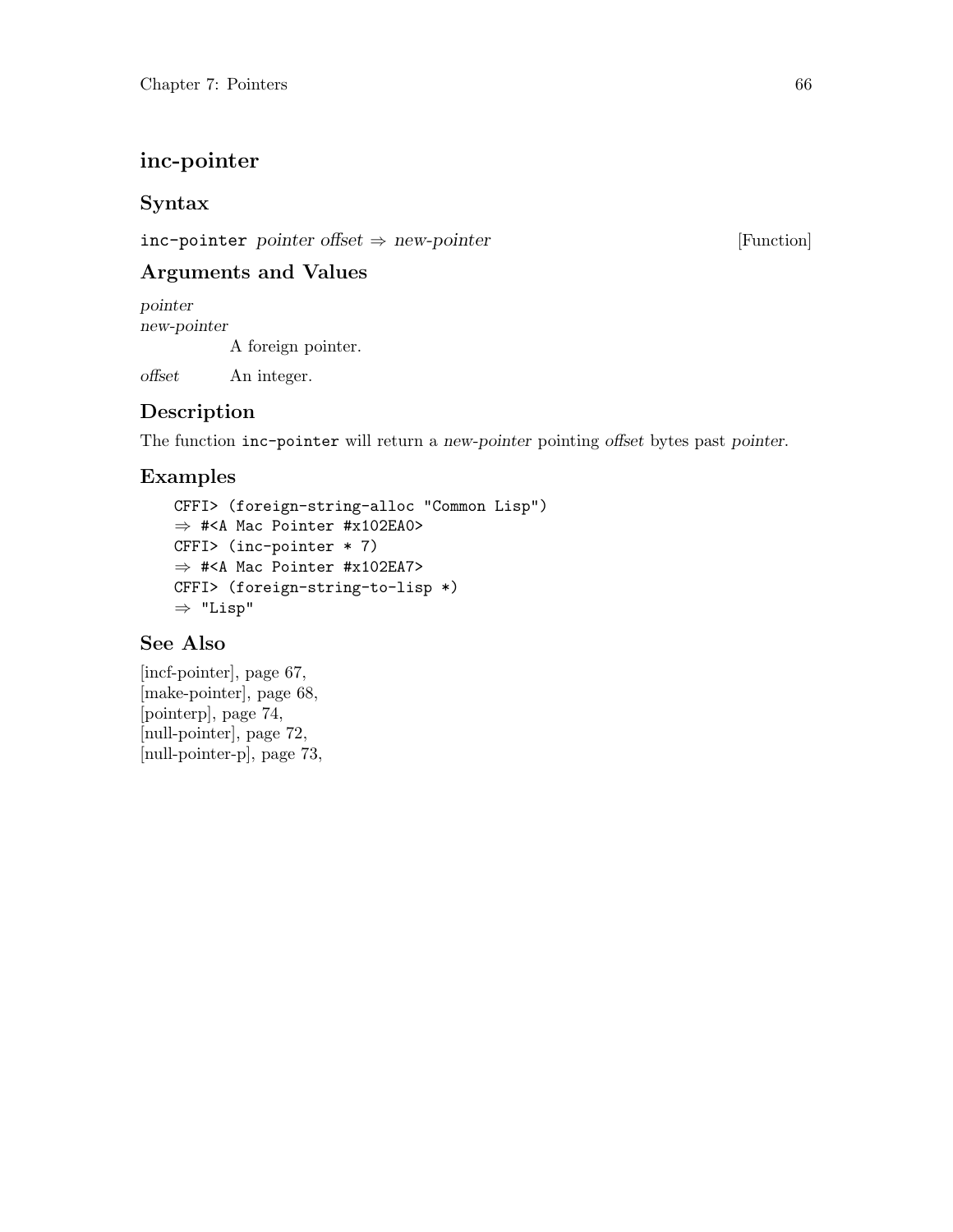# <span id="page-70-0"></span>incf-pointer

### Syntax

incf-pointer place & optional (offset 1)  $\Rightarrow$  new-pointer [Macro]

Arguments and Values

place A setf place.

new-pointer

A foreign pointer.

offset An integer.

# Description

The incf-pointer macro takes the foreign pointer from place and creates a new-pointer incremented by offset bytes and which is stored in place.

# Examples

```
CFFI> (defparameter *two-words* (foreign-string-alloc "Common Lisp"))
⇒ *TWO-WORDS*
CFFI> (defparameter *one-word* *two-words*)
\Rightarrow *ONE-WORD*CFFI> (incf-pointer *one-word* 7)
\Rightarrow #. (SB-SYS: INT-SAP #X00600457)
CFFI> (foreign-string-to-lisp *one-word*)
⇒ "Lisp"
CFFI> (foreign-string-to-lisp *two-words*)
⇒ "Common Lisp"
```
# See Also

[\[inc-pointer\], page 66,](#page-69-0) [\[make-pointer\], page 68,](#page-71-0) [\[pointerp\], page 74,](#page-77-0) [\[null-pointer\], page 72,](#page-75-0) [\[null-pointer-p\], page 73,](#page-76-0)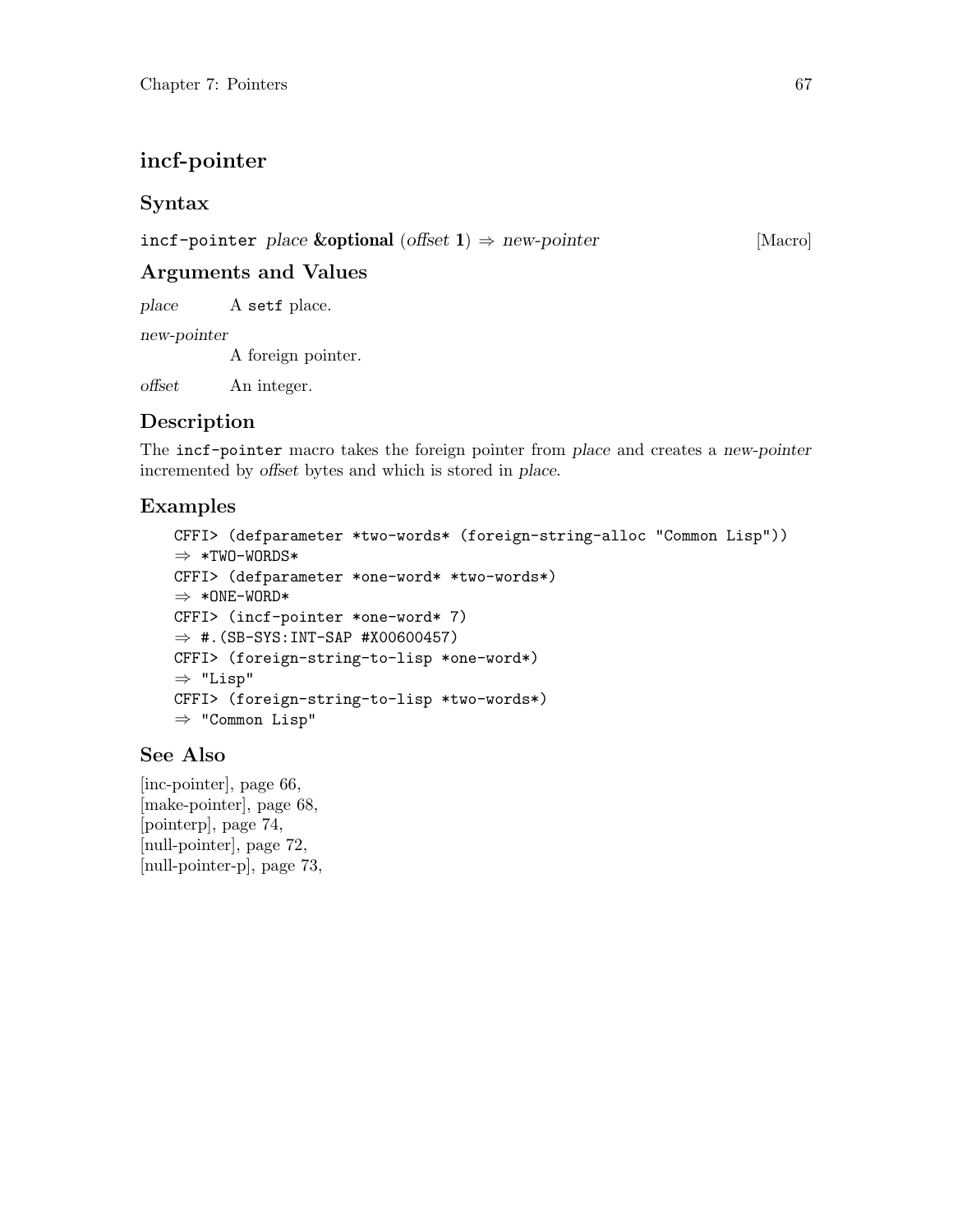# <span id="page-71-0"></span>make-pointer

### Syntax

make-pointer  $address \Rightarrow ptr$  [Function]

## Arguments and Values

address An integer.

ptr A foreign pointer.

# Description

The function make-pointer will return a foreign pointer pointing to address.

# Examples

```
CFFI> (make-pointer 42)
⇒ #<FOREIGN-ADDRESS #x0000002A>
CFFI> (pointerp *)
⇒ T
CFFI> (pointer-address **)
\Rightarrow 42
CFFI> (inc-pointer *** -42)
\Rightarrow #<FOREIGN-ADDRESS #x00000000>
CFFI> (null-pointer-p *)
\Rightarrow T
CFFI> (typep ** 'foreign-pointer)
⇒ T
```
# See Also

[\[inc-pointer\], page 66,](#page-69-0) [\[null-pointer\], page 72,](#page-75-0) [\[null-pointer-p\], page 73,](#page-76-0) [\[pointerp\], page 74,](#page-77-0) [\[pointer-address\], page 75,](#page-78-0) [\[pointer-eq\], page 76,](#page-79-0) [\[mem-ref\], page 71,](#page-74-0)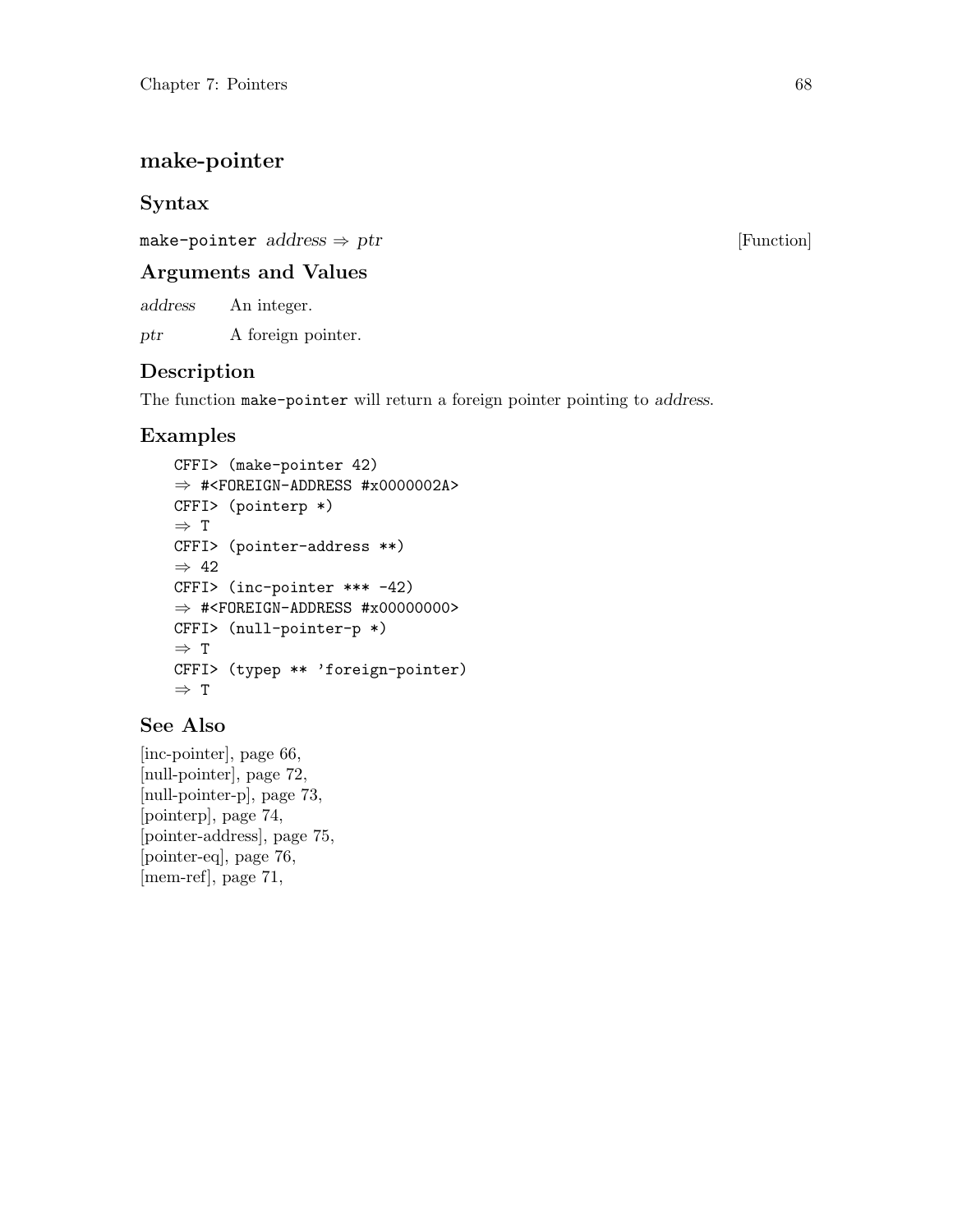#### <span id="page-72-0"></span>mem-aptr

#### Syntax

mem-aptr ptr type **&optional** (index 0) [Accessor]

#### Arguments and Values

ptr A foreign pointer.

type A foreign type.

index An integer.

new-value A Lisp value compatible with type.

#### Description

The mem-aptr function finds the pointer to an element of the array.

(mem-aptr ptr type n)

;; is identical to:

(inc-pointer ptr (\* n (foreign-type-size type)))

#### Examples

```
CFFI> (with-foreign-string (str "Hello, foreign world!")
         (mem-aptr str :char 6))
\Rightarrow #. (SB-SYS: INT-SAP #X0063D4B6)
```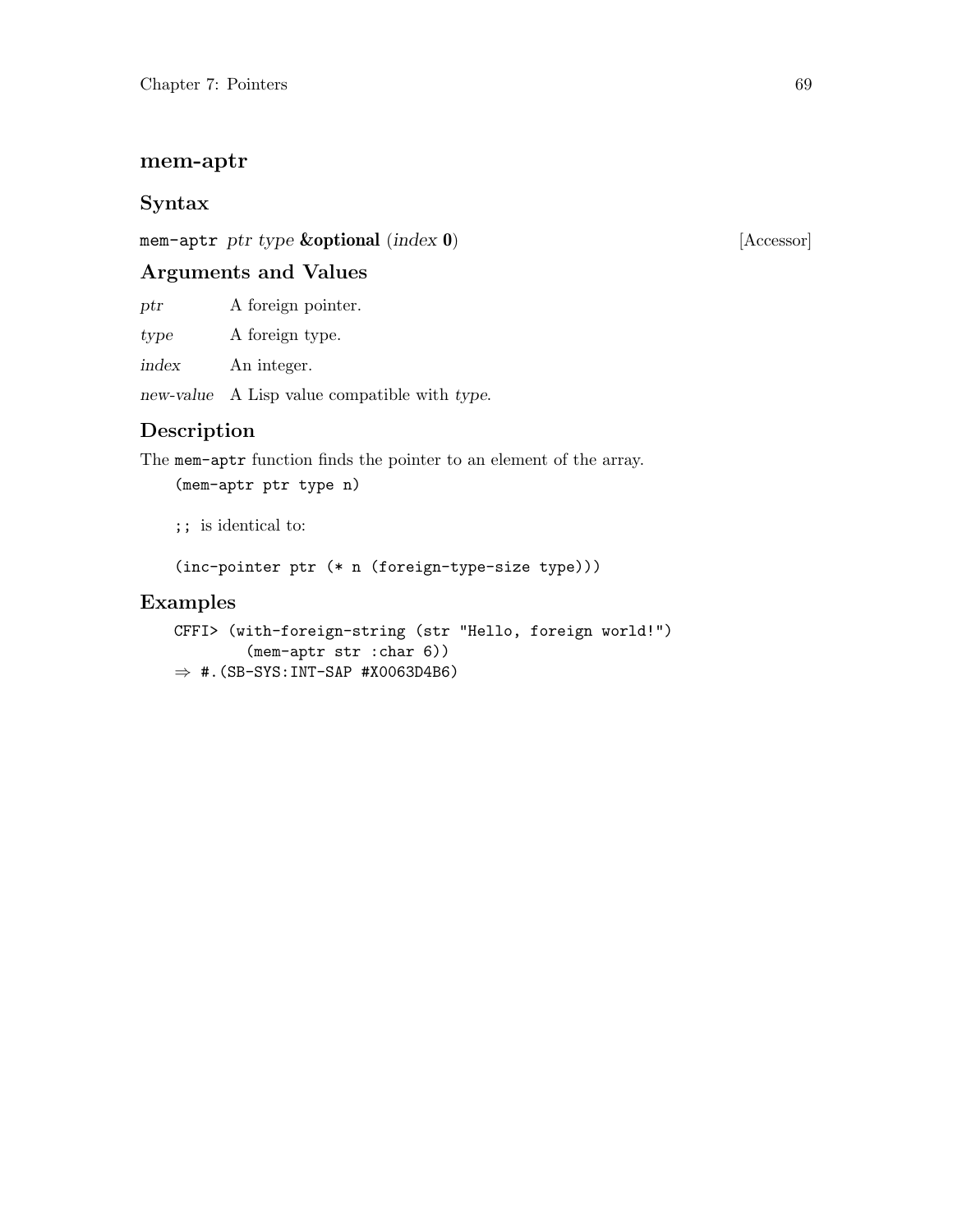#### <span id="page-73-0"></span>mem-aref

#### Syntax

mem-aref ptr type **&optional** (index 0) [Accessor] (setf (mem-aref ptr type &optional (index 0)) new-value)

#### Arguments and Values

ptr A foreign pointer.

type A foreign type.

index An integer.

new-value A Lisp value compatible with type.

#### Description

The mem-aref function is similar to mem-ref but will automatically calculate the offset from an index.

(mem-aref ptr type n)

;; is identical to:

(mem-ref ptr type (\* n (foreign-type-size type)))

#### Examples

```
CFFI> (with-foreign-string (str "Hello, foreign world!")
        (mem-aref str :char 6))
⇒ 32
CFFI> (code-char *)
\Rightarrow #\Space
CFFI> (with-foreign-object (array :int 10)
        (loop for i below 10
              do (setf (mem-aref array :int i) (random 100)))
        (loop for i below 10 collect (mem-aref array :int i)))
⇒ (22 7 22 52 69 1 46 93 90 65)
```
#### Compatibility Note

For compatibility with older versions of CFFI, [\[mem-aref\], page 70,](#page-73-0) will produce a pointer for the deprecated bare structure specification, but it is consistent with other types for the current specification form (:struct structure-name) and provides a Lisp object translated from the structure (by default a plist). In order to obtain the pointer, you should use the new function [\[mem-aptr\], page 69.](#page-72-0)

#### See Also

[\[mem-ref\], page 71,](#page-74-0) [\[mem-aptr\], page 69,](#page-72-0)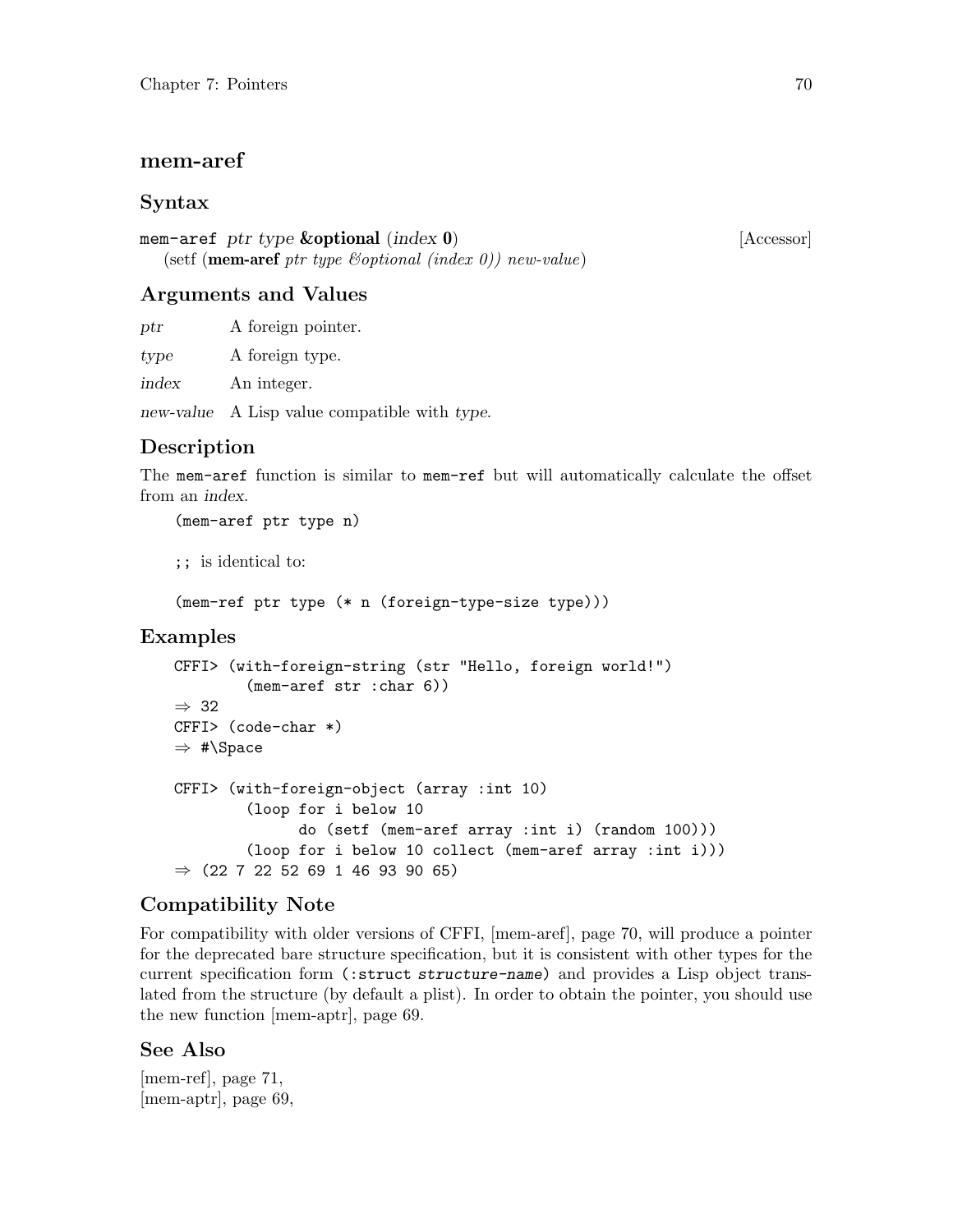#### <span id="page-74-0"></span>mem-ref

#### Syntax

mem-ref ptr type  $&$ optional offset  $\Rightarrow$  object [Accessor]

#### Arguments and Values

ptr A pointer.

type A foreign type.

offset An integer (in byte units).

object The value ptr points to.

#### Description

#### Examples

```
CFFI> (with-foreign-string (ptr "Saluton")
        (setf (mem-ref ptr :char 3) (char-code #\a))
        (loop for i from 0 below 8
              collect (code-char (mem-ref ptr :char i))))
\Rightarrow (#\S #\a #\l #\a #\t #\o #\n #\Null)
CFFI> (setq ptr-to-int (foreign-alloc :int))
⇒ #<A Mac Pointer #x1047D0>
CFFI> (mem-ref ptr-to-int :int)
\Rightarrow 1054619
CFFI> (setf (mem-ref ptr-to-int :int) 1984)
⇒ 1984
CFFI> (mem-ref ptr-to-int :int)
⇒ 1984
```
#### See Also

[\[mem-aref\], page 70,](#page-73-0)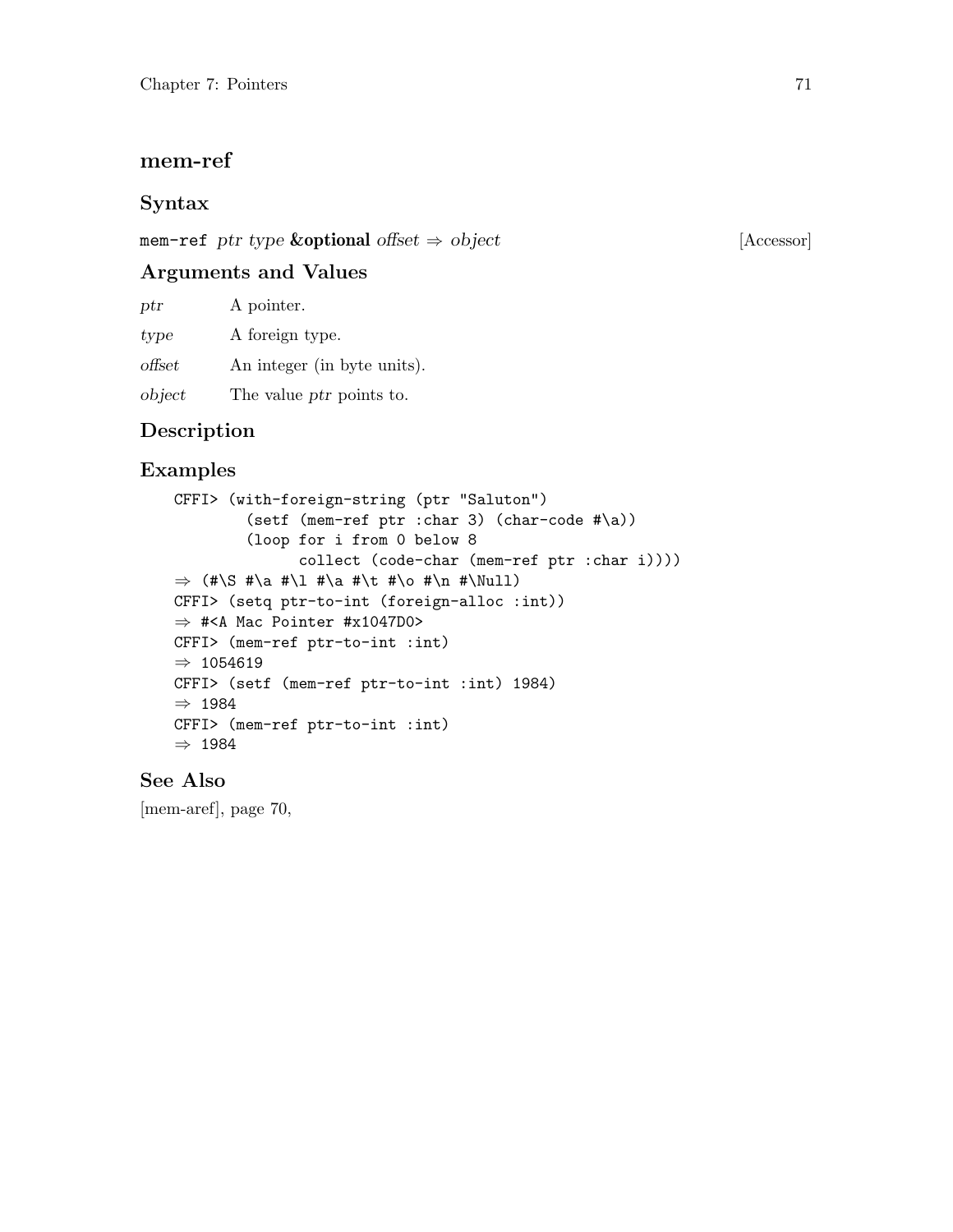# <span id="page-75-0"></span>null-pointer

#### Syntax

null-pointer  $\Rightarrow$  pointer  $\Box$  [Function]

### Arguments and Values

pointer A NULL pointer.

### Description

The function null-pointer returns a null pointer.

### Examples

CFFI> (null-pointer) ⇒ #<A Null Mac Pointer> CFFI> (pointerp \*)  $\Rightarrow$  T

### See Also

[\[null-pointer-p\], page 73,](#page-76-0) [\[make-pointer\], page 68,](#page-71-0)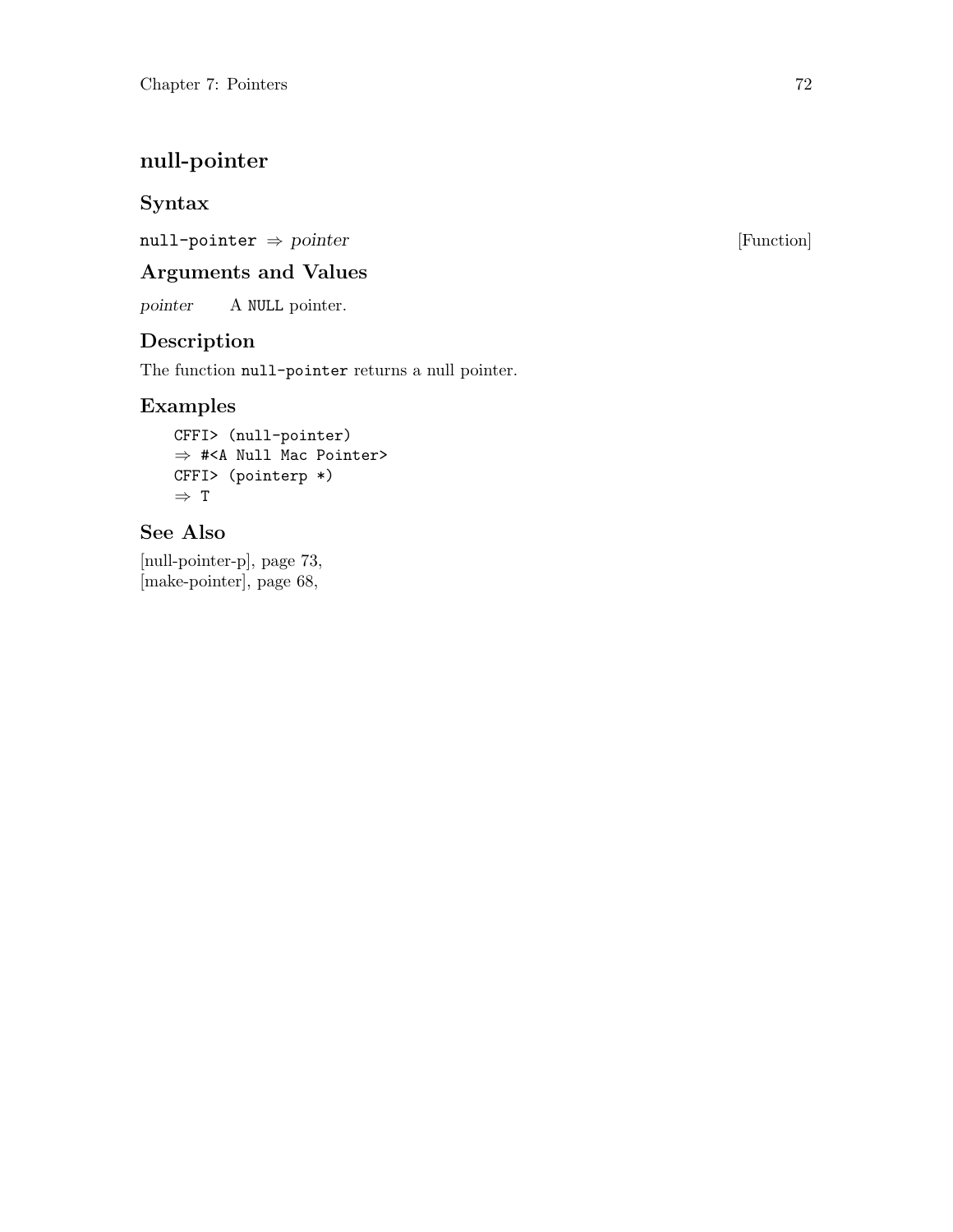# <span id="page-76-0"></span>null-pointer-p

#### Syntax

null-pointer-p  $ptr \Rightarrow boolean$  [Function]

#### Arguments and Values

ptr A foreign pointer that may be a null pointer.

boolean T or NIL.

### Description

The function null-pointer-p returns true if ptr is a null pointer and false otherwise.

### Examples

```
CFFI> (null-pointer-p (null-pointer))
⇒ T
(defun contains-str-p (big little)
  (not (null-pointer-p
        (foreign-funcall "strstr" :string big :string little :pointer))))
CFFI> (contains-str-p "Popcorns" "corn")
\Rightarrow T
CFFI> (contains-str-p "Popcorns" "salt")
⇒ NIL
```
#### See Also

[\[null-pointer\], page 72,](#page-75-0) [\[pointerp\], page 74,](#page-77-0)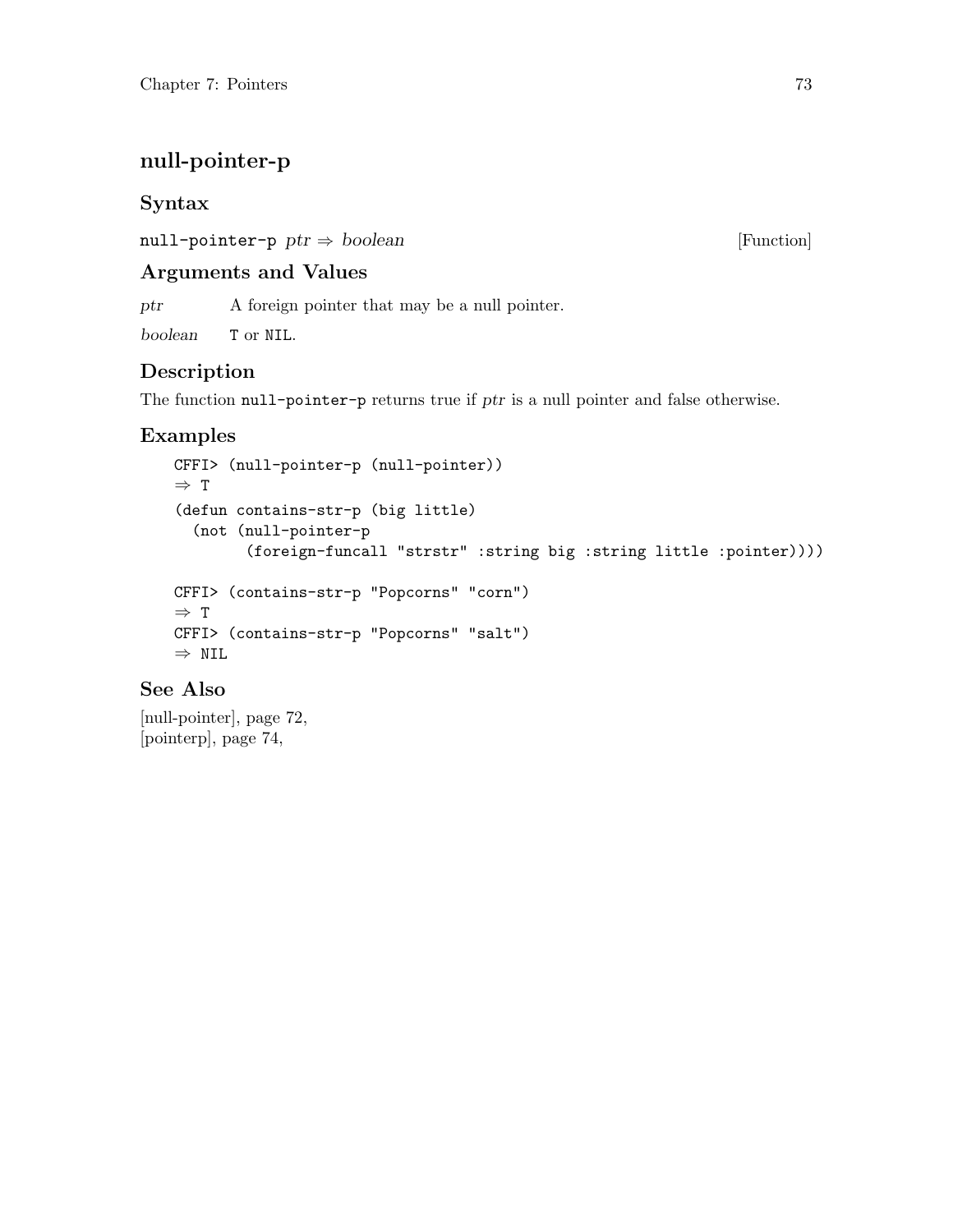# <span id="page-77-0"></span>pointerp

### Syntax

pointerp  $ptr \Rightarrow boolean$  [Function]

### Arguments and Values

ptr **An** object that may be a foreign pointer.

boolean T or NIL.

### Description

The function pointerp returns true if ptr is a foreign pointer and false otherwise.

### Implementation-specific Notes

In Allegro CL, foreign pointers are integers thus in this implementation pointerp will return true for any ordinary integer.

### Examples

CFFI> (foreign-alloc 32) ⇒ #<A Mac Pointer #x102D20> CFFI> (pointerp \*) ⇒ T CFFI> (pointerp "this is not a pointer") ⇒ NIL

### See Also

[\[make-pointer\], page 68,](#page-71-0) [\[null-pointer-p\], page 73,](#page-76-0)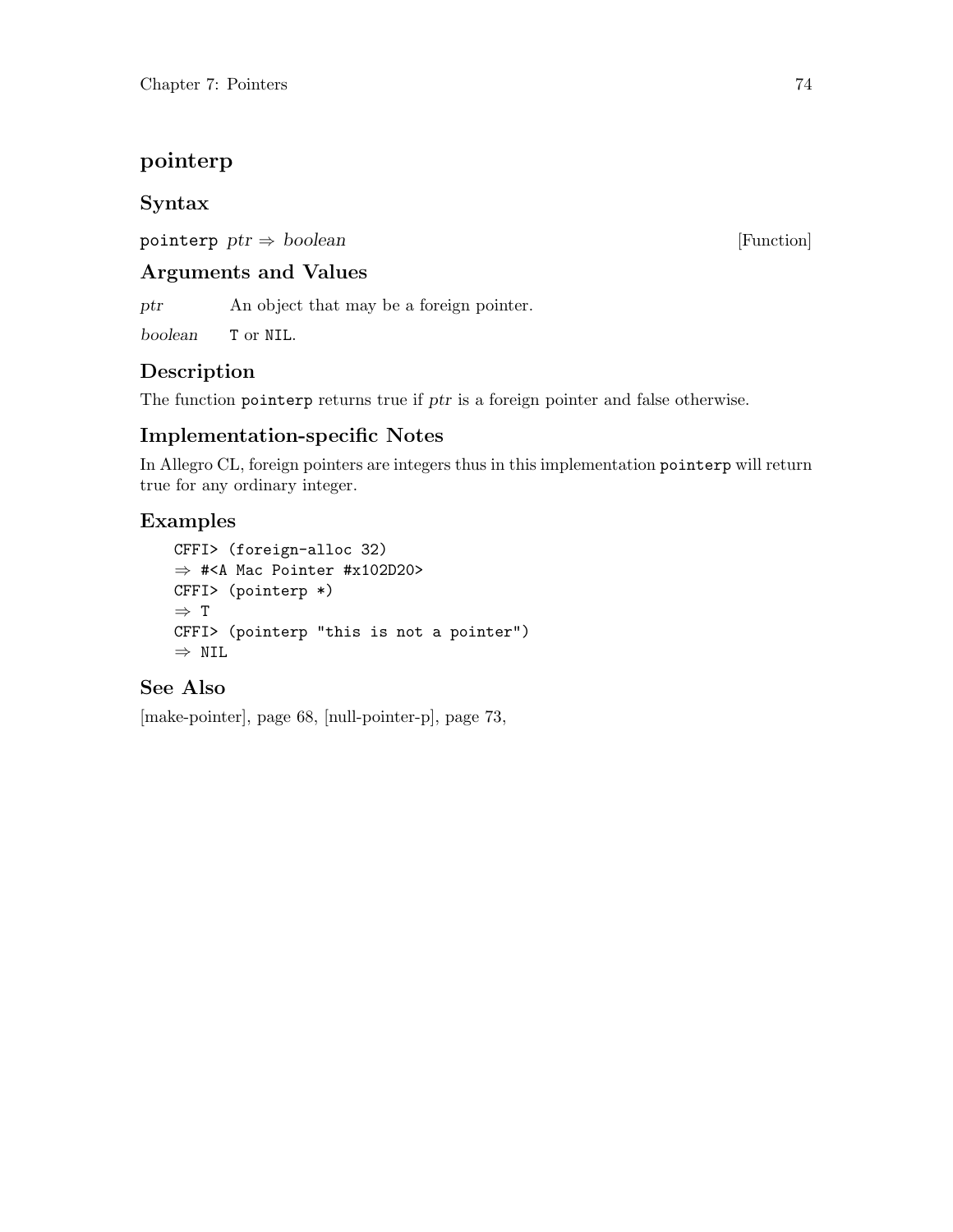# pointer-address

### Syntax

pointer-address  $ptr \Rightarrow address$  [Function]

### Arguments and Values

ptr A foreign pointer.

address An integer.

### Description

The function pointer-address will return the address of a foreign pointer ptr.

### Examples

```
CFFI> (pointer-address (null-pointer))
⇒ 0
CFFI> (pointer-address (make-pointer 123))
\Rightarrow 123
```
### See Also

[\[make-pointer\], page 68,](#page-71-0) [\[inc-pointer\], page 66,](#page-69-0) [\[null-pointer\], page 72,](#page-75-0) [\[null-pointer-p\], page 73,](#page-76-0) [\[pointerp\], page 74,](#page-77-0) [\[pointer-eq\], page 76,](#page-79-0) [\[mem-ref\], page 71,](#page-74-0)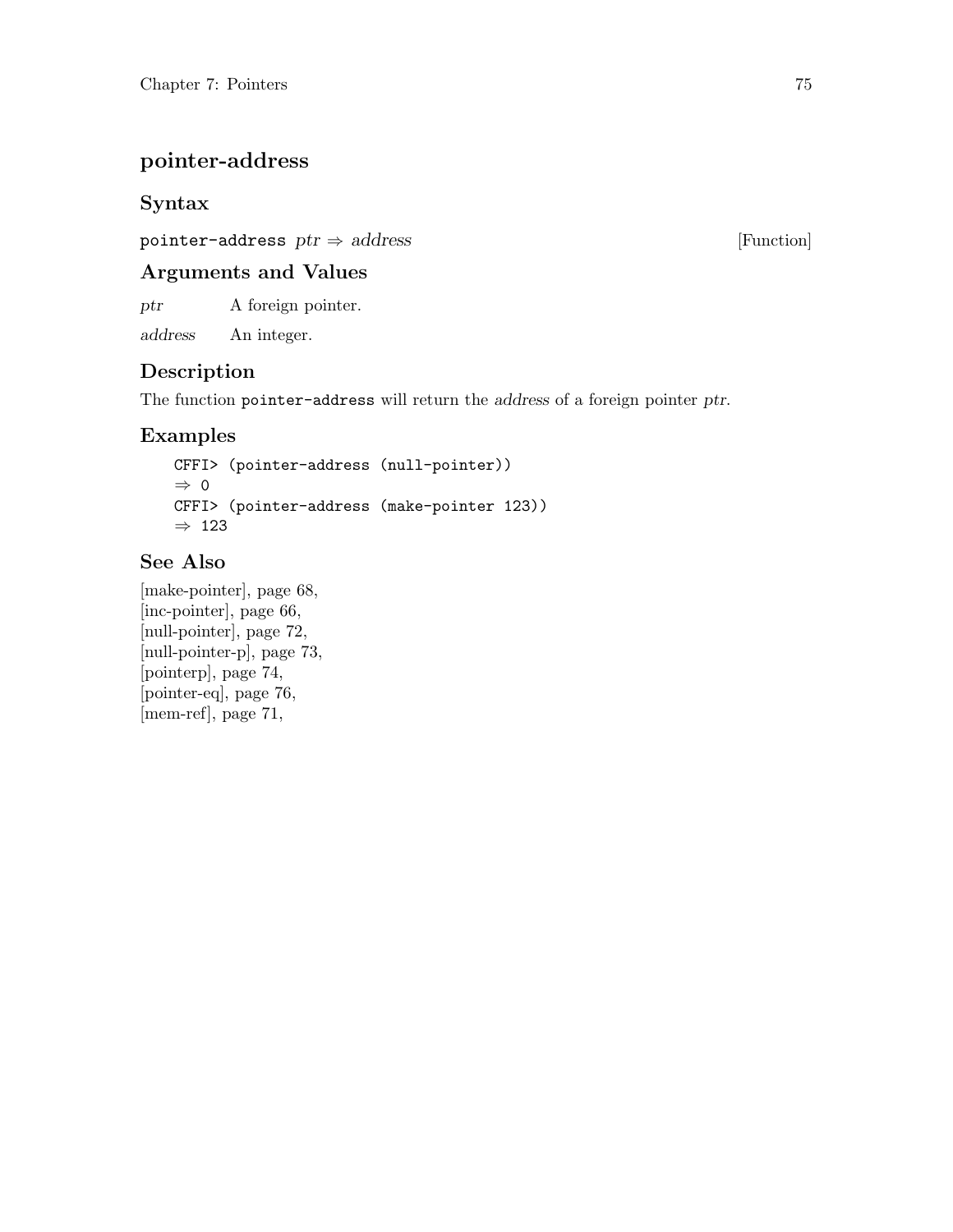# <span id="page-79-0"></span>pointer-eq

### Syntax

pointer-eq ptr1 ptr2  $\Rightarrow$  boolean [Function]

### Arguments and Values

ptr1 ptr2 A foreign pointer.

boolean T or NIL.

# Description

The function pointer-eq returns true if ptr1 and ptr2 point to the same memory address and false otherwise.

### Implementation-specific Notes

The representation of foreign pointers varies across the various Lisp implementations as does the behaviour of the built-in Common Lisp equality predicates. Comparing two pointers that point to the same address with EQ Lisps will return true on some Lisps, others require more general predicates like EQL or EQUALP and finally some will return false using any of these predicates. Therefore, for portability, you should use POINTER-EQ.

# Examples

This is an example using SBCL, see the implementation-specific notes above.

```
CFFI> (eql (null-pointer) (null-pointer))
⇒ NIL
CFFI> (pointer-eq (null-pointer) (null-pointer))
⇒ T
```
### See Also

[\[inc-pointer\], page 66,](#page-69-0)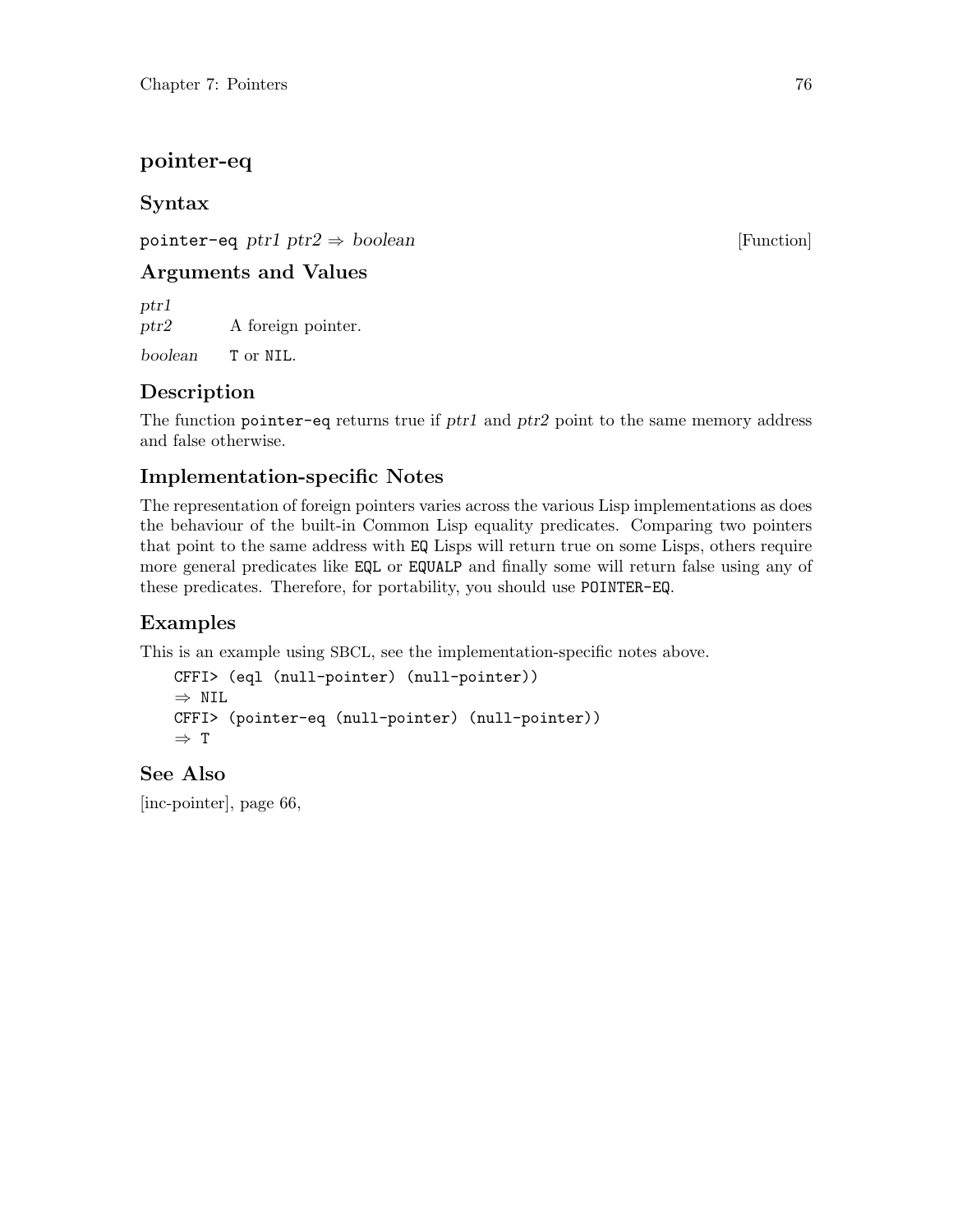### with-foreign-object, with-foreign-objects

#### Syntax

| with-foreign-object (var type & optional count) & body body                                                                                                                                                                                                                                   | [Macro] |
|-----------------------------------------------------------------------------------------------------------------------------------------------------------------------------------------------------------------------------------------------------------------------------------------------|---------|
| with-foreign-objects (bindings) $\&$ body body                                                                                                                                                                                                                                                | [Macro] |
| $\sim$ . $\sim$ . $\sim$ . $\sim$ . $\sim$ . $\sim$ . $\sim$ . $\sim$ . $\sim$ . $\sim$ . $\sim$ . $\sim$ . $\sim$ . $\sim$ . $\sim$ . $\sim$ . $\sim$ . $\sim$ . $\sim$ . $\sim$ . $\sim$ . $\sim$ . $\sim$ . $\sim$ . $\sim$ . $\sim$ . $\sim$ . $\sim$ . $\sim$ . $\sim$ . $\sim$ . $\sim$ |         |

bindings ::=  $\{(\text{var type~&\text{optional count})}\}^*$ 

### Arguments and Values

var A symbol. type A foreign type, evaluated. count An integer.

### Description

The macros with-foreign-object and with-foreign-objects bind var to a pointer to count newly allocated objects of type type during body. The buffer has dynamic extent and may be stack allocated if supported by the host Lisp.

#### Examples

```
CFFI> (with-foreign-object (array :int 10)
        (dotimes (i 10)
          (setf (mem-aref array :int i) (random 100)))
        (loop for i below 10
              collect (mem-aref array :int i)))
⇒ (22 7 22 52 69 1 46 93 90 65)
```
### See Also

[\[foreign-alloc\], page 63,](#page-66-0)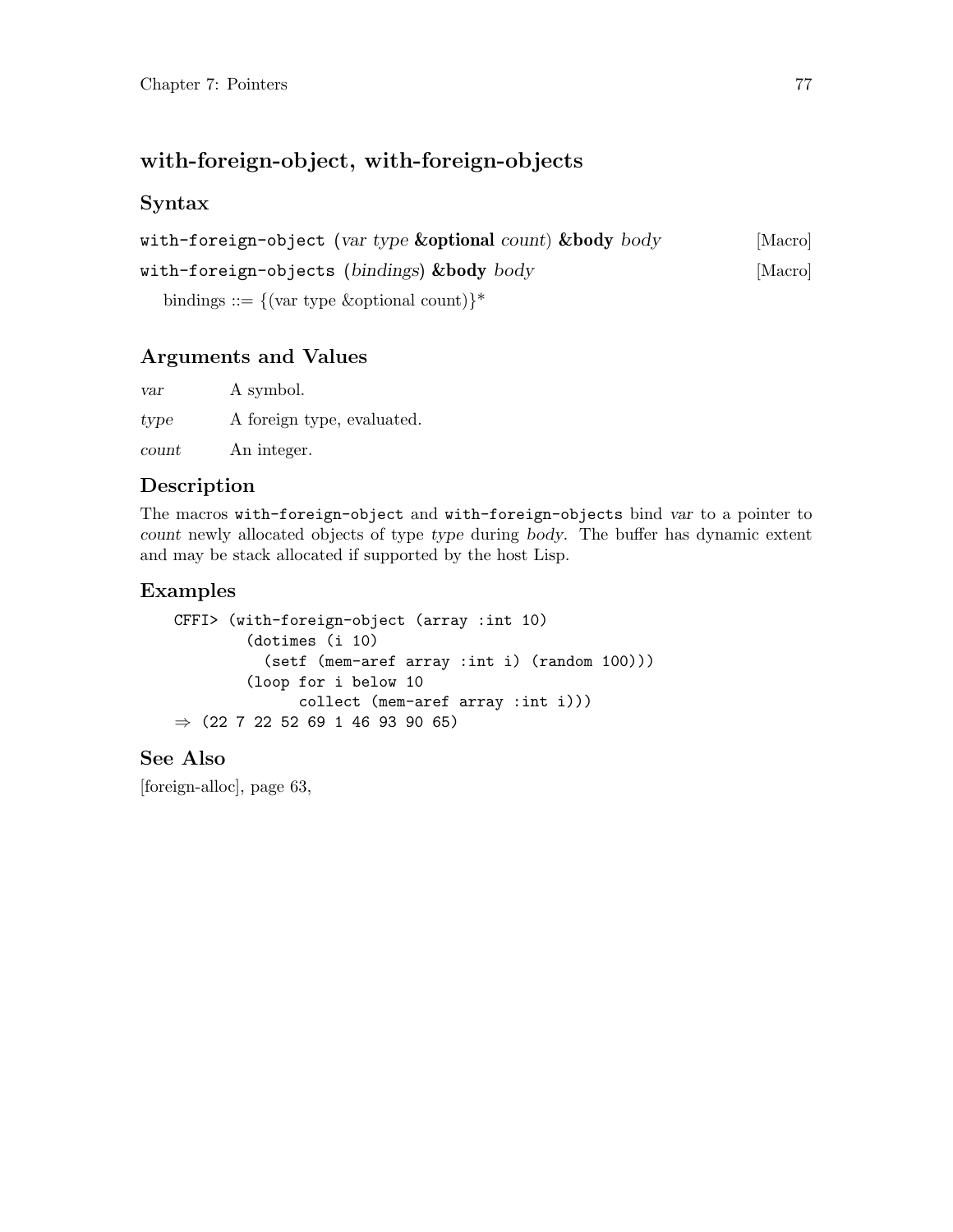# with-foreign-pointer

### Syntax

with-foreign-pointer (var size &optional size-var) &body body [Macro]

# Arguments and Values

var size-var A symbol. size An integer. body A list of forms to be executed.

# Description

The with-foreign-pointer macro, binds var to size bytes of foreign memory during body. The pointer in var is invalid beyond the dynamic extend of body and may be stack-allocated if supported by the implementation.

If size-var is supplied, it will be bound to size during body.

### Examples

```
CFFI> (with-foreign-pointer (string 4 size)
        (setf (mem-ref string :char (1- size)) 0)
        (lisp-string-to-foreign "Popcorns" string size)
        (loop for i from 0 below size
              collect (code-char (mem-ref string :char i))))
\Rightarrow (#\P #\o #\p #\Null)
```
### See Also

[\[foreign-alloc\], page 63,](#page-66-0) [\[foreign-free\], page 62,](#page-65-0)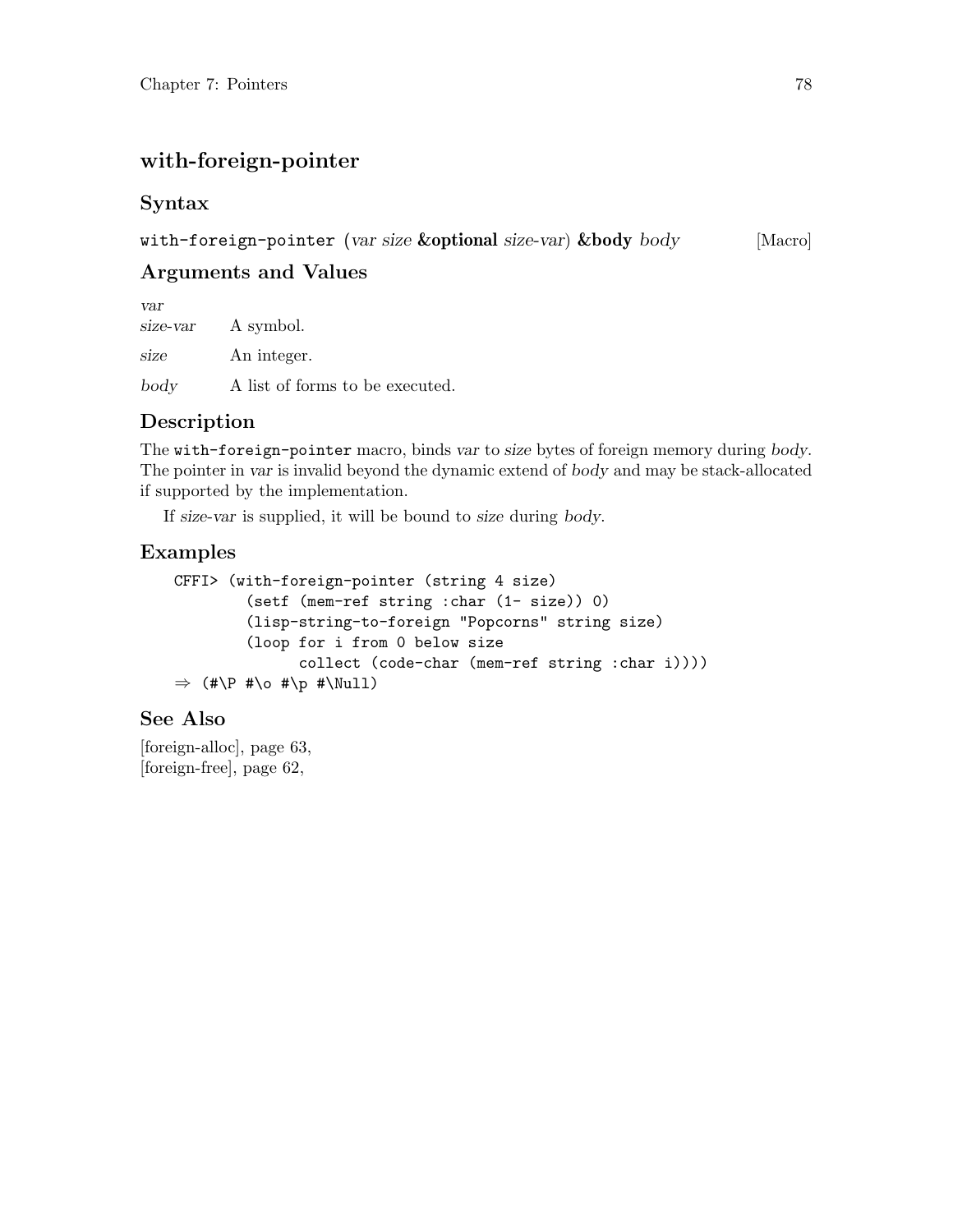# 8 Strings

As with many languages, Lisp and C have special support for logical arrays of characters, going so far as to give them a special name, "strings". In that spirit, CFFI provides special support for translating between Lisp and C strings.

The :string type and the symbols related below also serve as an example of what you can do portably with CFFI; were it not included, you could write an equally functional strings.lisp without referring to any implementation-specific symbols.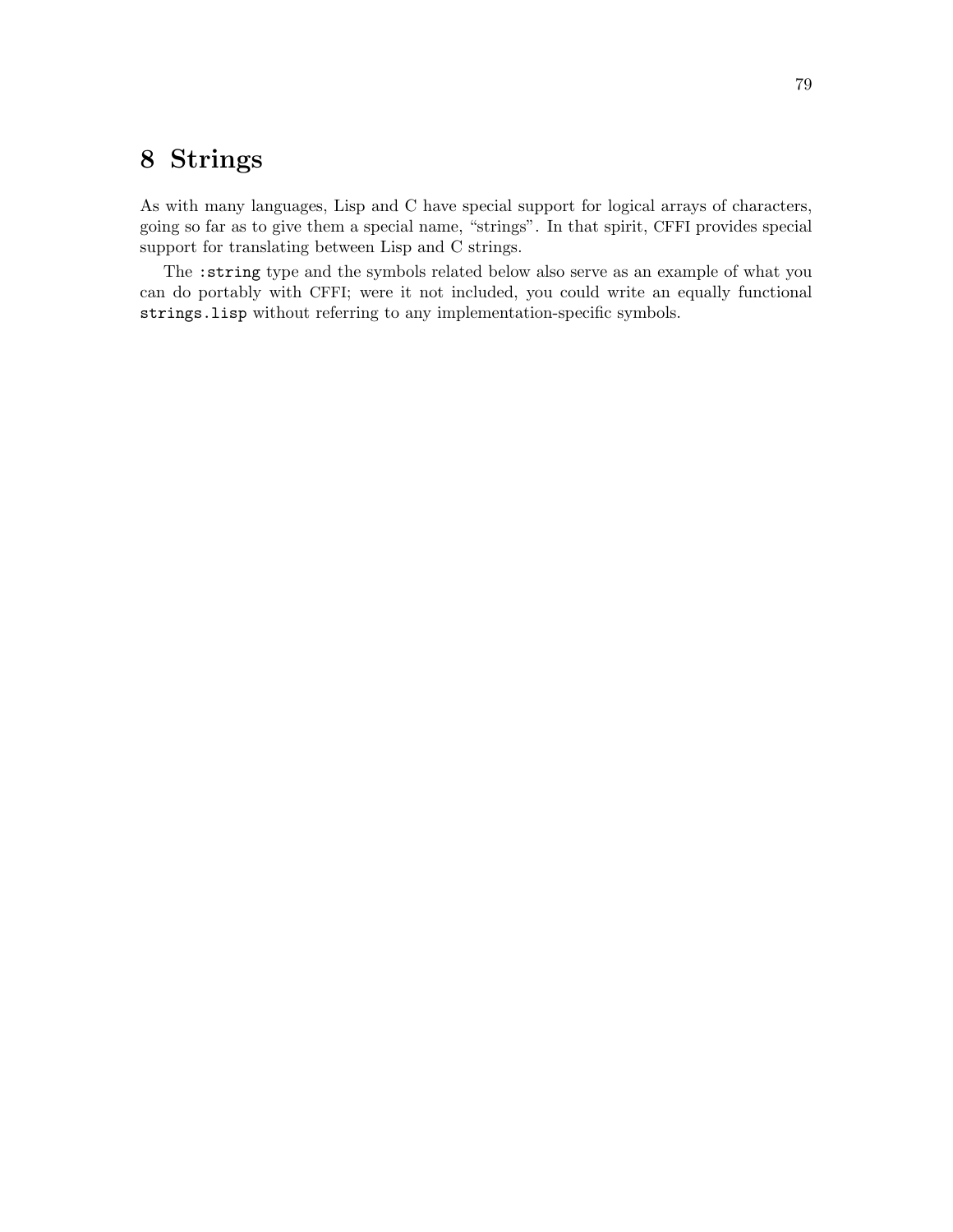# \*default-foreign-encoding\*

### Syntax

\*default-foreign-encoding\* [Special Variable]

#### Value type

A keyword.

### Initial value

:utf-8

### Description

This special variable holds the default foreign encoding.

### Examples

```
CFFI> *default-foreign-encoding*
:utf-8
CFFI> (foreign-funcall "strdup" (:string :encoding :utf-16) "foo" :string)
"f"
CFFI> (let ((*default-foreign-encoding* :utf-16))
        (foreign-funcall "strdup" (:string :encoding :utf-16) "foo" :string))
"foo"
```
### See also

[Section 6.2 \[Other Types\], page 23,](#page-26-0) (:string type) [\[foreign-string-alloc\], page 81,](#page-84-0) [\[foreign-string-to-lisp\], page 83,](#page-86-0) [\[lisp-string-to-foreign\], page 84,](#page-87-0) [\[with-foreign-string\], page 85,](#page-88-0) [\[with-foreign-pointer-as-string\], page 86,](#page-89-0)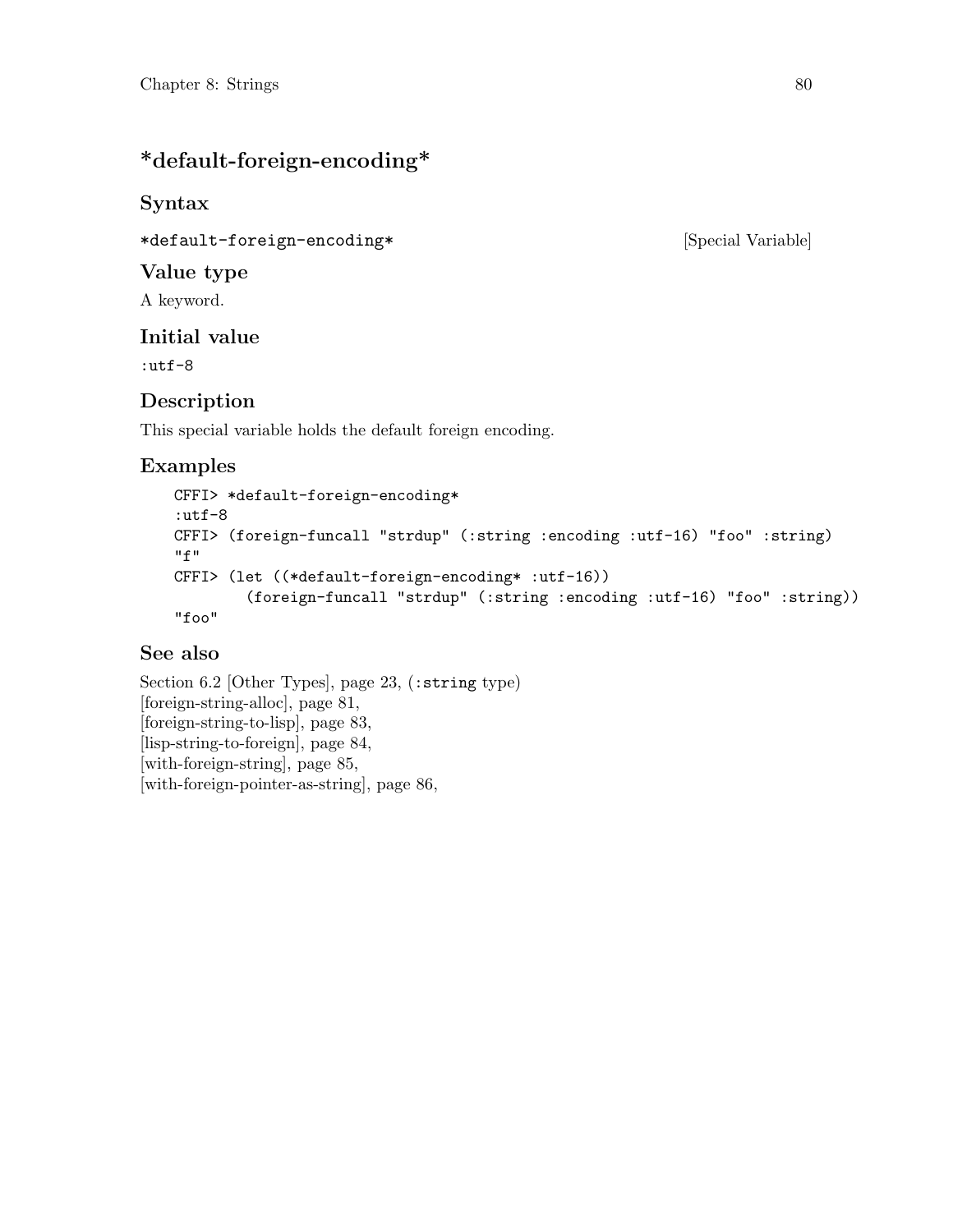# <span id="page-84-0"></span>foreign-string-alloc

#### Syntax

foreign-string-alloc string &key encoding null-terminated-p start [Function] end  $\Rightarrow$  pointer

#### Arguments and Values

string A Lisp string.

encoding Foreign encoding. Defaults to \*default-foreign-encoding\*.

null-terminated-p

Boolean, defaults to true.

start, end Bounding index designators of string. 0 and nil, by default.

pointer A pointer to the newly allocated foreign string.

### Description

The foreign-string-alloc function allocates foreign memory holding a copy of string converted using the specified encoding. Start specifies an offset into string and end marks the position following the last element of the foreign string.

This string must be freed with foreign-string-free.

If null-terminated-p is false, the string will not be null-terminated.

### Examples

```
CFFI> (defparameter *str* (foreign-string-alloc "Hello, foreign world!"))
\Rightarrow #<FOREIGN-ADDRESS #x00400560>
CFFI> (foreign-funcall "strlen" :pointer *str* :int)
⇒ 21
```
#### See Also

[\[foreign-string-free\], page 82,](#page-85-0) [\[with-foreign-string\], page 85,](#page-88-0)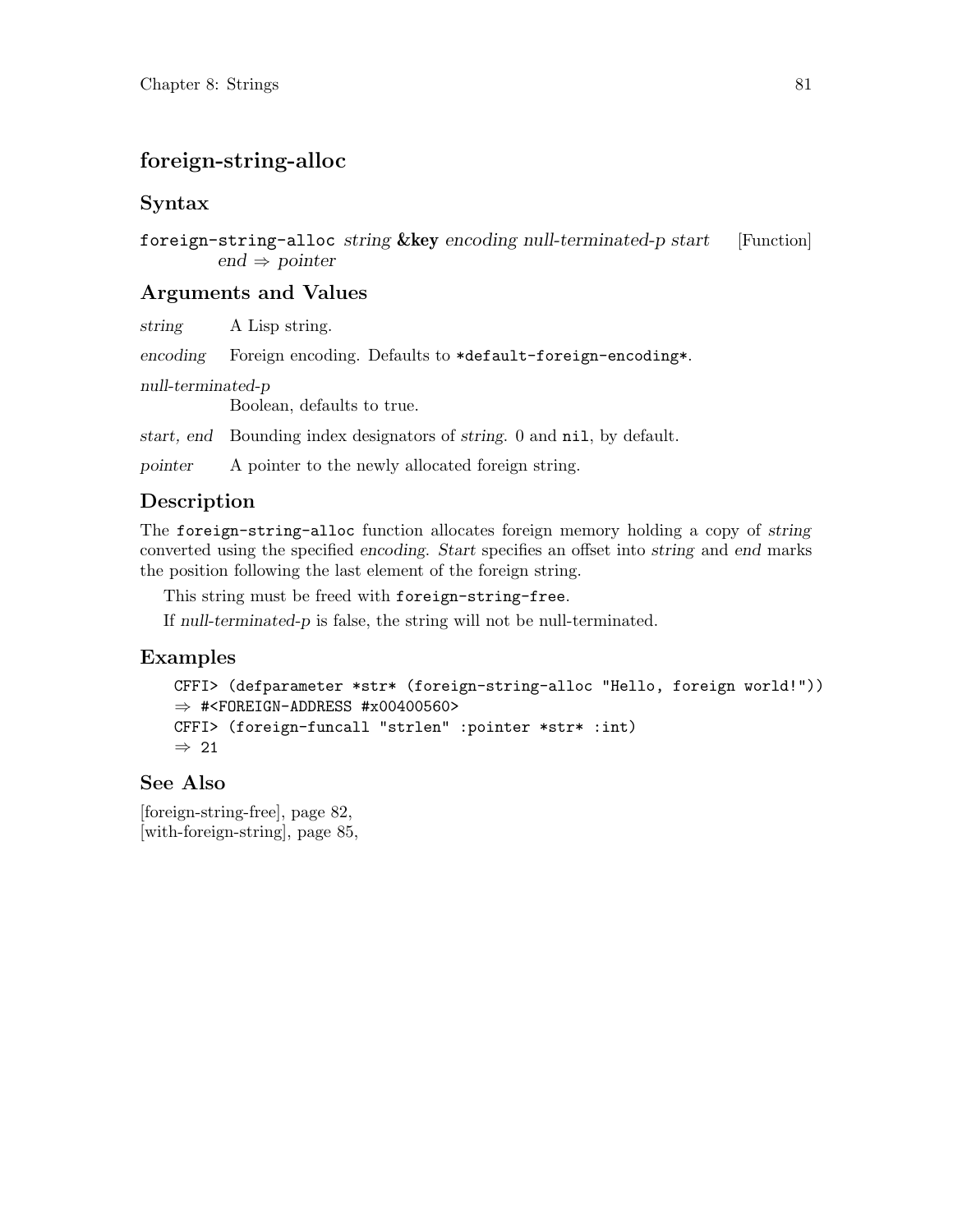# <span id="page-85-0"></span>foreign-string-free

#### Syntax

foreign-string-free pointer [Function]

#### Arguments and Values

pointer A pointer to a string allocated by foreign-string-alloc.

### Description

The foreign-string-free function frees a foreign string allocated by foreign-stringalloc.

### Examples

#### See Also

[\[foreign-string-alloc\], page 81,](#page-84-0)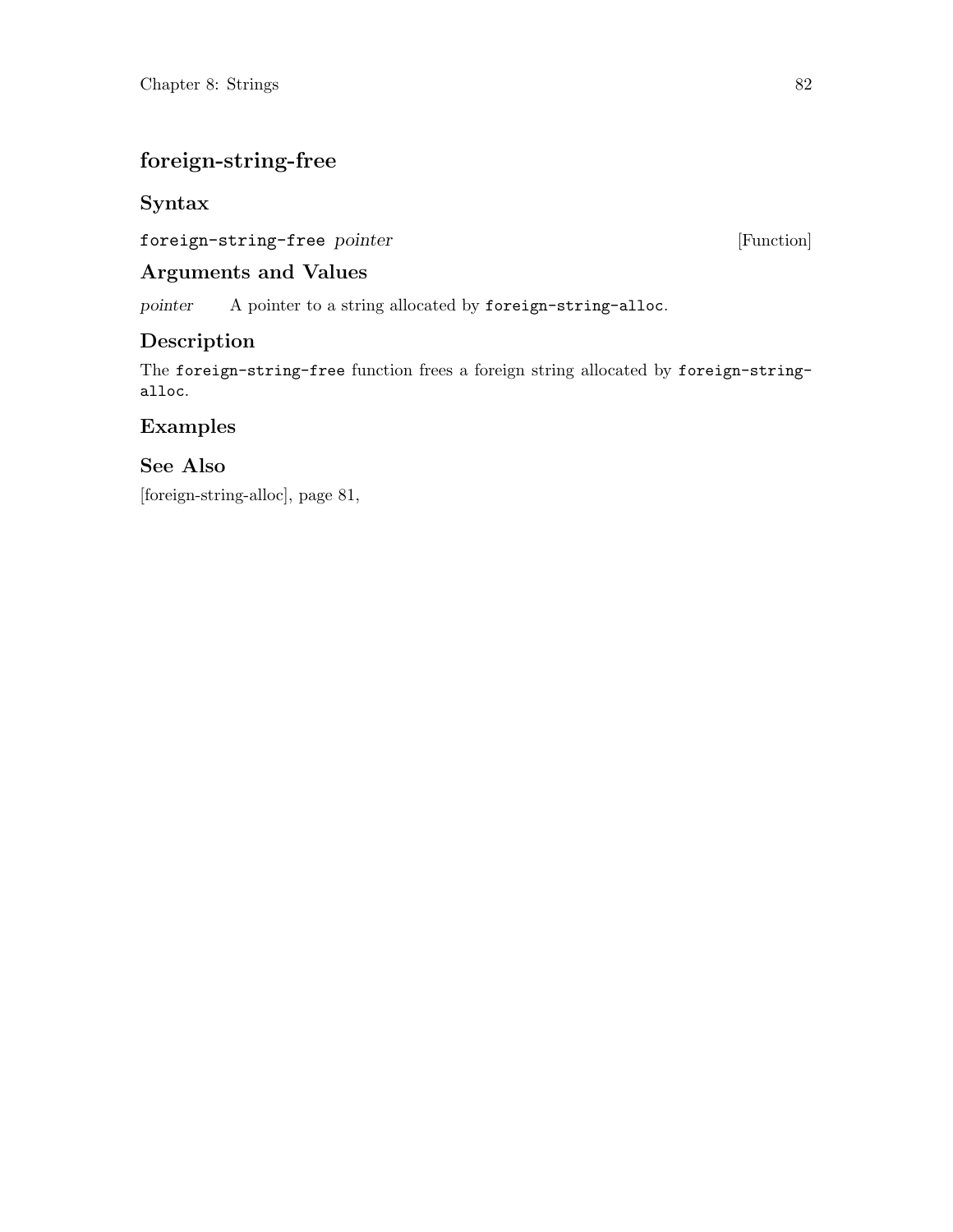# <span id="page-86-0"></span>foreign-string-to-lisp

#### Syntax

```
foreign-string-to-lisp ptr &key offset count max-chars encoding [Function]
         \Rightarrow string
```
#### Arguments and Values

| ptr      | A pointer.                                                                                    |
|----------|-----------------------------------------------------------------------------------------------|
| offset   | An integer greater than or equal to 0. Defauls to 0.                                          |
| count    | Either nil (the default), or an integer greater than or equal to 0.                           |
|          | $max-chars$ An integer greater than or equal to 0. (1-array-total-size-limit), by<br>default. |
| encoding | Foreign encoding. Defaults to *default-foreign-encoding*.                                     |
| string   | A Lisp string.                                                                                |

#### Description

The foreign-string-to-lisp function converts at most *count* octets from ptr into a Lisp string, using the defined encoding.

If count is nil (the default), characters are copied until max-chars is reached or a NULL character is found.

If ptr is a null pointer, returns nil.

Note that the :string type will automatically convert between Lisp strings and foreign strings.

#### Examples

```
CFFI> (foreign-funcall "getenv" :string "HOME" :pointer)
\Rightarrow #<FOREIGN-ADDRESS #xBFFFFFD5>
CFFI> (foreign-string-to-lisp *)
⇒ "/Users/luis"
```
#### See Also

[\[lisp-string-to-foreign\], page 84,](#page-87-0) [\[foreign-string-alloc\], page 81,](#page-84-0)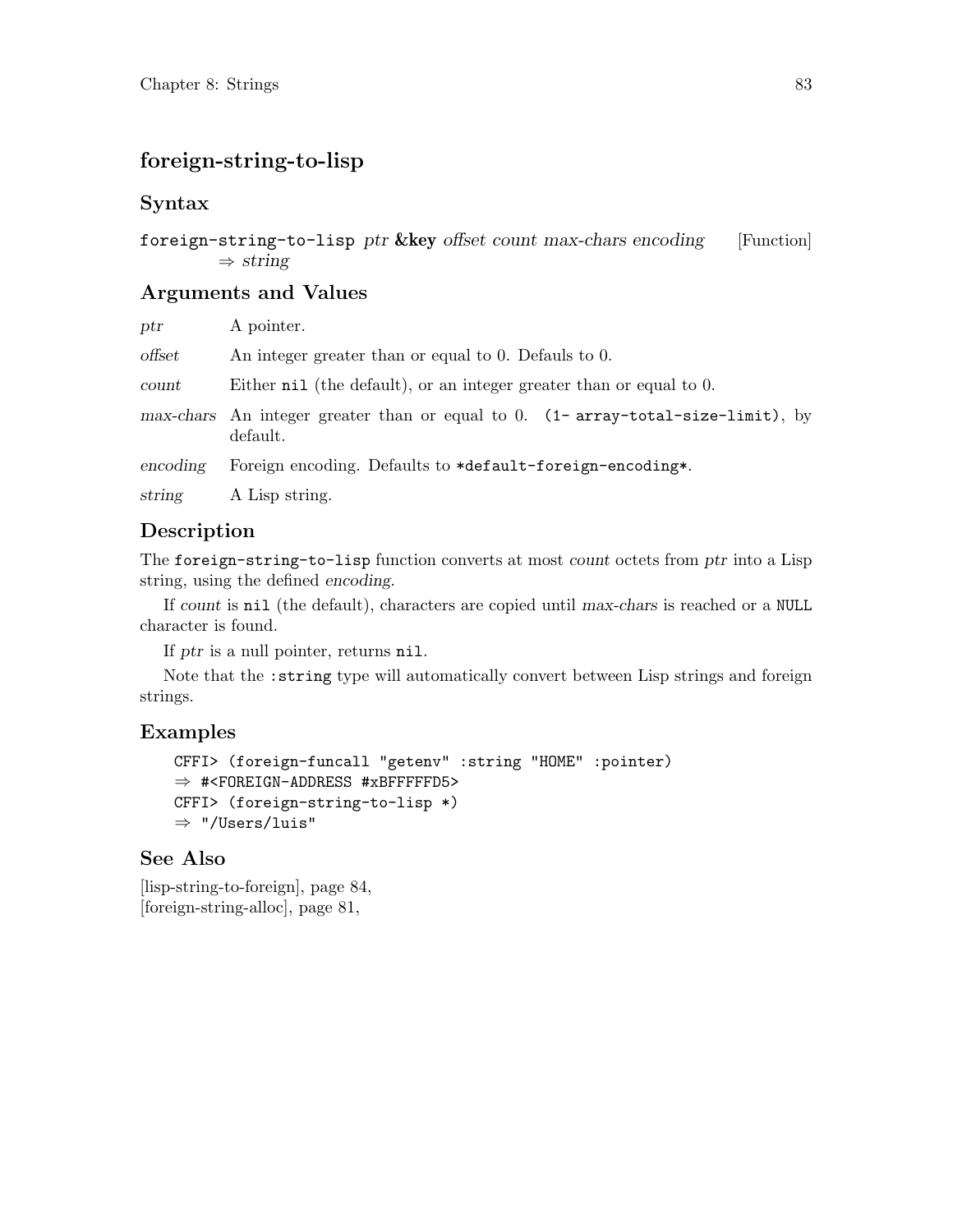# <span id="page-87-0"></span>lisp-string-to-foreign

### Syntax

lisp-string-to-foreign string buffer bufsize  $\&key$  start end offset [Function] encoding  $\Rightarrow$  buffer

#### Arguments and Values

| string   | A Lisp string.                                                          |
|----------|-------------------------------------------------------------------------|
| buffer   | A foreign pointer.                                                      |
| bufsize  | An integer.                                                             |
|          | start, end Bounding index designators of string. 0 and nil, by default. |
| offset   | An integer greater than or equal to 0. Defauls to 0.                    |
| encoding | Foreign encoding. Defaults to *default-foreign-encoding*.               |
|          |                                                                         |

### Description

The lisp-string-to-foreign function copies at most bufsize-1 octets from a Lisp string using the specified encoding into buffer+offset. The foreign string will be null-terminated.

Start specifies an offset into string and end marks the position following the last element of the foreign string.

### Examples

```
CFFI> (with-foreign-pointer-as-string (str 255)
        (lisp-string-to-foreign "Hello, foreign world!" str 6))
⇒ "Hello"
```
### See Also

[\[foreign-string-alloc\], page 81,](#page-84-0) [\[foreign-string-to-lisp\], page 83,](#page-86-0) [\[with-foreign-pointer-as-string\], page 86,](#page-89-0)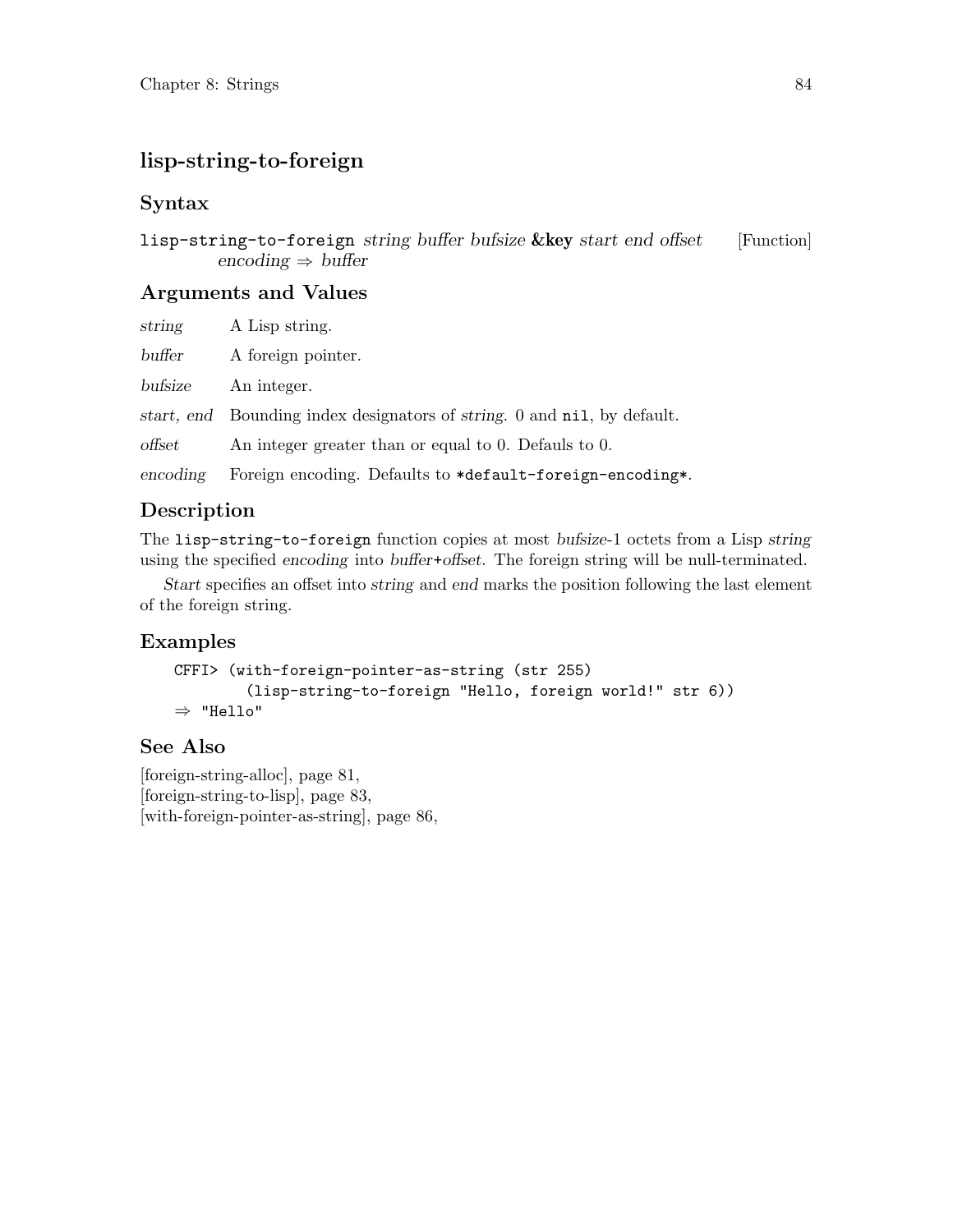# <span id="page-88-0"></span>with-foreign-string, with-foreign-strings

### Syntax

with-foreign-string (var-or-vars string &rest args) &body body [Macro]

```
with-foreign-strings (bindings) &body body [Macro]
```
var-or-vars ::= var | (var &optional octet-size-var) bindings ::=  $\{(\text{var-or-vars string \&rest args})\}^*$ 

### Arguments and Values

var, byte-size-var A symbol. string A Lisp string.

body A list of forms to be executed.

# Description

The with-foreign-string macro will bind var to a newly allocated foreign string containing string. Args is passed to the underlying foreign-string-alloc call.

If octet-size-var is provided, it will be bound the length of foreign string in octets including the null terminator.

### Examples

```
CFFI> (with-foreign-string (foo "12345")
        (foreign-funcall "strlen" :pointer foo :int))
⇒ 5
```
### See Also

[\[foreign-string-alloc\], page 81,](#page-84-0) [\[with-foreign-pointer-as-string\], page 86,](#page-89-0)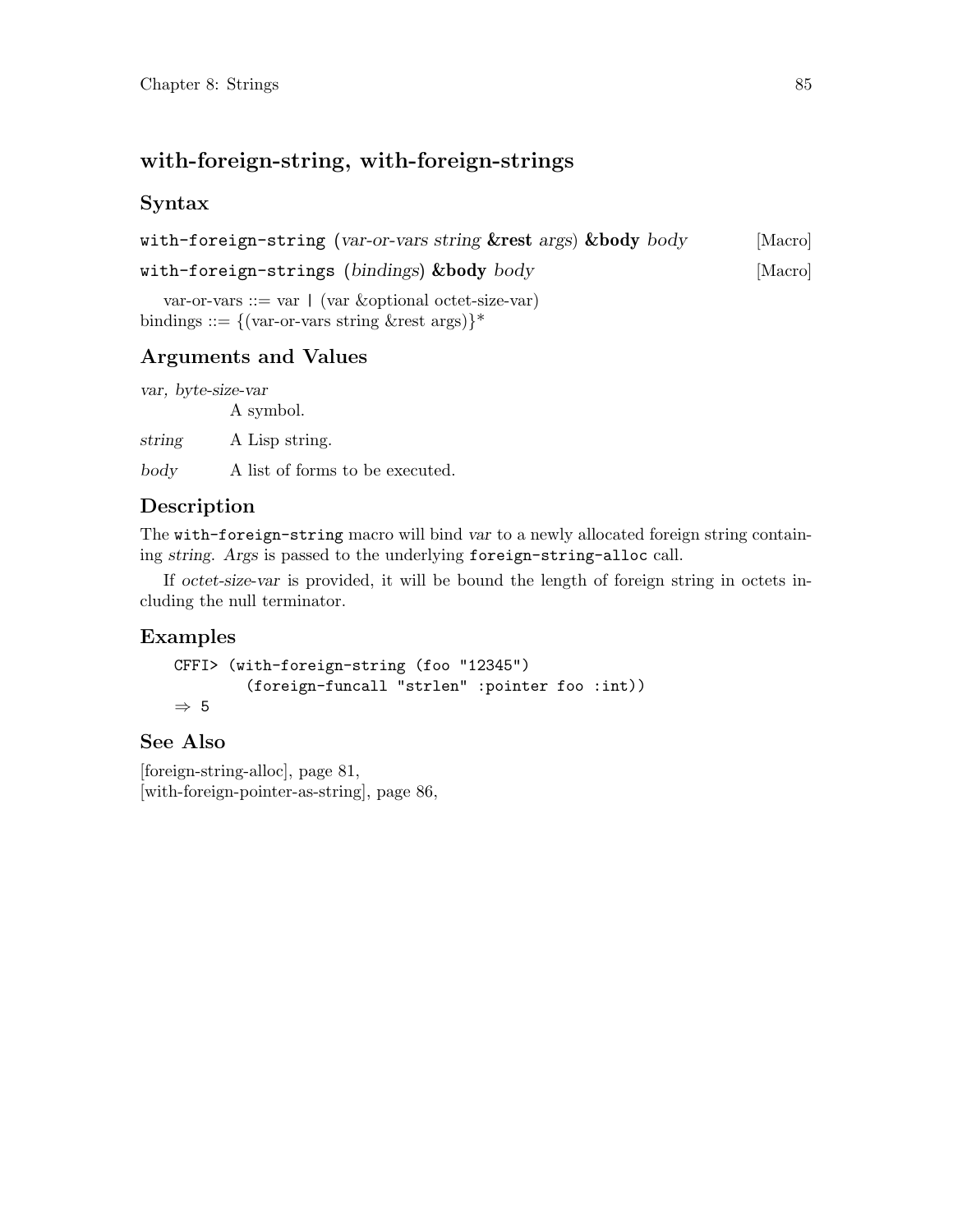# <span id="page-89-0"></span>with-foreign-pointer-as-string

### Syntax

with-foreign-pointer-as-string (var size &optional size-var &rest [Macro] args) &body  $body \Rightarrow string$ 

#### Arguments and Values

var A symbol. string A Lisp string. body List of forms to be executed.

### Description

The with-foreign-pointer-as-string macro is similar to with-foreign-pointer except that var is used as the returned value of an implicit progn around body, after being converted to a Lisp string using the provided args.

### Examples

```
CFFI> (with-foreign-pointer-as-string (str 6 str-size :encoding :ascii)
        (lisp-string-to-foreign "Hello, foreign world!" str str-size))
⇒ "Hello"
```
### See Also

[\[foreign-string-alloc\], page 81,](#page-84-0) [\[with-foreign-string\], page 85,](#page-88-0)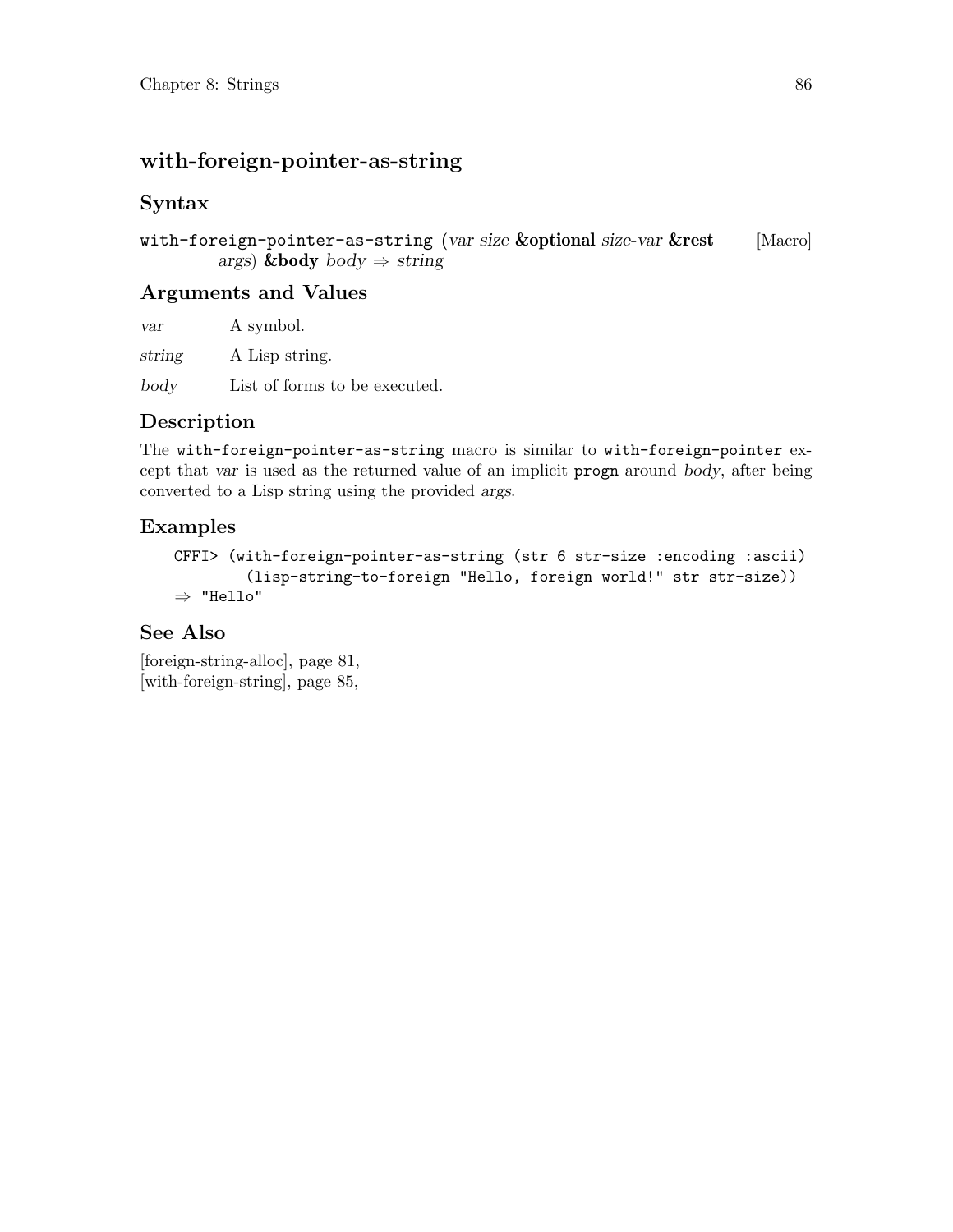# 9 Variables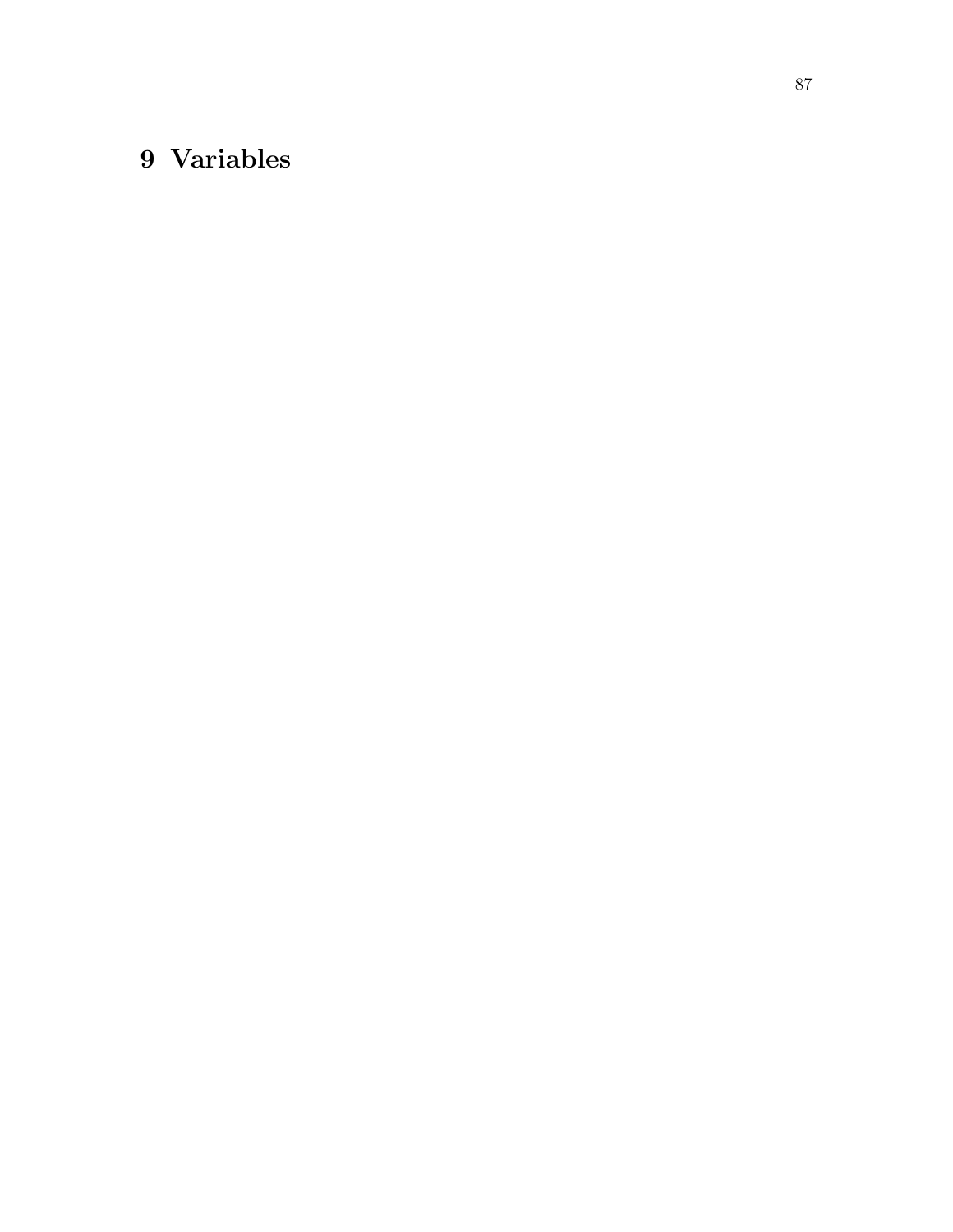### <span id="page-91-0"></span>defcvar

#### Syntax

```
defictor name-and-options type & optional documentation \Rightarrow lisp-name [Macro]
  name-and-options ::= name | (name &key read-only (library :default))
```
name ::= lisp-name [foreign-name] | foreign-name [lisp-name]

### Arguments and Values

#### foreign-name

A string denoting a foreign function.

lisp-name A symbol naming the Lisp function to be created.

type A foreign type.

read-only A boolean.

documentation

A Lisp string; not evaluated.

### Description

The defictor macro defines a symbol macro lisp-name that looks up foreign-name and dereferences it acording to type. It can also be setfed, unless read-only is true, in which case an error will be signaled.

When one of lisp-name or foreign-name is omitted, the other is automatically derived using the following rules:

- Foreign names are converted to Lisp names by uppercasing, replacing underscores with hyphens, and wrapping around asterisks.
- Lisp names are converted to foreign names by lowercasing, replacing hyphens with underscores, and removing asterisks, if any.

### Examples

```
CFFI> (defcvar "errno" :int)
 ⇒ *ERRNO*
 CFFI> (foreign-funcall "strerror" :int *errno* :string)
 \Rightarrow "Inappropriate ioctl for device"
 CFFI> (setf *errno* 1)
 \Rightarrow 1
 CFFI> (foreign-funcall "strerror" :int *errno* :string)
 ⇒ "Operation not permitted"
Trying to modify a read-only foreign variable:
```

```
CFFI> (defcvar ("errno" +error-number+ :read-only t) :int)
\Rightarrow +ERROR-NUMBER+
```

```
CFFI> (setf +error-number+ 12)
```
;; [error] Trying to modify read-only foreign var: +ERROR-NUMBER+.

Note that accessing  $errno$  this way won't work with every implementation of the C standard library.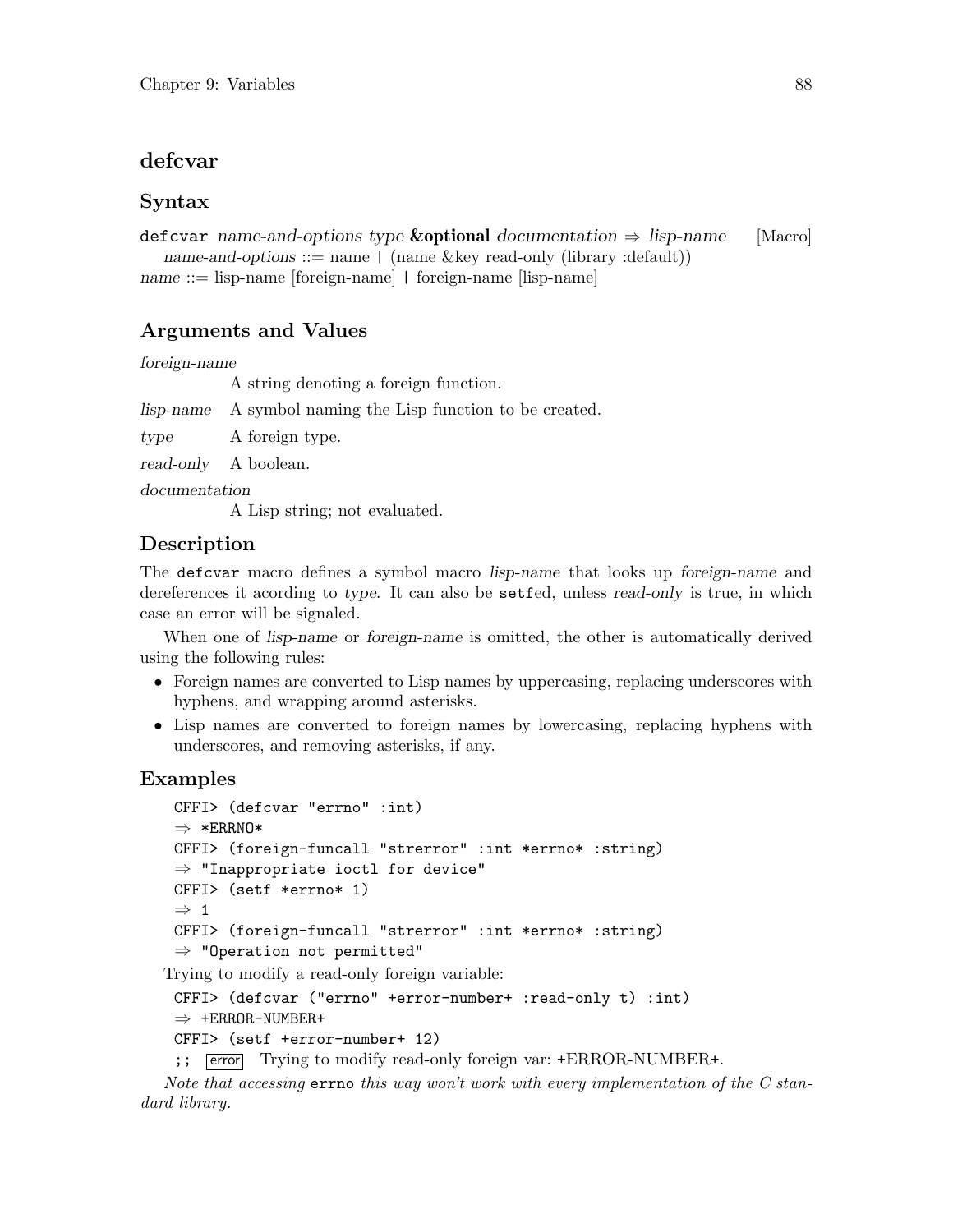# See Also

[\[get-var-pointer\], page 90,](#page-93-0)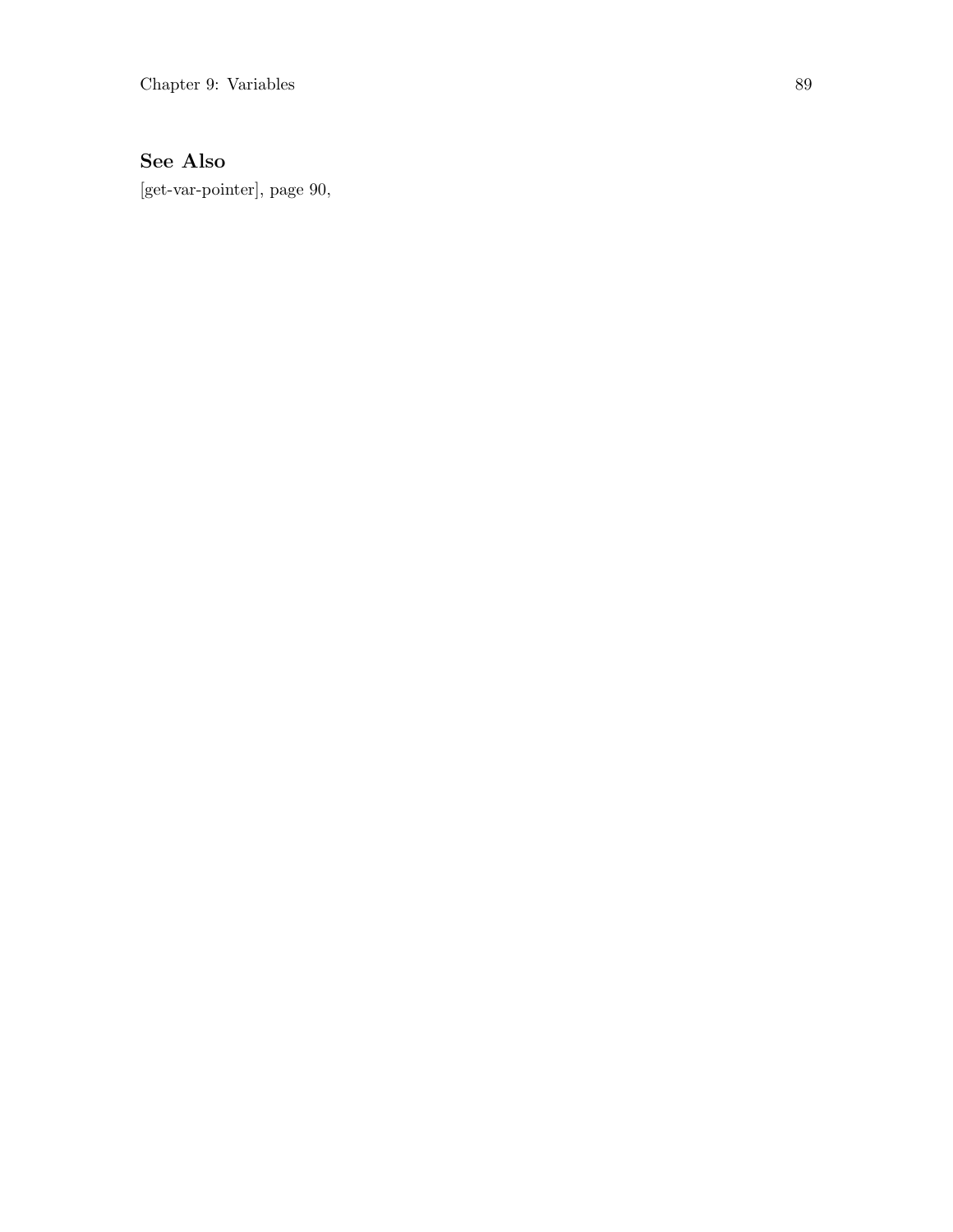### <span id="page-93-0"></span>get-var-pointer

# Syntax

 $get-var$ -pointer symbol  $\Rightarrow$  pointer [Function]

### Arguments and Values

symbol A symbol denoting a foreign variable defined with defcvar.

pointer A foreign pointer.

# Description

The function get-var-pointer will return a pointer to the foreign global variable symbol previously defined with defcvar.

# Examples

```
CFFI> (defcvar "errno" :int :read-only t)
⇒ *ERRNO*
CFFI> *errno*
\Rightarrow 25
CFFI> (get-var-pointer '*errno*)
⇒ #<A Mac Pointer #xA0008130>
CFFI> (mem-ref * :int)
⇒ 25
```
### See Also

[\[defcvar\], page 88,](#page-91-0)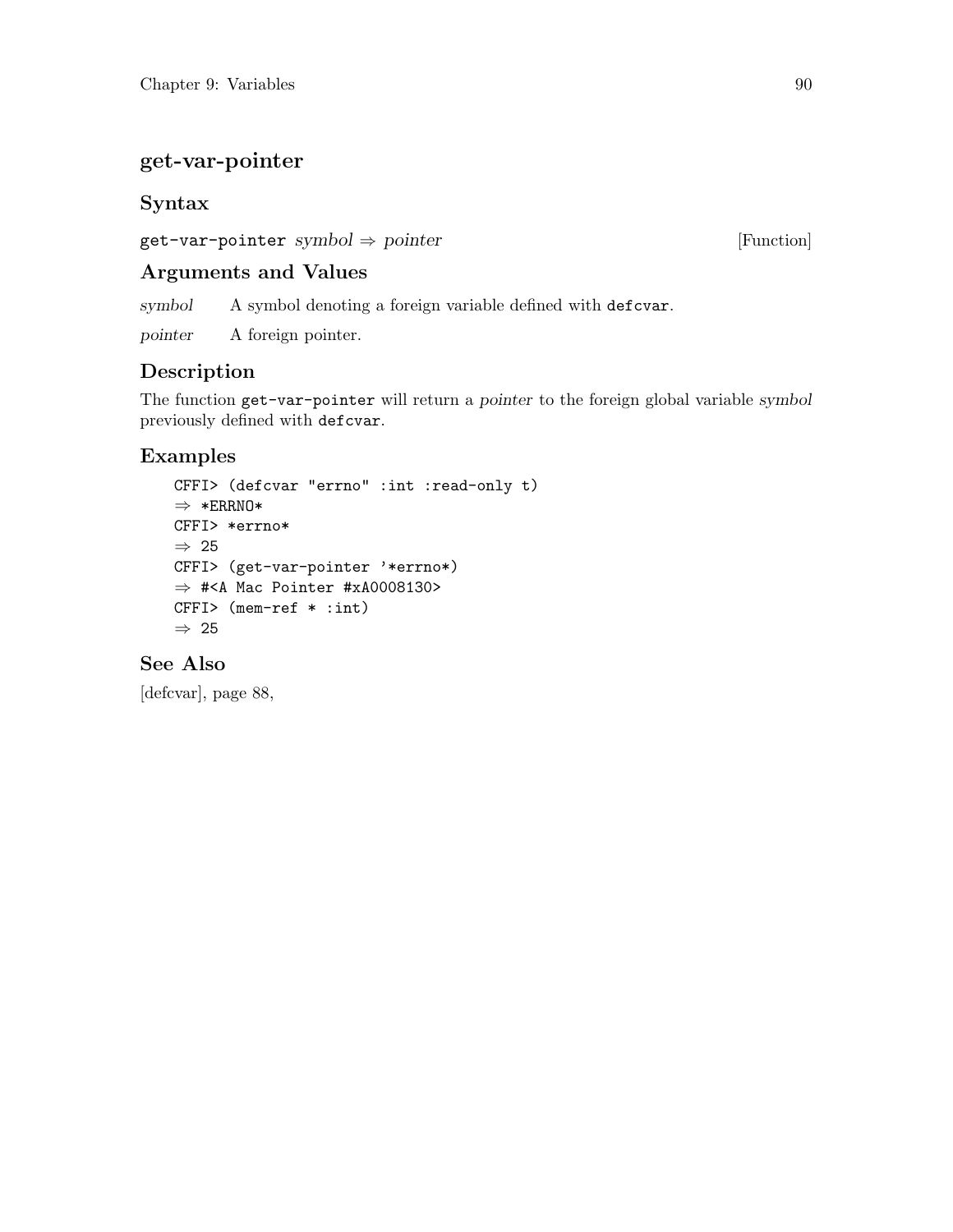# 10 Functions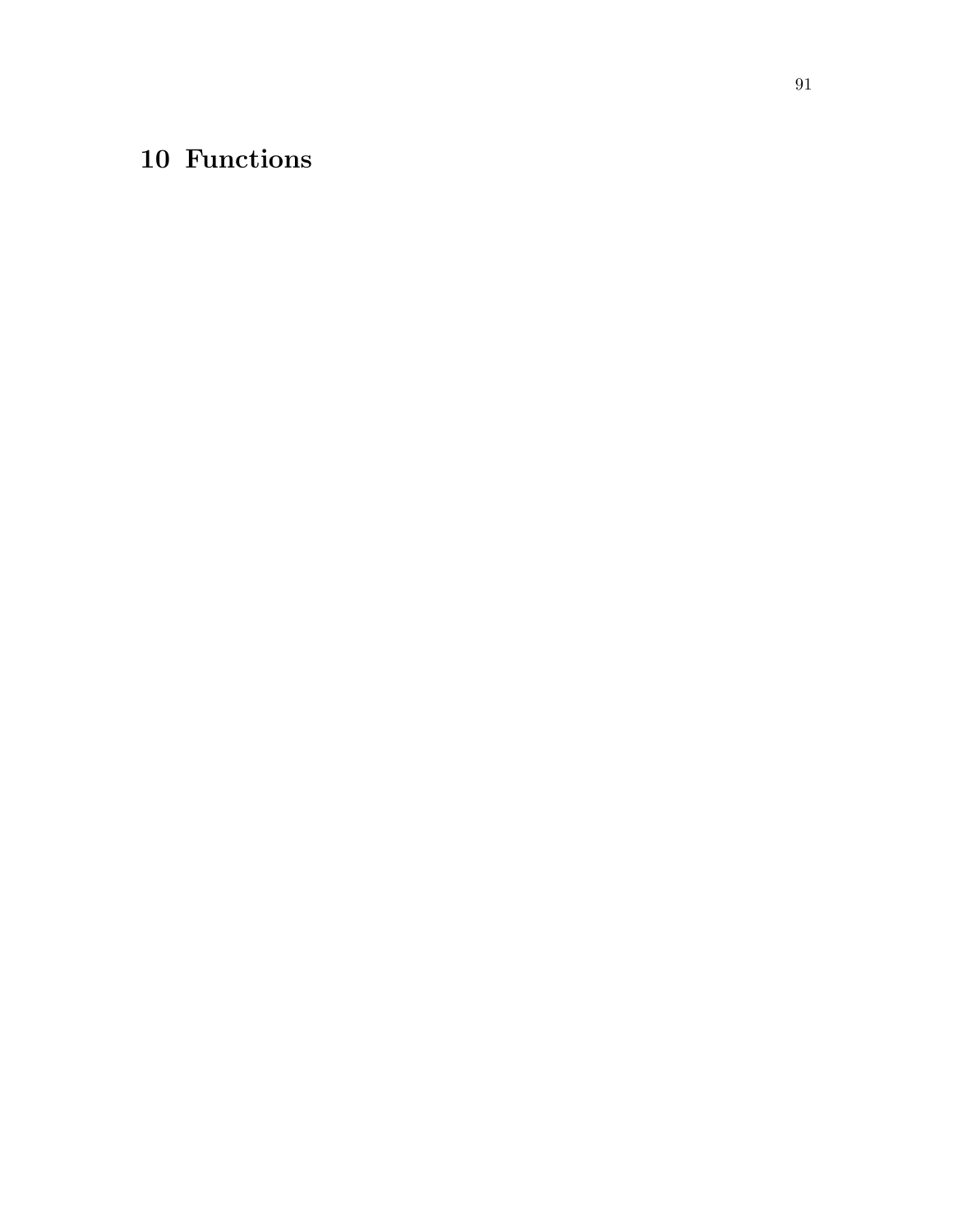#### <span id="page-95-0"></span>defcfun

#### Syntax

```
defician name-and-options return-type &body [docstring] arguments [Macro]
          [\&rest] \Rightarrow lisp-namename-and-options  ::= name  | (name &key library convention)
name ::= lisp-name [foreign-name] | foreign-name [lisp-name]
arguments ::= { (arg-name arg-type) }*
```
#### Arguments and Values

foreign-name

A string denoting a foreign function.

lisp-name A symbol naming the Lisp function to be created.

arg-name A symbol.

return-type

arg-type A foreign type.

convention

One of :cdecl (default) or :stdcall.

library A symbol designating a foreign library.

docstring A documentation string.

#### Description

The defcfun macro provides a declarative interface for defining Lisp functions that call foreign functions.

When one of lisp-name or foreign-name is omitted, the other is automatically derived using the following rules:

- Foreign names are converted to Lisp names by uppercasing and replacing underscores with hyphens.
- Lisp names are converted to foreign names by lowercasing and replacing hyphens with underscores.

If you place the symbol &rest in the end of the argument list after the fixed arguments, defictun will treat the foreign function as a variadic function. The variadic arguments should be passed in a way similar to what foreign-funcall would expect. Unlike foreign-funcall though, defcfun will take care of doing argument promotion. Note that in this case defcfun will generate a Lisp macro instead of a function and will only work for Lisps that support foreign-funcall.

If a foreign structure is to be passed or returned by value (that is, the type is of the form (:struct ...)), then the cffi-libffi system must be loaded, which in turn depends on [libffi](http://sourceware.org/libffi/) (<http://sourceware.org/libffi/>), including the header files. Failure to load that system will result in an error. Variadic functions cannot at present accept or return structures by value.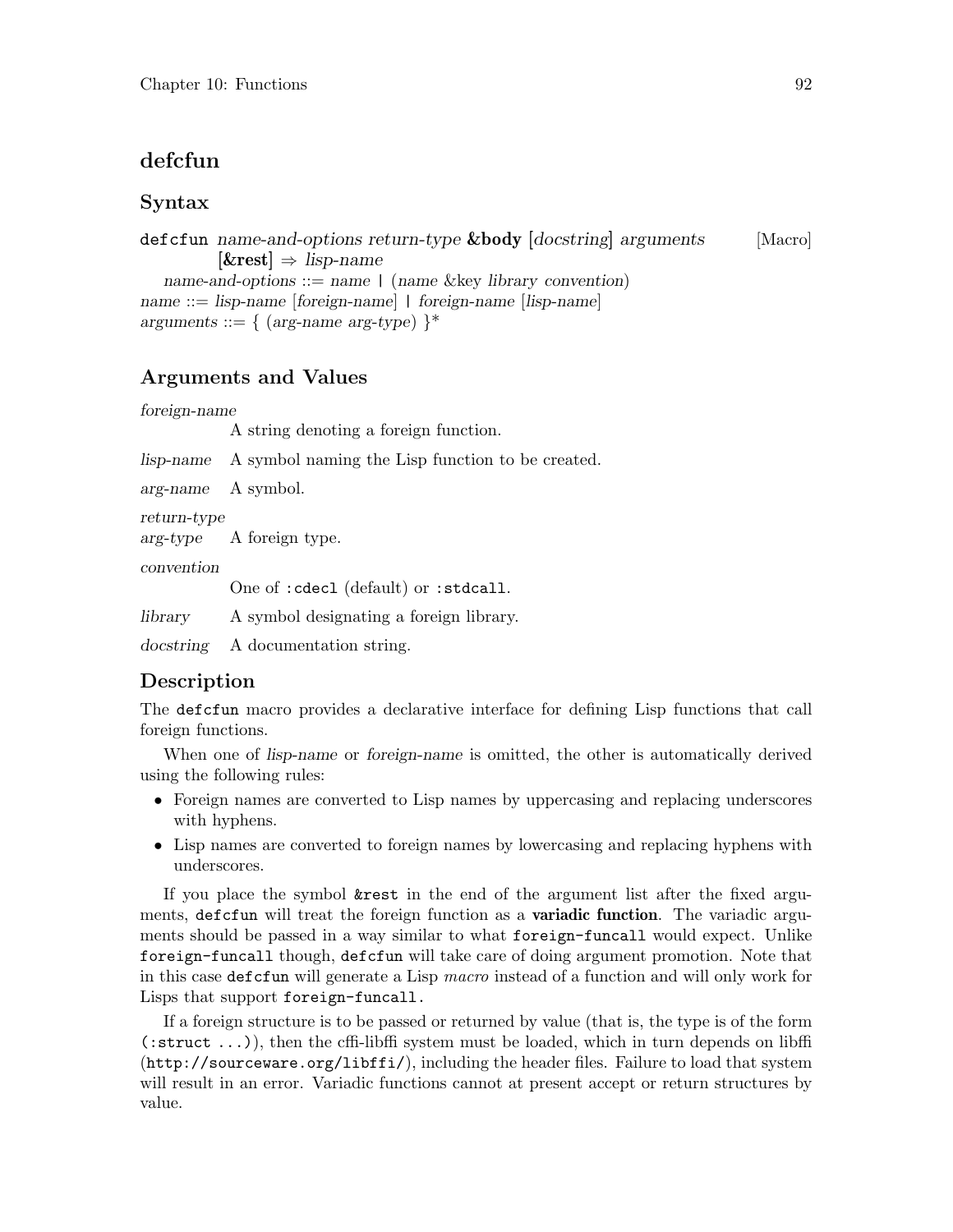#### Examples

```
(defcfun "strlen" :int
   "Calculate the length of a string."
   (n :string))
 CFFI> (strlen "123")
 ⇒ 3
 (defcfun ("abs" c-abs) :int (n :int))
 CFF1 > (c-abs -42)\Rightarrow 42
Function without arguments:
 (defcfun "rand" :int)
 CFFI> (rand)
 ⇒ 1804289383
Variadic function example:
 (defcfun "sprintf" :int
   (str :pointer)
   (control :string)
   &rest)
 CFFI> (with-foreign-pointer-as-string (s 100)
          (sprintf s "%c %d %.2f %s" :char 90 :short 42 :float pi
                   :string "super-locrian"))
 \Rightarrow "A 42 3.14 super-locrian"
```
#### See Also

[\[foreign-funcall\], page 94,](#page-97-0) [\[foreign-funcall-pointer\], page 96,](#page-99-0) [\[foreign-funcall-varargs\], page 97,](#page-100-0) [\[foreign-funcall-pointer-varargs\], page 98,](#page-101-0)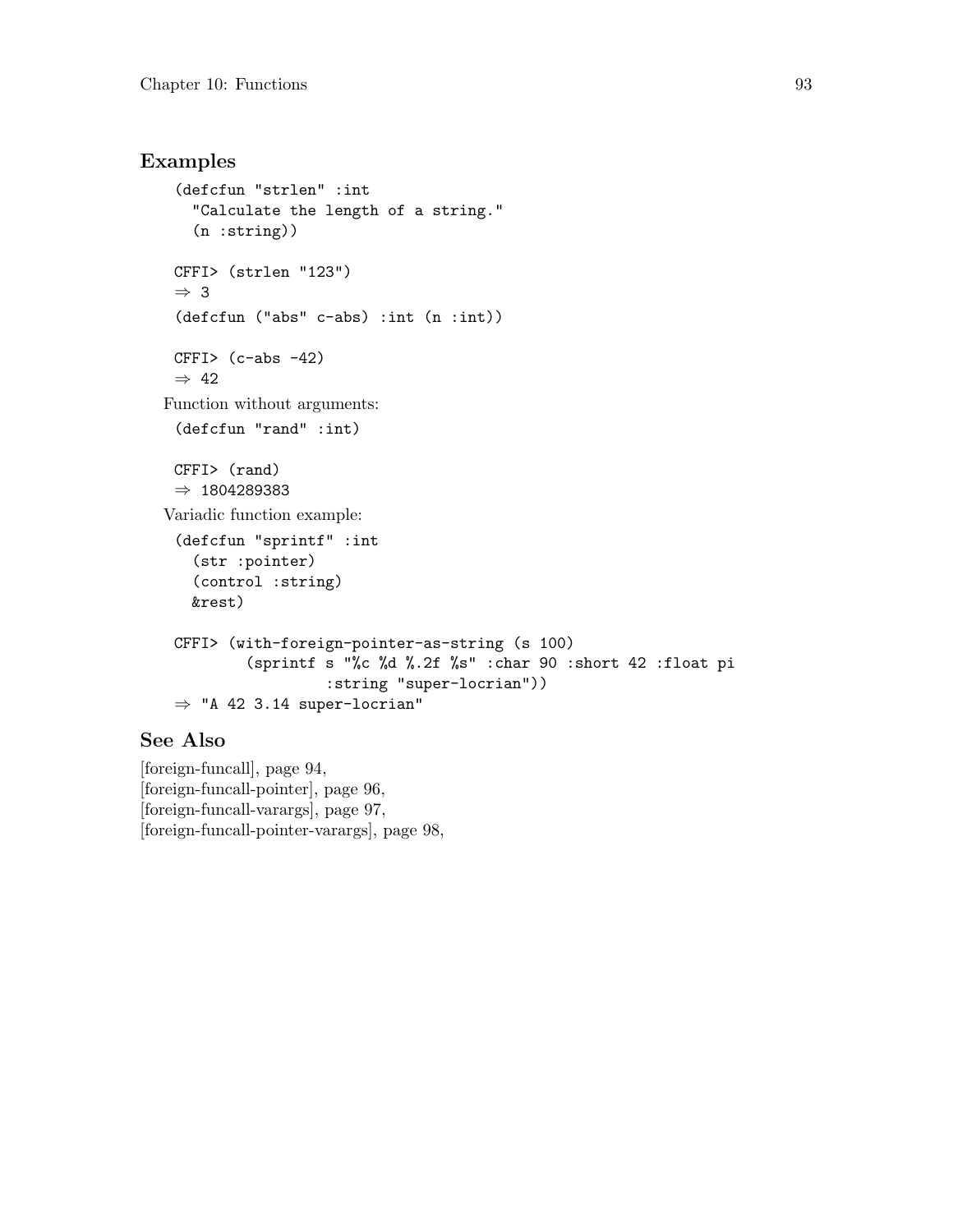# <span id="page-97-0"></span>foreign-funcall

#### Syntax

foreign-funcall name-and-options &rest arguments  $\Rightarrow$  return-value [Macro] arguments ::= { arg-type arg }\* [return-type] name-and-options ::= name | (name &key library convention)

#### Arguments and Values

name A Lisp string. arg-type A foreign type. arg An argument of type arg-type. return-type A foreign type, :void by default. return-value A lisp object. library A lisp symbol; not evaluated. convention One of :cdecl (default) or :stdcall. Description

The foreign-funcall macro is the main primitive for calling foreign functions.

If a foreign structure is to be passed or returned by value (that is, the type is of the form (:struct ...)), then the cffi-libffi system must be loaded, which in turn depends on [libffi](http://sourceware.org/libffi/) (<http://sourceware.org/libffi/>), including the header files. Failure to load that system will result in an error. Variadic functions cannot at present accept or return structures by value.

Note: The return value of foreign-funcall on functions with a :void return type is still undefined.

#### Implementation-specific Notes

• Corman Lisp does not support foreign-funcall. On implementations that don't support foreign-funcall cffi-sys::no-foreign-funcall will be present in \*features\*. Note: in these Lisps you can still use the defcfun interface.

#### Examples

```
CFFI> (foreign-funcall "strlen" :string "foo" :int)
 ⇒ 3
Given the C code:
 void print_number(int n)
 {
     printf("N: %d\n", n);
```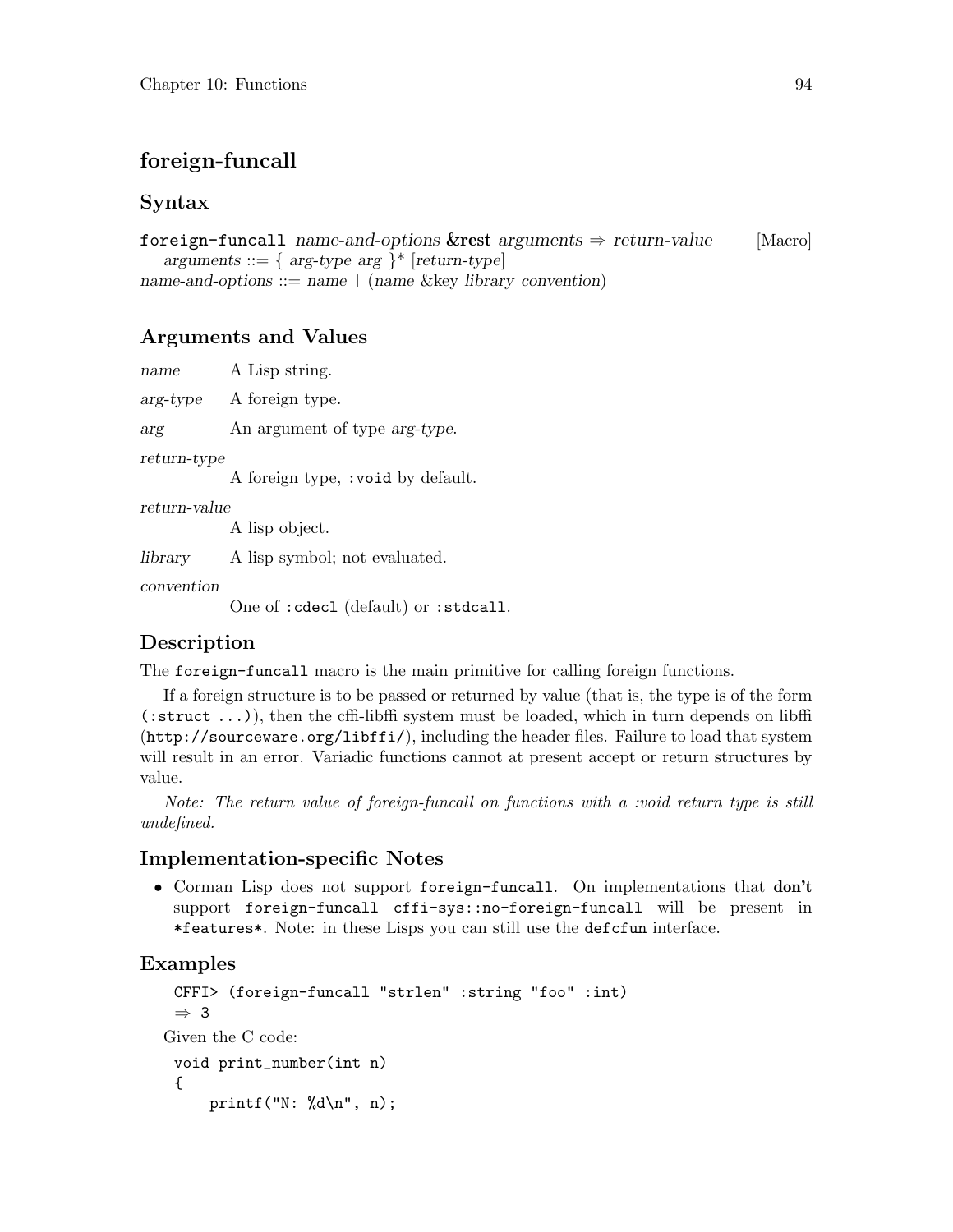```
}
   CFFI> (foreign-funcall "print_number" :int 123456)
    -1 N: 123456⇒ NIL
Or, equivalently:
   CFFI> (foreign-funcall "print_number" :int 123456 :void)
    -1 N: 123456
   \Rightarrow NIL
   CFFI> (foreign-funcall "printf" :string (format nil "%s: %d.~%")
                            :string "So long and thanks for all the fish"
                            :int 42 :int)
    - So long and thanks for all the fish: 42.
    \Rightarrow 41
```
#### See Also

[\[defcfun\], page 92,](#page-95-0) [\[foreign-funcall-pointer\], page 96,](#page-99-0)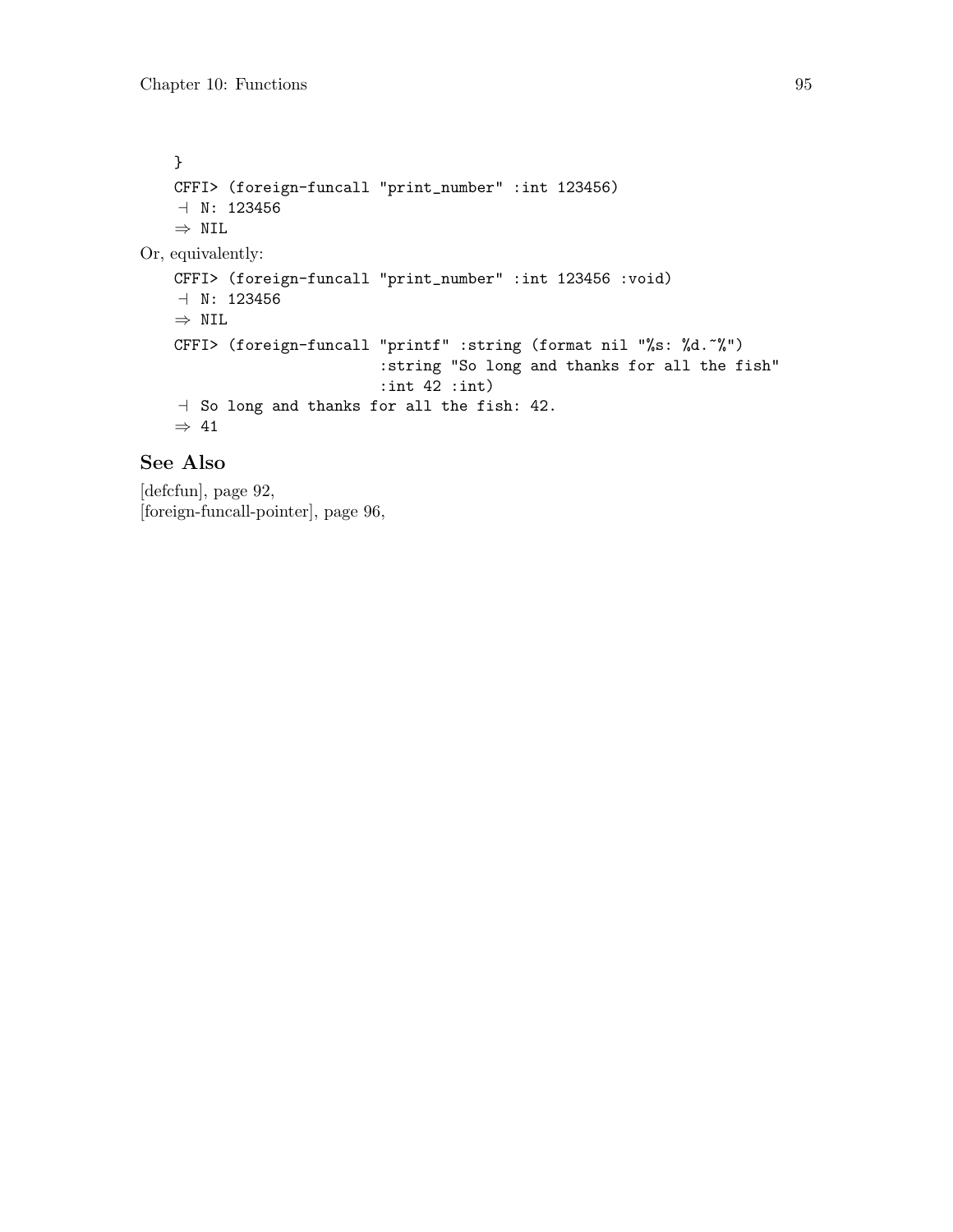# <span id="page-99-0"></span>foreign-funcall-pointer

#### Syntax

```
foreign-funcall-pointer pointer options &rest arguments \Rightarrow [Macro]
         return-value
  arguments ::= { arg-type arg }* [return-type]options ::= (\&key\ convention)
```
### Arguments and Values

pointer A foreign pointer.

arg-type A foreign type.

arg An argument of type arg-type.

return-type

A foreign type, :void by default.

return-value

A lisp object.

convention

One of :cdecl (default) or :stdcall.

### Description

The foreign-funcall macro is the main primitive for calling foreign functions.

Note: The return value of foreign-funcall on functions with a :void return type is still undefined.

#### Implementation-specific Notes

• Corman Lisp does not support foreign-funcall. On implementations that don't support foreign-funcall cffi-sys::no-foreign-funcall will be present in \*features\*. Note: in these Lisps you can still use the defcfun interface.

#### Examples

```
CFFI> (foreign-funcall-pointer (foreign-symbol-pointer "abs") ()
                               :int -42 :int)
```
⇒ 42

See Also

[\[defcfun\], page 92,](#page-95-0) [\[foreign-funcall\], page 94,](#page-97-0)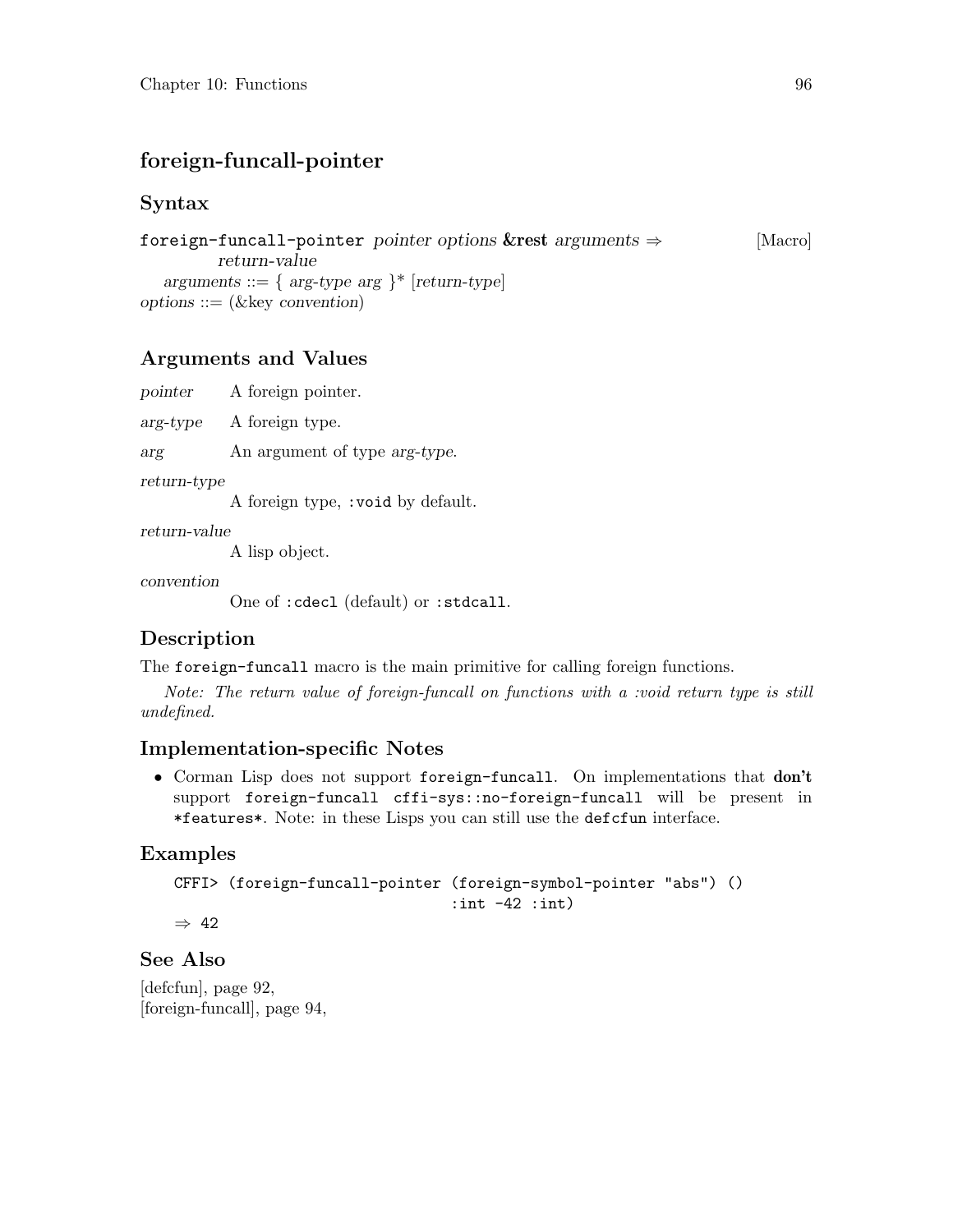# <span id="page-100-0"></span>foreign-funcall-varargs

#### Syntax

```
foreign-funcall-varargs name-and-options (fixed-arguments) &rest [Macro]
         arguments \Rightarrow return-valuefixed-arguments ::= { arg-type arg }* [return-type]
arguments ::= { arg-type arg } * [return-type]name-and-options  ::= name  | (name &key library convention)
```
### Arguments and Values

| name                  | A Lisp string.                        |
|-----------------------|---------------------------------------|
| $arg-type$            | A foreign type.                       |
| arg                   | An argument of type <i>arg-type</i> . |
| return-type           | A foreign type, : void by default.    |
| $return\text{-}value$ | A lisp object.                        |

library A lisp symbol; not evaluated.

convention

One of :cdecl (default) or :stdcall.

#### Description

The foreign-funcall-varargs macro is the main primitive for calling foreign variadic functions. It behaves similarily to foreign-funcall except fixed-arguments are distinguished from the remaining arguments.

### Examples

```
CFFI> (with-foreign-pointer-as-string (s 100)
        (setf (mem-ref s :char) 0)
        (foreign-funcall-varargs
         "sprintf" (:pointer s :string) "%.2f")
         :double (coerce pi 'double-float) :int))
\Rightarrow 3.14
```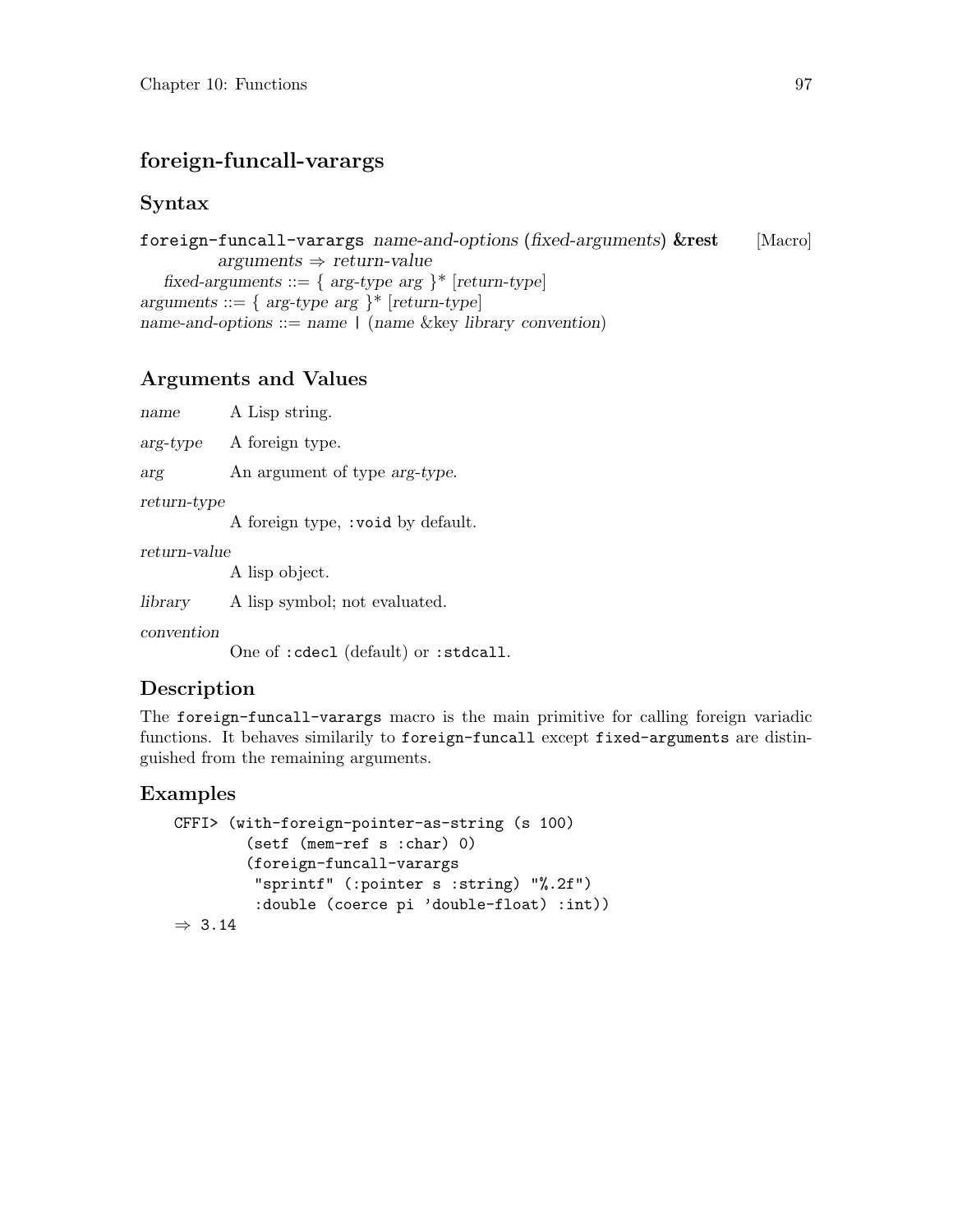### <span id="page-101-0"></span>foreign-funcall-pointer-varargs

#### Syntax

```
foreign-funcall-pointer-varargs pointer options (fixed-arguments) [Macro]
          &rest arguments \Rightarrow return-value
   fixed-arguments ::= { arg-type arg }* [return-type]
arguments  ::= \{ \text{ arg-type arg } \}^* \; [return-type]options ::= (\&key\ convention)
```
### Arguments and Values

arg-type A foreign type.

arg An argument of type arg-type.

return-type

A foreign type, :void by default.

return-value

A lisp object.

convention

One of :cdecl (default) or :stdcall.

### Description

The foreign-funcall-pointer-varargs macro is the main primitive for calling foreign variadic functions. It behaves similarily to foreign-funcall-pointer except fixed-arguments are distinguished from the remaining arguments.

#### Examples

```
CFFI> (with-foreign-pointer-as-string (s 100)
        (setf (mem-ref s :char) 0)
        (foreign-funcall-pointer-varargs
         (foreign-symbol-pointer "sprintf") () (:pointer s :string "%.2f")
         :double (coerce pi 'double-float) :int))
\Rightarrow 3.14
```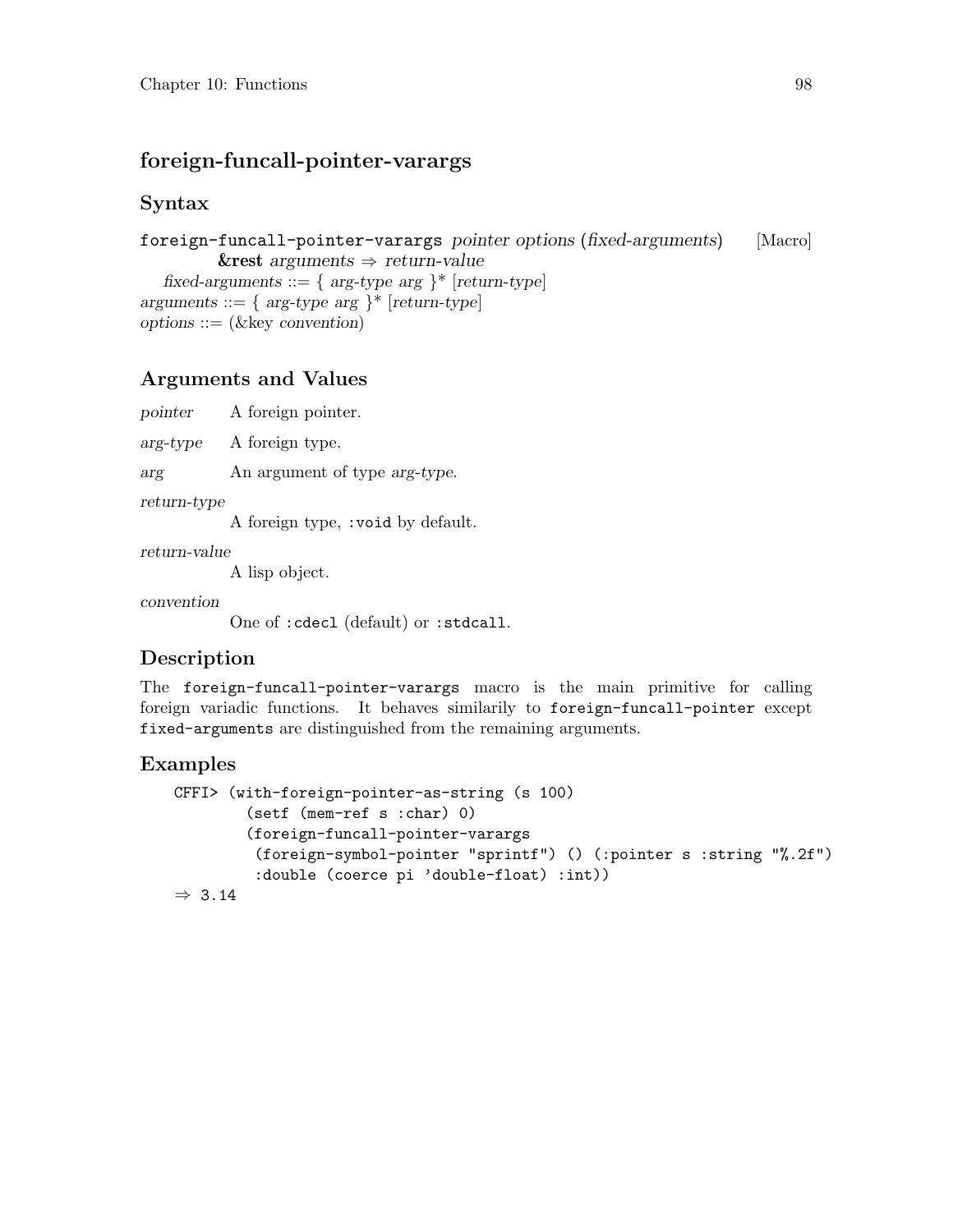#### <span id="page-102-0"></span>translate-camelcase-name

#### Syntax

translate-camelcase-name name &key upper-initial-p [Function] special-words  $\Rightarrow$  return-value

#### Arguments and Values

name Either a symbol or a string.

upper-initial-p

A generalized boolean.

special words

A list of strings.

return-value

If name is a symbol, this is a string, and vice versa.

#### Description

translate-camelcase-name is a helper function for specializations of translate-namefrom-foreign and translate-name-to-foreign. It handles the common case of converting between foreign camelCase names and lisp names. upper-initial-p indicates whether the first letter of the foreign name should be uppercase. special-words is a list of strings that should be treated atomically in translation. This list is case-sensitive.

#### Examples

```
CFFI> (translate-camelcase-name some-xml-function)
⇒ "someXmlFunction"
CFFI> (translate-camelcase-name some-xml-function :upper-initial-p t)
⇒ "SomeXmlFunction"
CFFI> (translate-camelcase-name some-xml-function :special-words '("XML"))
⇒ "someXMLFunction"
CFFI> (translate-camelcase-name "someXMLFunction")
⇒ SOME-X-M-L-FUNCTION
CFFI> (translate-camelcase-name "someXMLFunction" :special-words '("XML"))
\Rightarrow SOME-XML-FUNCTION
```
#### See Also

[\[translate-name-from-foreign\], page 100,](#page-103-0) [\[translate-name-to-foreign\], page 101,](#page-104-0) [\[translate-underscore-separated-name\], page 102,](#page-105-0)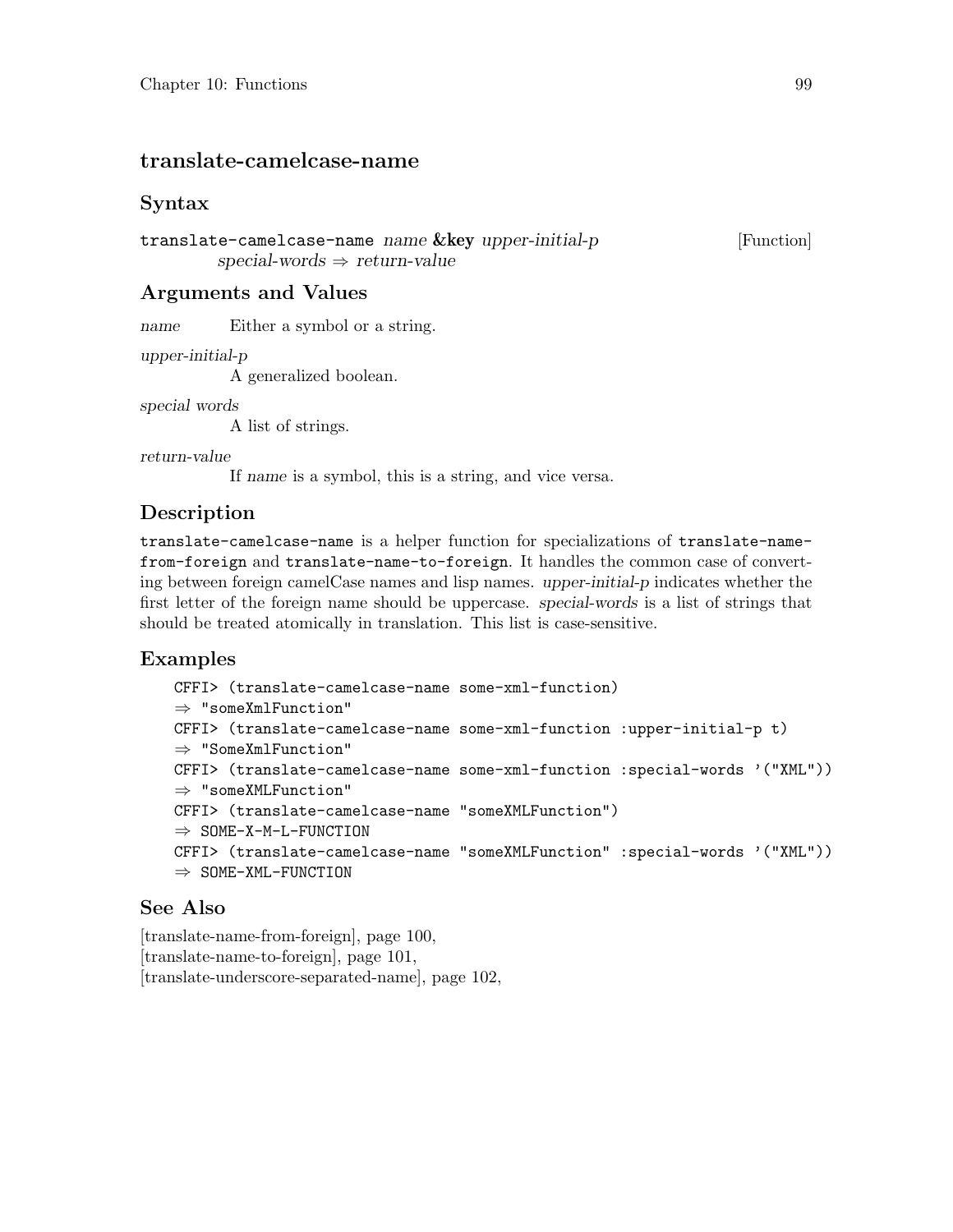### <span id="page-103-0"></span>translate-name-from-foreign

#### Syntax

translate-name-from-foreign foreign-name package **&optional** [Function]  $varp \Rightarrow symbol$ 

#### Arguments and Values

foreign-name

A string denoting a foreign function.

package A Lisp package

varp A generalized boolean.

symbol The Lisp symbol to be used a function name.

#### Description

translate-name-from-foreign is used by [\[defcfun\], page 92,](#page-95-0) to handle the conversion of foreign names to lisp names. By default, it translates using [\[translate-underscore-separated](#page-105-0)[name\], page 102.](#page-105-0) However, you can create specialized methods on this function to make translating more closely match the foreign library's naming conventions.

Specialize package on some package. This allows other packages to load libraries with different naming conventions.

#### Examples

```
CFFI> (defcfun "someXmlFunction" ...)
\Rightarrow SOMEXMLFUNCTION
CFFI> (defmethod translate-name-from-foreign ((spec string)
                                                (package (eql *package*))
                                                &optional varp)
        (let ((name (translate-camelcase-name spec)))
          (if varp (intern (format nil "*~a*" name)) name)))
⇒ #<STANDARD-METHOD TRANSLATE-NAME-FROM-FOREIGN (STRING (EQL #<Package "SOME-PACKAGE">))>
CFFI> (defcfun "someXmlFunction" ...)
⇒ SOME-XML-FUNCTION
```
#### See Also

[\[defcfun\], page 92,](#page-95-0) [\[translate-camelcase-name\], page 99,](#page-102-0) [\[translate-name-to-foreign\], page 101,](#page-104-0) [\[translate-underscore-separated-name\], page 102,](#page-105-0)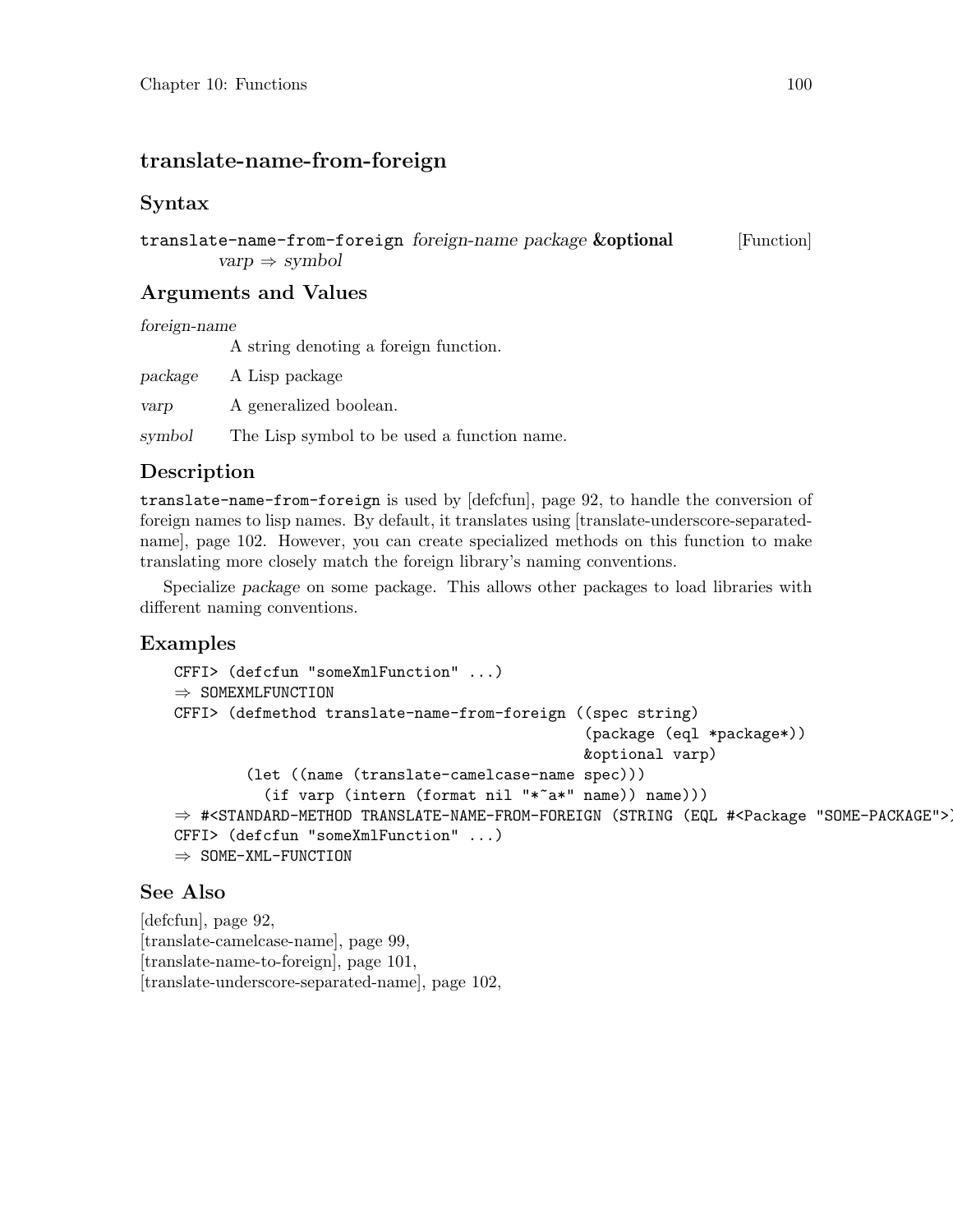### <span id="page-104-0"></span>translate-name-to-foreign

#### Syntax

translate-name-to-foreign lisp-name package **&optional** varp  $\Rightarrow$  [Function] string

#### Arguments and Values

lisp-name A symbol naming the Lisp function to be created.

package A Lisp package

varp A generalized boolean.

string The string representing the foreign function name.

#### Description

translate-name-to-foreign is used by [\[defcfun\], page 92,](#page-95-0) to handle the conversion of lisp names to foreign names. By default, it translates using [\[translate-underscore-separated](#page-105-0)[name\], page 102.](#page-105-0) However, you can create specialized methods on this function to make translating more closely match the foreign library's naming conventions.

Specialize package on some package. This allows other packages to load libraries with different naming conventions.

#### Examples

```
CFFI> (defcfun some-xml-function ...)
⇒ "some_xml_function"
CFFI> (defmethod translate-name-to-foreign ((spec symbol)
                                            (package (eql *package*))
                                            &optional varp)
        (let ((name (translate-camelcase-name spec)))
          (if varp (subseq name 1 (1- (length name))) name)))
⇒ #<STANDARD-METHOD TRANSLATE-NAME-TO-FOREIGN (STRING (EQL #<Package "SOME-PACKAGE">))>
CFFI> (defcfun some-xml-function ...)
⇒ "someXmlFunction"
```
#### See Also

[\[defcfun\], page 92,](#page-95-0) [\[translate-camelcase-name\], page 99,](#page-102-0) [\[translate-name-from-foreign\], page 100,](#page-103-0) [\[translate-underscore-separated-name\], page 102,](#page-105-0)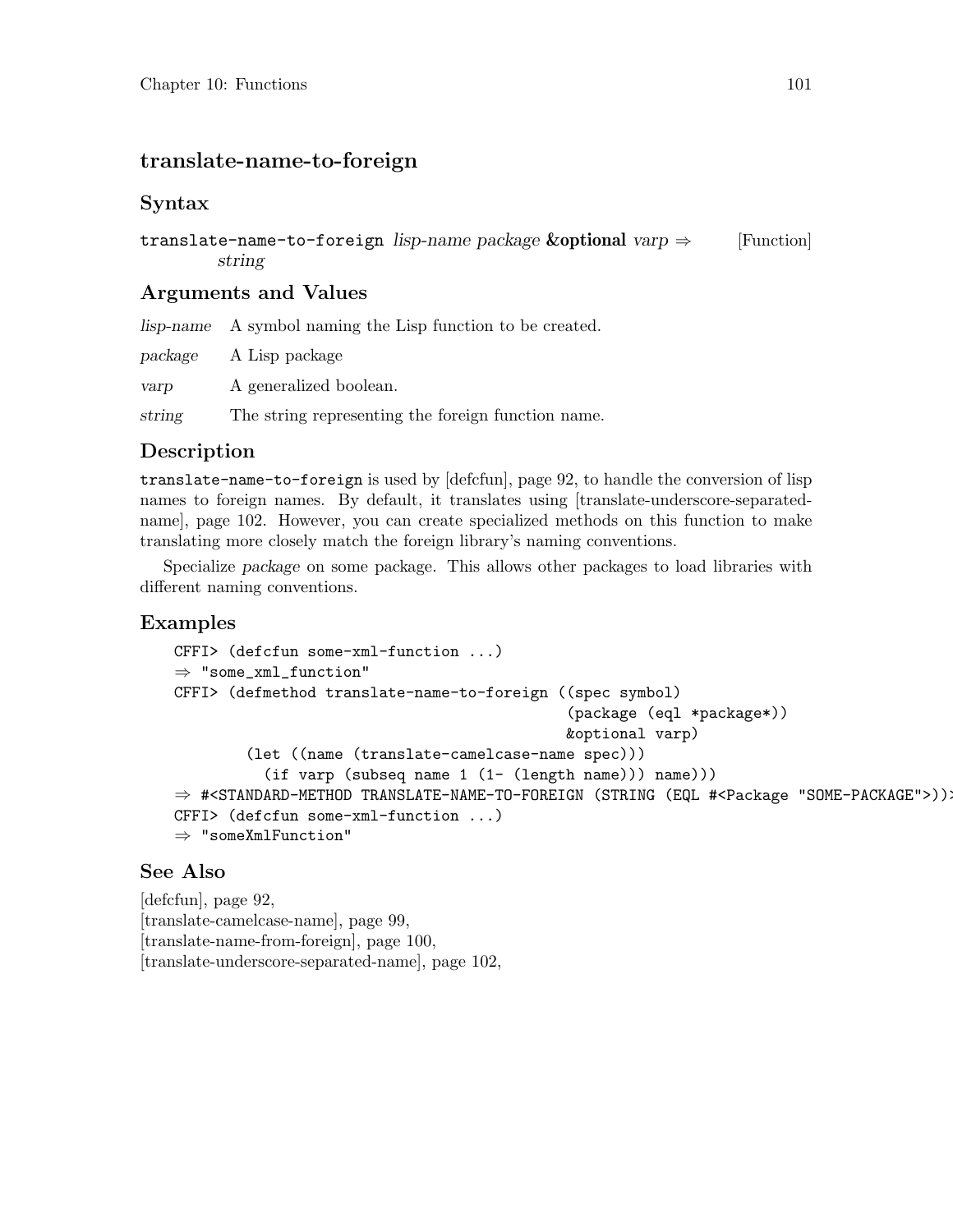#### <span id="page-105-0"></span>translate-underscore-separated-name

#### Syntax

translate-underscore-separated-name  $name \Rightarrow return-value$  [Function]

### Arguments and Values

name Either a symbol or a string.

return-value

If name is a symbol, this is a string, and vice versa.

### Description

translate-underscore-separated-name is a helper function for specializations of [\[translate-name-from-foreign\], page 100,](#page-103-0) and [\[translate-name-to-foreign\], page 101](#page-104-0). It handles the common case of converting between foreign underscore separated names and lisp names.

#### Examples

```
CFFI> (translate-underscore-separated-name some-xml-function)
⇒ "some_xml_function"
CFFI> (translate-camelcase-name "some_xml_function")
⇒ SOME-XML-FUNCTION
```
### See Also

[\[translate-name-from-foreign\], page 100,](#page-103-0) [\[translate-name-to-foreign\], page 101,](#page-104-0) [\[translate-camelcase-name\], page 99,](#page-102-0)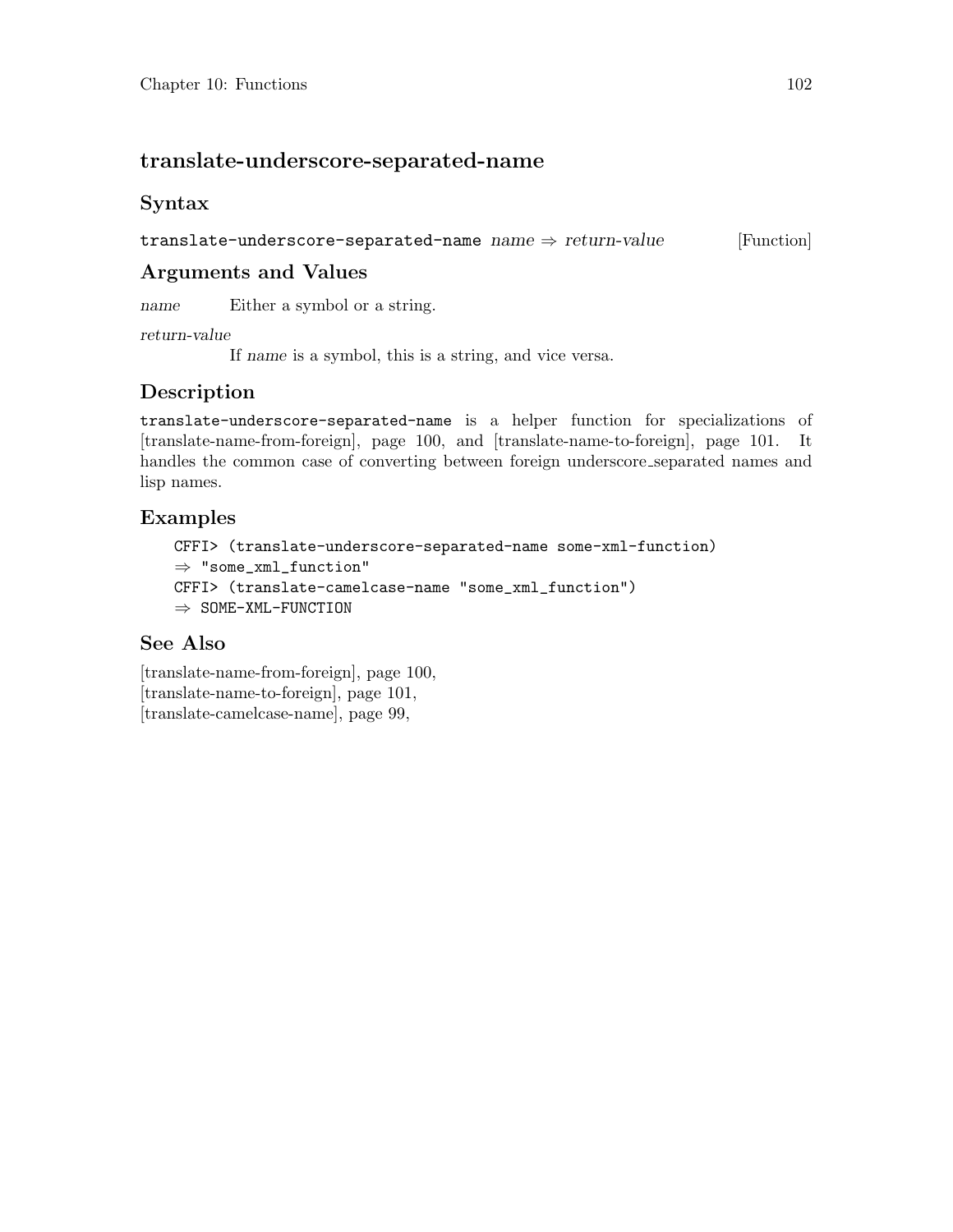# 11 Libraries

#### 11.1 Defining a library

Almost all foreign code you might want to access exists in some kind of shared library. The meaning of shared library varies among platforms, but for our purposes, we will consider it to include .so files on unix, frameworks on Darwin (and derivatives like Mac OS X), and .dll files on Windows.

Bringing one of these libraries into the Lisp image is normally a two-step process.

- 1. Describe to CFFI how to load the library at some future point, depending on platform and other factors, with a define-foreign-library top-level form.
- 2. Load the library so defined with either a top-level use-foreign-library form or by calling the function load-foreign-library.

See [Section 4.3 \[Loading foreign libraries\], page 5,](#page-8-0) for a working example of the above two steps.

#### 11.2 Library definition style

Looking at the libcurl library definition presented earlier, you may ask why we did not simply do this:

```
(define-foreign-library libcurl
  (t (:default "libcurl")))
```
Indeed, this would work just as well on the computer on which I tested the tutorial. There are a couple of good reasons to provide the .so's current version number, however. Namely, the versionless .so is not packaged on most unix systems along with the actual, fullyversioned library; instead, it is included in the "development" package along with C headers and static .a libraries.

The reason CFFI does not try to account for this lies in the meaning of the version numbers. A full treatment of shared library versions is beyond this manual's scope; see Section "Library interface versions" in GNU Libtool, for helpful information for the unfamiliar. For our purposes, consider that a mismatch between the library version with which you tested and the installed library version may cause undefined behavior.<sup>1</sup>

**Implementor's note:** Maybe some notes should go here about  $OS X$ , which I know little about. –stephen

Windows programmers may chafe at adding a UNIX-specific clause to define-foreign-library. Instead, ask why the Windows solution to library incompatibility is "include your own version of every library you use with every program".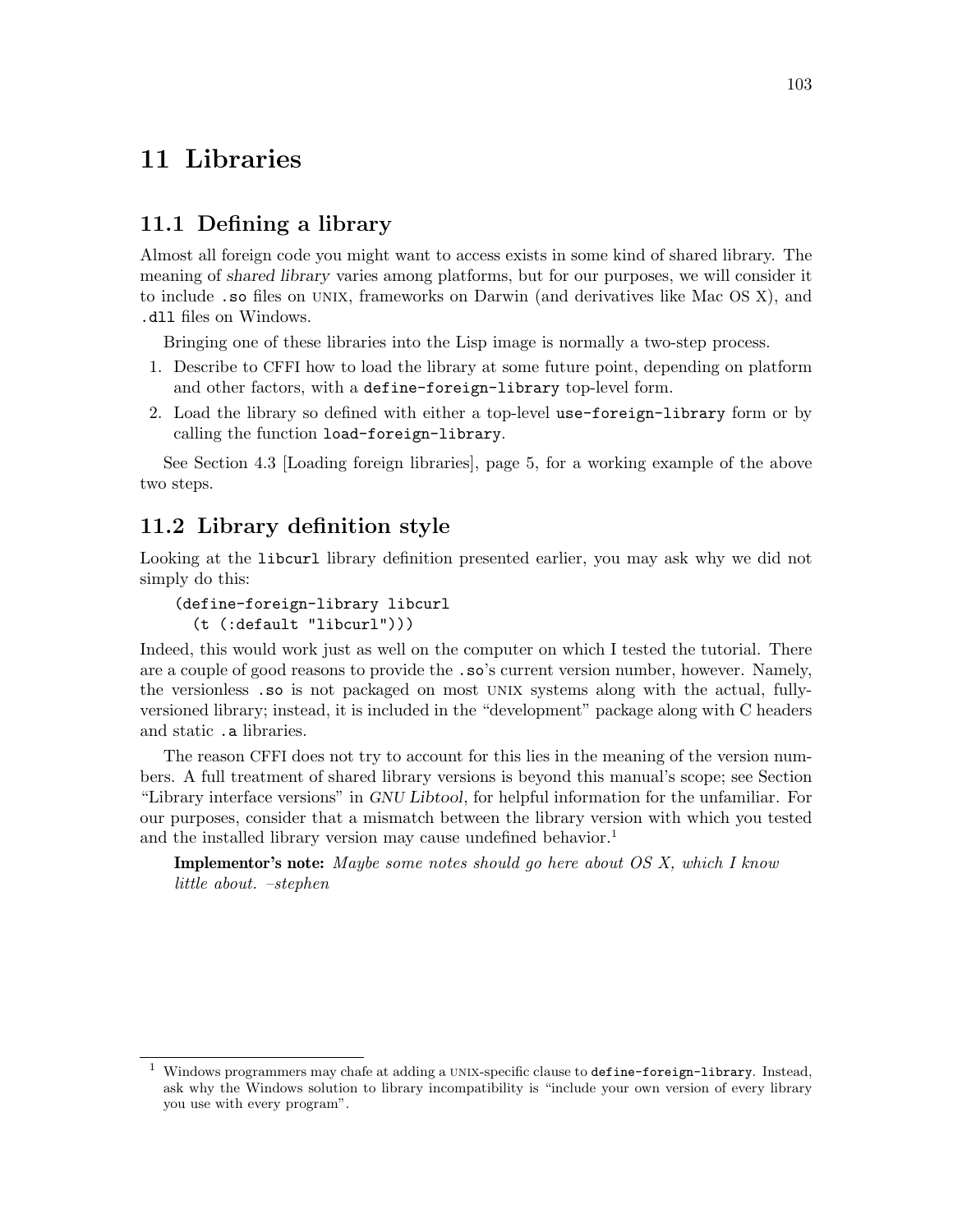# close-foreign-library

### Syntax

close-foreign-library  $library \Rightarrow success$  [Function]

### Arguments and Values

library A symbol or an instance of foreign-library.

success A Lisp boolean.

### Description

Closes library which can be a symbol designating a library define through define-foreignlibrary or an instance of foreign-library as returned by load-foreign-library.

### See Also

[\[define-foreign-library\], page 106,](#page-109-0) [\[load-foreign-library\], page 110,](#page-113-0) [\[use-foreign-library\], page 113,](#page-116-0)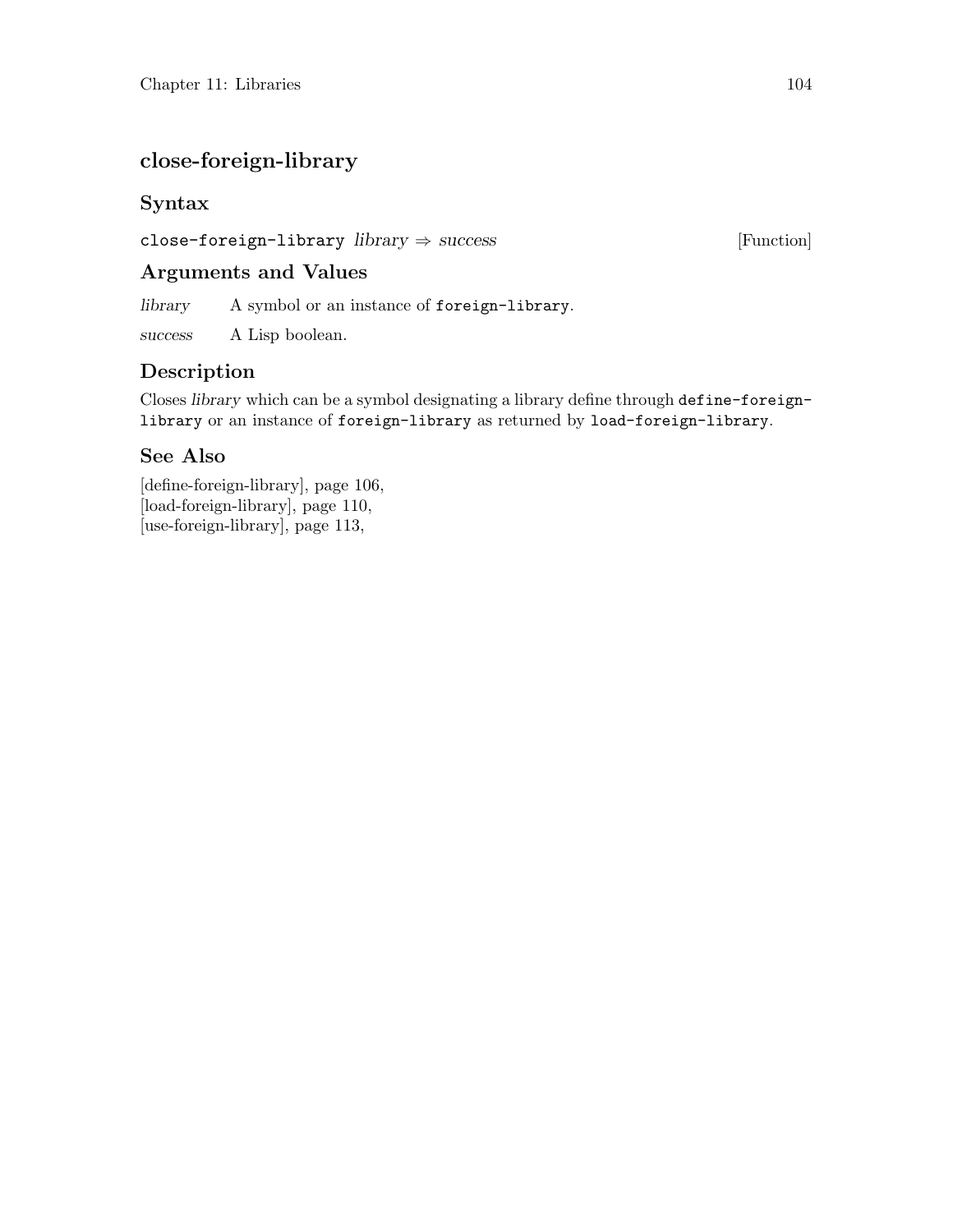## <span id="page-108-0"></span>\*darwin-framework-directories\*

### Syntax

```
*darwin-framework-directories* [Special Variable]
```
### Value type

A list, in which each element is a string, a pathname, or a simple Lisp expression.

## Initial value

A list containing the following, in order: an expression corresponding to Darwin path ~/Library/Frameworks/, #P"/Library/Frameworks/", and #P"/System/Library/Frameworks/".

## Description

The meaning of "simple Lisp expression" is explained in [\[\\*foreign-library-directories\\*\],](#page-111-0) [page 108.](#page-111-0) In contrast to that variable, this is not a fallback search path; the default value described above is intended to be a reasonably complete search path on Darwin systems.

### Examples

```
CFFI> (let ((lib (load-foreign-library '(:framework "OpenGL"))))
        (foreign-library-pathname lib))
⇒ #P"/System/Library/Frameworks/OpenGL.framework/OpenGL"
```
### See also

[\[\\*foreign-library-directories\\*\], page 108,](#page-111-0) [\[define-foreign-library\], page 106,](#page-109-0)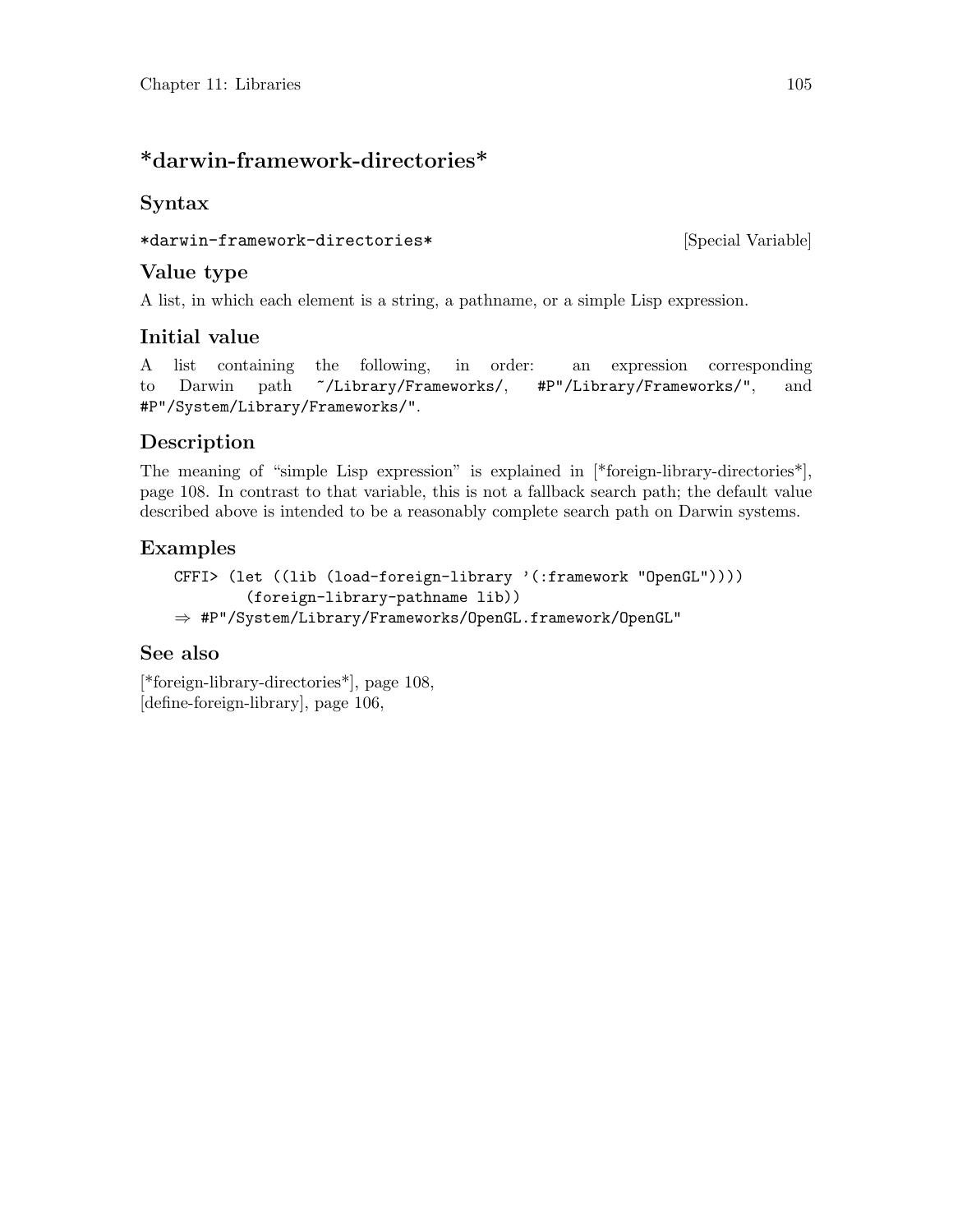#### <span id="page-109-0"></span>define-foreign-library

#### Syntax

#### define-foreign-library name-and-options { load-clause }\*  $\Rightarrow$  name [Macro]

name-and-options ::= name | (name &key canary convention search-path) load-clause ::= (feature library &key convention search-path)

#### Arguments and Values

| name |  | A symbol. |
|------|--|-----------|
|------|--|-----------|

feature A feature expression.

library A library designator.

canary A string denoting a foreign symbol that will be searched in core before attempting to load the library. If that symbol is found, the library is assumed to be statically linked and load-foreign-library only marks the library as loaded. Some implementations (Clisp, ECL, SBCL) natively support static linking, sometimes referred to as a link kit.

convention

One of :cdecl (default) or :stdcall

search-path

A path or list of paths where the library will be searched if not found in systemglobal directories. Paths specified in a load clause take priority over paths specified as library option, with \*foreign-library-directories\* having lowest priority.

#### Description

Creates a new library designator called name. The load-clauses describe how to load that designator when passed to load-foreign-library or use-foreign-library.

When trying to load the library name, the relevant function searches the *load-clauses* in order for the first one where feature evaluates to true. That happens for any of the following situations:

- 1. If feature is a symbol present in common-lisp:\*features\*.
- 2. If feature is a list, depending on (first feature), a keyword:

: and All of the feature expressions in (rest feature) are true.

:or At least one of the feature expressions in (rest feature) is true.

- :not The feature expression (second feature) is not true.
- 3. Finally, if feature is t, this load-clause is picked unconditionally.

Upon finding the first true feature, the library loader then loads the library. The meaning of "library designator" is described in [\[load-foreign-library\], page 110.](#page-113-0)

Functions associated to a library defined by define-foreign-library (e.g. through defcfun's : library option, will inherit the library's options. The precedence is as follows:

1. defcfun/foreign-funcall specific options;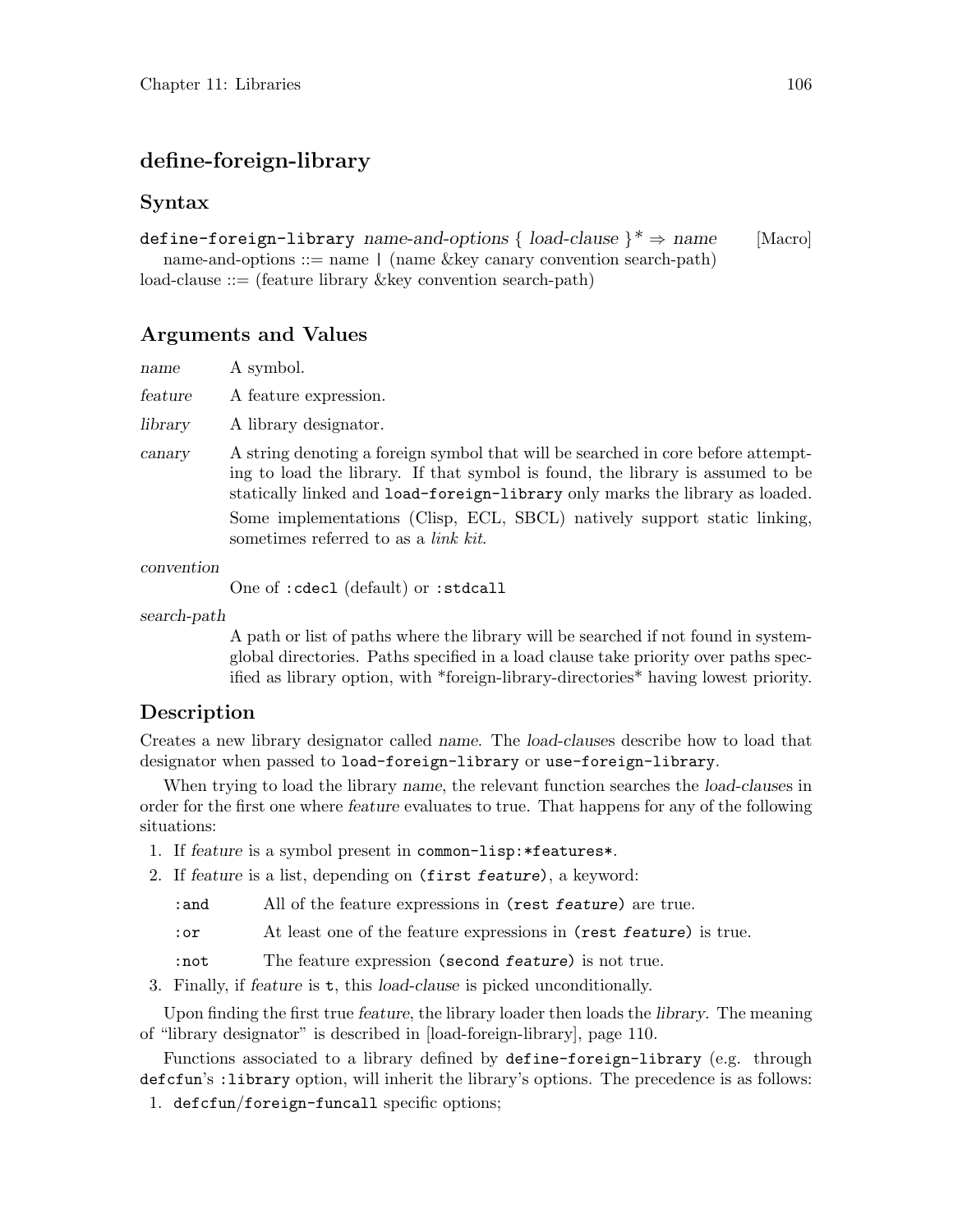- 2. load-clause options;
- 3. global library options (the name-and-options argument)

#### Examples

See [Section 4.3 \[Loading foreign libraries\], page 5](#page-8-0).

### See Also

[\[close-foreign-library\], page 104,](#page-107-0) [\[load-foreign-library\], page 110,](#page-113-0)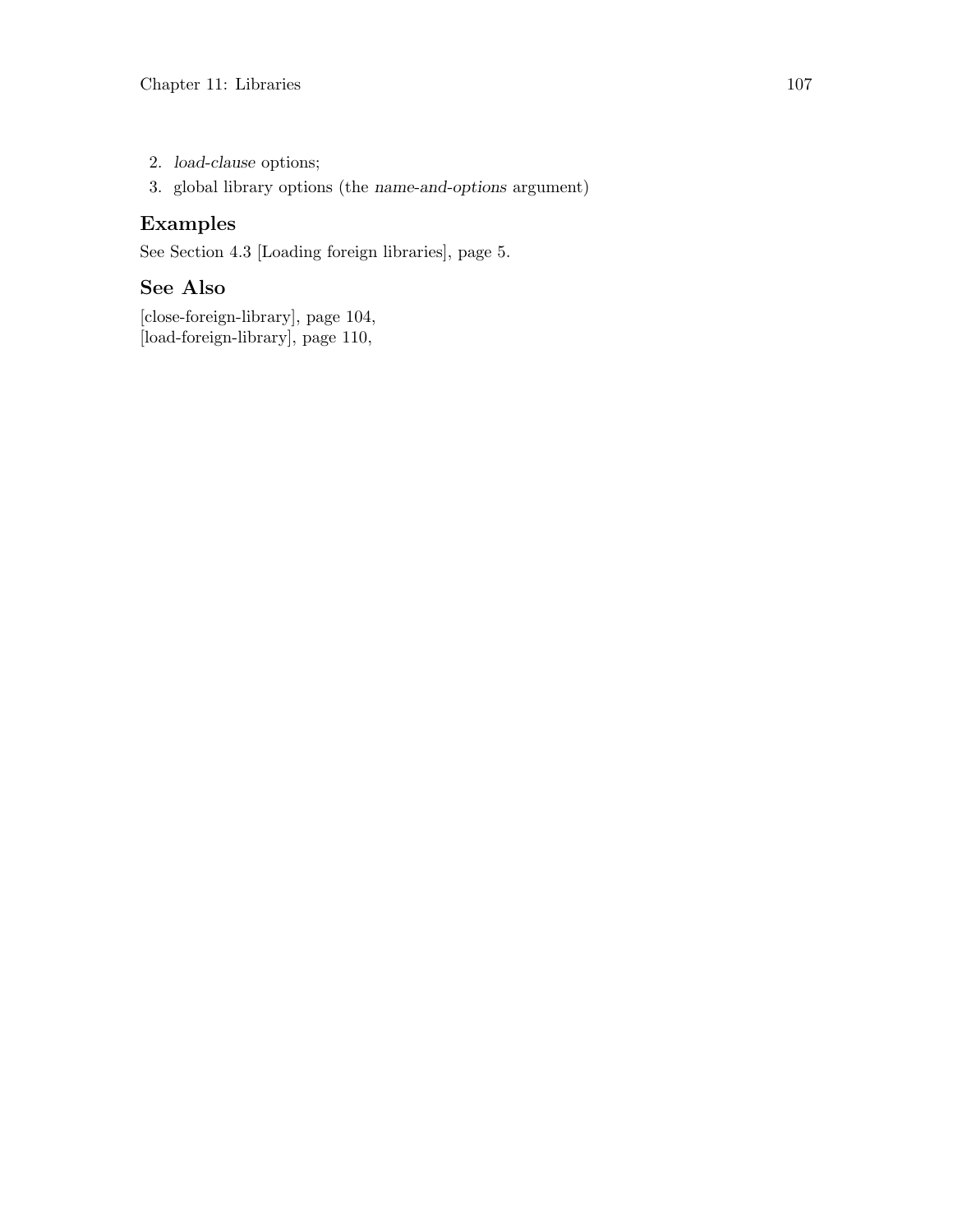#### <span id="page-111-0"></span>\*foreign-library-directories\*

#### Syntax

#### \*foreign-library-directories\* [Special Variable]

Value type

A list, in which each element is a string, a pathname, or a simple Lisp expression.

#### Initial value

The empty list.

#### Description

You should not have to use this variable.

Most, if not all, Lisps supported by CFFI have a reasonable default search algorithm for foreign libraries. For example, Lisps for UNIX usually call [dlopen\(3\)](http://www.opengroup.org/onlinepubs/009695399/functions/dlopen.html), which in turn looks in the system library directories. Only if that fails does CFFI look for the named library file in these directories, and load it from there if found.

Thus, this is intended to be a CFFI-only fallback to the library search configuration provided by your operating system. For example, if you distribute a foreign library with your Lisp package, you can add the library's containing directory to this list and portably expect CFFI to find it.

A simple Lisp expression is intended to provide functionality commonly used in search paths such as ASDF's<sup>1</sup>, and is defined recursively as follows:<sup>2</sup>

- 1. A list, whose 'first' is a function designator, and whose 'rest' is a list of simple Lisp expressions to be evaluated and passed to the so-designated function. The result is the result of the function call.
- 2. A symbol, whose result is its symbol value.
- 3. Anything else evaluates to itself.

The result of evaluating the simple Lisp expression should yield a *designator* for a list of pathname designators.

Note: in Common Lisp,  $\#p''/foo/bar''$  designates the *bar* file within the */foo* directory whereas  $\sharp p''/foo/bar''$  designates the */foo/bar* directory. Keep that in mind when customising the value of \*foreign-library-directories\*.

#### Examples

\$ ls  $-1$  liblibli.so libli.lisp

In libli.lisp:

(pushnew #P"/home/sirian/lisp/libli/" \*foreign-library-directories\*

<sup>&</sup>lt;sup>1</sup> See Section "Using asdf to load systems" in asdf: another system definition facility, for information on asdf:\*central-registry\*.

 $2$  See mini-eval in libraries.lisp for the source of this definition. As is always the case with a Lisp eval, it's easier to understand the Lisp definition than the english.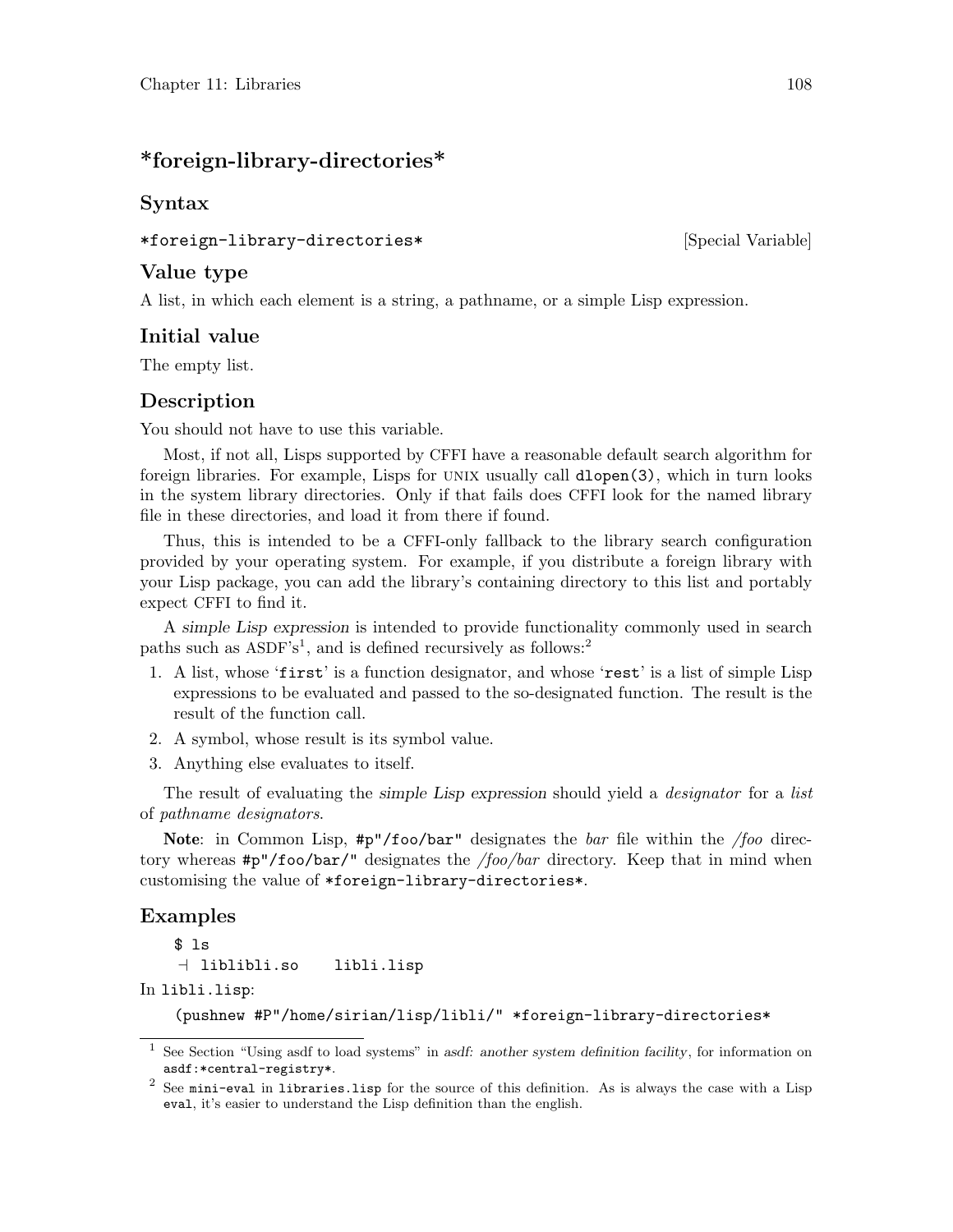:test #'equal)

(load-foreign-library '(:default "liblibli"))

The following example would achieve the same effect:

```
(pushnew '(merge-pathnames #p"lisp/libli/" (user-homedir-pathname))
          *foreign-library-directories*
          :test #'equal)
\Rightarrow ((MERGE-PATHNAMES #P"lisp/libli/" (USER-HOMEDIR-PATHNAME)))
```

```
(load-foreign-library '(:default "liblibli"))
```
#### See also

[\[\\*darwin-framework-directories\\*\], page 105,](#page-108-0) [\[define-foreign-library\], page 106,](#page-109-0)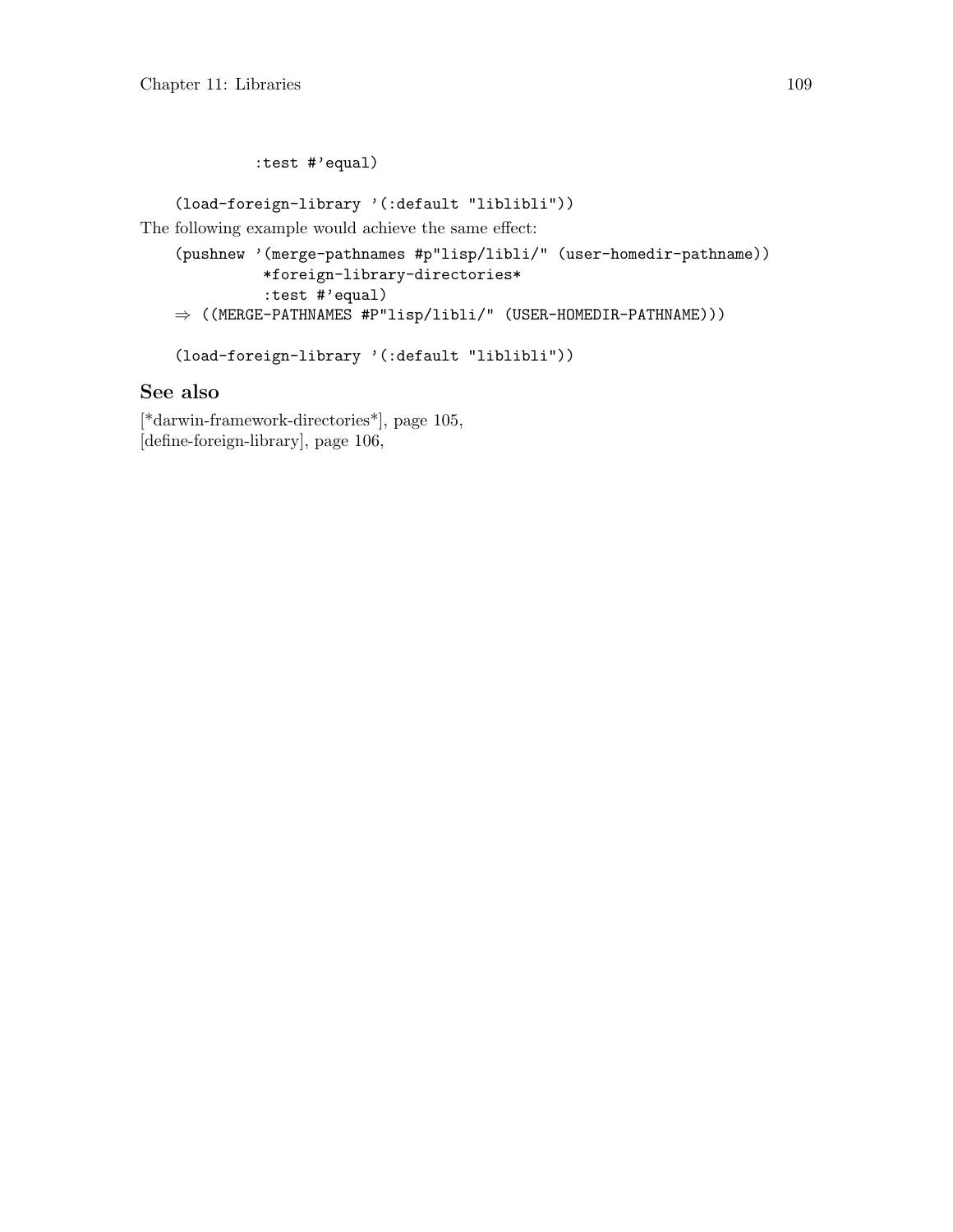### <span id="page-113-0"></span>load-foreign-library

#### Syntax

#### load-foreign-library library-designator ⇒ library [Function]

Arguments and Values

library-designator A library designator.

library-designator An instance of foreign-library.

### Description

Load the library indicated by *library-designator*. A *library designator* is defined as follows:

- 1. If a symbol, is considered a name previously defined with define-foreign-library.
- 2. If a string or pathname, passed as a namestring directly to the implementation's foreign library loader. If that fails, search the directories in \*foreign-library-directories\* with cl:probe-file; if found, the absolute path is passed to the implementation's loader.
- 3. If a list, the meaning depends on (first library):
	- :framework

The second list element is taken to be a Darwin framework name, which is then searched in \*darwin-framework-directories\*, and loaded when found.

- :or Each remaining list element, itself a library designator, is loaded in order, until one succeeds.
- :default The name is transformed according to the platform's naming convention to shared libraries, and the resultant string is loaded as a library designator. For example, on UNIX, the name is suffixed with .so.

If the library is already loaded it will be reloaded.

If the load fails, signal a load-foreign-library-error.

Please note: For system libraries, you should not need to specify the directory containing the library. Each operating system has its own idea of a default search path, and you should rely on it when it is reasonable.

#### Implementation-specific Notes

On ECL platforms where its dynamic FFI is not supported (ie. when :dffi is not present in \*features\*), cffi:load-foreign-library does not work and you must use ECL's own ffi:load-foreign-library with a constant string argument.

#### Examples

See [Section 4.3 \[Loading foreign libraries\], page 5](#page-8-0).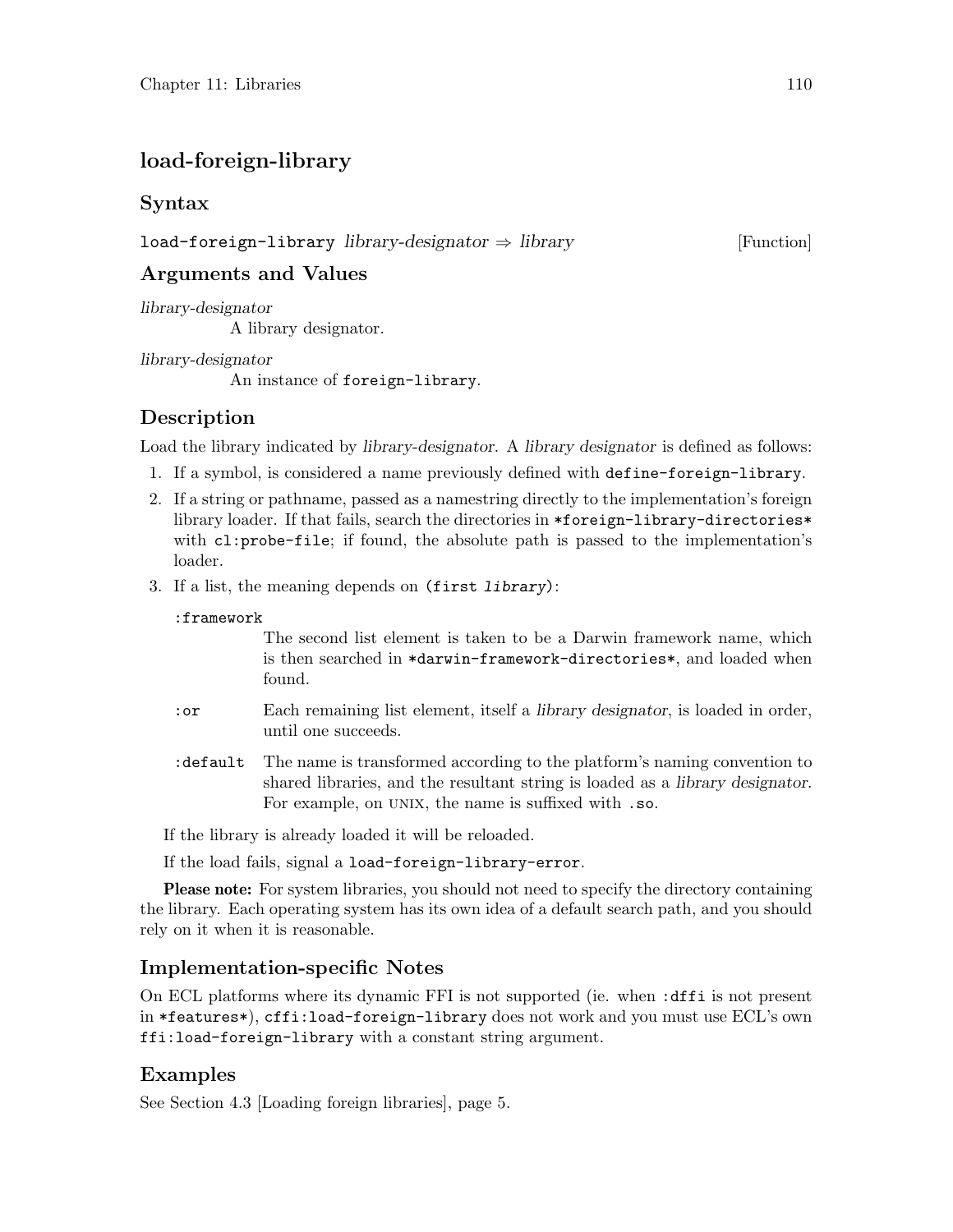### See Also

[\[close-foreign-library\], page 104,](#page-107-0) [\[\\*darwin-framework-directories\\*\], page 105,](#page-108-0)  $\left[$ define-foreign-library $\right]$ , page 106, [\[\\*foreign-library-directories\\*\], page 108,](#page-111-0) [\[load-foreign-library-error\], page 112,](#page-115-0) [\[use-foreign-library\], page 113,](#page-116-0)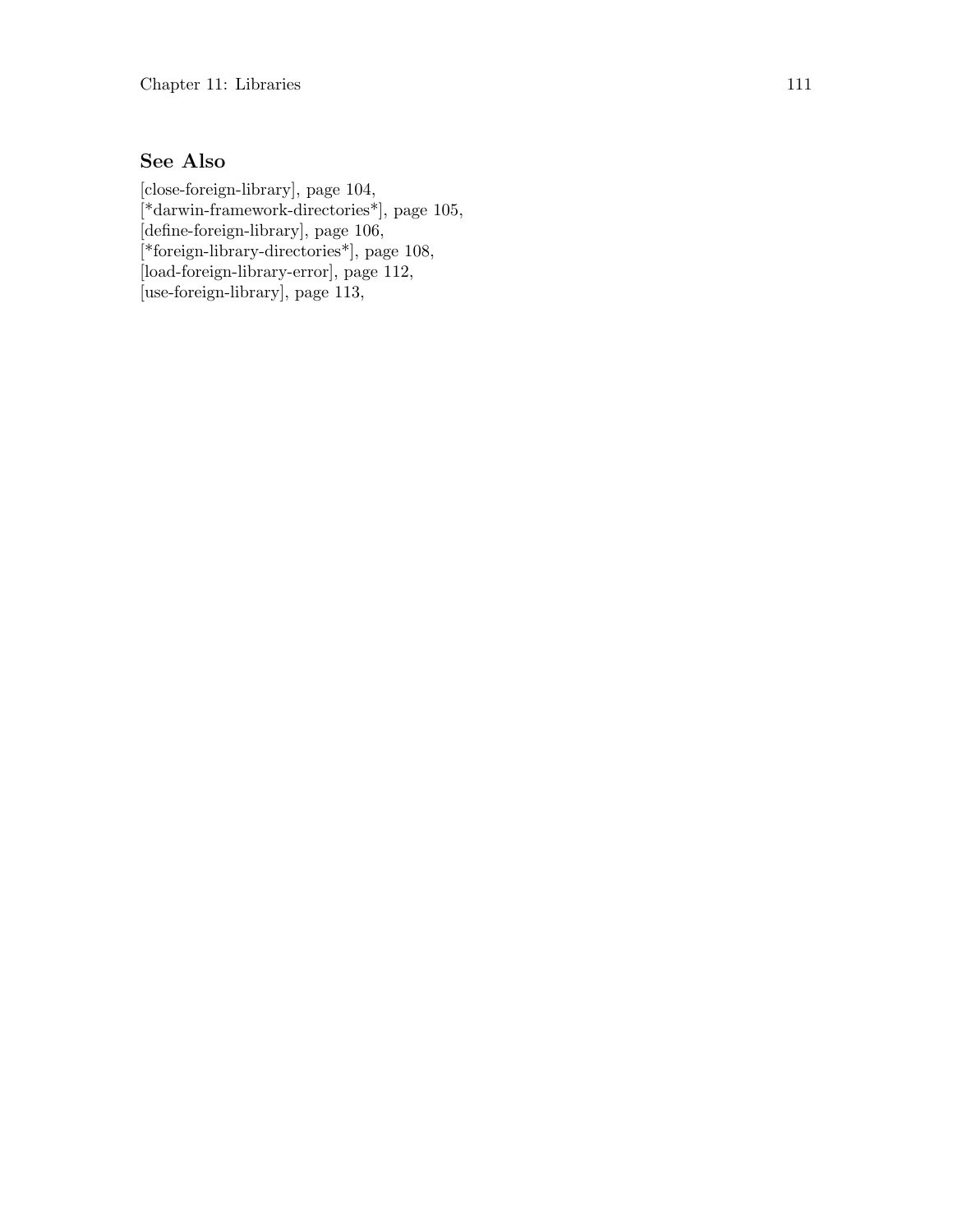### <span id="page-115-0"></span>load-foreign-library-error

### Syntax

load-foreign-library-error [Condition Type]

#### Class precedence list

load-foreign-library-error, error, serious-condition, condition, t

### Description

Signalled when a foreign library load completely fails. The exact meaning of this varies depending on the real conditions at work, but almost universally, the implementation's error message is useless. However, CFFI does provide the useful restarts retry and use-value; invoke the retry restart to try loading the foreign library again, or the use-value restart to try loading a different foreign library designator.

#### See also

[\[load-foreign-library\], page 110,](#page-113-0)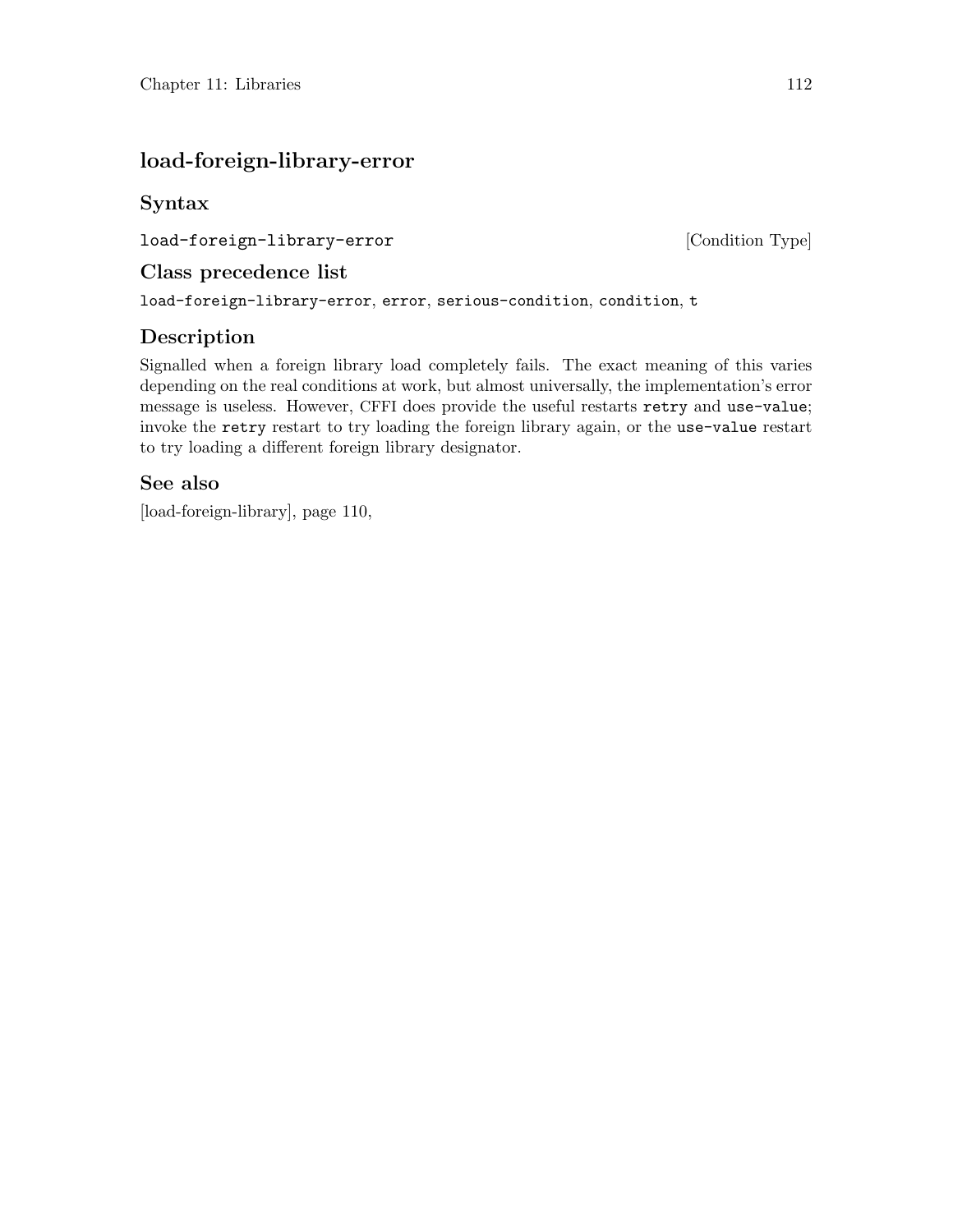## <span id="page-116-0"></span>use-foreign-library

### Syntax

use-foreign-library name [Macro]

#### Arguments and values

name A library designator; unevaluated.

### Description

See [\[load-foreign-library\], page 110](#page-113-0), for the meaning of "library designator". This is intended to be the top-level form used idiomatically after a define-foreign-library form to go ahead and load the library. Finally, on implementations where the regular evaluation rule is insufficient for foreign library loading, it loads it at the required time.<sup>1</sup>

#### Examples

See [Section 4.3 \[Loading foreign libraries\], page 5](#page-8-0).

#### See also

[\[load-foreign-library\], page 110,](#page-113-0)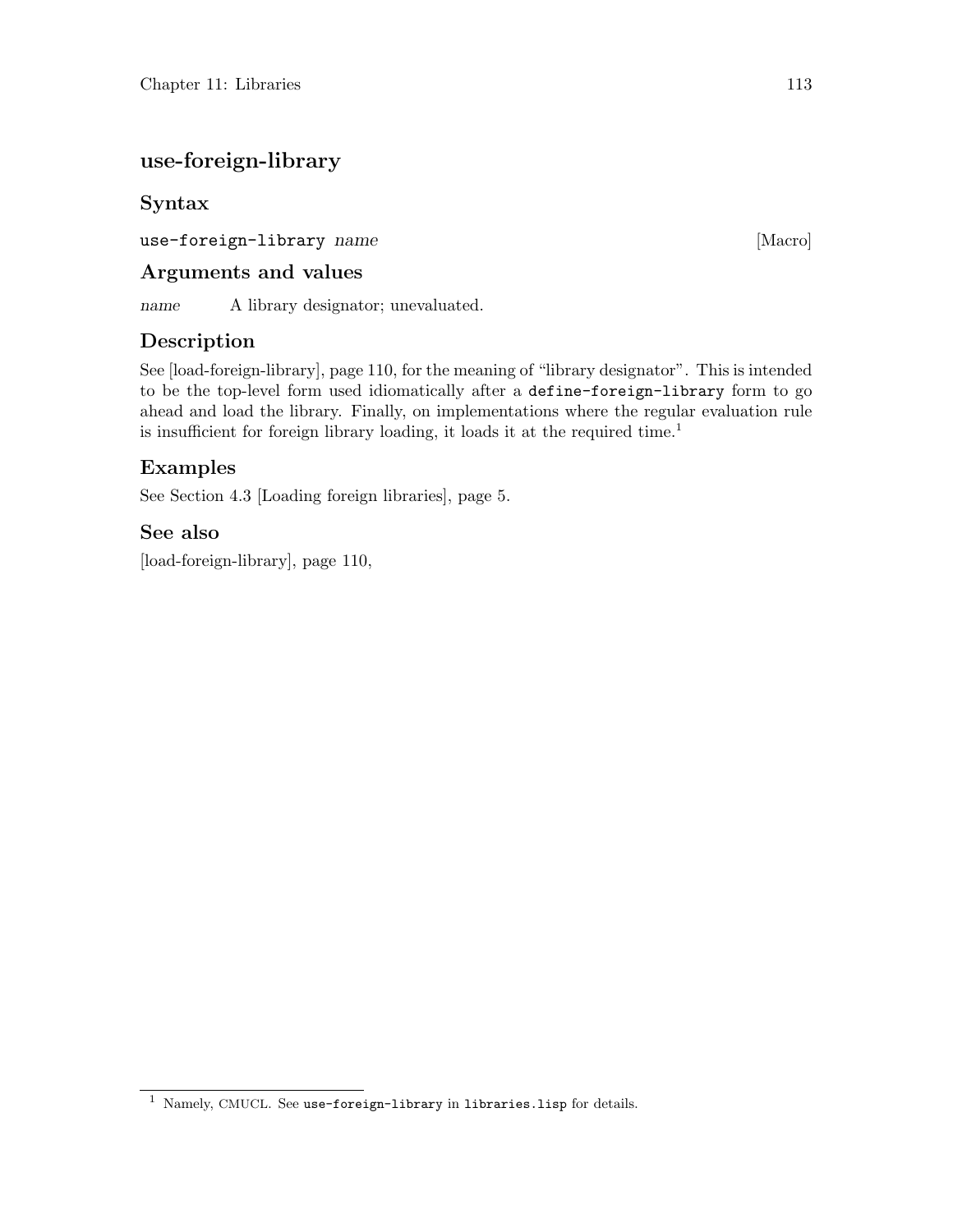# <span id="page-117-0"></span>12 Callbacks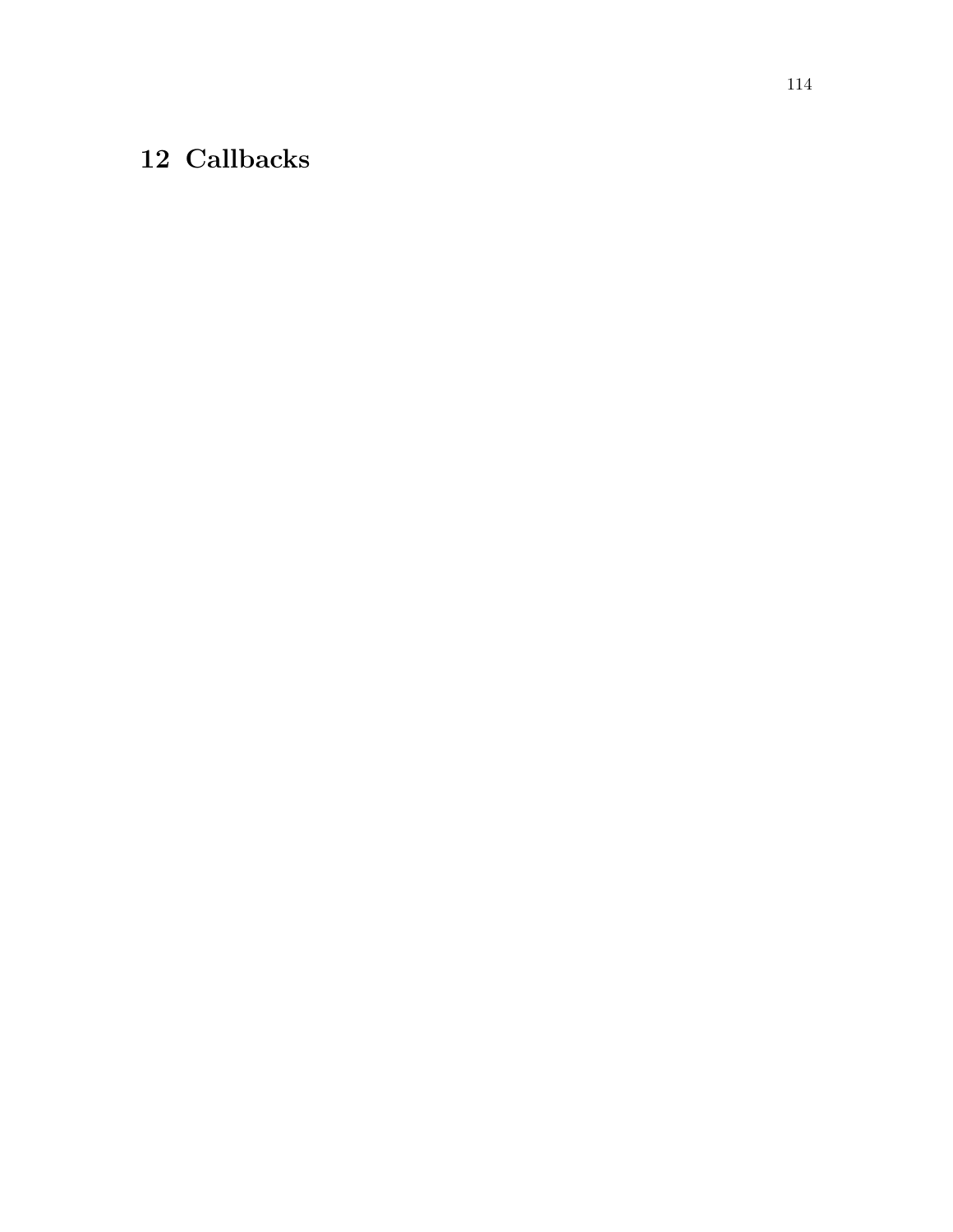### <span id="page-118-0"></span>callback

#### Syntax

callback symbol  $\Rightarrow$  pointer [Macro]

#### Arguments and Values

symbol A symbol denoting a callback.

pointer new-value A pointer.

### Description

The callback macro is analogous to the standard CL special operator function and will return a pointer to the callback denoted by the symbol name.

### Examples

CFFI> (defcallback sum :int ((a :int) (b :int))  $(+a b))$  $\Rightarrow$  SUM CFFI> (callback sum) ⇒ #<A Mac Pointer #x102350>

#### See Also

[\[get-callback\], page 118,](#page-121-0) [\[defcallback\], page 116,](#page-119-0)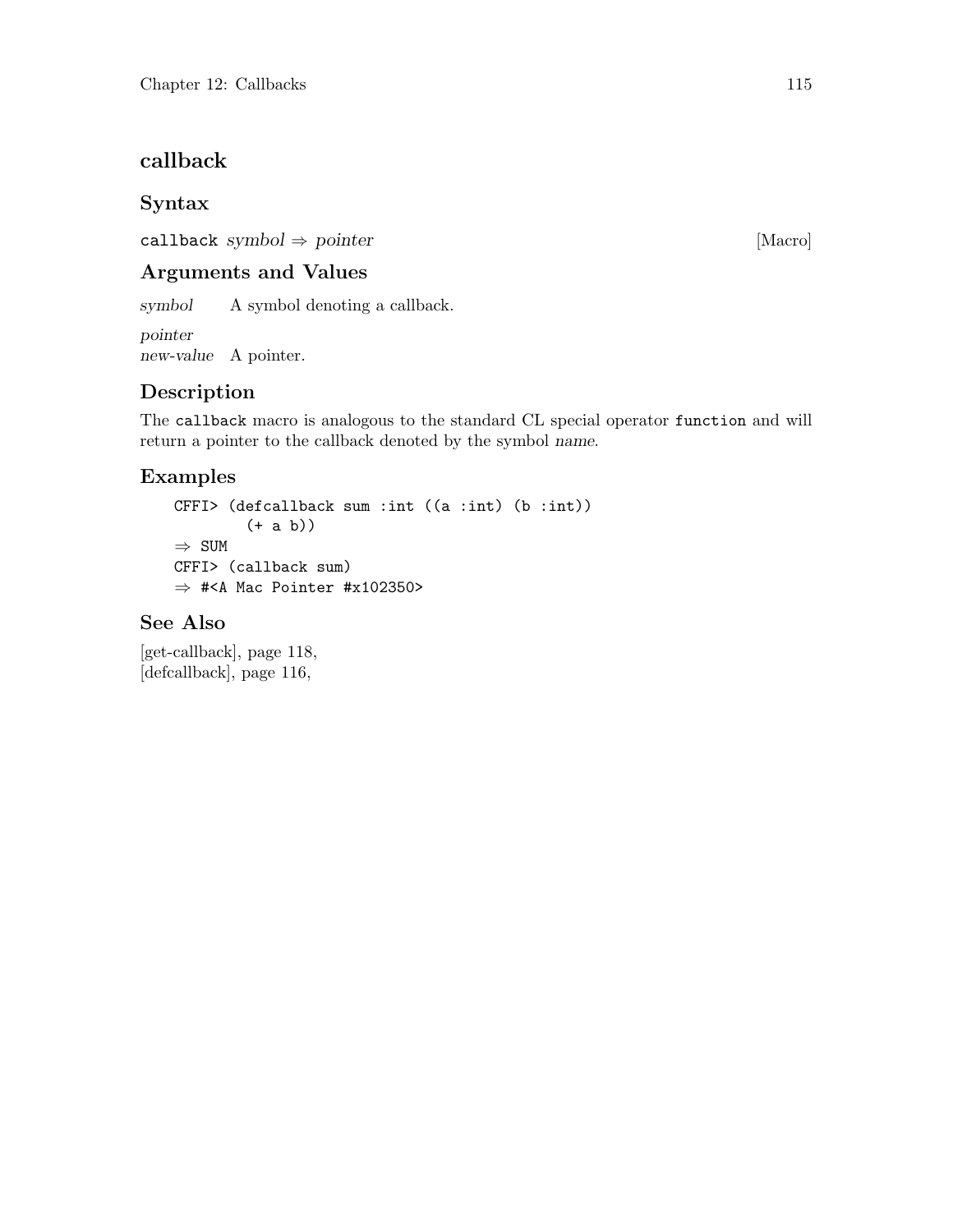### <span id="page-119-0"></span>defcallback

#### Syntax

deficallback name-and-options return-type arguments  $\&$ body body  $\Rightarrow$  [Macro] name name-and-options ::= name | (name &key convention) arguments  $::= (\{ (arg\$ name arg-type $) \}^*)$ 

#### Arguments and Values

name A symbol naming the callback created.

return-type

The foreign type for the callback's return value.

arg-name A symbol.

arg-type A foreign type.

convention

One of :cdecl (default) or :stdcall.

#### Description

The defcallback macro defines a Lisp function that can be called from C. The arguments passed to this function will be converted to the appropriate Lisp representation and its return value will be converted to its C representation.

This Lisp function can be accessed by the callback macro or the get-callback function.

Portability note: defcallback will not work correctly on some Lisps if it's not a top-level form.

#### Examples

```
(defcfun "qsort" :void
  (base :pointer)
  (nmemb :int)
  (size :int)
  (fun-compar :pointer))
(defcallback < :int ((a :pointer) (b :pointer))
  (let ((x (mem-ref a :int))
        (y (mem-ref b :int)))
    \text{(cond } ((> x y) 1)((< x y) -1)(t 0))))CFFI> (with-foreign-object (array :int 10)
        ;; Initialize array.
        (loop for i from 0 and n in '(7 2 10 4 3 5 1 6 9 8)
```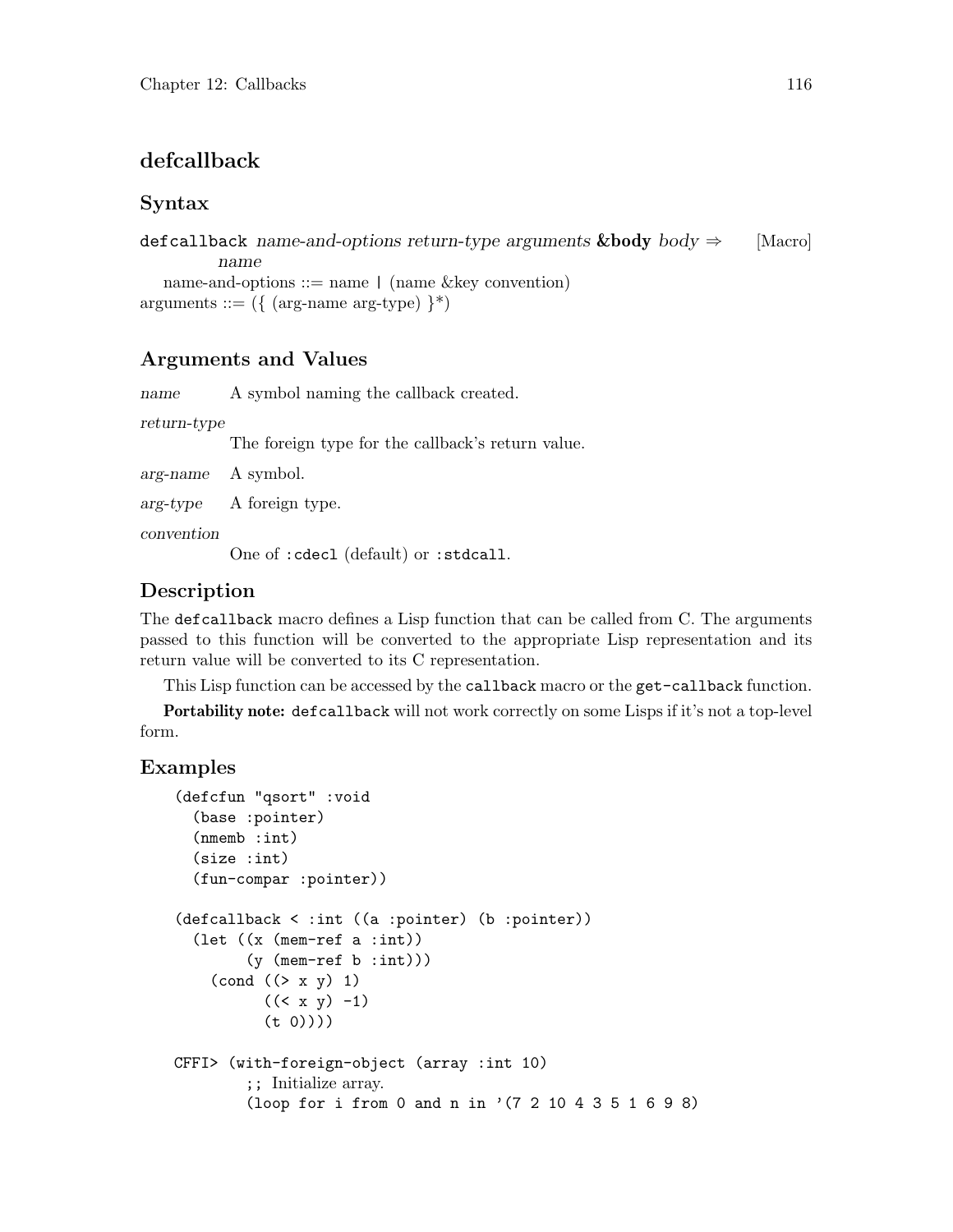do (setf (mem-aref array :int i) n)) ;; Sort it. (qsort array 10 (foreign-type-size :int) (callback <)) ;; Return it as a list. (loop for i from 0 below 10 collect (mem-aref array :int i)))  $\Rightarrow$  (1 2 3 4 5 6 7 8 9 10)

#### See Also

[\[callback\], page 115,](#page-118-0) [\[get-callback\], page 118,](#page-121-0)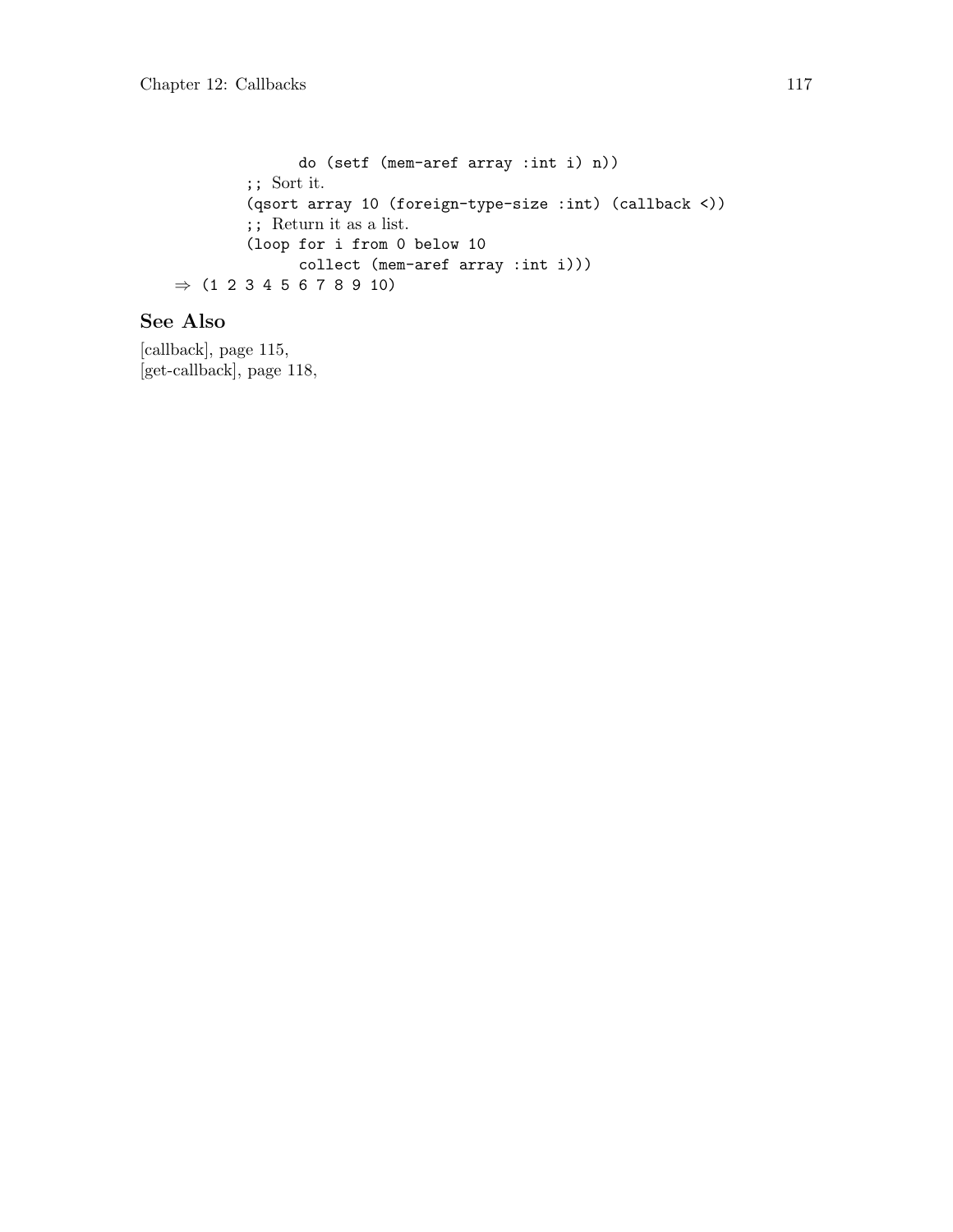### <span id="page-121-0"></span>get-callback

#### Syntax

 $get-callback symbol \Rightarrow pointer$  [Accessor]

#### Arguments and Values

symbol A symbol denoting a callback.

pointer A pointer.

#### Description

This is the functional version of the callback macro. It returns a pointer to the callback named by symbol suitable, for example, to pass as arguments to foreign functions.

#### Examples

```
CFFI> (defcallback sum :int ((a :int) (b :int))
        (+ a b))
⇒ SUM
CFFI> (get-callback 'sum)
⇒ #<A Mac Pointer #x102350>
```
#### See Also

[\[callback\], page 115,](#page-118-0) [\[defcallback\], page 116,](#page-119-0)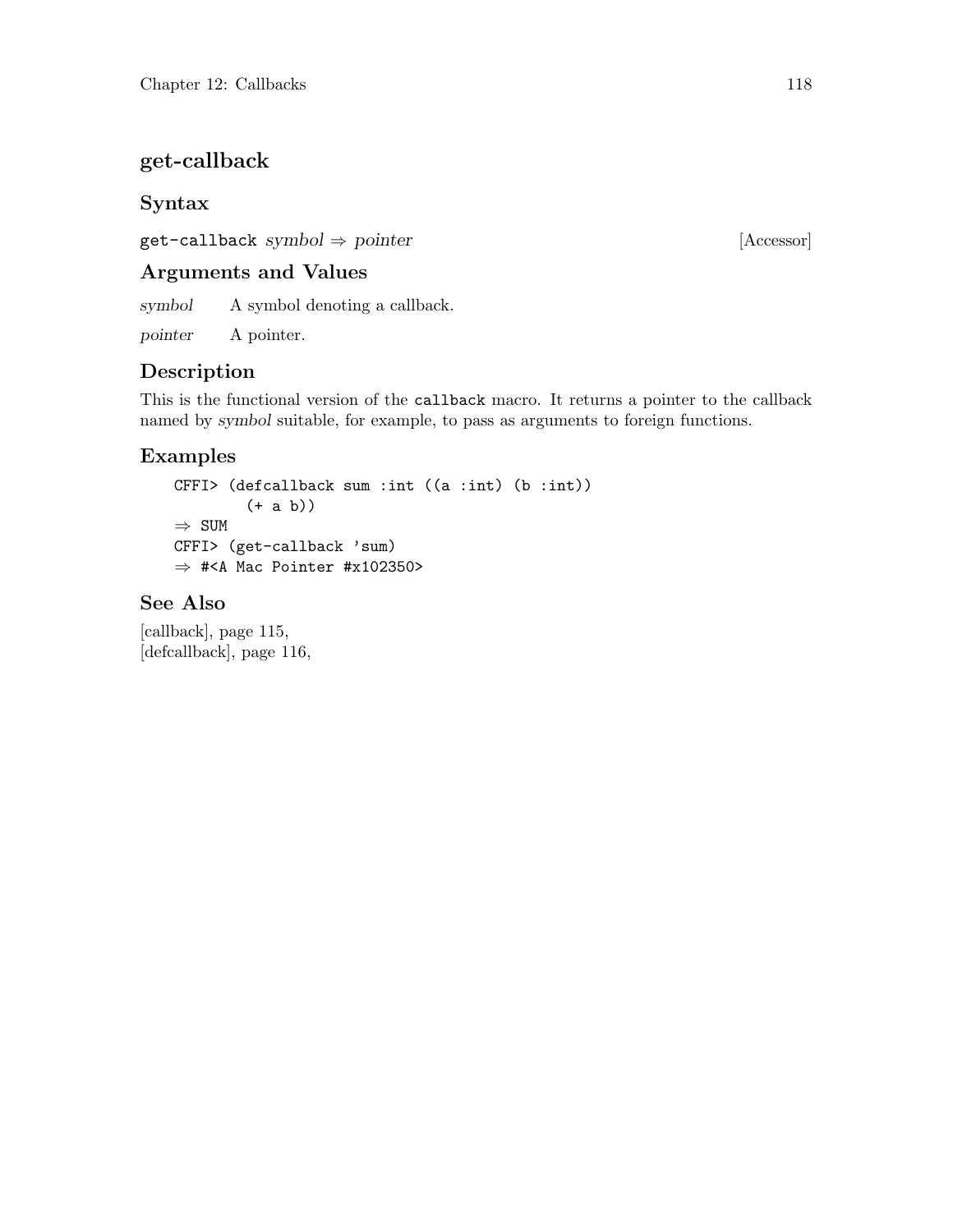## <span id="page-122-1"></span>13 The Groveller

CFFI-Grovel is a tool which makes it easier to write CFFI declarations for libraries that are implemented in C. That is, it grovels through the system headers, getting information about types and structures, so you don't have to. This is especially important for libraries which are implemented in different ways by different vendors, such as the UNIX/POSIX functions. The CFFI declarations are usually quite different from platform to platform, but the information you give to CFFI-Grovel is the same. Hence, much less work is required!

If you use ASDF, CFFI-Grovel is integrated, so that it will run automatically when your system is building. This feature was inspired by SB-Grovel, a similar SBCL-specific project. CFFI-Grovel can also be used without ASDF.

#### 13.1 Building FFIs with CFFI-Grovel

CFFI-Grovel uses a specification file (\*.lisp) describing the features that need groveling. The C compiler is used to retrieve this data and write a Lisp file (\*.cffi.lisp) which contains the necessary CFFI definitions to access the variables, structures, constants, and enums mentioned in the specification.

CFFI-Grovel provides an ASDF component for handling the necessary calls to the C compiler and resulting file management.

#### <span id="page-122-0"></span>13.2 Specification File Syntax

The specification files are read by the normal Lisp reader, so they have syntax very similar to normal Lisp code. In particular, semicolon-comments and reader-macros will work as expected.

There are several forms recognized by CFFI-Grovel:

| progn & rest forms                                                                                                                                                                                                  | [Grovel Form] |
|---------------------------------------------------------------------------------------------------------------------------------------------------------------------------------------------------------------------|---------------|
| Processes a list of forms. Useful for conditionalizing several forms. For example:                                                                                                                                  |               |
| #+freebsd<br>(progn<br>(constant (ev-enable "EV_ENABLE"))<br>(constant (ev-disable "EV_DISABLE")))                                                                                                                  |               |
| include &rest files<br>Include the specified files (specified as strings) in the generated C source code.                                                                                                           | [Grovel Form] |
| in-package symbol<br>Set the package to be used for the final Lisp output.                                                                                                                                          | [Grovel Form] |
| ctype lisp-name size-designator<br>Define a CFFI foreign type for the string in size-designator, e.g. (ctype:pid"pid_<br>t").                                                                                       | [Grovel Form] |
| constant (lisp-name & rest c-names) & key type documentation<br>optional<br>Search for the constant named by the first <i>c</i> -name string found to be known to the<br>C preprocessor and define it as lisp-name. | [Grovel Form] |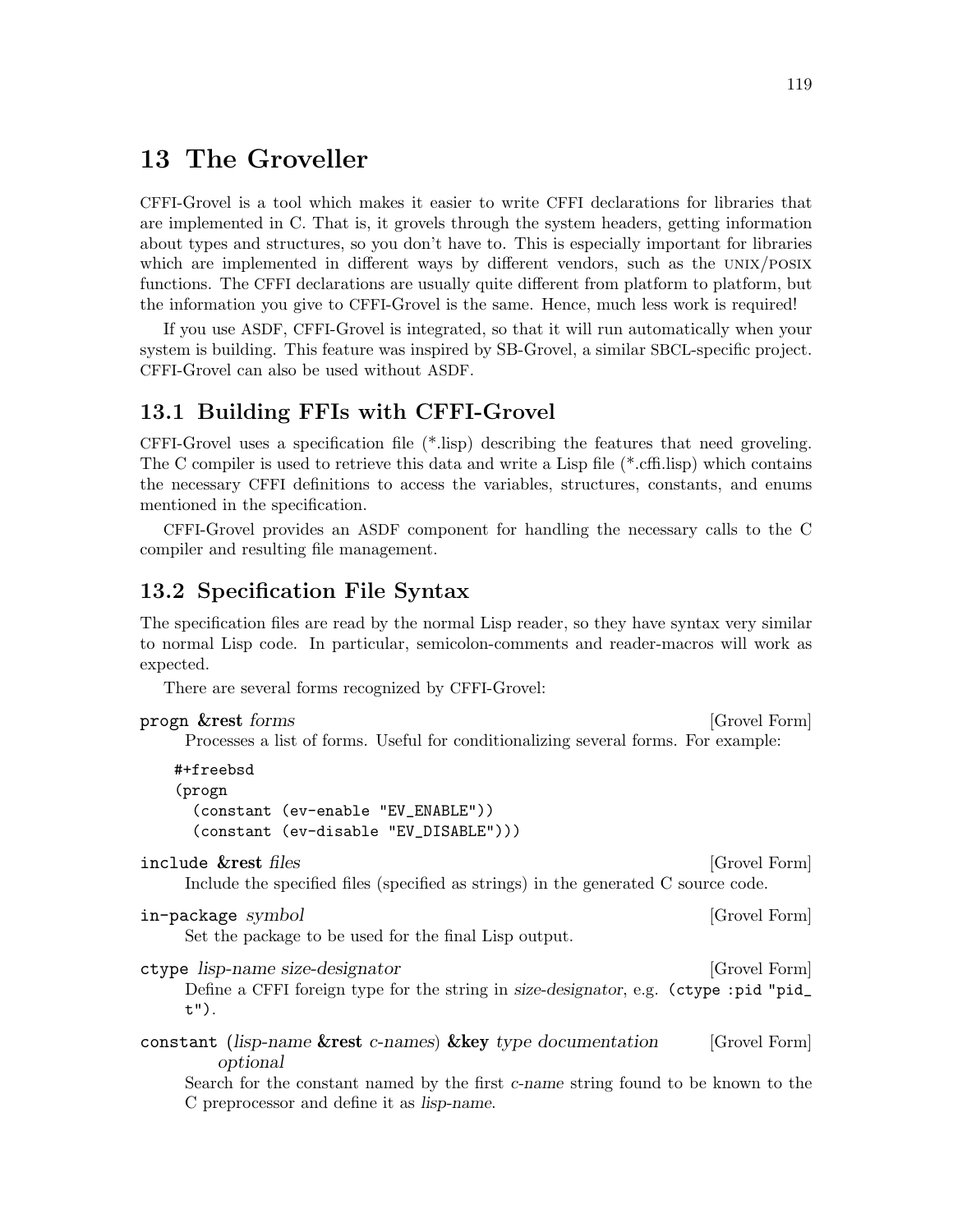<span id="page-123-0"></span>The type keyword argument specifies how to grovel the constant: either integer (the default) or double-float. If optional is true, no error will be raised if all the c-names are unknown. If lisp-name is a keyword, the actual constant will be a symbol of the same name interned in the current package.

feature lisp-feature-name c-name & key feature-list [Grovel Form] Adds lisp-feature-name to the list feature-list if the c-name string is known to the C preprocessor. feature-list defaults to cl:\*features\*.

define name **&optional** value  $\begin{bmatrix} \text{Grouel Form} \end{bmatrix}$ Defines an additional C preprocessor symbol, which is useful for altering the behavior of included system headers.

#### cc-flags &rest flags (Grovel Form)

Adds cc-flags to the command line arguments used for the C compiler invocation.

#### pkg-config-cflags pkg &key optional [Grovel Form]

Adds pkg to the command line arguments for the external program pkg-config and runs it to retrieve the relevant include flags used for the C compiler invocation. This syntax can be used instead of hard-coding paths using cc-flags, and ensures that include flags are added correctly on the build system. Assumes pkg-config is installed and working. pkg is a string that identifies an installed pkg-config package. See the pkg-config manual for more information. If optional is true, failure to execute pkg-config does not abort compilation.

cstruct lisp-name c-name slots [Grovel Form] Define a CFFI foreign struct with the slot data specfied. Slots are of the form (lisp-name c-name &key type count (signed t)).

cunion lisp-name c-name slots [Grovel Form] Identical to cstruct, but defines a CFFI foreign union.

cstruct-and-class *c*-name slots [Grovel Form] Defines a CFFI foreign struct, as with cstruct and defines a CLOS class to be used with it. This is useful for mapping foreign structures to application-layer code that shouldn't need to worry about memory allocation issues.

cvar namespec type **&key** read-only [Grovel Form] Defines a foreign variable of the specified type, even if that variable is potentially a C preprocessor pseudo-variable. e.g. (cvar ("errno" errno) errno-values), assuming that errno-values is an enum or equivalent to type : int.

The namespec is similar to the one used in [\[defcvar\], page 88.](#page-91-0)

cenum name-and-opts &rest elements [Grovel Form] Defines a true C enum, with elements specified as ((lisp-name &rest c-names) &key optional documentation). name-and-opts can be either a symbol as name, or a list (name &key base-type define-constants). If define-constants is non-null, a Lisp constant will be defined for each enum member.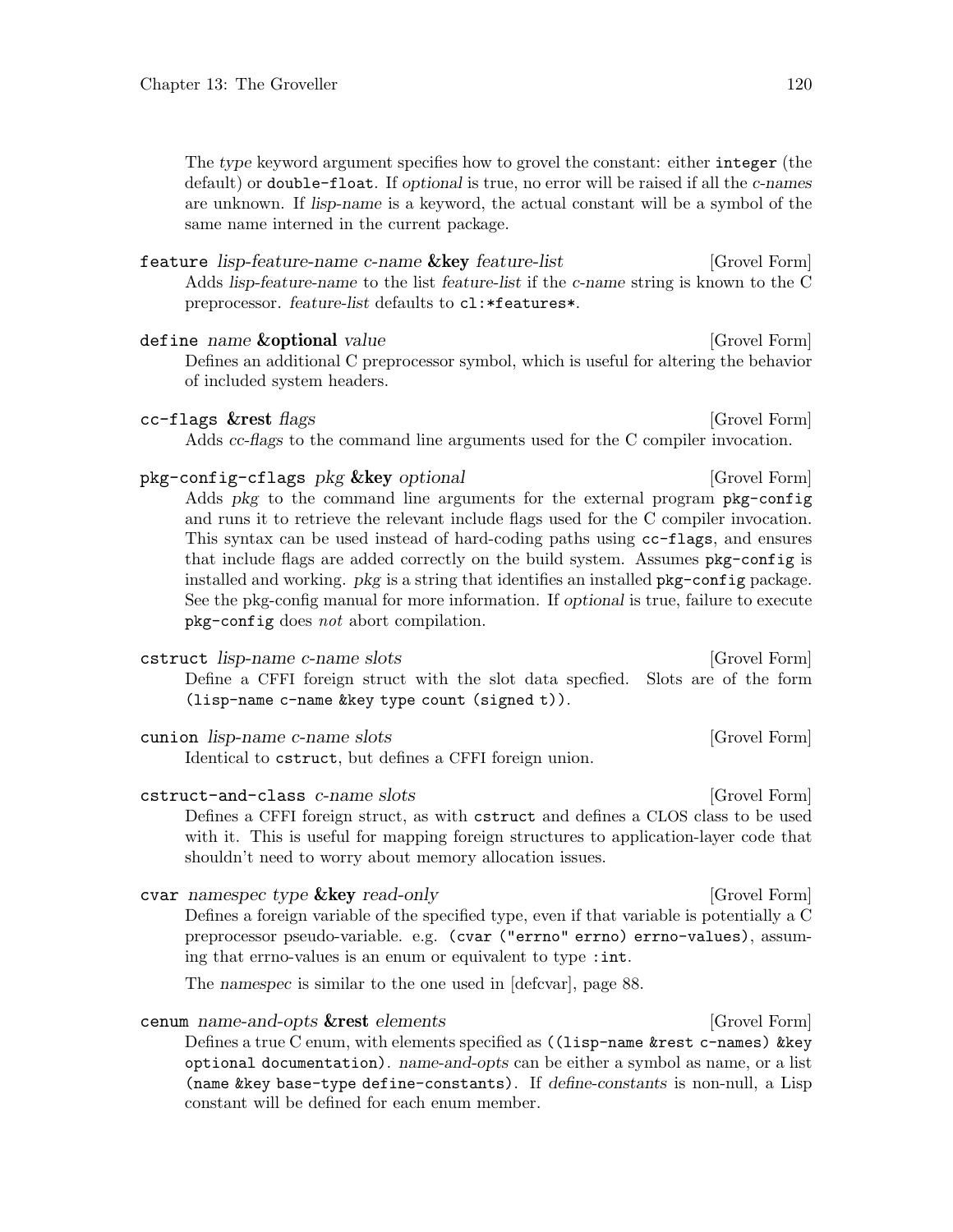<span id="page-124-0"></span>constantenum name-and-opts &rest elements [Grovel Form] Defines an enumeration of pre-processor constants, with elements specified as ((lisp-name &rest c-names) &key optional documentation). name-and-opts can be either a symbol as name, or a list (name &key base-type define-constants). If define-constants is non-null, a Lisp constant will be defined for each enum member.

This example defines : af-inet to represent the value held by  $AF$ \_INET or PF\_INET, whichever the pre-processor finds first. Similarly for : af-packet, but no error will be signalled if the platform supports neither AF\_PACKET nor PF\_PACKET.

```
(constantenum address-family
```

```
((:af-inet "AF_INET" "PF_INET")
:documentation "IPv4 Protocol family")
((:af-local "AF_UNIX" "AF_LOCAL" "PF_UNIX" "PF_LOCAL")
:documentation "File domain sockets")
((:af-inet6 "AF_INET6" "PF_INET6")
:documentation "IPv6 Protocol family")
((:af-packet "AF_PACKET" "PF_PACKET")
:documentation "Raw packet access"
:optional t))
```
bitfield name-and-opts &rest elements [Grovel Form] Defines a bitfield, with elements specified as ((lisp-name &rest c-names) &key optional documentation). name-and-opts can be either a symbol as name, or a list (name &key base-type). For example:

```
(bitfield flags-ctype
  ((:flag-a "FLAG_A"):documentation "DOCU_A")
  ((:flag-b "FLAG_B" "FLAG_B_ALT")
    :documentation "DOCU_B")
  ((:flag-c "FLAG_C")
    :documentation "DOCU_C"
    :optional t))
```
### 13.3 ASDF Integration

An example software project might contain four files; an ASDF file, a package definition file, an implementation file, and a CFFI-Grovel specification file.

The ASDF file defines the system and its dependencies. Notice the use of eval-when to ensure CFFI-Grovel is present and the use of (cffi-grovel:grovel-file name &key cc-flags) instead of (:file name).

The example-software.asd file would look like that:

```
;;; CFFI-Grovel is needed for processing grovel-file components
(defsystem "example-software"
  :defsystem-depends-on ("cffi-grovel")
  :depends-on ("cffi")
  :serial t
  :components
```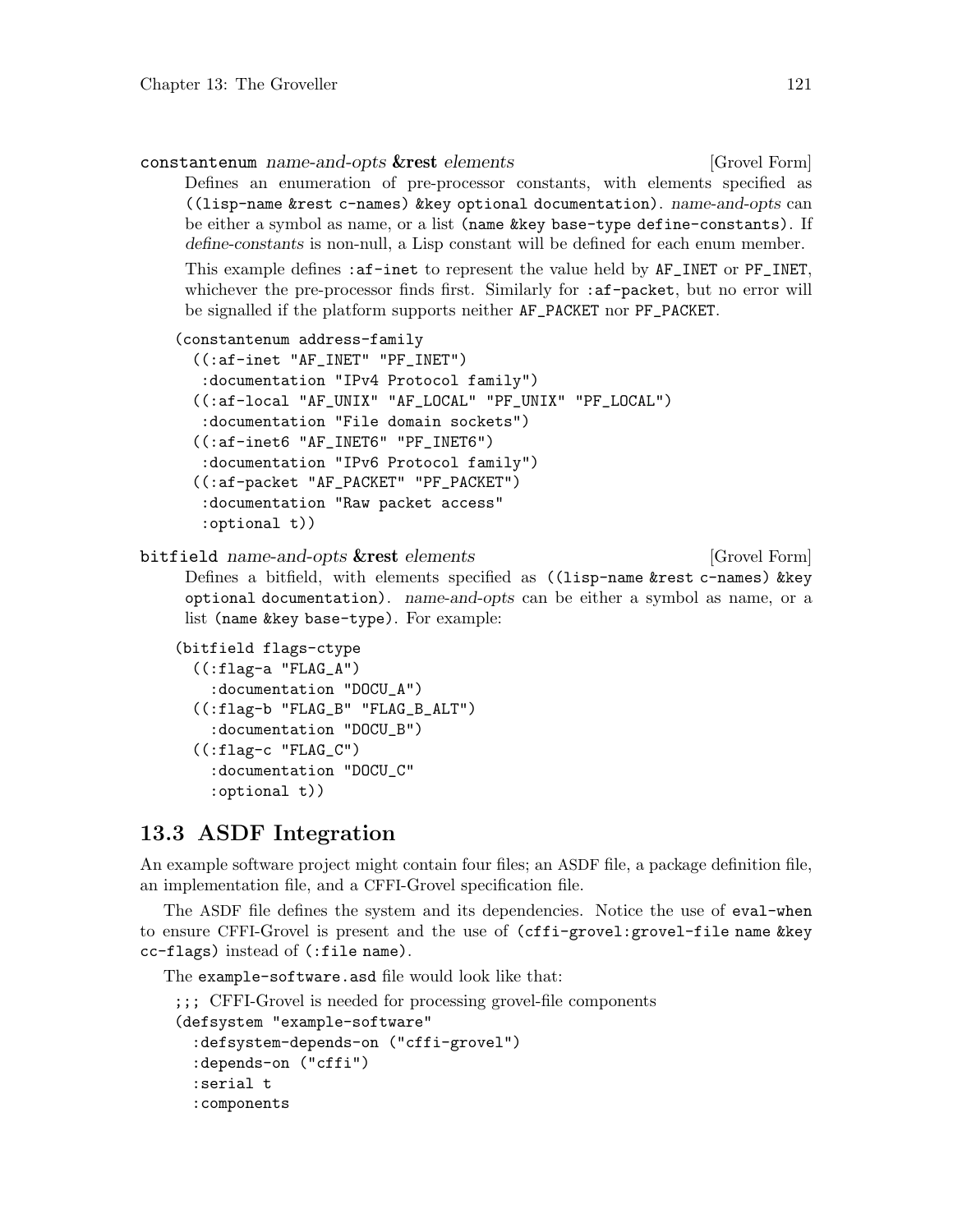```
((:file "package")
(:cffi-grovel-file "example-grovelling")
(:cffi-wrapper-file "example-wrappers")
(:file "example")))
```
The package.lisp file would contain one or several defpackage forms, to remove circular dependencies and make building the project easier. Note that you may or may not want to :use your internal package.

**Implementor's note:** Note that it's a not a good idea to :use when names may clash with, say, CL symbols. Or you could use uiop: define-package and its :  $mix$ option.

```
(defpackage #:example-internal
  (:use)
  (:nicknames #:exampleint))
(defpackage #:example-software
  (:export ...)
  (:use #:cl #:cffi #:exampleint))
```
The internal package is created by Lisp code output from the C program written by CFFI-Grovel; if your specification file is exampleint.lisp, the exampleint.cffi.lisp file will contain the CFFI definitions needed by the rest of your project. See [Section 13.2](#page-122-0) [\[Groveller Syntax\], page 119.](#page-122-0)

### 13.4 Implementation Notes

CFFI-Grovel will generate many files that not only architecture-specific, but also implementation-specific, and should not be distributed. ASDF will generate these files in its output cache; if you build with multiple architectures (e.g. with NFS/AFS home directories) or implementations, it is critical for avoiding clashes to keep this cache in an implementation-dependent directory (as is the default).

For foo-internal.lisp, the resulting foo-internal.c, foo-internal, and foo-internal.cffi.lisp are all platform-specific, either because of possible readermacros in foo-internal.lisp, or because of varying C environments on the host system. For this reason, it is not helpful to distribute any of those files; end users building CFFI-Grovel based software will need cffi-Grovel anyway.

Implementor's note: For now, after some experimentation with CLISP having no long-long, it seems appropriate to assert that the generated  $\cdot$  c files are architecture and operating-system dependent, but lisp-implementation independent. This way the same .c file (and so the same .grovel-tmp.lisp file) will be shareable between the implementations running on a given system.

### 13.5 Wrapper for Inline/Static Functions and Macros

In a shared library, information in static/inlined functions and macros are already removed during the compilation. Wrapper file enables to write an uninlined function wrapping the call to them.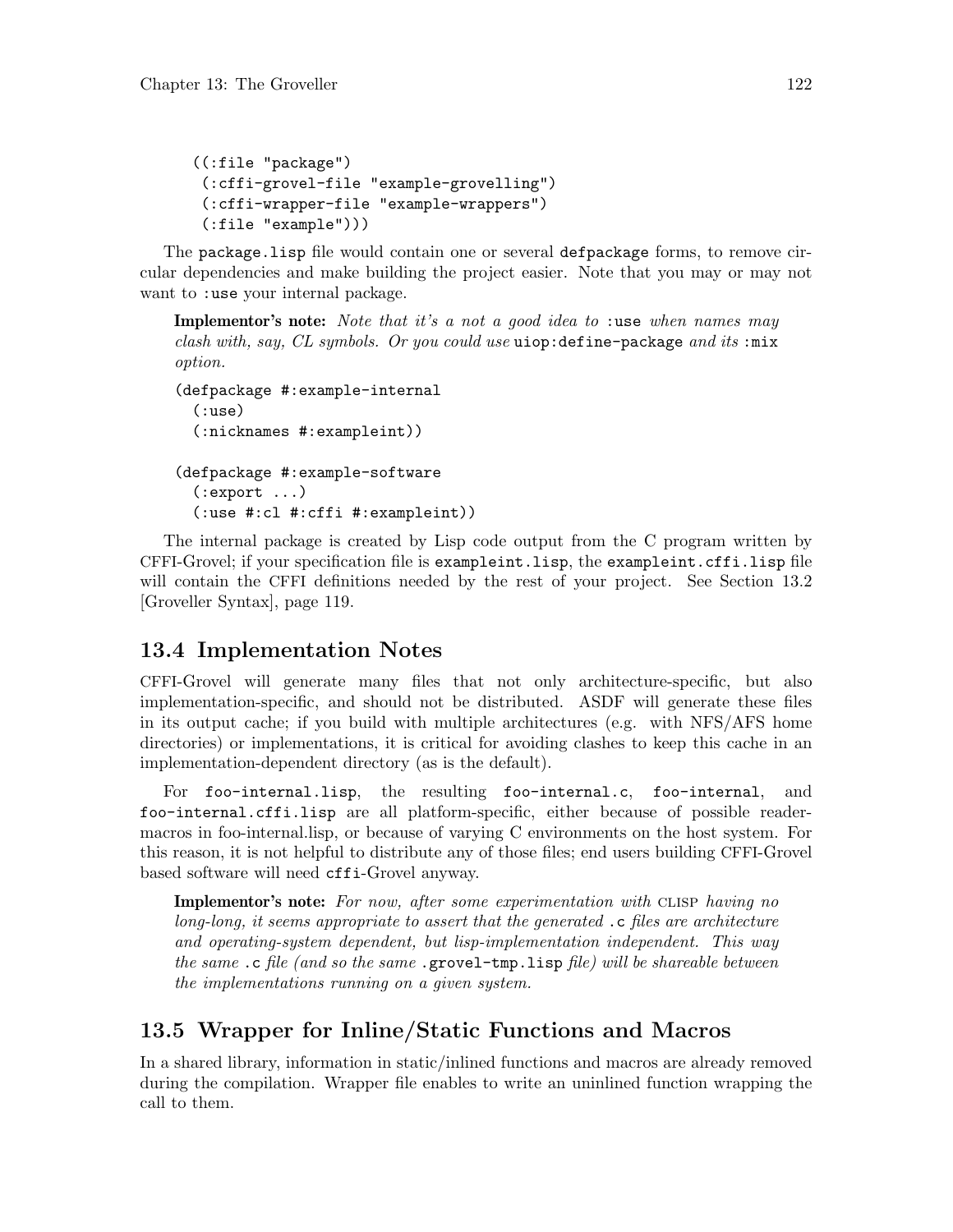<span id="page-126-0"></span>A wrapper file compilation/loading proceeds as follows: Unlike groveller which generates C code that emits lisp files containing cffi definitions, it generates C code, compiles it as a shared library, loads the library, generate the cffi definitions (as lisp code) and then loads the lisp code.

It has asdf integration similar to groveller.

```
(defsystem "example-software"
      :defsystem-depends-on ("cffi-grovel")
      :depends-on ("cffi")
      :serial t
      :components
      ((:file "package")
       (:cffi-grovel-file "example-grovelling")
       (:cffi-wrapper-file "example-wrappers") ;; <<--- this part
       (:file "example")))
defwrapper name-and-options return-type &rest args [Wrapper Form]
    static inline int foo(int i) {
      return 1+i;
    };
    #define bar(i) (1+(i))(in-package :mypackage)
    (defwrapper ("foo" foo) :int
      (i : int))(defwrapper ("bar" bar) :int
      (i : \text{int})Other forms are similar to grovel files.
progn &rest forms [Wrapper Form]
     Processes a list of forms. Useful for conditionalizing several forms. For example:
    #+freebsd
    (progn
      (constant (ev-enable "EV_ENABLE"))
      (constant (ev-disable "EV_DISABLE")))
include &rest files [Wrapper Form]
     Include the specified files (specified as strings) in the generated C source code.
in-package symbol intervals and [Wr] [Wrapper Form]
     Set the package to be used for the final Lisp output.
flags &rest flags and the set of the set of the set of the set of the set of the set of the set of the set of the set of the set of the set of the set of the set of the set of the set of the set of the set of the set of th
     Adds cc-flags to the command line arguments used for the C compiler invocation.
proclaim &rest proclaimations [Wrapper Form]
declaim &rest declaimations [Wrapper Form]
```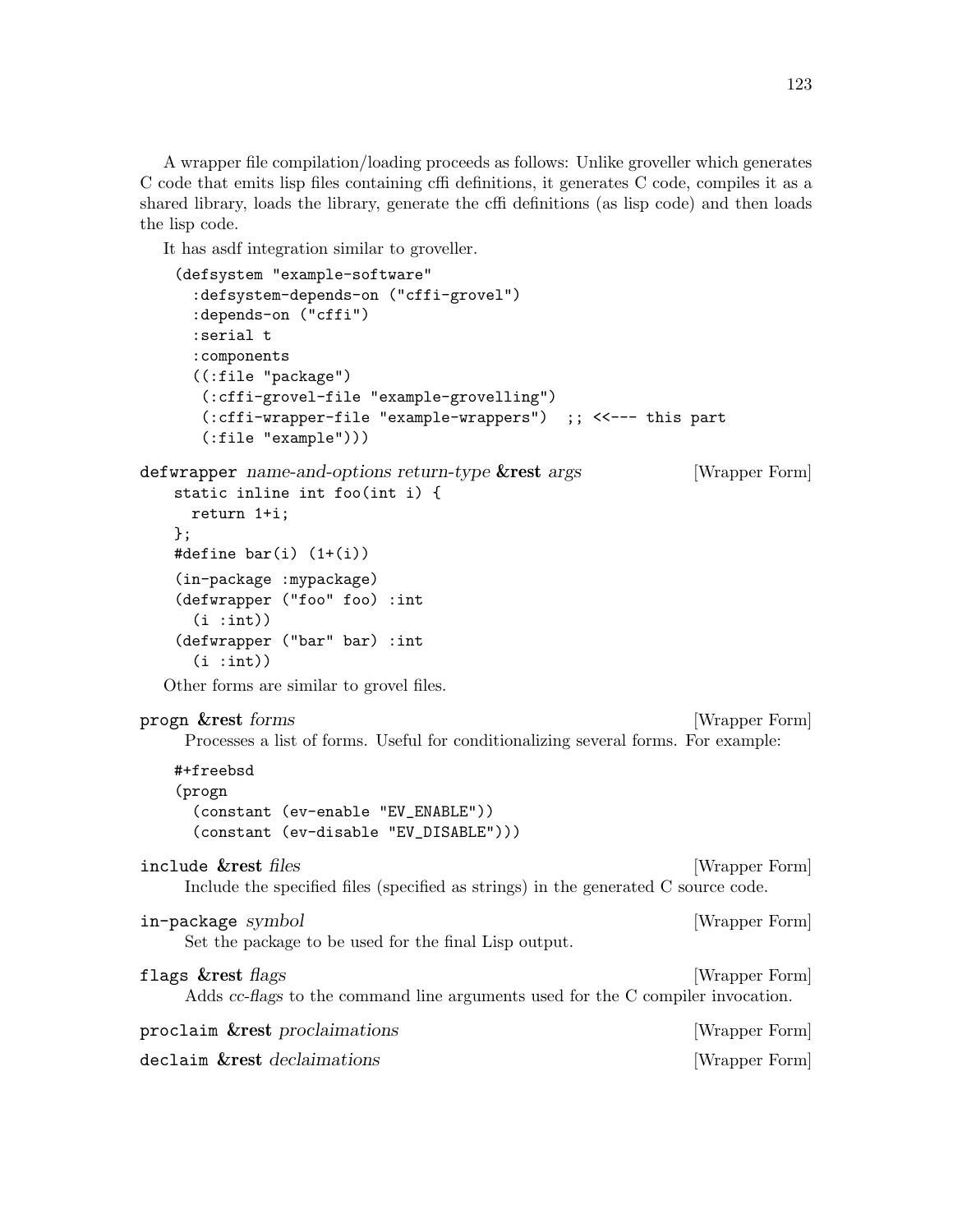## 14 Static Linking

On recent enough versions of supported implementations (currently, GNU CLISP 2.49 or later, CMUCL 2015-11 or later, and SBCL 1.2.17 or later, except SBCL 2.0.4), and with a recent enough ASDF (3.1.2 or later), you can create a statically linked Lisp executable image (or a standalone application executable) that includes all the C extensions defined via [Chapter 13 \[The Groveller\], page 119'](#page-122-1)s :cffi-wrapper-file ASDF components (and any other such objects output by  $\texttt{asdf:compile-op}$ , as well as those defined by : $\texttt{c-file}$ or :o-file ASDF components, and your Lisp code. This makes it easier to deliver your code as a single file.

Note that the resulting binary will typically still depend on any shared libraries loaded via See [\[load-foreign-library\], page 110,](#page-113-0) or See [\[use-foreign-library\], page 113,](#page-116-0) as well as core libraries such as libc.

To dump a statically linked executable image, use:

```
(asdf:load-system :cffi-grovel)
(asdf:operate :static-image-op :example-software)
```
To dump a statically linked executable standalone application, use:

```
(asdf:load-system :cffi-grovel)
```

```
(asdf:operate :static-program-op :example-software)
```
See [the ASDF manual](https://common-lisp.net/project/asdf/) for documentation about image-op and program-op which are the parent operation classes that behave similarly except they don't statically link C code.

Implementor's note: There is also an operation : static-runtime-op to create the statically linked runtime alone, but it's admittedly not very useful except as an intermediate step dependency towards building :static-image-op or :static-program-op.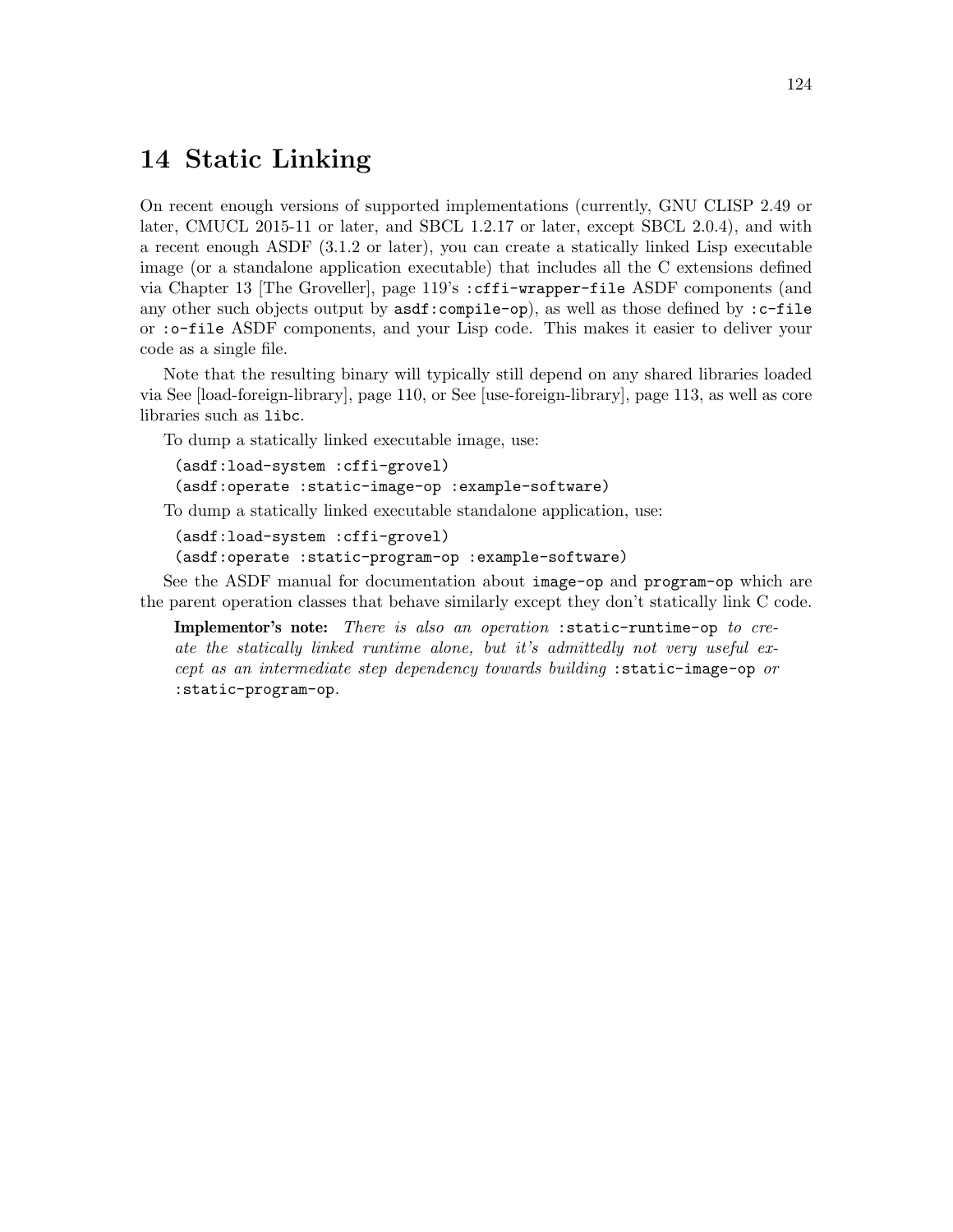# 15 Limitations

These are CFFI's limitations across all platforms; for information on the warts on particular Lisp implementations, see [Chapter 3 \[Implementation Support\], page 3](#page-6-0).

• The tutorial includes a treatment of the primary, intractable limitation of CFFI, or any FFI: that the abstractions commonly used by C are insufficiently expressive. See [Section 4.6 \[Breaking the abstraction\], page 9](#page-12-0), for more details.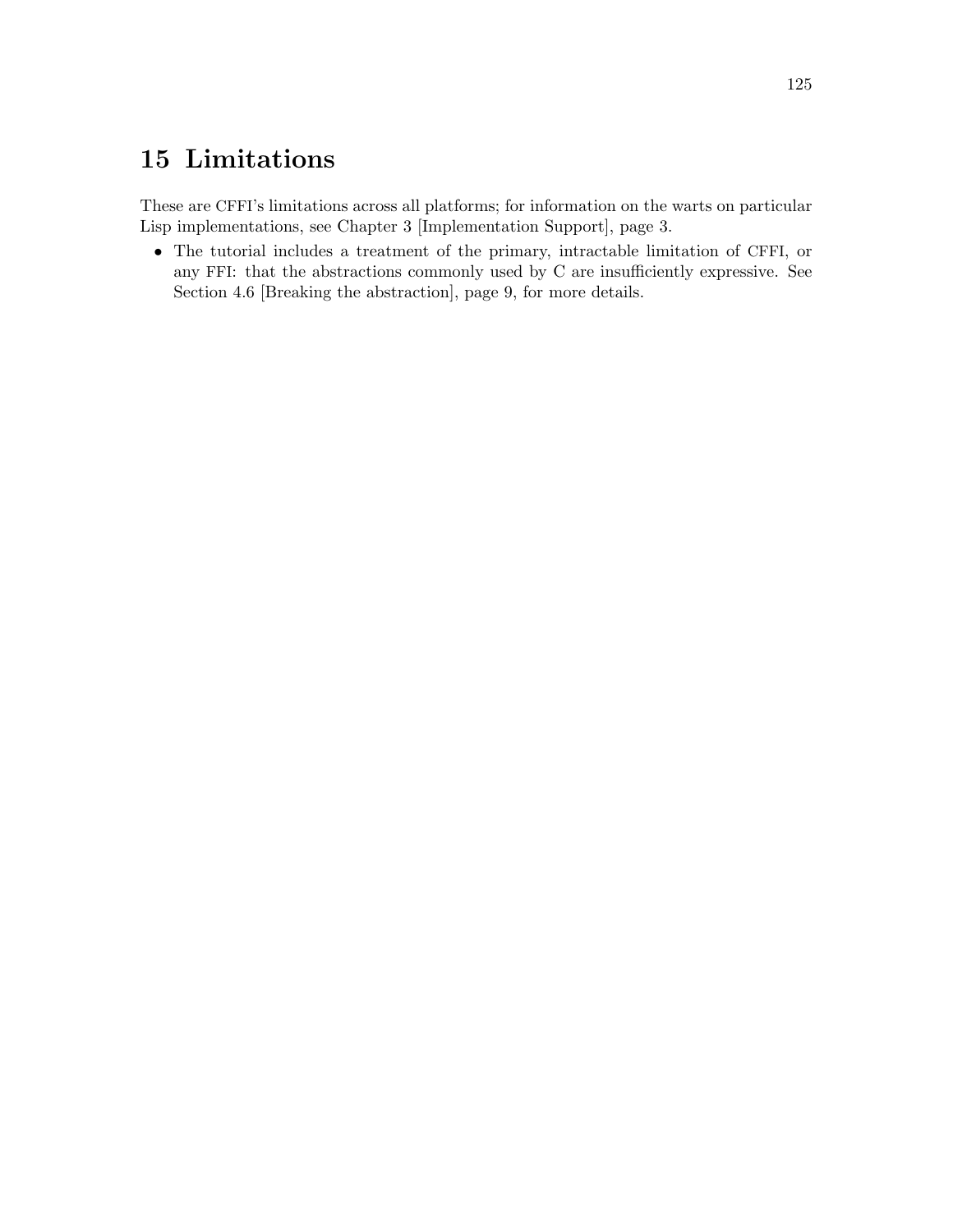## Appendix A Platform-specific features

Whenever a backend doesn't support one of CFFI's features, a specific symbol is pushed onto common-lisp:\*features\*. The meanings of these symbols follow.

#### cffi-sys::flat-namespace

This Lisp has a flat namespace for foreign symbols meaning that you won't be able to load two different libraries with homograph functions and successfully differentiate them through the :library option to defcfun, defcvar, etc...

#### cffi-sys::no-foreign-funcall

The macro foreign-funcall is not available. On such platforms, the only way to call a foreign function is through defcfun. See [\[foreign-funcall\], page 94,](#page-97-0) and [\[defcfun\], page 92](#page-95-0).

#### cffi-sys::no-long-long

The C long long type is **not** available as a foreign type.

However, on such platforms CFFI provides its own implementation of the long long type for all of operations in chapters [Chapter 6 \[Foreign Types\], page 22,](#page-25-0) [Chapter 7 \[Pointers\], page 60,](#page-63-0) and [Chapter 9 \[Variables\], page 87](#page-90-0). The functionality described in [Chapter 10 \[Functions\], page 91,](#page-94-0) and [Chapter 12 \[Callbacks\],](#page-117-0) [page 114,](#page-117-0) will not be available.

32-bit Lispworks 5.0+ is an exception. In addition to the CFFI implementation described above, Lispworks itself implements the long long type for [Chapter 10](#page-94-0) [\[Functions\], page 91.](#page-94-0) [Chapter 12 \[Callbacks\], page 114,](#page-117-0) are still missing long long support, though.

#### cffi-sys::no-stdcall

This Lisp doesn't support the stdcall calling convention. Note that it only makes sense to support stdcall on (32-bit) x86 platforms.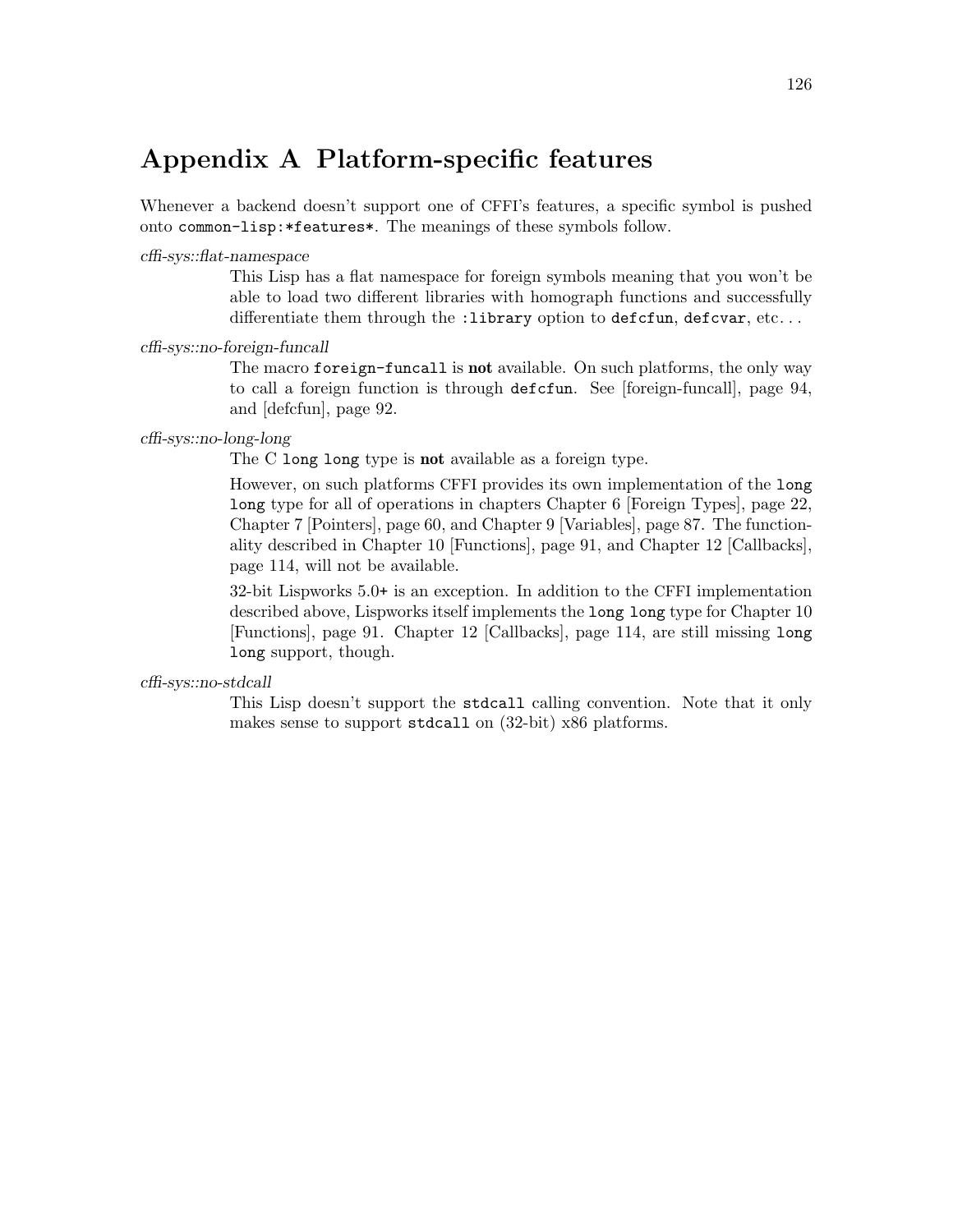## Appendix B Glossary

aggregate type

A CFFI type for C data defined as an organization of data of simple type; in structures and unions, which are themselves aggregate types, they are represented by value.

foreign value

This has two meanings; in any context, only one makes sense.

When using type translators, the foreign value is the lower-level Lisp value derived from the object passed to translate-to-foreign (see [\[translate-to](#page-59-0)[foreign\], page 56](#page-59-0)). This value should be a Lisp number or a pointer (satisfies pointerp), and it can be treated like any general Lisp object; it only completes the transformation to a true foreign value when passed through low-level code in the Lisp implementation, such as the foreign function caller or indirect memory addressing combined with a data move.

In other contexts, this refers to a value accessible by C, but which may only be accessed through CFFI functions. The closest you can get to such a foreign value is through a pointer Lisp object, which itself counts as a foreign value in only the previous sense.

simple type

A CFFI type that is ultimately represented as a builtin type; CFFI only provides extra semantics for Lisp that are invisible to C code or data.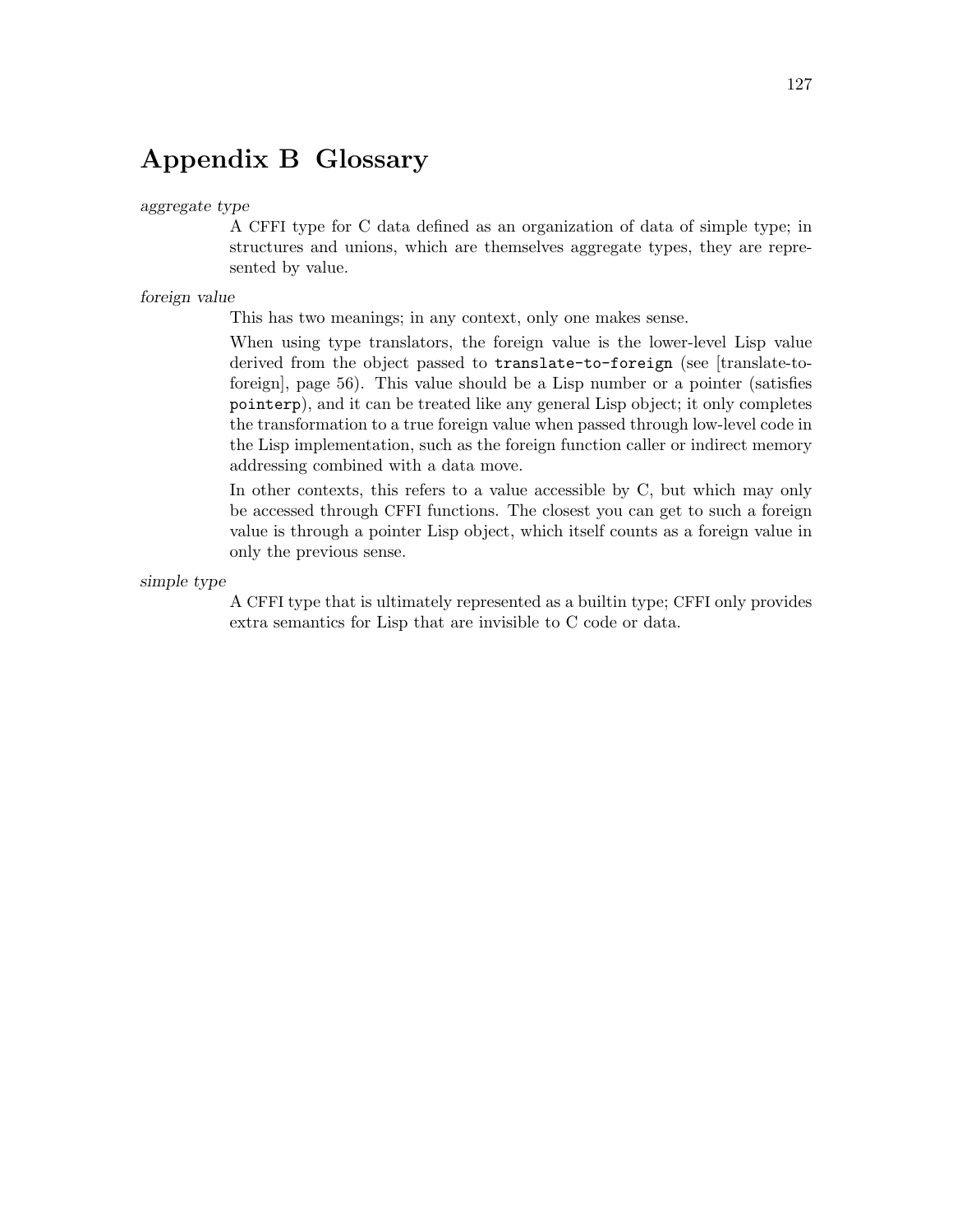# Index

| 23<br>$: \text{string} \dots \dots \dots \dots \dots \dots \dots \dots \dots \dots \dots \dots$   |
|---------------------------------------------------------------------------------------------------|
|                                                                                                   |
|                                                                                                   |
|                                                                                                   |
|                                                                                                   |
| 22                                                                                                |
|                                                                                                   |
|                                                                                                   |
|                                                                                                   |
| 22                                                                                                |
|                                                                                                   |
|                                                                                                   |
|                                                                                                   |
|                                                                                                   |
|                                                                                                   |
|                                                                                                   |
|                                                                                                   |
| $: {\tt void.}\dots \dots \dots \dots \dots \dots \dots \dots \dots \dots \dots \dots \dots \ 23$ |
| 24                                                                                                |

# ${\bf A}$

| $abstraction \ breaking \ldots \ldots \ldots \ldots \ldots \ldots \ldots 9$ |  |
|-----------------------------------------------------------------------------|--|
|                                                                             |  |
|                                                                             |  |

# $\label{eq:1} \mathbf{B}$

# $\mathbf C$

# $\mathbf{D}%$

| $\mathtt{defcallback} \ldots \ldots \ldots \ldots \ldots \ldots \ldots \ldots \ldots \ldots \ldots 116$ |  |
|---------------------------------------------------------------------------------------------------------|--|
|                                                                                                         |  |
|                                                                                                         |  |
| $defcstruct \ldots \ldots \ldots \ldots \ldots \ldots \ldots \ldots \ldots \ldots \ldots \ldots 35$     |  |
|                                                                                                         |  |
| $defcunion \ldots \ldots \ldots \ldots \ldots \ldots \ldots \ldots \ldots \ldots \ldots \ldots 37$      |  |
|                                                                                                         |  |
|                                                                                                         |  |
| $define-foreign-library \ldots \ldots \ldots \ldots \ldots 106$                                         |  |
|                                                                                                         |  |
| $\verb"define-parse-method" ( \verb" \verb" \verb" \verb" 42"$                                          |  |
|                                                                                                         |  |
| defining type-translation compiler macros  26                                                           |  |
|                                                                                                         |  |
|                                                                                                         |  |
|                                                                                                         |  |

## ${\bf E}$

| enumeration, $C \ldots \ldots \ldots \ldots \ldots \ldots \ldots \ldots \ldots$ |  |  |  |  |  |  |  |  |  |  |  |  |  |  |  |  |  |  |  |  |  |  |  |  |  |  |  |  |  |  |  |  |  |
|---------------------------------------------------------------------------------|--|--|--|--|--|--|--|--|--|--|--|--|--|--|--|--|--|--|--|--|--|--|--|--|--|--|--|--|--|--|--|--|--|
|---------------------------------------------------------------------------------|--|--|--|--|--|--|--|--|--|--|--|--|--|--|--|--|--|--|--|--|--|--|--|--|--|--|--|--|--|--|--|--|--|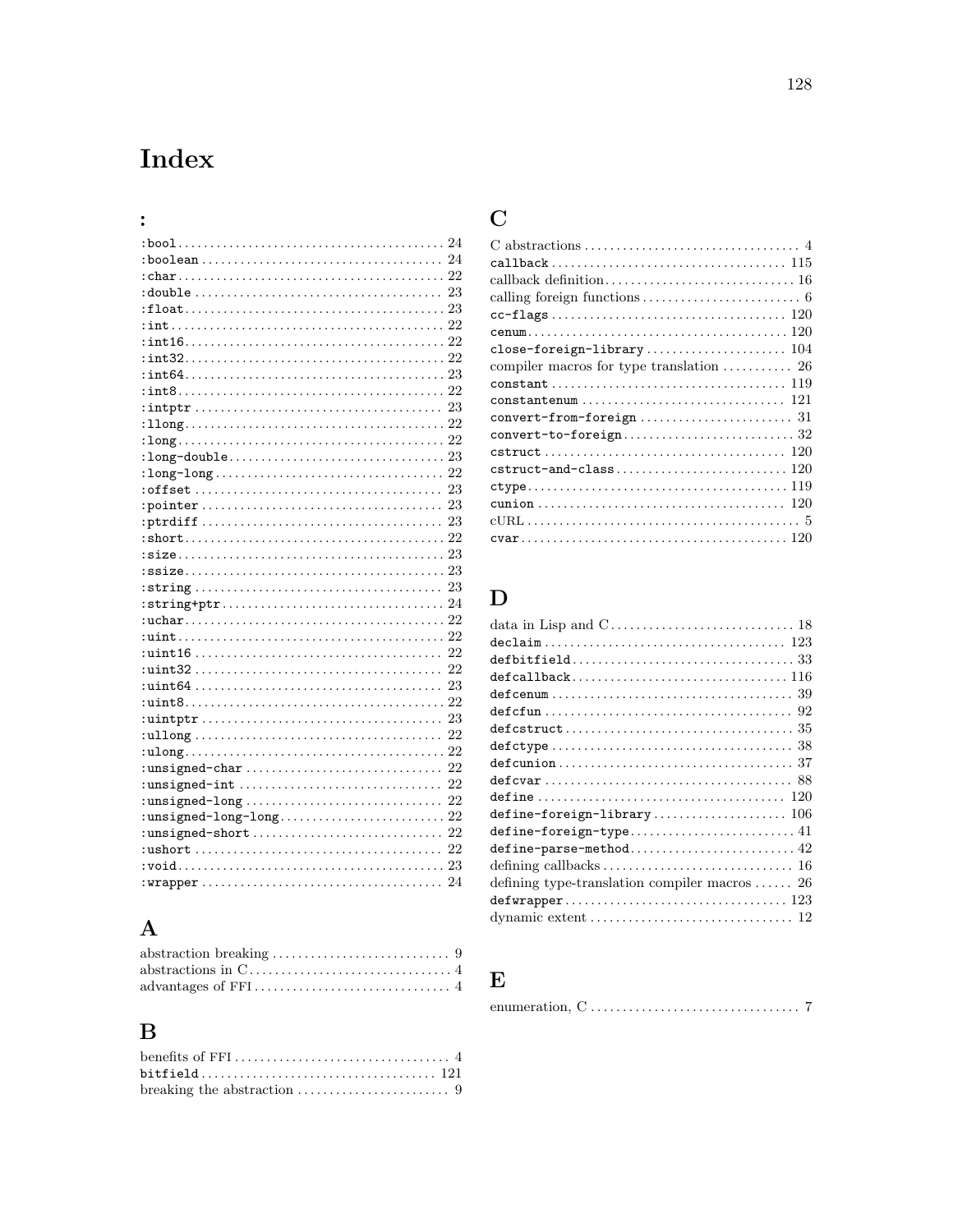# F

| ${\tt feature}\dots\dots\dots\dots\dots\dots\dots\dots\dots\dots\dots\dots\ 120$            |
|---------------------------------------------------------------------------------------------|
|                                                                                             |
|                                                                                             |
|                                                                                             |
| foreign functions and $\text{data} \dots \dots \dots \dots \dots \dots \dots 4$             |
|                                                                                             |
| foreign values with dynamic extent 12                                                       |
|                                                                                             |
| foreign-bitfield-symbols 43                                                                 |
| foreign-bitfield-value 44                                                                   |
| foreign-enum-keyword $\ldots \ldots \ldots \ldots \ldots \ldots \ldots \ldots \; 45$        |
|                                                                                             |
|                                                                                             |
|                                                                                             |
|                                                                                             |
| foreign-funcall-pointer-varargs 98                                                          |
| $foreign-funcall-varargs \ldots \ldots \ldots \ldots \ldots \ldots \ldots 97$               |
|                                                                                             |
| foreign-slot-names 47                                                                       |
| foreign-slot-offset 48                                                                      |
| foreign-slot-pointer 49                                                                     |
|                                                                                             |
|                                                                                             |
| $foreign\text{-}string\text{-}free \dots \dots \dots \dots \dots \dots \dots \dots \ 82$    |
| $foreign\text{-}string\text{-}to\text{-}lisp\ldots\ldots\ldots\ldots\ldots\ldots\ldots\ 83$ |
|                                                                                             |
|                                                                                             |
|                                                                                             |
|                                                                                             |
|                                                                                             |
|                                                                                             |

# G

# I

# L

| lisp-string-to-foreign 84                                              |  |
|------------------------------------------------------------------------|--|
|                                                                        |  |
| $load-foreign-library \dots \dots \dots \dots \dots \dots \dots \ 110$ |  |
| load-foreign-library-error 112                                         |  |
|                                                                        |  |
|                                                                        |  |

# M

# N

# P

| Python $\dots\dots\dots\dots\dots\dots\dots\dots\dots\dots\dots\dots\dots\dots\dots$ |
|--------------------------------------------------------------------------------------|

# R

| requiring @acronymCFFI@comment  5 |  |  |
|-----------------------------------|--|--|
|-----------------------------------|--|--|

# S

# T

| translate-into-foreign-memory57                                |
|----------------------------------------------------------------|
|                                                                |
|                                                                |
|                                                                |
| translate-underscore-separated-name $102$                      |
|                                                                |
| tutorial, $@acronymCFFI@comment \ldots \ldots \ldots \ldots 4$ |
|                                                                |
|                                                                |

# $\mathbf U$

# V

|--|--|